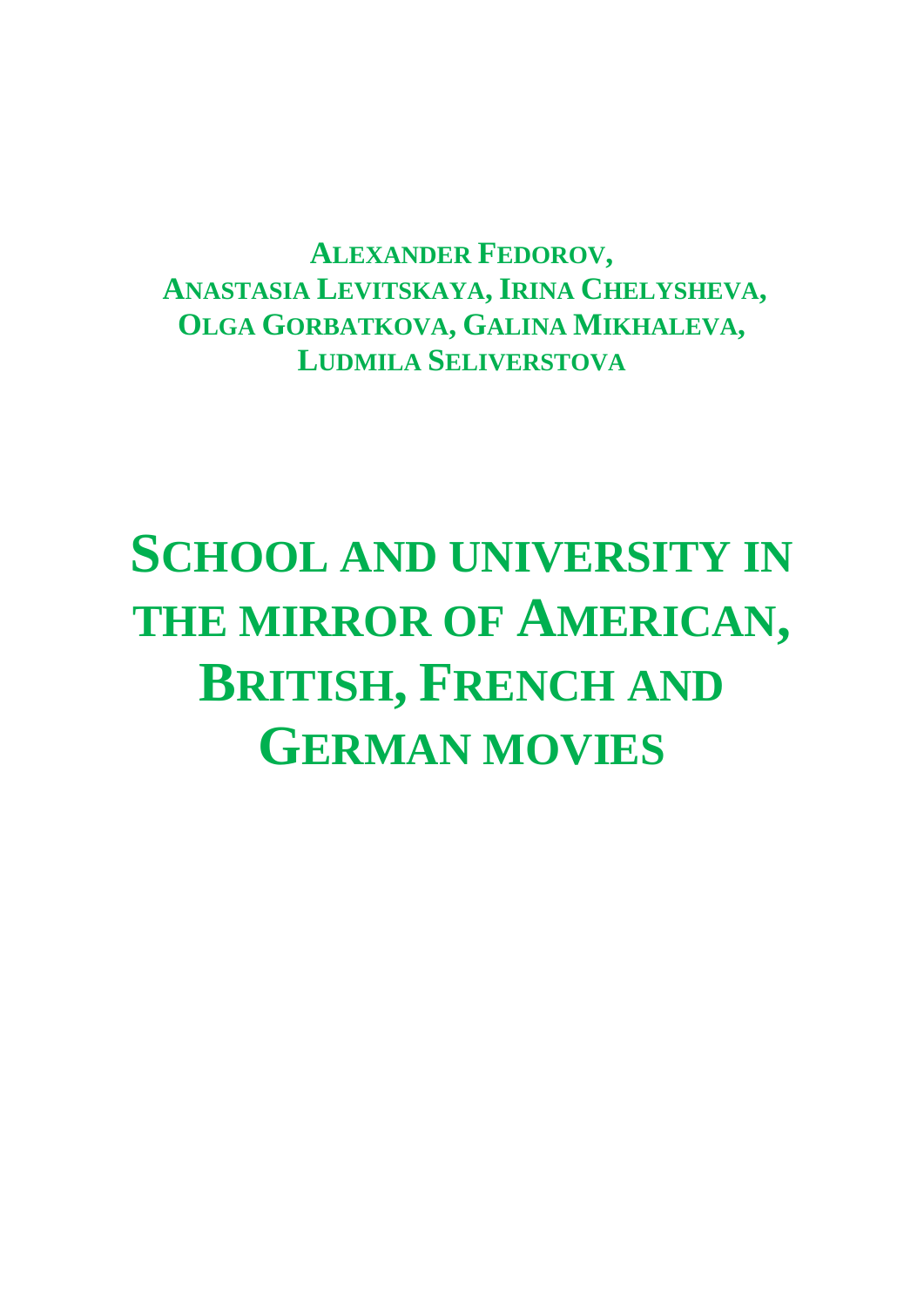Fedorov, A.V., Levitskaya, A.A., Chelysheva, I.V., Gorbatkova, O.I., Mikhaleva, G.V., Seliverstova, L.N. *School and university in the mirror of American, British, French and German movies.* Moscow: ICO Information for All, 2018. 100 p.

The relevance of the book topic is highlighted by the following reasons: audiovisual media (cinematography, television, and the internet) are effective means of affecting the audience, especially school children and youth; consequently, the analysis of school and university topic transformation in the mirror of audiovisual media texts is highly topical nowadays both for culture studies, film studies and media education.

The research materials of this book are American, British, French and German films about school and university; the authors use a comparative hermeneutic analysis of films relating to the topic (including stereotypes analysis, ideological analysis, identification analysis, iconographic analysis, narrative analysis of media texts, media text's character analysis, etc.), anthropological and gender analyses.

For researchers in the field of film studies, cultural studies, media culture, sociology, political science, for teachers, post-graduate students and university students of humanitarian profiles.

*\* This research was funded by the grant of the Russian Science Foundation (RSF, project No. 17- 18-01001) at the Rostov State University of Economics. Project theme: "School and university in the mirror of Soviet, Russian and Western audiovisual media texts". Head of the project is professor Alexander Fedorov.*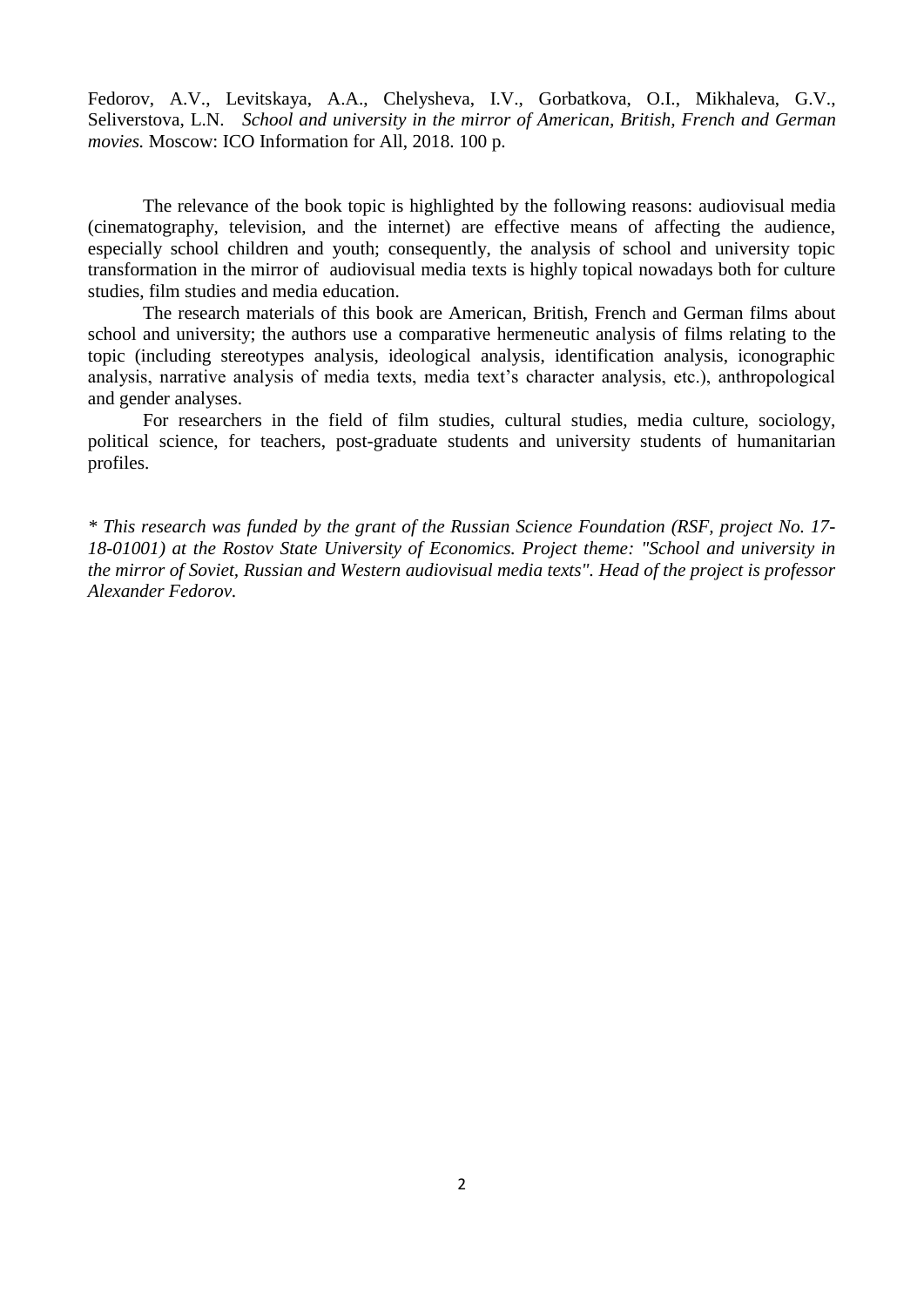*School and university in the mirror of American, British, French and German movies.*

Copyright © 2018 by Alexander Fedorov [1954alex@Mail.Ru](mailto:1954alex@Mail.Ru) All right reserved.

10 9 8 7 6 5 4 2 1

p. cm.

Includes bibliographical references.

1. Film studies. 2. Film criticism. 3. Cinema. 4. Film. 5. Mass media. 6. Screen. 7. Ideology. 8. USA. 9. UK. 10. France. 11. Germany. 12. Media literacy. 13. Media studies. 14. Students. 14. Teachers. 15. School. 16. University.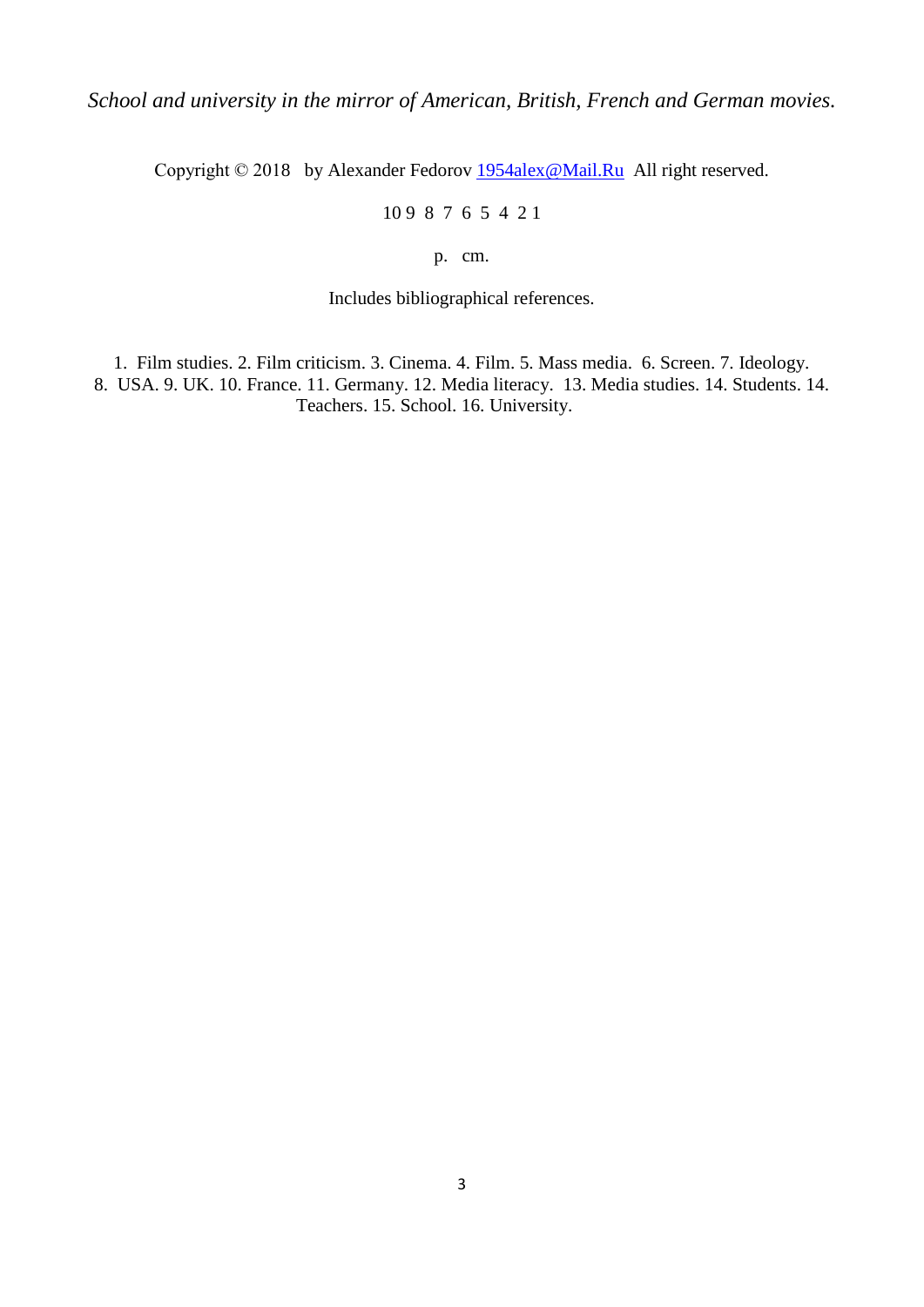# **Contents**

|                                                                                      | $\overline{5}$                                                              |
|--------------------------------------------------------------------------------------|-----------------------------------------------------------------------------|
| Professional risk: sex, lies, and violence in the films about teachers               | - 6                                                                         |
|                                                                                      | 26                                                                          |
|                                                                                      |                                                                             |
|                                                                                      |                                                                             |
|                                                                                      | -68                                                                         |
| List of American, British, French, German, Italian, Canadian and Australian films on |                                                                             |
|                                                                                      | 72                                                                          |
|                                                                                      |                                                                             |
|                                                                                      | Stereotypes of students' images in the films about schools and universities |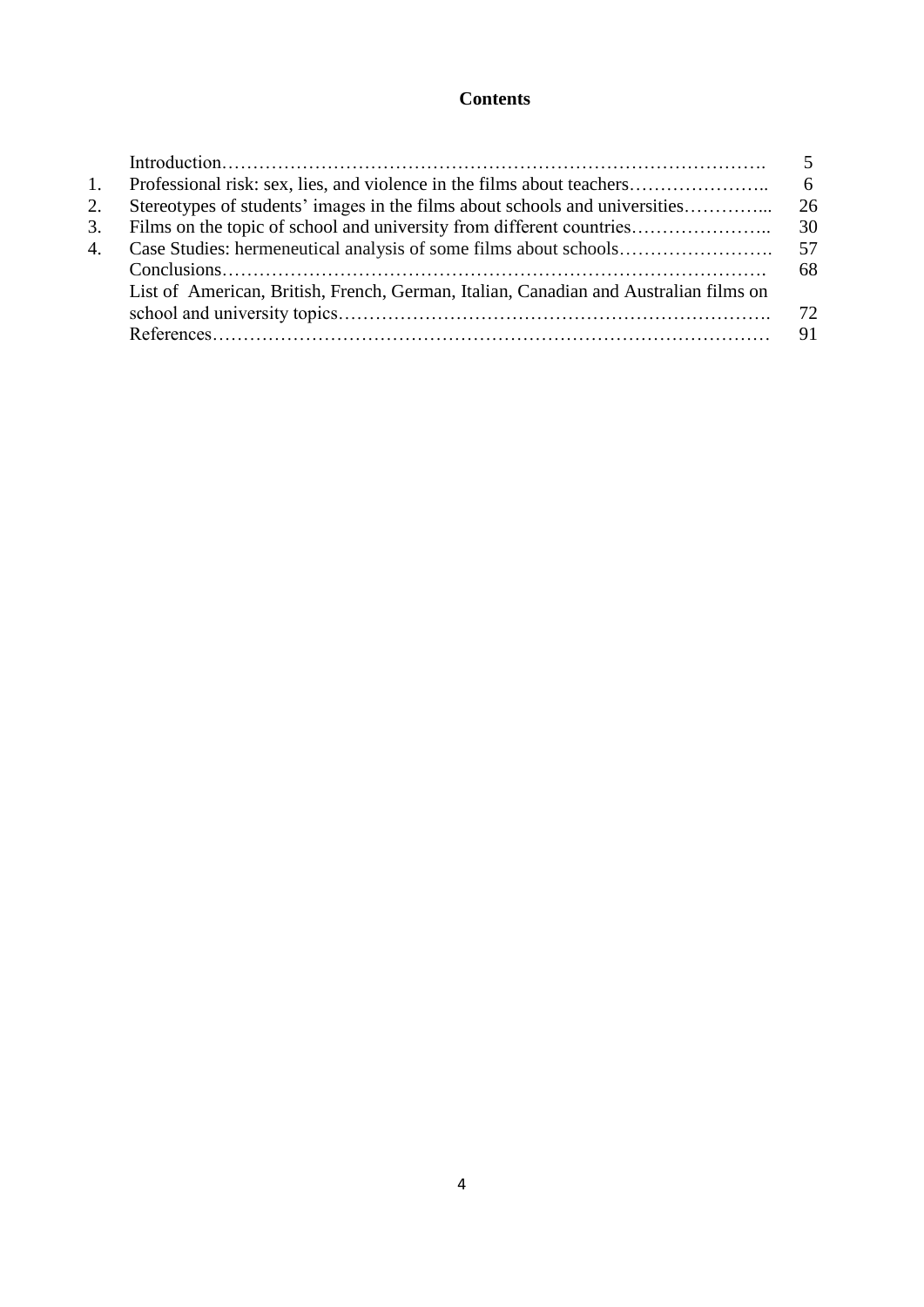# *Introduction*

The relevance of the research topic is highlighted by the following reasons: audiovisual media (cinematography, television, and the internet) are effective means of affecting the audience, especially school children and youth (due to their age peculiarities and a high degree of their media contacts); in recent decades are still the focal point of vigorous debates; consequently, the analysis of school and university topic transformation in the mirror of American, British, French and German movies is highly topical nowadays both for culture studies, film studies and media education.

Our research material is feature films about school and university; we use a comparative hermeneutic analysis of audiovisual media texts relating to the topic (including stereotypes analysis, ideological analysis, identification analysis, iconographic analysis, narrative analysis of media texts, media text's character analysis, etc.), anthropological and gender analyses.

The *research objective* is to provide a holistic characteristic, reveal the peculiarities, and identify the place, role and importance of the school and university topic in the mirror of American, British, French and German movies both for culture studies, film studies and media education through a comparative analysis.

The *object of research* is the evolvement of the topic – school and university in the mirror of American, British, French and German movies.

The *subject matter* of this studies the transformation of key conceptions, stereotyped models (by which we mean a generalized representation of various phenomena in a graphic and descriptive form) of the school and university topic in the mirror of cinema.

The *research hypothesis* is that classification and a comparative analysis of content models, genre modifications, stereotypes of media texts on school and university will enable us to conclude about cultural, pedagogical, sociocultural lessons of this topic transformation; forecast the development of the topic; launch a teacher training course on the project's subject.

We use hermeneutic analysis methods of media texts suggested by C. Bazalgette (Bazalgette, 1995), A. Silverblatt (Silverblatt, 2001, pp. 80-81) and U. Eco (Eco, 2005, p. 209) giving due consideration to such key media education concepts as media agencies, media/media text categories, media technologies, media languages, media representations, and media audiences.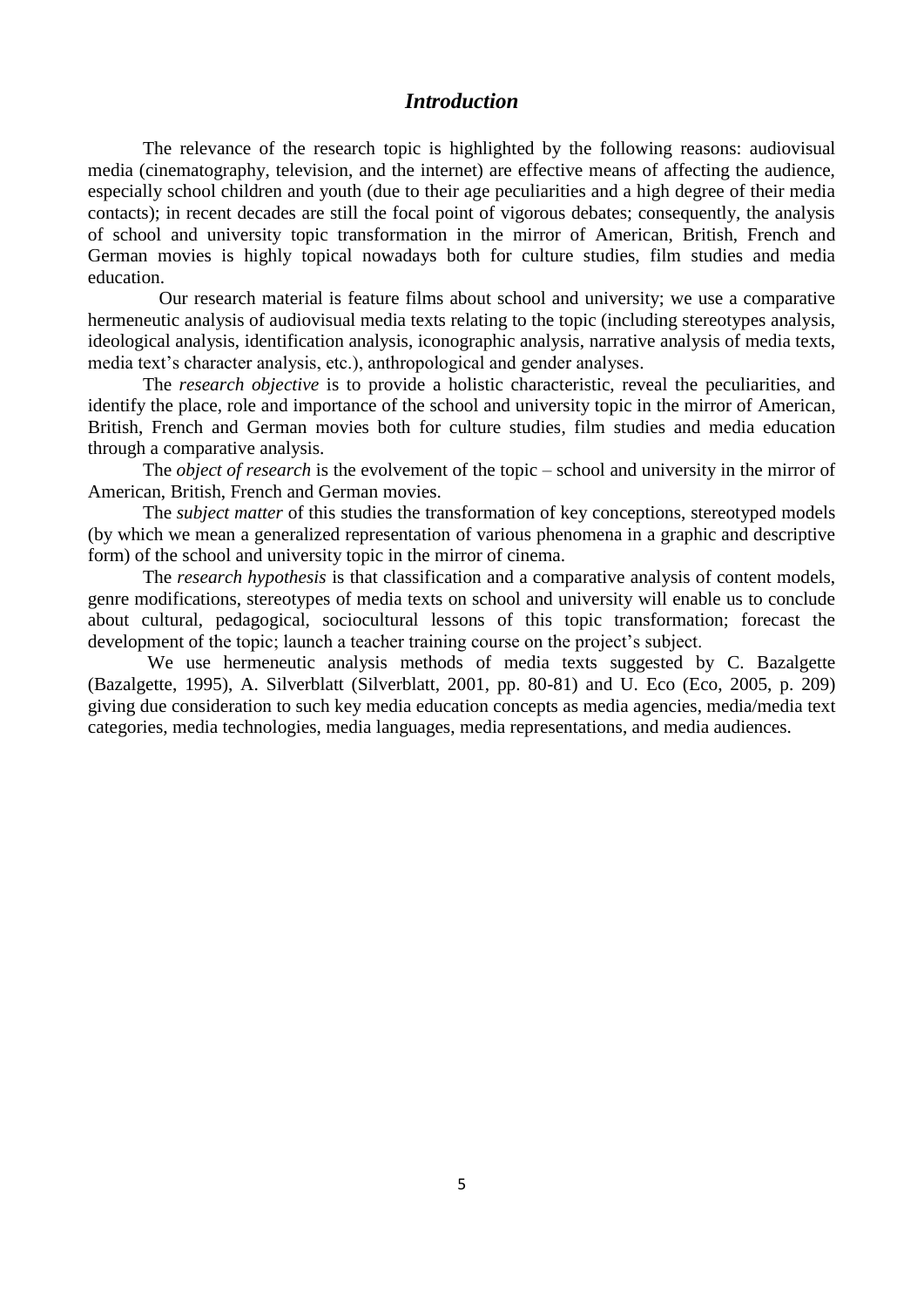# **1. Professional risk: sex, lies, and violence in the films about teachers**

This text analyzes the teacher's image on the Western screen including the most popular media professional risky aspects of teaching related to the problems of sex, lies, and violence. As well as in our previous works (Fedorov, et al., 2017), we use the hermeneutic analysis of Western film texts about school and university teachers based on the technologies developed by C. Bazalgette (Bazalgette, 1995), A. Silverblatt, 2001 (Silverblatt, 2001: 80-81), W.J. Potter (Potter, 2001) and U. Eco (Eco, 1998; 2005).

Our research material is foreign fiction films about school and university; the basic method is a comparative hermeneutic analysis of Western films relating to the topic (including stereotypes analysis, ideological analysis, identification analysis, iconographic analysis, narrative analysis of media texts, media text's character analysis, etc.), anthropological and gender analyses. We also analyzed monographs and articles devoted to film images of school and university teachers (Ayers, 1994; Bauer, 1998; Beyerbach, 2005; Brown, 2015; Bulman, 2005; Burbach & Figgins, 1993; Conklin, 2008; Considine, 1985; Crume, 1988; Dalton, 2004; 2005; Doherty, 2003; Edelman, 1983; Ehlers, 1992; Farber & Holm, 1994; Farber et al.,1994; Farhi, 1999; Gauthier, 1996; Giroux, 1993; 1997; Grobman, 2002; Hill, 1995; Hinton, 1994; Hooks, 1996; Joseph & Burnaford, 1994; Lafferty, 1945; Lasley, 1998; Long, 1996; Martinez-Salanova, 2010; Mayerle & Rarick, 1989; McCullick et al., 2003; Newman, 2001; Paul, 2001; Raimo et al., 2002; Reed, 1989; Reyes & Rios, 2003; Reynolds, 2007; 2009; 2014; 2015; Robertson, 1995; 1997; Rosen, 2004; Ryan, 2008; Schwartz, 1960; 1963; Swetnam, 1992; Tan, 1999; Tatulescu, 2011; Thomsen, 1993; Trier, 2000; 2001; Tucciarone, 2007; Umphlett, 1984; Wallace, 2009; Wasylkiw & Currie, 2012; Watson, 1990; Weinstein, 1998; Wells & Serman, 1998; Wilson, 1986, etc.). In total we viewed and analyzed one thousand Western films about school and university, studied more than 7000 published research materials (books, articles and film reviews).

Among numerous works concerning the topic of school and university in the Western cinematography (Ayers, 1994; Bauer, 1998; Beyerbach, 2005; Brown, 2015; Bulman, 2005; Burbach & Figgins, 1993; Conklin, 2008; Considine, 1985; Crume, 1988; Dalton, 2004; 2005; Doherty, 2003; Edelman, 1983; Ehlers, 1992; Farber & Holm, 1994; Farber et al.,1994; Farhi, 1999; Gauthier, 1996; Giroux, 1993; 1997; Grobman, 2002; Hill, 1995; Hinton, 1994; Hooks, 1996; Joseph & Burnaford, 1994; Lafferty, 1945; Lasley, 1998; Long, 1996; Martinez-Salanova, 2010; Mayerle & Rarick, 1989; McCullick et al., 2003; Newman, 2001; Paul, 2001; Raimo et al., 2002; Reed, 1989; Reyes & Rios, 2003; Reynolds, 2007; 2009; 2014; 2015; Robertson, 1995; 1997; Rosen, 2004; Ryan, 2008; Schwartz, 1960; 1963; Swetnam, 1992; Tan, 1999; Tatulescu, 2011; Thomsen, 1993; Trier, 2000; 2001; Tucciarone, 2007; Umphlett, 1984; Wallace, 2009; Wasylkiw & Currie, 2012; Watson, 1990; Weinstein, 1998; Wells & Serman, 1998; Wilson, 1986), the research by J. Schwartz (Schwartz, 1963) comes first since he analyzed not only 470 films created in the USA between 1931 and 1961 but also 3000 reviews of these films published in the American press.

The research results proved that these films supported the social values of the American society, and 13% of the films showed such problems as public dissatisfaction with school teaching, underfunding and discrimination (Schwartz, 1963).

When thoroughly analyzing 30 American films about the school of the 1950s J. Schwartz stressed that the films as a rule belonged to entertainment genres (comedies, musical comedies, melodramas) including entertaining topics, love affairs, household and family problems, research and teaching, mental disorders, alcohol abuse. And the teachers were presented in the films for the greater part as unmarried male middle-aged white people (Schwartz, 1960: 83-84).

J. Schwartz also noted a curious tendency in the films under analysis: the lesser part of the film action took place in the classroom while the extracurricular life of school students and teachers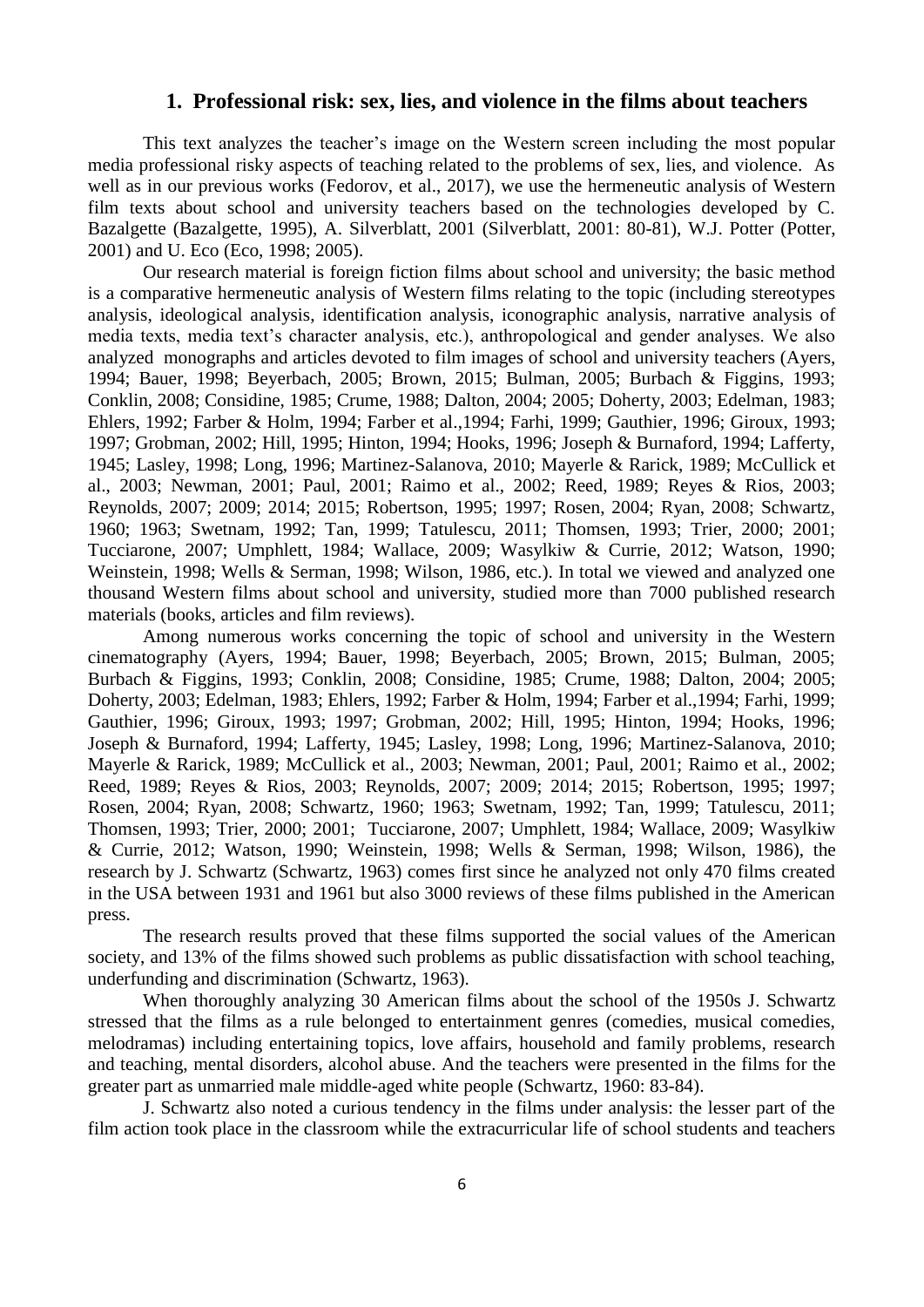usually dominated in the film plots. Furthermore, very often the images of teachers on the American screen were shallow and the school image was rather negative (Schwartz, 1963).

It should be noted that we also observed that in the coming decades the presentation of real events in the school or university classroom took the lesser part of the screen time in the film. One of the bright examples of the last few decades with a lesson dominant in the film narrative is the drama – *The Class* (*Entre les murs*, France, 2008).

The gender analysis made by J. Schwartz revealed that female characters in the American films about school of the 1930s-1960s were shown in a greater degree as teachers of primary and secondary schools whereas the male characters were more frequently shown as university professors (Schwartz, 1963: 38). A number of researches concluded that male images of teachers dominated in American media texts at the expense of female images (Crume, 1988; Beyerbach, 2005). In addition, A.S. Wells and T.W. Serman (Wells & Serman, 1998) indicated that the American cinematograph prefers to feature white teachers educating Afro-American and Latin-American students (it is fair to say that before the 1960s practically all teachers on the Western screen belonged to the European race).

G. Gerbner (1919-2005), a well-known media theorist published an article in 1966 in which he analyzed media images of teachers in the USA and Europe (including the USSR) in the crosscultural context. As a result, he came to the conclusion that media representations of teachers in different countries have much in common, while in the socialist countries teachers were shown in those times more favorably with an emphasis on the personal and social morality.

"The terms of this morality, – stressed G. Gerbner – are not necessarily comparable across cultures; the idea of laissez faire liberalism is not the same as that of "socialist morality" or devotion to the cause of a revolution or the Soviet concept of education as "the moral development of the child" (Gerbner, 1966: 228). In G. Gerbner's opinion, the media image of the teacher in the socialist media reflects a happier fate and more "stable", "purposeful" and "democratic" existence in its own fictional "world" of education than it does in the West (Gerbner, 1966: 229).

P.A. Ryan considers that a positive image of American educators was characteristic of the Cold War (Ryan, 2008: 143). In this case the positive image of the USA was also supported by audiovisual images of teachers who were the embodiment of high moral principles and traditions.

M.G. Ehlers analyzed American films created between 1968 and 1983 and found out that the film images of teachers of that period began to lose its mission of setting positive examples for imitation (Ehlers, 1992). By the end of the 1960s and the beginning of the 1970s teachers were more frequently shown in crisis or frustration (Hinton, 1994), and later very often in the erotic context (Bauer, 1998: 302-306). After analyzing a number of American films created between the 1980s and 1990s D.M. Bauer concluded that teacher's sexuality on the screen during George Bush's presidency was "repressed" whereas under B. Clinton teacher's eroticism in the cinema was rather emphasized (Bauer, 1998: 305-306). D.M. Considine states that two basic stereotypes of presenting teachers and students dominate in the American cinema (Considine, 1985: 112-113). We believe that this is a generalization: teachers in the cinematograph (Western, Soviet and Russian) also face serious challenges and often become their victims.

However, D.M. Considine is convinced that the image of the teacher in the American cinema actually became more negative by the 1980s; and even an appealing dramatic image of a teacher-hero who alone defeats all the negative characters in the end created a negative impression on the public perception of the teaching profession since it prompted the idea that serious school problems could be solved by individual efforts and not systemic measures. Similar reflections are expressed by W. Ayers (Ayers, 1994), X.A. Reyes and D.I. Rios (Reyes & Rios, 2003), A. Farhi (Farhi, 1999). P. Farber and G. Holm (Farber & Holm, 1994).

H.J. Burbach and M.A. Figgins gave a bright description of the situation relating to the image of the teacher in the American cinema of the beginning of the 1990s: "an exceptional teacher in exceptional situations" (Burbach & Figgins, 1993: 69) who sometimes succeeds without having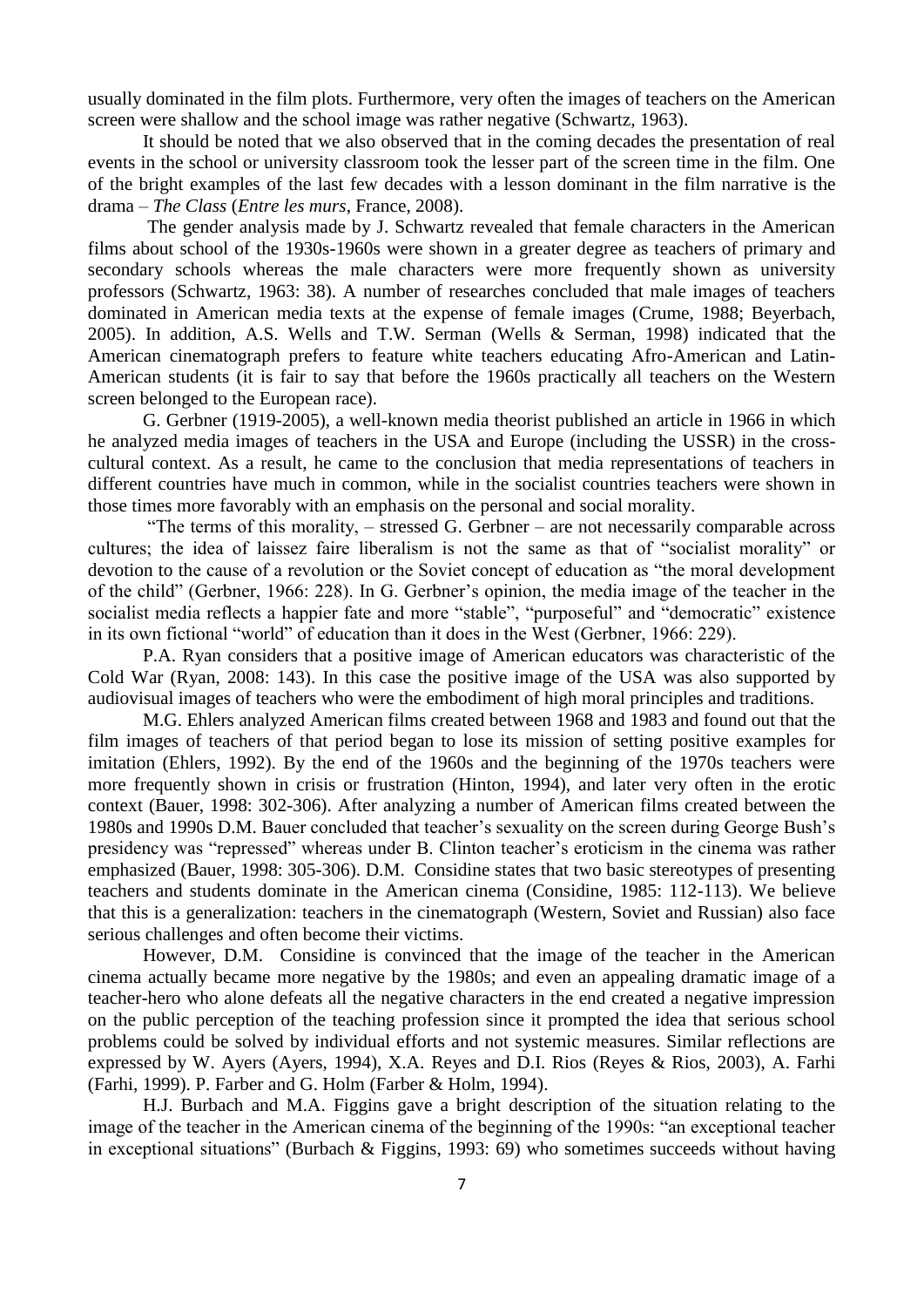the necessary professional qualifications or experience. D. Hill added a film image of the teacherclown to this (Hill, 1995). P. Farber and G. Holm had similar findings.

Contrary to R. Edelman who is convinced that the images of teachers contained a dominating sentimental positive basis (Edelman, 1983: 28), T. Brown believes that fairy-tale stories about teachers-magicians and self-sacrificing idealists significantly lost their positions at the turn of the  $19<sup>th</sup>$  and  $20<sup>th</sup>$  centuries.

By the beginning of the  $21<sup>st</sup>$  century this idealized version of education quite rarely appears in media images since teachers were shown not only as heroes and/or victims but also as liars, loafers, and incompetent people unwilling to face new challenges and even using drugs. Teachers on the screen now fall under the influence of politicians, demanding parents; cultural, religious and racial differences, cuts in funding and have to focus on acute social problems (unemployment; gender, religious and racial conflicts, etc.) (Brown, 2015).

#### *The image of the teacher in the Western cinematography in the context of sexuality*

#### *Heterosexual risks on the screen*

Very often heterosexual risks on the Western screens lie in wait for teachers of secondary and high school. Usually, it is referred to situations of real and false seduction. In this respect both teachers and students can be shown as heterosexual seducers. The drama *Risky Business* (*Les risques du metier*, France, 1967) is one of bright examples of false sexual seduction / contact. Here a provincial teacher became a victim of false accusation of sexual harassment of three school students under age. The film was shown on the Soviet screen, regardless of such a "slippery" narrative, because none of the students' dreams had been visualized. The film *Risky Business*  stirred mush debate in France (Travers, 2002), whereas in the USSR the film did not arouse much interest: taking into account the strict rules of that time, the Soviet audience perceived the French plot as something exotic…

Three years later the same French film maker André Cayatte created another drama – *To Die of Love* (*Mourir d'aimer,* France-Italy, 1970). At the present time the age of consent in liberal France is 15. But in the 1960s the morality was much severer and when, according to the film plot a 32-year-old teacher had sexual relations with a 17-year-old bearded senior school student (their feeling were mutual), his parents accused the young woman of seducing their under-age son and actually sent her to prison. This dramatic love story was shown with sympathy for the characters in love (Weiler, 1972) and maybe that is why it was not shown on the Soviet screen.

But two years later in another drama – *The First Night of Tranquility* (*La Prima notte di quiete*, France-Italy, 1972), a lyceum teacher suffering from a permanent psychological crisis maintains a romantic relationship with a beautiful senior student, soon after he learns that she has a very jealous criminal lover. And this very jealousy becomes a serious threat to the teacher's love melancholy (Shepherd*,* 2008).

In the 1970s-1980s, the plots touching upon sexual relations between school teachers (to a greater degree – female ones) and senior school students were very often created in a comic genre. This was particularly characteristic of the Italian cinema (*The Lyceum Student / La liceale,* 1975; *The School Teacher / L'insegnante,* 1975; *Private Lessons / Lezioni private,* 1975; *The Mixed Class / Classe mista,* Italy, 1976; *Professor of Natural Sciences / La professoressa di scienze naturali,*  1976; *The High School Girl in the Class of Repeaters / La liceale nella classe dei ripetenti,* 1978; *The School Teacher in College L'insegnante va in collegio,* 1978; *How to Seduce Your Teacher* / *La liceale seduce i professori,* 1979; *The Repeating Student Winked at the* Principal / *La ripetente fa l'occhietto al preside,* 1980, etc.). There were also American films, for example, *Loose Screws* (USA-Canada, 1985) which J.M. Anderson even called "a movie that understands teenage boys far better than most of today's output" (Anderson, 2010).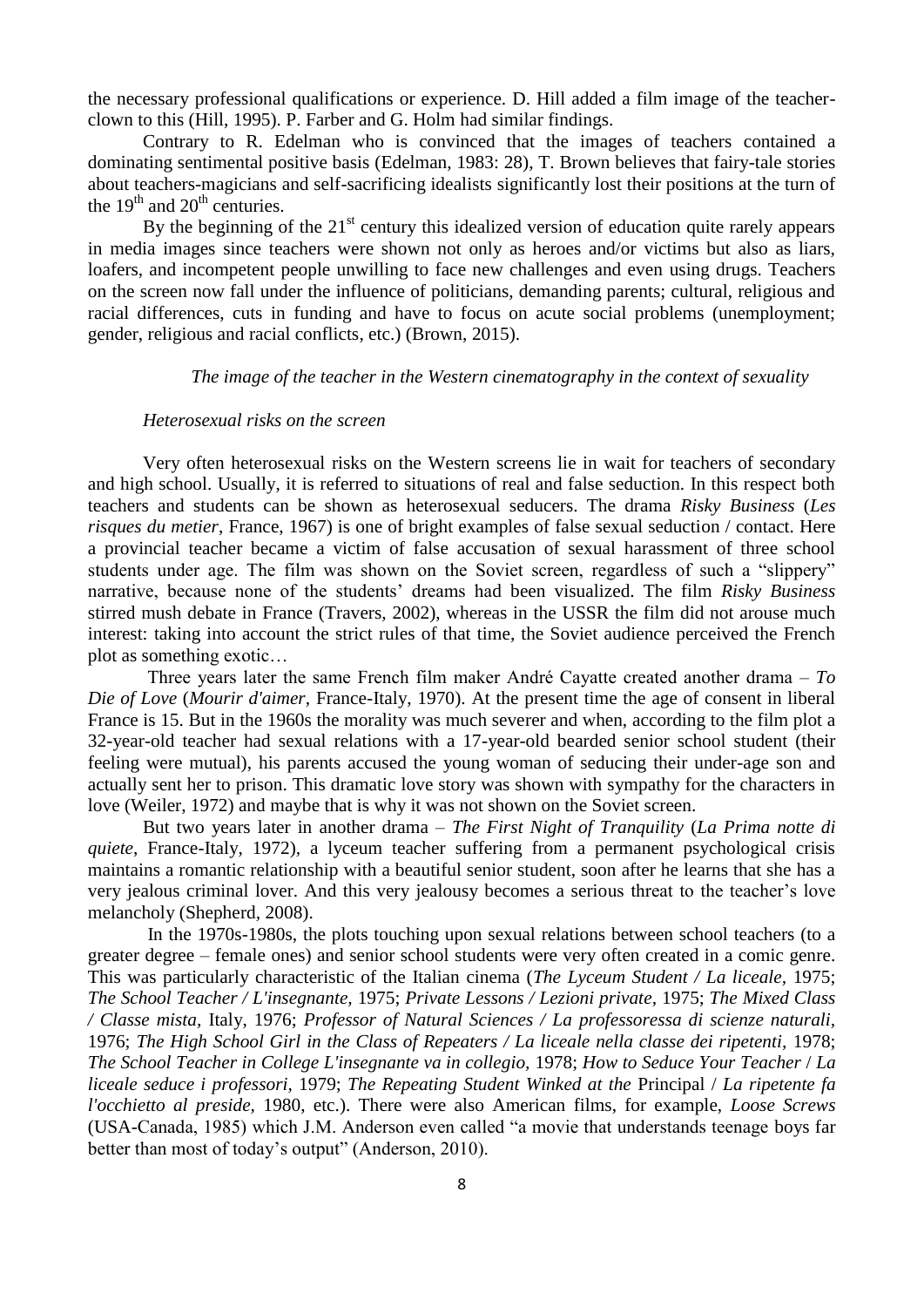At the turn of the  $19<sup>th</sup>$  and  $20<sup>th</sup>$  centuries and essentially in the  $21<sup>st</sup>$  century, heterosexual risks in teaching, on the one hand, shifted towards the age reduction of students, and on the other hand, to a considerable degree began to resemble erotic thrillers.

The widely-known film *Notes on a Scandal* (UK, 2006) is about a love affair between a female teacher and her 15-year-old school student. The film makers stress that "when the child is a male, there may be more at work than simple victimization by an adult" (Berardinelli, 2006). However, R. Stein rightly points out that "forbidden sex is merely a come-on, not the substance of this superlative British drama … it insightfully explores the unpredictability of human behavior" (Stein, 2006).

On the other hand, a Spanish television series *Physics or Chemistry* (*Física o química*, Spain, 2008-2011) treats a love affair between a teacher and a senior student as a norm (the media text does not disapprove of the teacher's taking drugs and free-and-easy sexual relations of school students either).

The topic of students' sexual harassment/seduction of teachers is sublimated in the films *Notes on a Scandal* (UK, 2006) and *Physics or Chemistry* (*Física o química*, Spain, 2008-2011).

In the film *Daydream Nation* (Canada, 2010) a senior girl-student obtrusively seduces her teacher (Schwartz, 2005). And in the movie *Devil in the Flesh* (USA, 1998) a girl student firstly kills several people, then aggressively and uncompromisingly attempts to conquer the teacher's heart and body. This stereotyped erotic thriller was ridiculed by American critics (Weinberg, 2004). A similar story of a beautiful 17-year-old student and her cruel sexual harassment of the teacher was shown in the film *The Perfect Teacher* (Canada, 2010). The authors of the movie *Gross Misconduct* (Australia, 1993) created a more intricate plot: a good-looking student seduces a married professor named Thorne, but afterwards, being an obedient daughter of her father, the university dean, she accuses the professor of a rape. One would think that the plot is far from being original. But it turns out in the end that it was the student's father… who had raped his daughter…

Needless to say, the screen also shows the reverse side of the medal, when teachers initiate sexual relations with students. For instance, in the film *Foxfire* (USA, 1996) a vulgar biology teacher bothers college girl-students who beat him savagely for that. The thriller *A Teacher* (USA, 2013) is based on the domination of a female teacher who had a sexual relation with a senior school student. The viewers' reaction on the movie in the USA was more than restrained (Linden, 2013; Rooney, 2013), and some media critics found it "troubling to watch such an episode unfold in an amoral vacuum, where the only reason to stop is the fear of getting caught" (Debruge, 2013). In the comedy *That's My Boy* (USA, 2012) this "moral vacuum" becomes grotesque: here a pretty-looking teacher openly seduces a school student who is about 13 or 14, afterwards she is sentenced to 30 year's imprisonment for the offence. The authors of the text do not disapprove of the situation, on the contrary, they rather sympathize with the eccentric love couple.

Other films on similar topics are: *School for Love* (USA) / *Sweet Sixteen* (UK) (*Futures vedettes,* France, 1955); *Don't Let the Mustard Go Up Your Nose* (*La moutarde me monte au nez,* France, 1974); *High School (Les diplômés du dernier rang,* France*, 1982)*; *My Tutor* (USA, 1983); *The Substitute* (USA, 1993); *My Teacher`s Wife* (USA, 1995); *Love Lessons* (*Lust och fägring stor,* Sweden, 1995); *Tina and the Professor* (USA, 1995); *Election* (USA, 1999); *Elegy* (USA, 2007); *Death of a Schoolgirl* (*Tod einer Schülerin,* Germany, 2010); *Pound of Flesh* (USA, 2010); *Love Is the Perfect Crime* (*L'amour est un crime parfait,* France, 2013).

*Risks of different sexual orientations or gender identities*

### *Lesbian Risks*

The German melodrama *Girls in Uniform* (*Mädchen in Uniform,* Germany, 1931) is considered to be the first film in the world's cinematography that risked showing a mutual lesbian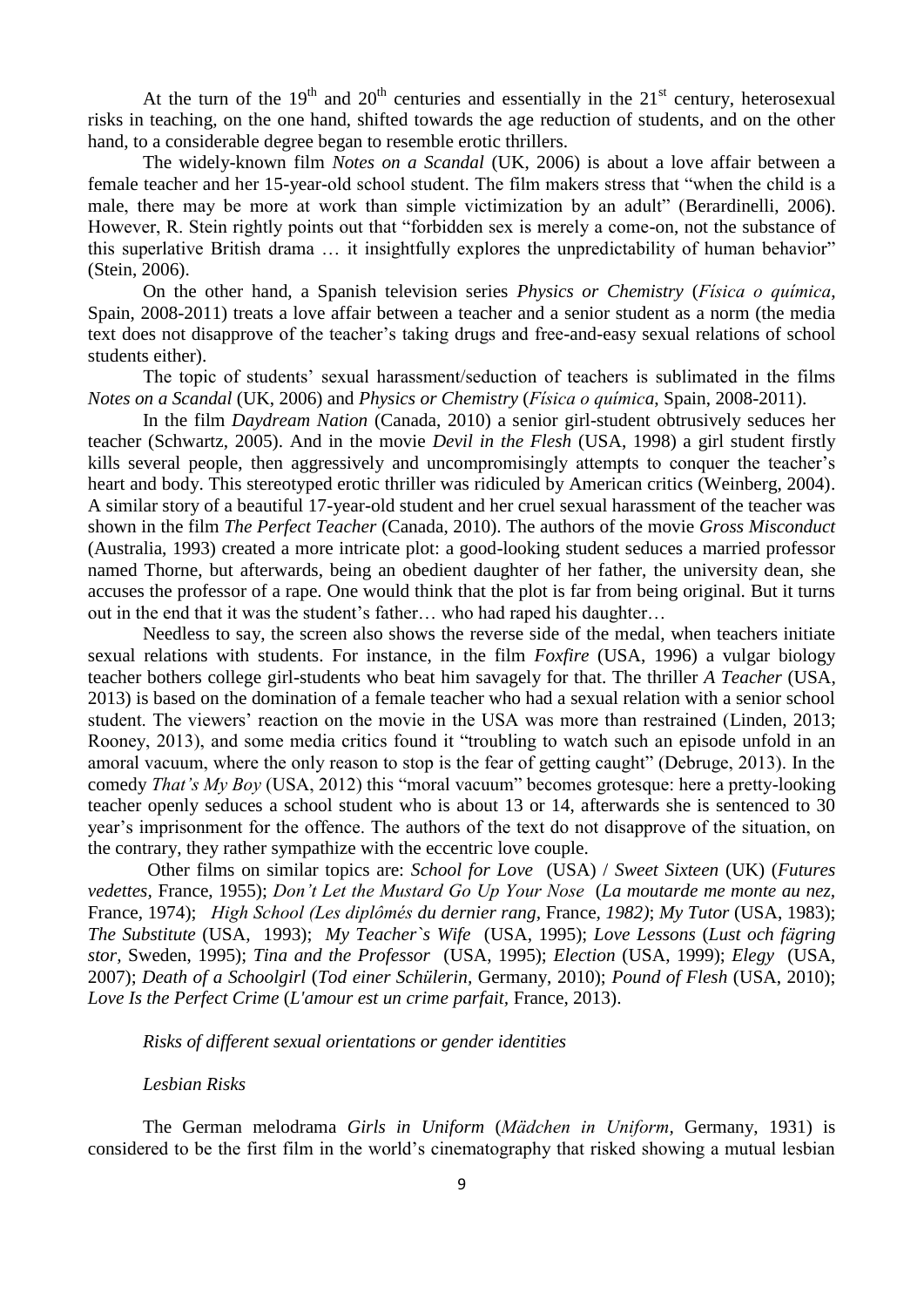attraction between a boarding-school teacher and a senior girl-student. Though the authors made it clear that the characters' relations would not go far than exchanging gentle touches and a shy kiss, the film faced severe censorship criticism (Schwartz, 2003; Tatulescu, 2011). At the end of the 1950s, a color remake of the film was released (*Mädchen in Uniform,* Germany-France, 1958) with young R. Schneider starring in the movie. This version did not provoke any problems with the censorship.

In 1930, there was adopted *The Motion Picture Production Code of 1930 / Hays Code*  (MPPC, 1930) that provided moral guidelines for motion pictures produced for a public audience in the United States. It was officially approved of by the Motion Picture Association of America. All American film studios and cinemas had to follow this unofficial moral code. Thus, The USA censorship in the 1930s was stricter than in the Weimar Republic. That is why W. Wyler trying to adapt a provocative play by L. Hellman about two female school teachers and friends to the screen preferred to replace lesbian love with heterosexual love in the film *These Three* (USA, 1936) (in the context of a traditional love triangle) (Wallace, 2009).

V.S. Kolodyazhnaya claimed that the film makers needed such a plot "to show disgusting morals of a tiny American town… Wyler skillfully portrayed the stuffy provincial life, gossip and malice disguised behind a mask of hypocrisy. The image of the girl-gossip spoilt by bourgeois education was also good (Kolodyazhnaya, 1975: 23). However, W. Wyler and L. Hellman managed to take revenge at the beginning of more liberal 1960s in the second screen version of the play named *The Children's Hour* (1961) which showed lesbian love (though, one-sided) openly (Crowther, 1962; Goyette, 1996; Levy, 2011; Schwartz, 2014).

L. Wallace reasonably argues that the release of *The Children's Hour* practically coincided with the wave of non-official ignoring the Hays Code by the American film industry (MPPC, 1930). As early as in 1956, the prohibitions on showing prostitution, racial amalgamation and taking drugs in films were abolished in the USA. In 1961, under the pressure of Hollywood producers (including brothers Morrish, co-producers of *The Children's Hour*) it was officially recorded that in conformity with the culture and morality of the time homosexualism and other sexual deviations were allowed be shown (Wallace, 2009: 20-21). Thus, since the 1960s the Hays Code began to weaken, and in 1967 was finally lifted.

A French drama *Private Lessons* (*Cours prive'*, France, 1986) by P. Granier-Deferre shows lesbian relations between a pretty teacher of a private lyceum and a senior student-nymphet: a sexappealing teacher did not only have a risky relation with her girl-student but also willingly joined an orgy arranged by senior students in one of rich villas. The authors remained impartial and told the story without moralizing or disapproving of their characters (Gauthier, 1996).

In the free atmosphere of the  $21<sup>st</sup>$  century allowing for sexual minority rights the story of a love affair (naturally, far from being platonic) between a woman-teacher and her girl-student shown in a melodrama *Loving Annabelle* (USA, 2006) was accepted by the audience as a social norm.

Other films on similar topics are: *Olivia* (France, 1951), *When Night Is Falling* (Canada, 1995).

#### *Gay Risks*

For many years the Western cinematograph avoided the topic of teachers' homosexuality. A bitter and rather provoking sex-gay-comedy *Taxi to the Toilet* (*Taxi Zum Klo*, FRG, 1981) was one of the first movies (Anderson, 2017) where the main character could afford to utter such a phrase: "You see, I like men, I am 30 and I am a teacher by profession…But I radically separate my job from my personal life and enjoyment".

While in the film *Taxi to the Toilet* the teacher did not bother his students indeed, the homosexuality of the teacher in the movie *A Country Teacher* (*Venkovsky ucitel*, Czechia – Germany-France, 2008) is directed at a village teenager, whereas in a cruel retro-drama *Song for a*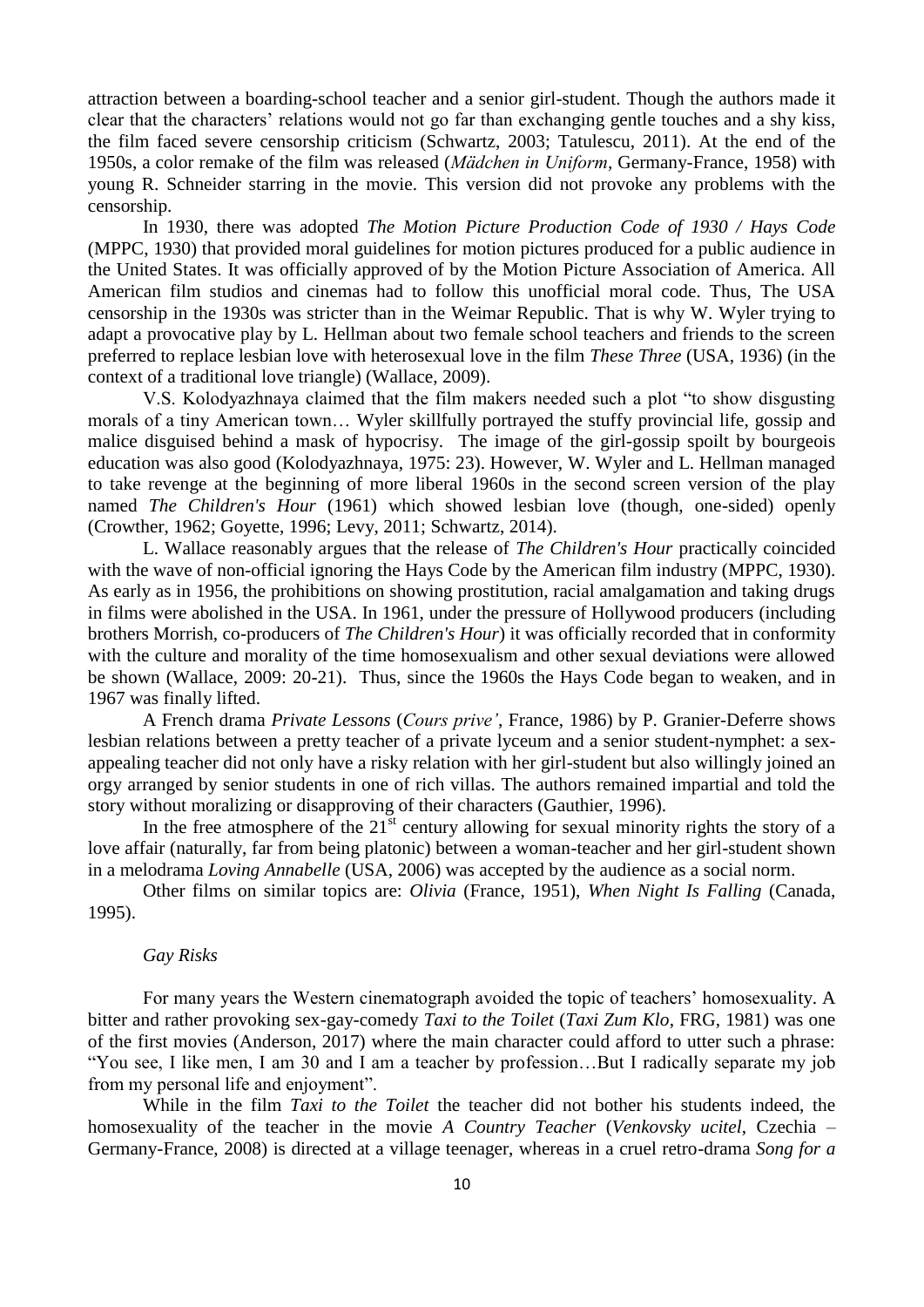*Raggy Boy* (Ireland-UK-Denmark-Spain, 2003) a teenager from a reformatory boarding school falls victim to sexual violence by a teacher-priest. To the credit of the authors of the film, such violence (as well as violence in general) is categorically condemned here. But the tolerant authors of the drama *Private Lessons* (France-Belgium, 2008) went a step further: according to the plot, a home teacher beguiled his student into a bisexual party with his intellectual friends; but this was shown with permissiveness.

A Hollywood comedy *In and Out* (USA, 1997) became best known in the same context. It made school "gay issues innocuous and funny and more acceptable to a broader audience" (Guthmann, 1997). R. Ebert is of the same opinion: *In and Out* is a light-hearted, PG-13 rated comedy about homosexuality, so innocuous you can easily imagine it spinning off into a sitcom" (Ebert, 1997). As well as some other American media critics who approved of the school teacher's decision to publicly confess in their non-heterosexual orientation (Laforest, 2002; Howe, 1997; Schwarzbaum, 1997).

S.V. Kudryavtsev is also right saying that "this unpretentious comedy still has serious pretentions in the attempt to please political correctness not only to rehabilitate the sexual minorities (who in such a way may soon turn into majority!), who used to be condemned or humorously presented in the Hollywood cinema. The film by F. Oz contains an appeal to honest citizens from the screen (what if somebody in the cinema hall – there is no telling what could happen – has enough courage) to openly confess their homosexual orientation. No doubt, there is nothing wrong about it, since that perfectly complies with the current trend in the mainstream when the largest film companies began to shoot films about gays and their production started to meet great success" (Kudryavtsev, 2008).

# *The image of the teacher in the Western cinematograph in the context of choosing between the truth and lies as a priority*

It goes without saying that the struggle between good and evil goes hand in hand with both the sexual-pedagogical film topics and the topic of screen violence in school, university classrooms and corridors. But in some films it is the topic of lies that comes to the forefront. A classic drama *The Prime of Miss Jean Brodie* (1969) shows a charismatic British teacher propagating in the ideas of B. Mussolini and F. Franco the classroom, blights the lives of her students by inculcating false romantic ideas in her students' minds (Kehr, 2012).

A caustic film *Election* (USA, 1999) tells about a teacher who struggles with a dishonest and cunning A-student aiming to become head of the school students' council. Having appreciated the vicious satire, American critics considered the film was a kind of parable about the American voting system in general (Ebert, 1999; Schwarzbaum, 1999).

The first part of a school drama *The Emperor's Club* (USA, 2002) is a typical example of a standard film story about outstanding teachers whose knowledge, honesty, selflessness and authority turn a difficult and ordinary class into a creative team of "pupils of science" (Ebert, 2002; LaSalle, 2002). But this drama about a history teacher turns out to be double-bottomed: the honest teacher, whose role was brilliantly played by Kevin Kline, appears to be capable of concealing the truth and a compromise lie, and that looks quite realistic, and at the same time he breaks the sustainable stereotypes of *Blackboard Jungle* and *To Sir, with Love…*

A drama *Monsieur Lazhar* (Canada, 2011) shows a more complicated and controversial situation with truth and falsehood. According to the plot, a well-bred refugee from an Arab country arrives in Canada, pretends to be a teacher, gets a job in a school and in as little as a couple of weeks demonstrates not only pedagogical skills but also a talent for a psychological approach to school students. On the whole, the film raises major issues of responsibility in the teaching profession and disputable codes of conduct that do not allow the teacher to even touch a pupil (Farber, 2012; Rea, 2012; Williams, 2012).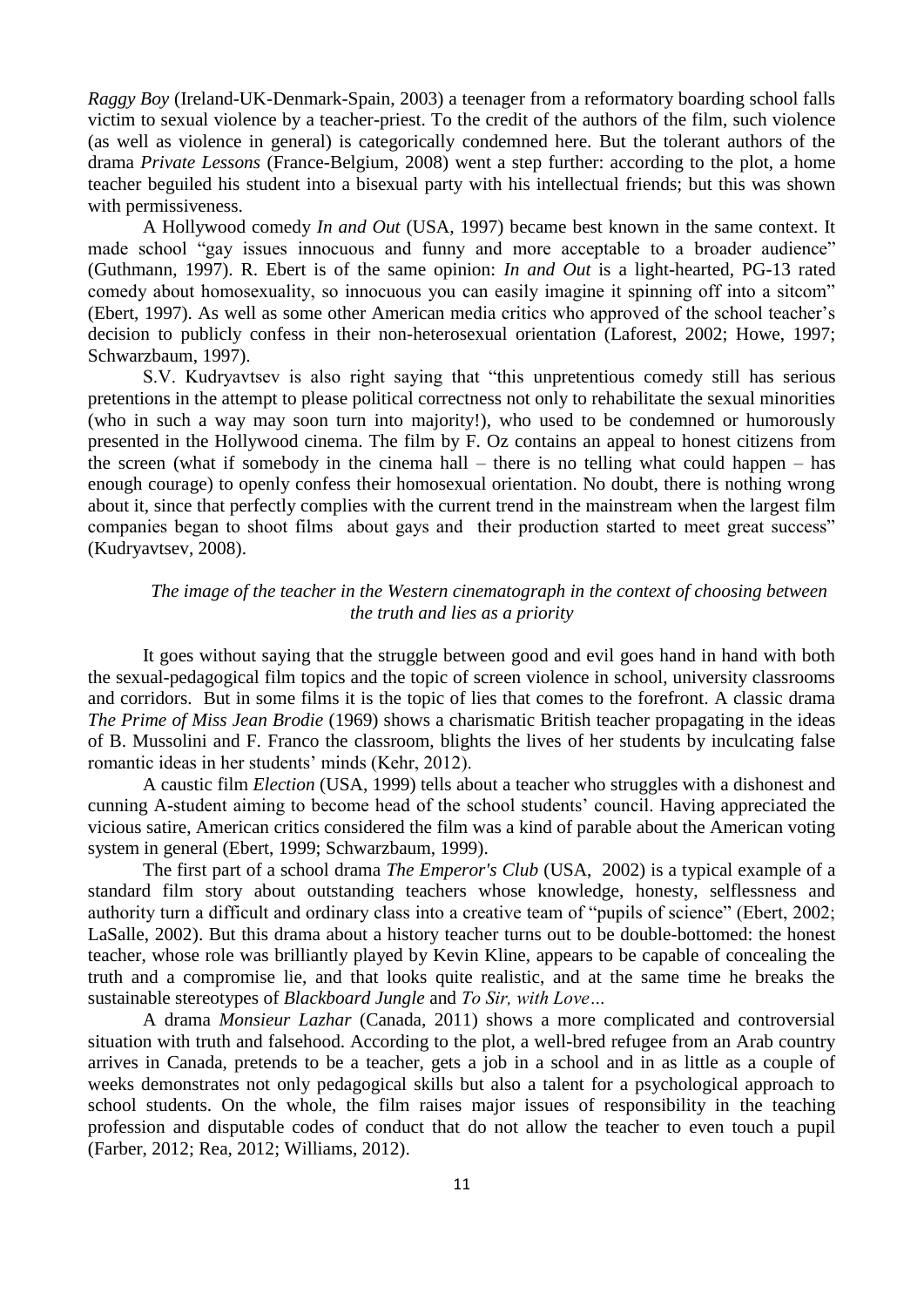The topic of lies culminates in the movie *World's Greatest Dad* (USA, 2009): a school teacher (also an unlucky writer) after a sudden death of his son – a mediocre pupil with a primitive inner world – writes and publishes a phony suicide note and a "secret" diary on his son's behalf that soon becomes a bestseller.

Other films on similar topics are: *These Three* (USA, 1936); *The Children's Hour* (USA, 1961); *Risky Business* (*Les risques du métier*, France, 1967); *The Schoolteacher Dances ... with the Whole Class* (*L'insegnante balla... con tutta la classe,* Italy, 1979); *Gross Misconduct* (Australia, 1993); *Confessions of a Sorority Girl* (USA, 1994); *In and Out* (USA, 1997); *Apt Pupil* (USA-Canada-France, 1997); *Physics or Chemistry* (*Física o química*, Spain, 2008-2011); *Evilenko* (*Evilenko,* Italy, 2004); *In the House* (*Dans la maison,* France, 2012); *Dismissed* (USA, 2017); *The Student* (USA, 2017).

*The image of the teacher in the Western cinematograph in the context of violence*

# *The teacher as a fighter against violence and its victim*

Media violence at school and university has long been attracting Western film makers, and there are some reasons for it – every year mass media report on dozens of such cases, especially in the USA where firearms are available for many people.

An American drama *The Blackboard Jungle* (USA, 1955) is one of the most noticeable films on this topic: an idealist teacher is assigned to a class of children from disadvantaged families. The atmosphere is tense: an impudent senior student attempts to rape a teacher in the library; a gang of pupils attack a new teacher in an alley…

It is possible to agree with a viewpoint of B. Crowther: the classroom in the film resembles a massacre or a battlefield, and the plot itself touches "a problem of great contemporary concern" (Crowther, 1955). Just remember the scene when a pupil with a knife attacks the teacher at the blackboard. "But the manner in which the teacher eventually gains the respect of his whole class is simply by disarming the toughest hoodlum. This seems a bitter and superficial solution for the problem at hand" (Crowther, 1955).

When making a retrospective analysis of *The Blackboard Jungle* American film experts of the  $21<sup>st</sup>$  century conclude that the film was a hit in 1955 because it was the first mainstream film about the juvenile delinquency in schools, but nowadays it has become "a relic of Eisenhower dinosaurs" and a pious lecture, false and psychologically unconvincing, though created with good intentions to tell about the nobility of the teaching profession (Newman, 2006; Schwartz, 2005).

In 1967, there was released a sentimental variant of *The Blackboard Jungle* entitled *To Sir, with Love* (UK, 1967). A special piquancy was added to the situation by the fact that for the first time in the mainstream film the teacher's role was played by an Afro-American actor (it was the very S. Poitier who had played a talented pupil in *The Blackboard Jungle,* the teacher's ally). The class was neither very easy nor very difficult (wild scenes of violence are practically absent in the film): the teacher very soon conquers the minds and hearts of his unmanageable students (Crowther, 1967; Kuipers, 2011). Such a light pedagogical storyline was continued in the film *Conrack* (USA, 1974) where the "glaze of sentimentality sugared" much of the story about the selflessness of the teaching profession that overcomes all the obstacles in its way (Sayer, 1974).

Another remake of *The Blackboard Jungle* was a hard thriller called *Class of 1984* (Canada, 1982) where students went totally out of control and schools turned into combat zones and places for illicit drug trade. And the teacher had to take up arms. F. Vasquez calls *Class of 1984* prophetic, though, in our opinion, *The Blackboard Jungle* was even more prophetic…

*The Principal* (1987) showed a similar situation: the main character was assigned to be the principal of the worst crime-ridden high school. Supposedly, not every viewer will believe that "a strong personality (especially in a state of apathy, turning into depression) is quite capable of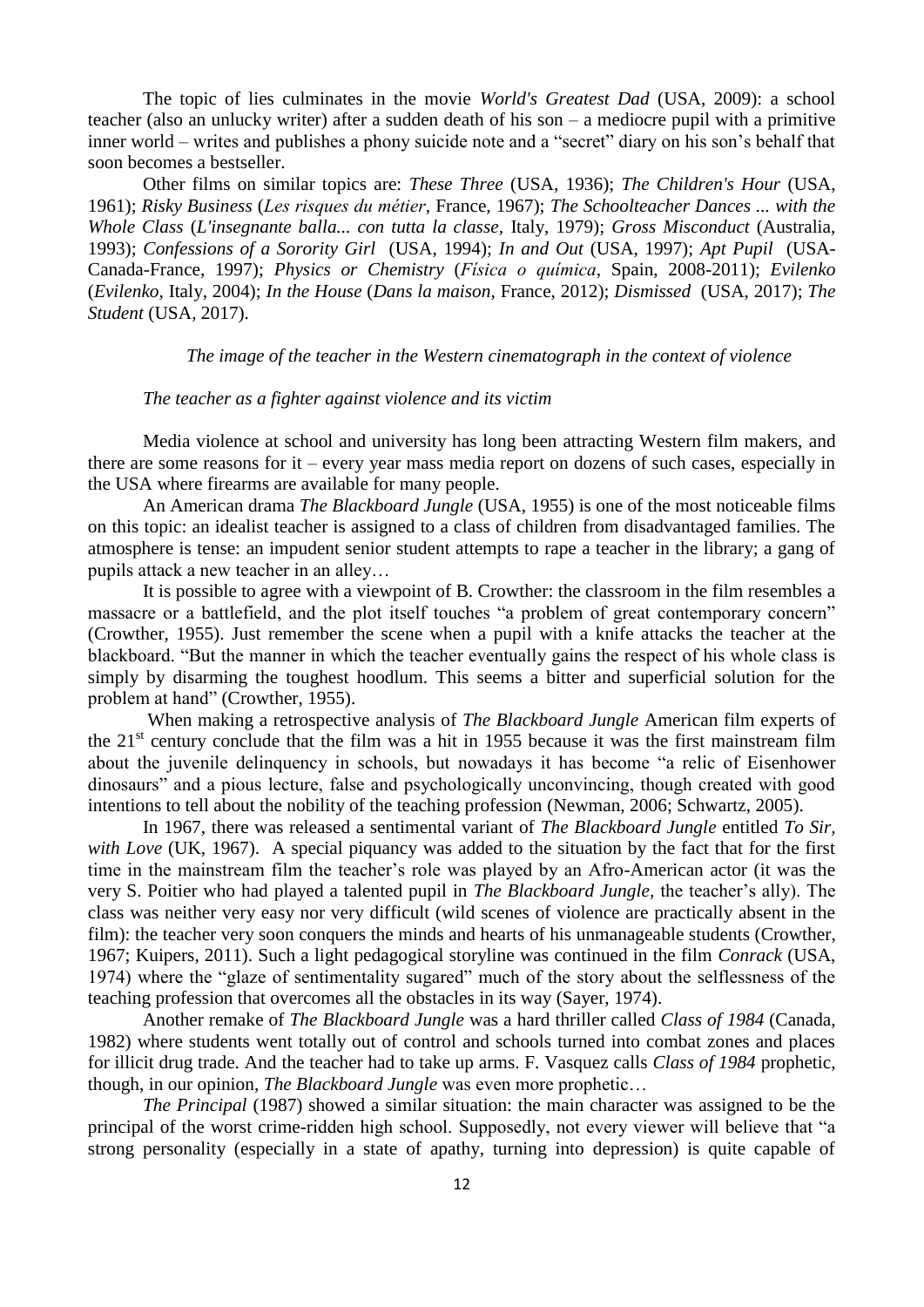getting the upper hand when a passive majority cowardly throws up the game" (Nefedov, 2012). But on the other hand, one can agree that *The Principal* (1987) "presents a vivid description of "charms" hidden in the "school jungle" (drug selling business, fights, knifing – in other words, a super package!). Such an extreme case enables the authors to illustrate the key principle for the national school system: not only individuals but the whole educational institution – part of the town – was intentionally neglected, pushed to the margins of society where there are no laws and possibilities" (Nefedov, 2012).

Another story on a similar topic was told in the drama *Lean on Me* (USA, 1989) where an Afro-American principal skillfully cleans up a drug- and crime-ridden high school. American film critics did not appreciate the story and accused the authors of "rather glossy and simplistic treatment of a serious dilemma in the public school system" (Galbraith, 1989). R. Ebert was also harsh and wrote that the film propagandized a combination of Dirty Harry and Billy Jack in the image of the principle that enforces the law very often through violence (Ebert, 1989).

The movie *Stand and Deliver* (USA, 1988) is characterized by similar pathos: a tough and inspiring math teacher helps his students live up to their full potential and succeed despite the local hooligans. The film lacks the luxury of Hollywood and the greater part of dialogues in the film is in Spanish that is quite unusual (MacKay, 1999). The majority of Los Angeles high school students speak Spanish. The characters of the drama look realistic, in the critics' opinion (MacKay, 1999; Ebert, 1988).

A drama *Dangerous Minds* (USA, 1995) tells about a pretty-looking teacher (M. Pfeiffer) who is also trying to cope with an unmanageable and aggressive class. K. McManus writes ironically about the plot of the film: "the sweet story turns stickygooey, however, as writer Ronald Bass sprinkles the script with saccharine lines" (McManus, 1995) when one of her high schoolers whines addressing the teacher: "But you can't leave us"… American film experts accused the movie of "naïveté to the idea of knowledge" ("Open yourself to literature and the world will be yours!") (Gleiberman, 1995).

In our opinion, R. Ebert rightly notes that the film tells "another one of those uplifting parables in which the dedicated teacher takes on a schoolroom full of rebellious malcontents, and wins them over with an unorthodox approach" (Ebert, 1995). Can the students read and write? Are they able to compete successfully in the job market? R. Ebert answers all these rhetoric questions with sarcasm: "An educational system that has brought them to the point we observe in the first classroom scene has already failed them so miserably that all of Miss Johnson's karate lessons are not going to be much help " (Ebert, 1995). *Dangerous Minds* is optimistic, indeed: "But by semester's end they are explicating Bob Dylan's songs and Dylan Thomas's poems and generally behaving like aspiring collegians (Guthmann, 1995).

Another example of pedagogical selflessness is shown in the film *Freedom Writers* (USA-Germany, 2007). Though the movie is based on a real story, it is noticeable that the actors playing the students look much older than their characters are supposed to be, and due to the teacher's talent they "transform almost overnight from surly troublemakers to eager learners" (Macdonald, 2007; Mathews, 2007).

Another drama *One Eight Seven* (USA, 1997) is much harder: a disillusioned Afro-American teacher who has a very sad experience (one of his students stabbed him and wounded him severely) decides to kill a juvenile delinquent in order to restore discipline in the class. Though the film does not idealize the school life, it was regarded very skeptically by American film critics. They raise logical questions: should teachers be so dedicated to their profession and agree to risk their lives every day for educating the students whose only aim is the humiliation of teachers?

And one more thing: the teacher is shown as a noble personality, but his actions prove that he is just a little better than the local bandits (Rhodes, 1997; Cavagna, 1999; Ebert, 1997).

If in the film *One Eight Seven* the teacher perishes when playing "Russian roulette" with his students, the woman-teacher from the German movie *The Teacher* (*Die Lehrerin*, Germany, 2011)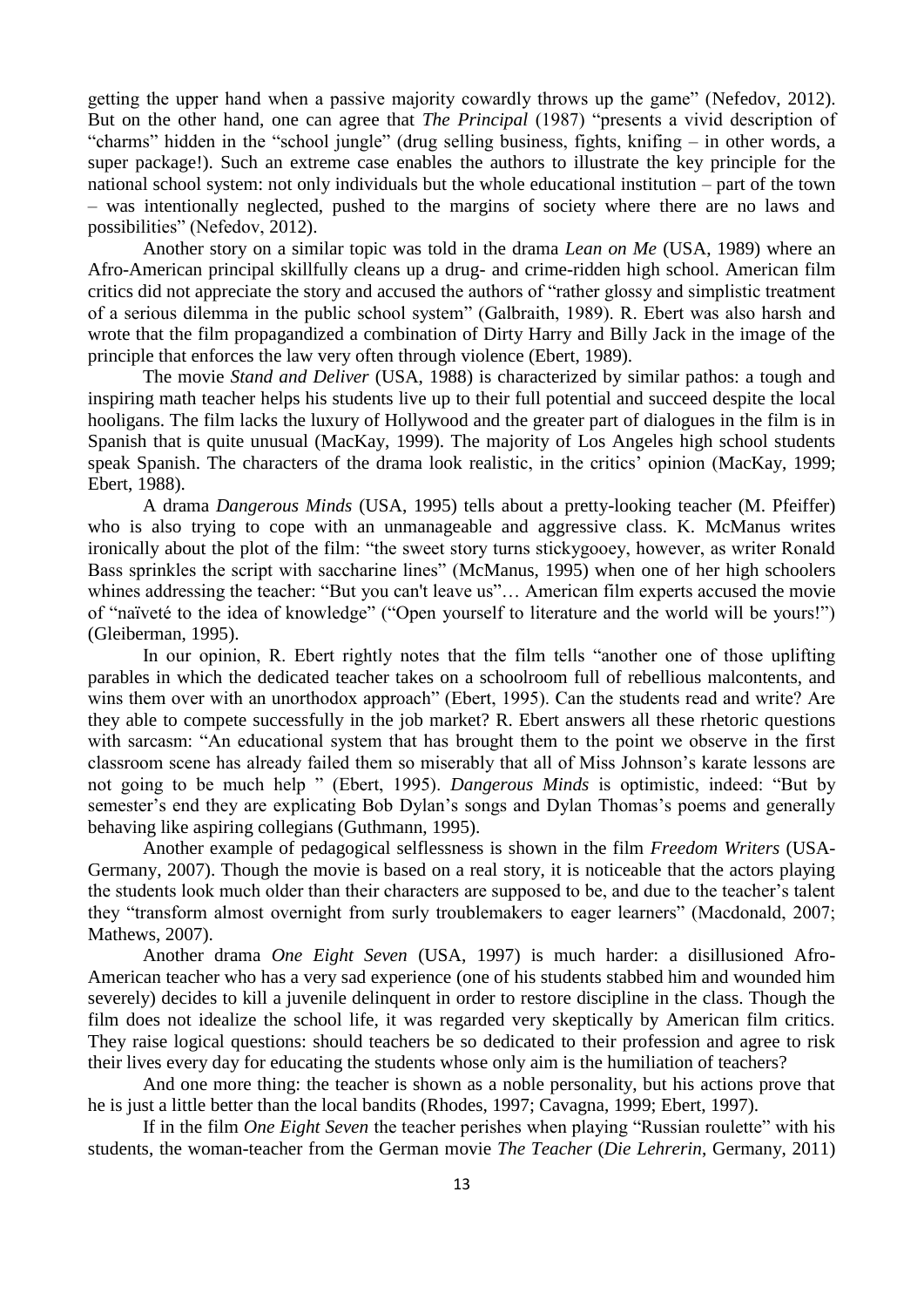is more fortunate: though she gets a serious wound from the shot of her pupil she survives (Festenberg, 2011).

Another movie *Skirt Day* (*La journee de la jupe*, France-Belgium, 2008) reveals a conflict between a teacher and aggressive students in a most dramatic key. Traditionally, Western films about school used to follow strict ideological plotlines (on the one hand, there was a liberal approach – when wonderful teachers performed miracles with their aggressive classes; and on the other hand, there was a conservative-reactionary approach – when angry teachers did not hesitate to use violence in order to restore discipline in the classroom). But in *Skirt Day* (*La journee de la jupe*, France-Belgium, 2008) one can see a shocked teacher aiming a revolver at her rude students, some of them are bandits and drug dealers. And this is an example of political satire exposing, sometimes unconvincingly, major problems of contemporary France – social, sexual, racial, cultural and religious (Bitel, 2010; Buckle, 2010).

One may agree that it looks like "something between E. Ryazanov's *Dear Yelena Sergeevna*" and popular anti-teenagers farcical plays of the 1980s such as *Class of 1984* (but with an adjustment that the generation gap is aggravated by an ethnic conflict). … There are better films concerning topical issues of contemporary education …, but they do not say about the main problem – one can raise non-educated delinquents' awareness in European culture only at gunpoint (Volobuev, 2009).

Scientists from the University of California performed an experiment in April, 1967: high school history teacher R. Jones wanted to prove in the classroom that the fascism threat had not vanished but still exists in everybody. Instead of lessons he offered his students to play in a German school of the Nazi time. Very soon a lot of students got used to neo-Nazi ideas and rules of conduct (Martínez-Salanova, 2010, p. 58; Shiyanov, 2008).

The action of the film *The Wave* (*Die Welle,* Germany, 2008) takes place in a German school of the  $21<sup>st</sup>$  century. The experiment convincingly showed that Nazism – from its symbols to ideas and strong-arm methods – can easily grip the weak minds of senior school students. But, certainly, the aim of the film is not only to warn the audience against the possible danger, but also to look into human nature and see how easily one can establish conditions (that are especially attractive for the weak, the powerless and the loveless) for people to feel invested with a special mission and authority of the "high caste" (Urban, 2009; Bradshaw, 2008; Solovyov, 2012).

Since the beginning of the 1980s a whole series of films about school and university (in many cases based on real facts) appeared on Western screens: *Slaughter High* (UK-USA, 1986), *Demolition High* (USA, 1996), *Duck! The Carbine High Massacre* (USA, 1999), *Murder 101: College Can Be Murder* (USA, 2007), *April Showers* (USA, 2009), *Polytechnic* (*Polytechnique*, Canada, 2009), *F.* (UK, 2010); *Hello Herman* (USA, 2012) and others. In these films schools and universities become scenes of massacre: a negative character (usually a senior school student or a university student) shoots students and teachers.

Other films on similar topics are: *Unman* (UK, 1971), *Class of Nuke 'Em High* (USA, 1986), *The Chocolate War* (USA, 1988), *Hell High* (USA, 1989), *Class of Nuke 'Em High Part II: Subhumanoid Meltdown* (USA, 1991), *The Substitute* (USA, 1993), *Class of Nuke 'Em High Part 3: The Good, the Bad and the Subhumanoid* (USA, 1995), *High School High* (USA, 1996), *Teaching Mrs. Tingle* (USA, 1999), *Terror at Baxter U* (USA, 2003), *Shackles* (USA, 2005), *The Ron Clark Story* (USA-Canada, 2006), *School of Horror* (USA, 2007), *Fist Fight* (USA, 2017), *Dismissed* (USA, 2017), *The Student* (USA, 2017) and others.

#### *The teacher as a criminal and a killer*

A teacher as a threat to people around – isn't it a good idea for a film story? Such a story was told in Tony Richardson's dark drama *Mademoiselle* (UK-France, 1966) with brilliant Jeanne Moreau playing a guileful and sophisticated furious teacher. R. Ebert called this film "murky,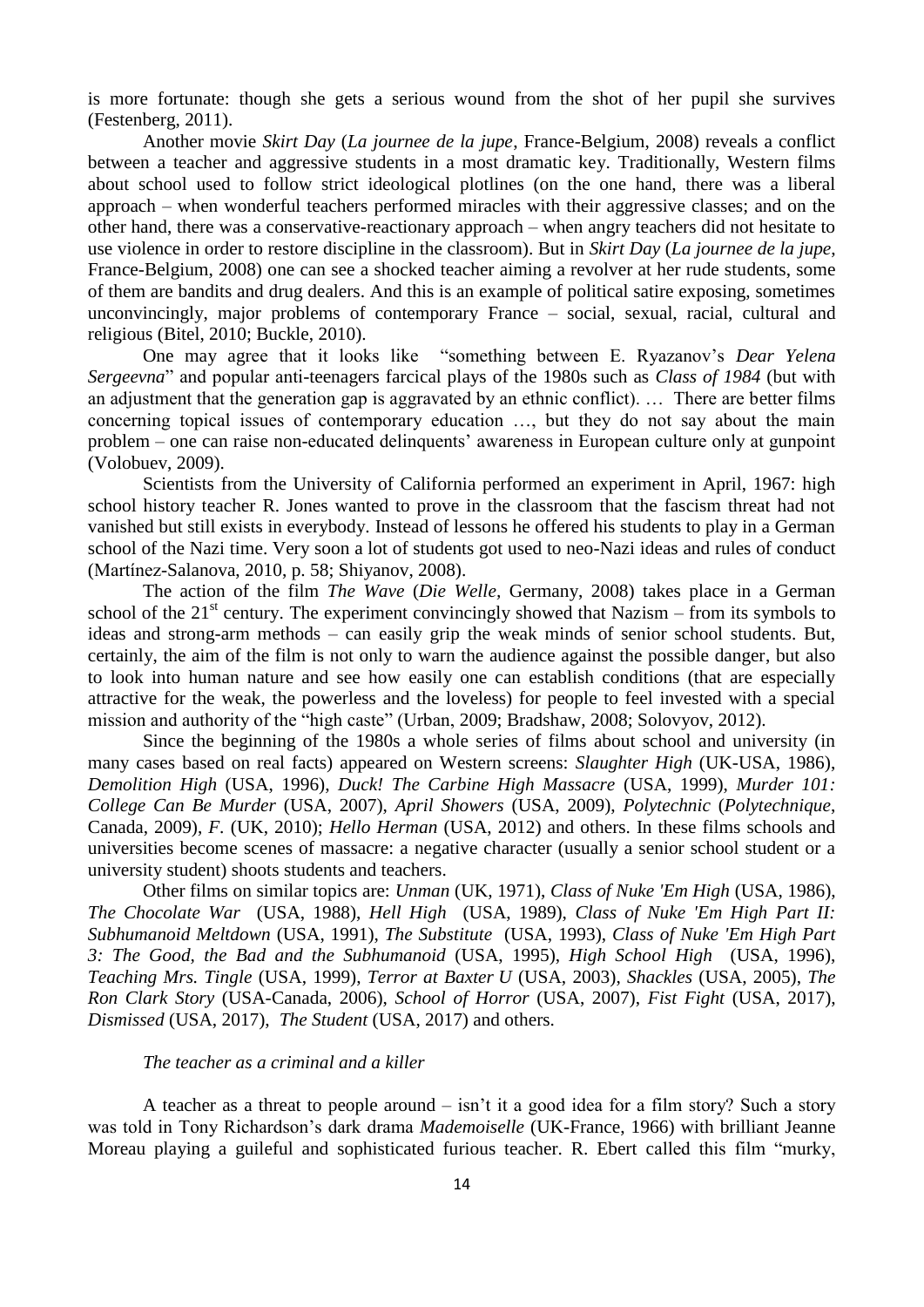disjointed and unbearably tedious" (Ebert, 1967), whereas V. Baer called the movie – "an allegory of the nightmare of human existence" (Baer, 1967).

A charismatic character of Helen Mirren from the film *Teaching Mrs. Tingle* (USA, 1999) like the teacher in the film *Dear Yelena Sergeevna* is almost ready to kill her intrusive and impudent school students who come to her house quite unexpectedly. In this regard, M. LaSalle and D. Howe rightly remarked that H. Mirren is too good for such a "spiteful and shallow" script (LaSalle, 1999; Howe, 1999) in which senior school students attempt to blackmail their strict and cruel teacher.

Yet again, famous Woody Allen directed a criminal drama *Irrational Man* (USA, 2015) – an ironical fantasy on the topic "Crime and Punishment" by F.M. Dostoevsky. According to the plot a university professor who enters into a relationship with a student decides to kill one bad man with impunity. We see "a laboratory and simplified situation fulfilling all the criteria of trustworthy authenticity but as if put under a magnifying glass to convince the viewers that the experiment is pure" (Tsyrkun, 2015).

Here "W. Allen is a little more straightforward than usual: apart from the fact that the protagonist professionally quotes Sartre and Kierkegaard, he reads "Crime and Punishment" to tatters. The author also changes his traditional sources of inspiration – instead of his favourite Ingmar Bergman he cites from A. Hitchcock's "Strangers on a Train" in the final episode. Everything would be fine, but the fans of the film director will easily notice that the characters raise a distinct irritation (which is quite understandable) instead of the usual ironical sympathy" (Zabaluev, 2015).

A thriller *Love Is the Perfect Crime* (*L'amour est un crime parfait*, France, 2013) shows another kind of a criminal intellectual teacher. Here the authors mix love with blood, the university professor has a reputation of a womanizer but "it is not the occurrence but its consequences that are worth mentioning; the film focuses on an original protagonist – a man disillusioned in his own writing talent, carrying the load of thousands of childhood complexes, suffering from a bunch of weird deviations, rapidly rolling to the edge of his life" (Ukhov, 2014).

But the most terrible monster – a school teacher – is described in the drama *Evilenko* (Italy, 2004). Malcolm McDowell's experience in playing villains of different kinds enabled him to create a rather convincing image of a merciless teacher-killer. The film is based on a real story of the serial killer – A. Chikatilo. Alas, the movie is deprived of convincing dramatic composition though the press noted M. McDowell for his excellent acting (Weinberg, 2006).

Other films on similar topics are: *Night School* (USA, 1981), *Hell High* (USA, 1989), *Class of 1999* (USA, 1990), *Matilda* (USA, 1996), *Dead Students Society* (USA, 1998), *The Substitute*  (*Vikaren,* Denmark, 2007); *Love Is the Perfect Crime* (*L'amour est un crime parfait*, France, 2013), *Killer Coach* (USA, 2016) and others.

*Cinematography stereotypes in Western films about school and university teachers*

A comparative analysis of plots, characters and ideology of Western films about school and university teachers leads to the conclusion that their media stereotypes have substantial similarity. A content analysis of the films enables to present their basic plot schemes as follows.

*Some examples of film structures of Western dramas about school and university teachers*

*Title of the film:* Risky Business / *Les risques du metier.* France, 1967. Director: André Cayatte.

*Historical period, the place of action:* in the mid-1990s, France, a provincial town school.

*Furnishings, household items:* an ordinary provincial school with plain furniture, modest houses and domestic implements of teachers.

*Methods of reality representation:* realistic description of teachers' and pupils' life.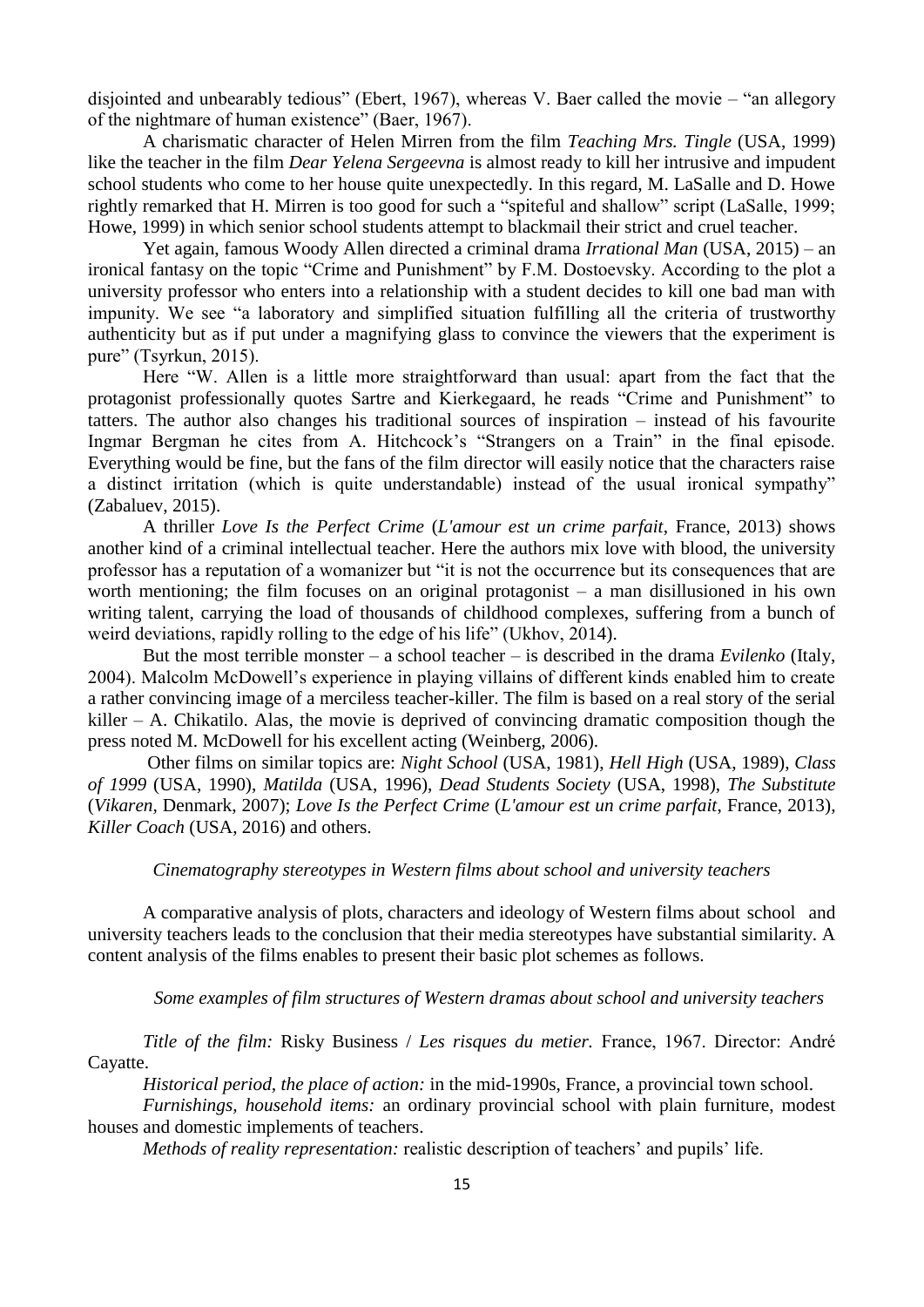*Genre variant of event representation:* a provincial school in a small French town – a typical education institution where children from different backgrounds study. A married couple – Jean and Suzanne work there as teachers.

*Characters and their values, ideas, clothes, physique, vocabulary, facial expressions, gestures:* the teacher is a positive character; he is a good specialist, wearing a formal suit. He is artistic, eloquent, has a pleasant voice. The negative characters (figuratively speaking) are three 14 year-old school students.

*Significant change in the characters' life:* for various reasons (unanswered love for the teacher, a desire to conceal a love affair with an 18-year-old youth, an ambition to vary their life) three girl students accuse their school teacher of sexual harassment.

*Arising problem:* the reputation and the position of the positive character are at threat.

*Search for solution:* Jean and his wife fight against false accusations.

*Solution to the problem:* exposing of the students' lies, back to normalcy.

*Title of the film:* Private Lessons / *Cours prive'.* France, 1986**.** Director: Pierre Granier-Deferre.

*Historical period, the place of action:* the 1980-s, France, urban area, a private lyceum.

*Furnishings, household items:* a private lyceum, modern classrooms, the principal's study, a photo laboratory, comfortable flats of teachers and students from affluent families.

*Methods of reality representation:* realistic description of teachers' and pupils' life.

*Genre variant of event representation:* a private lyceum – a modern, well-equipped education institution; a young attractive teacher teaches history, the principal's love for her is undivided.

*Characters and their values, ideas, clothes, physique, vocabulary, facial expressions, gestures:* unlike many other films about school there are no positive characters in the film in the traditional meaning. By all appearances, the main character is a bright personality who is good at her subject. But gradually it turns out that she is far from the classical ideal of a school teacher. And the principal only initially seems demanding and just… There is no strict division between the social and financial status of the characters. The teachers' clothes are quite formal, though it does not prevent the main character from highlighting her sexual attraction. Most teachers' speech is expressive, their voices are pleasant.

*Significant change in the characters' life:* one day all the teachers get envelopes with photos of an orgy of senior school students and some young woman involved. Though her face is cut off in the photo, the history teacher falls under suspicion, but she insists that she has nothing to do with the photo in a talk with the principal.

*Arising problem:* the reputation and the position of the main character are at threat. (She is unlikely to be prosecuted as the age of consent in France is 15).

*Search for solution:* the main character suspects one of the senior students of blackmail, with whom she had a short lesbian liaison, but soon it becomes clear that it was the principal of the lyceum who … sent the provocative photos.

*Solution to the problem:* the principal and the teacher have a highly emotional talk, the teacher tells him openly about her venturous sexual relations, but having abandoned all hope for genuine mutual love he commits suicide.

*Title of the film:* One Eight Seven*.* USA, 1997**.** Director: Kevin Reynolds.

*Historical period, the place of action:* the end of the 20<sup>th</sup> century, USA; urban area, a school full of children from risk-group families.

*Furnishings, household items:* a neglected detached school; the living conditions of the teachers are rather modest, most school students are very poor.

*Methods of reality representation:* realistic description of teachers' and pupils' life.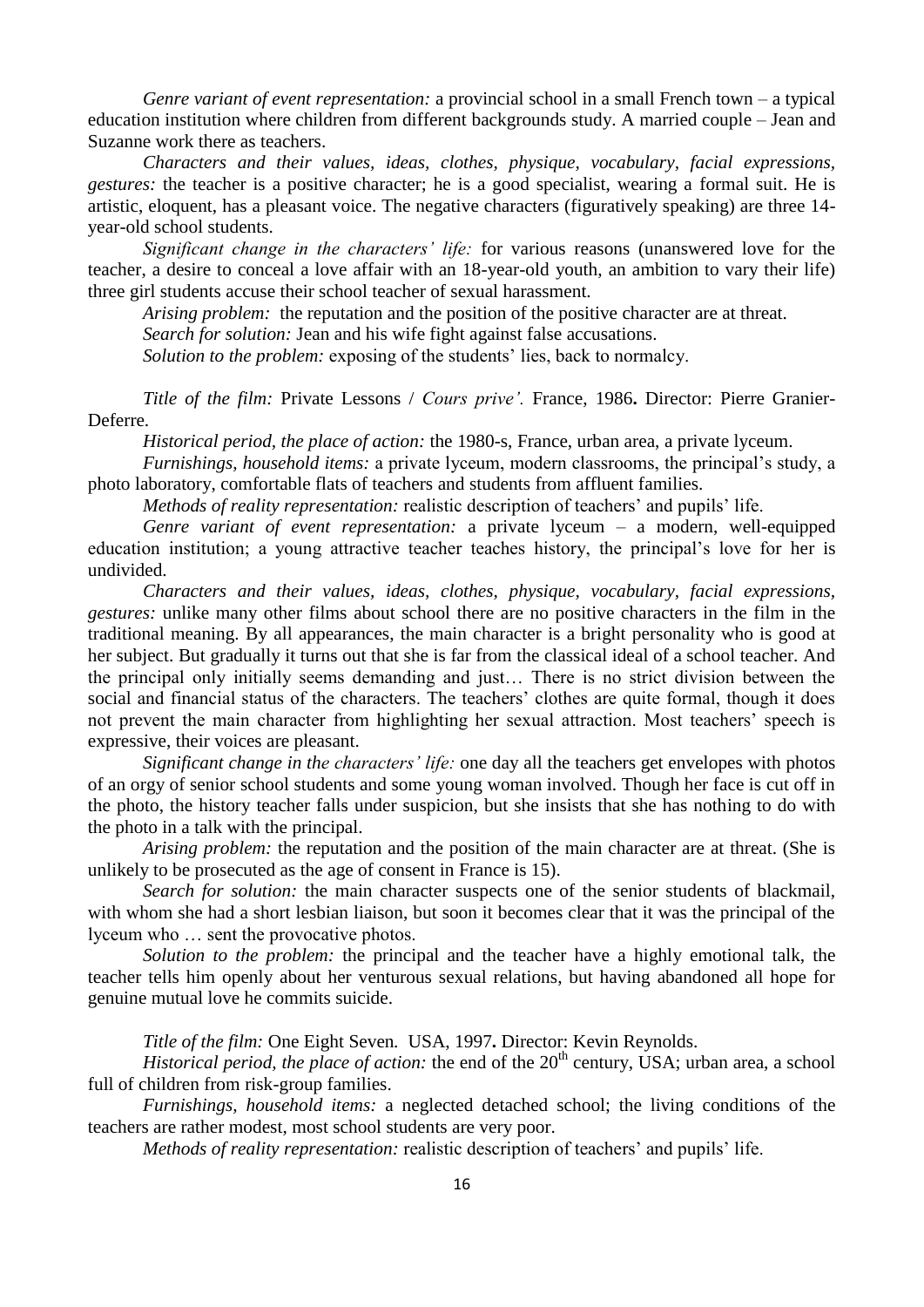*Genre variant of event representation:* the school is a filthy gloomy building with intimidated and impudent, aggressive students who are armed with knives, guns, take drugs and use rude language (when talking to each other and to their teachers).

*Characters and their values, ideas, clothes, physique, vocabulary, facial expressions, gestures:* the main positive character is an Afro-American teacher; he is intellectual, professional and tries to teach his pupils humanist values. Negative characters (senior high school students) are evil people, criminals. The characters differ from each other in their social and financial status. The teachers' clothes are mainly official. The positive character – the teacher is artistic, his voice is pleasant. The negative characters – senior high school students wear whatever they wish, as a rule, they are unattractive, vulgar, outrageous, often use swear words.

*Significant change in the characters' life:* the teacher faces professional risks: aggressive and rude senior school students' behavior, real physical violence (at the beginning of the movie an impudent student stabs him severely), sexual attack of one of senior girl-students, blackmail.

*Arising problem:* the reputation, the position, health and life of the main character are at threat.

*Search for solution:* the teacher's struggle with the negative characters.

*Solution to the problem:* extermination and "re-education" of some negative characters by the teacher, death of the teacher in the final episode when the gang of the most negative senior high school students offers him to play "Russian roulette"…

# *Some examples of film structures of Western melodramas about school and university teachers*

*Title of the film:* Girls in Uniform / *Mädchen in Uniform*. France-Germany, 1958. Director: Géza von Radványi.

*Historical period, the place of action:* in the mid-21<sup>st</sup> century, Germany, all-girls boarding school.

*Methods of reality representation:* all-girls boarding school with plain functional furniture and strict regulations; modest bedrooms of school students.

*Methods of reality representation:* realistic description of teachers' and pupils' life.

*Genre variant of event representation:* the all*-*girls boarding school is strictly regulated; the rules regulate the girls' lessons and life conditions. But the film focuses on the love affair of the main characters instead of the educational process.

*Characters and their values, ideas, clothes, physique, vocabulary, facial expressions, gestures:* positive characters are a beautiful and talented teacher – Elisabeth von Bernburg and a pretty senior student – Manuela. The teachers' and students' outfits are very official. All the girls wear a uniform. The positive characters are attractive and artistic; they eloquent and have pleasant voices.

*Significant change in the characters' life:* teacher Elisabeth von Bernburg responds to a gentle love feeling of her student – Manuela.

*Arising problem:* the reputation and the position of the main character are at threat (the authors of the movie repeat in every possible way that the lesbian motives do not go far than kissing, and the whole storyline is presented very delicately).

*Search for solution:* the schoolmistress attempts to "restore order" in the school.

*Solution to the problem:* after Manuela's attempt to commit suicide the teacher has to leave the school.

It must be also noted that the color melodrama *Girls in Uniform* (1958) was preceded by a black-and-white film with the same name – *Girls in Uniform* (*Mädchen in Uniform*, Germany, 1931) directed by Leontine Sagan and based on the novel and play "Yesterday and Today" by Christa Winsloe.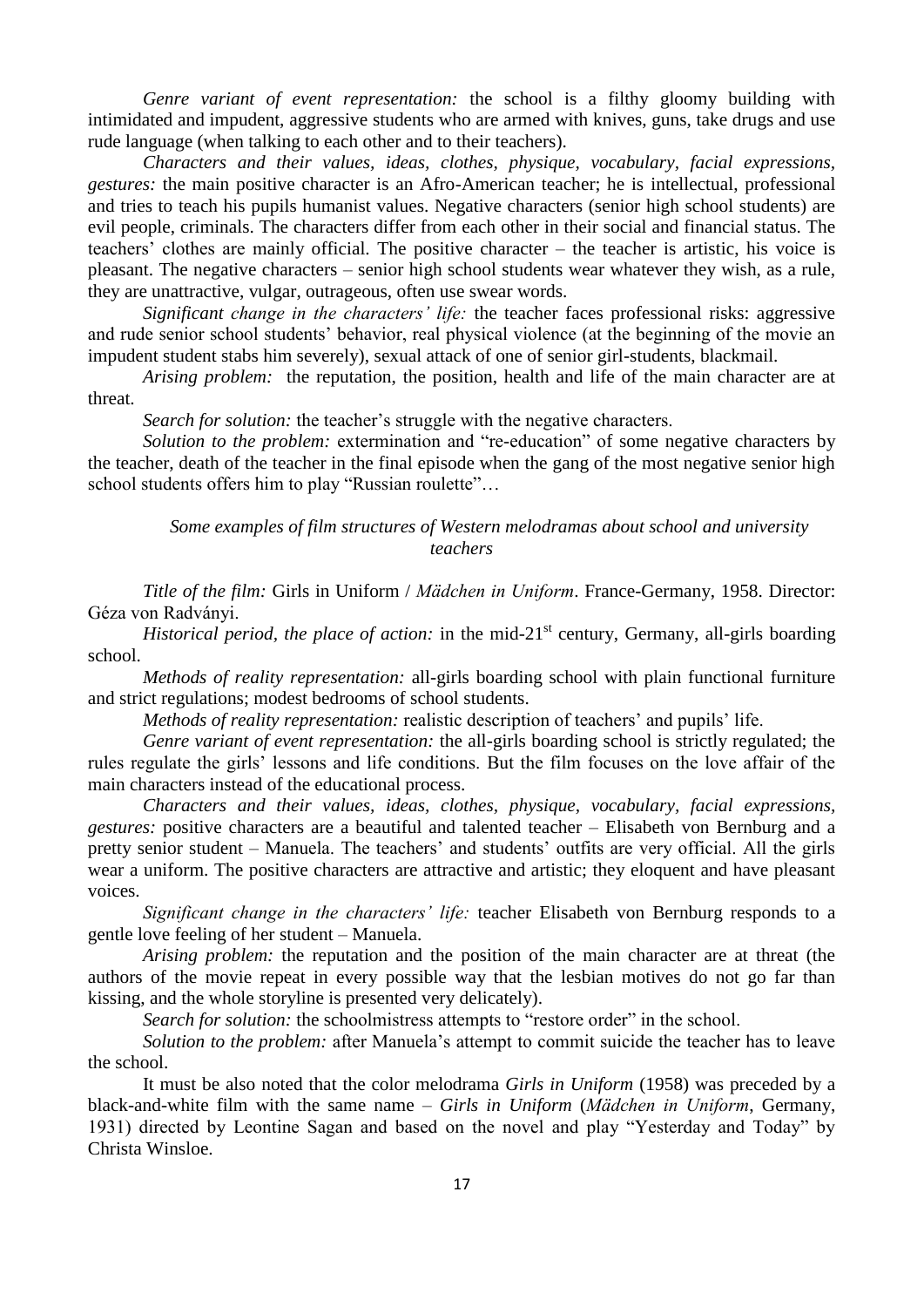The action in the 1931 version took place on the eve of World War I in a boarding school for officers' daughters. It is interesting that the actresses (Dorothea Wieck and Hertha Thiele) who played the teacher and her 14-year-old school student were the same age: they both were 23. *Girls in Uniform* (1931) is considered to be the first movie with lesbian motives in the world's cinematography (Nour, 2017). After Hitler took power in Germany this scandalous melodrama was banned.

*Title of the film:* The Children's Hour*.* USA, 1961. Director: William Wyler.

*Historical period, the place of action:* beginning of the 1960s, USA, province, a private allgirls boarding school.

*Furnishings, household items:* a private boarding school for girls; modest buildings and domestic implements of teachers; a rich house of one of the girls.

*Methods of reality representation:* realistic description of teachers' and pupils' life.

*Genre variant of event representation:* a private all-girls boarding school established by two young friends and talented teachers. It is light, clean and cozy here; the atmosphere in the school is almost as comfortable as at home. But the film focuses on the love affair of the main characters instead of the educational process.

*Characters and their values, ideas, clothes, physique, vocabulary, facial expressions, gestures:* positive characters are pretty school teachers devoted to their profession; negative characters are an ill-natured student-scandalmonger and her rich grandmother. Slim teachers wear formal dresses; the girls' dresses are also very strict. The teachers are attractive and their speech is pleasant. The student-scandalmonger, on the contrary, is quite plain and her voice is unpleasant.

*Significant change in the characters' life:* The student spreads gossip about her teachers' lesbian liaison.

*Arising problem:* the reputation of the teachers' is at threat.

*Search for solution:* the positive characters fight against the rumors but the parents believe the gossip is true and take their girls from the school.

*Solution to the problem:* the cunning school student was found out in the lie, but it also turned out that one of the teachers was secretly in love with her colleague: feeling frustrated she commits suicide…

It is interesting to note that *The Children's Hour* (1961) is a remake of W. Wyler's melodrama *These Three* (1936) also based on L. Hellman's play. A comparative analysis of these two versions shows that the American censorship eased by the beginning of the 1960s thus allowing the authors to openly accentuate the theme of suicide in the context of lesbian love, whereas the film of 1936 used to have a happy end and the student's gossip turned to be absolutely false.

*Title of the film:* The First Night of Tranquility / *La Prima notte di quiete.* France-Italy, 1972. Director: Valerio Zurlini.

*Historical period, the place of action:* the beginning of the 1970s, Italy; urban area, lyceum corridors and classrooms, the principal's office, apartments.

*Furnishings, household items:* a lyceum with simple functional furniture; a poor flat and household of the lyceum teacher, a luxurious flat of the local businessman.

*Methods of reality representation:* realistic description of the characters' life.

*Genre variant of event representation:* the lyceum is an ancient seat of learning with long traditions. But the film focuses on the love affair instead of the educational process.

*Characters and their values, ideas, clothes, physique, vocabulary, facial expressions, gestures:* the positive character – a lyceum teacher, a miserable intellectual in a deep depression; the negative character is a local businessman, a criminal. There is a striking difference in the financial status of the characters. The teacher's clothes are exaggeratedly careless. The speech of the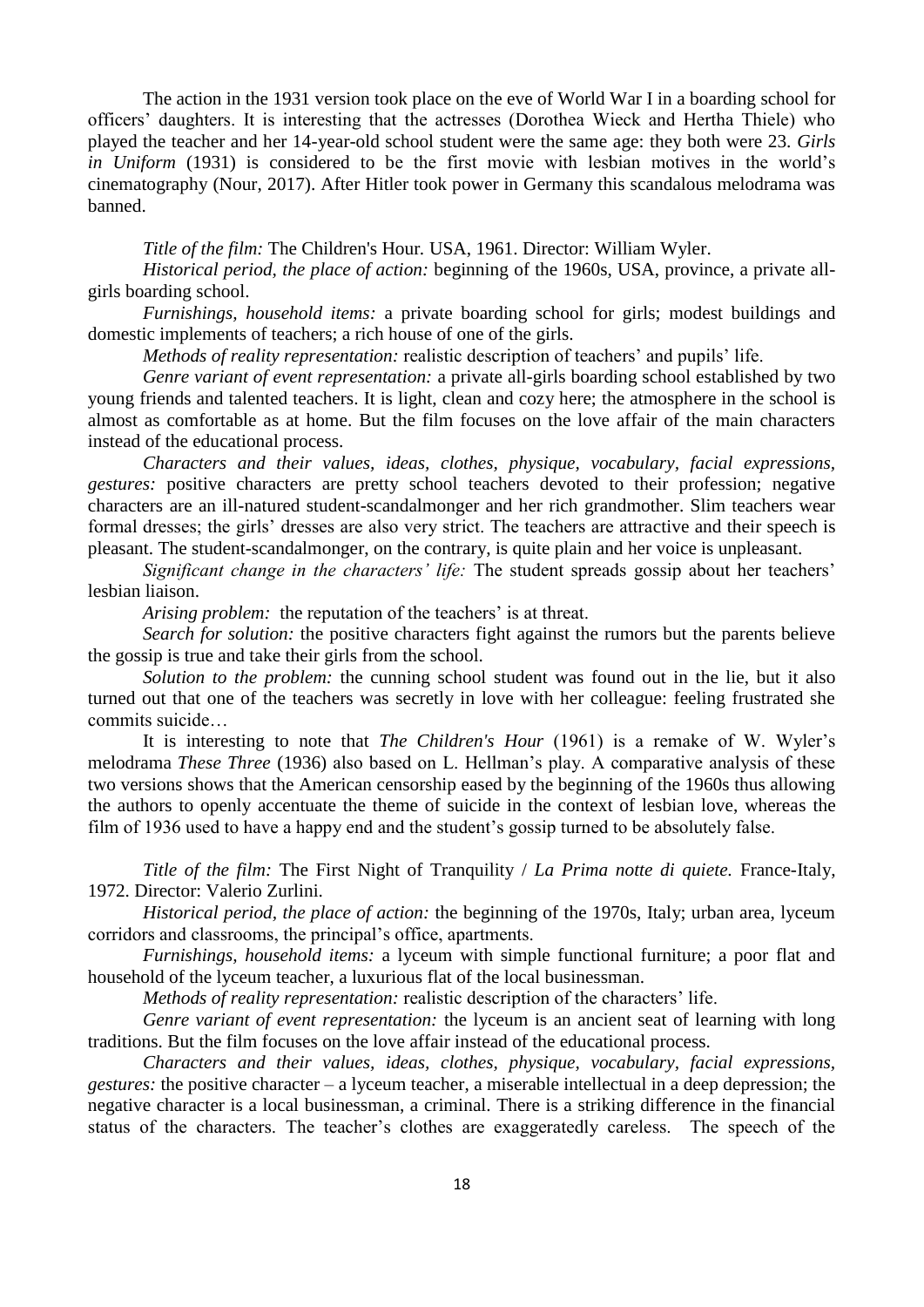literature teacher is naturally exquisite and expressive. He is artistic and possesses a pleasant voice. The appearance and the speech of the negative character are rather unpleasant.

*Significant change in the characters' life:* the teacher begins a romantic relationship with a 19-year-old student (though he had a love affair with a woman of his age before).

*Arising problem:* the health and life of the teacher are at threat because of the jealous former lover of the student (the local businessman).

*Search for solution:* the teacher tries to defend his right on love and even fights with the businessman.

*Solution to the problem:* lovers decide to leave the city; the student leaves first, but the teacher delays and dies in a car crash.

*Some examples of film structures of Western comedies about school and university teachers*

*Title of the film:* School for Love (USA), Sweet Sixteen (UK) / *Futures vedettes.* France, 1955. Director: Marc Allegret. Lyric comedy.

*Historical period, the place of action:* in the mid-1950s, Vienna, a music conservatory.

*Furnishings, household items:* a music conservatory with functional furniture; comfortable dwelling places and household items of the characters.

*Methods of reality representation:* a grotesque depiction of teachers' and students' life.

*Genre variant of event representation:* the conservatory is an ancient learning institution with long traditions. But the film focuses on the love affair of the main characters instead of the educational process.

*Characters and their values, ideas, clothes, physique, vocabulary, facial expressions, gestures:* positive characters (students) are pretty-looking young girls from privileged families; the negative character (professor) is a handsome man and a womanizer who is always ready to flirt with any beautiful student. The teachers' clothes are smart but official. The students' clothes are also without any frivolity. Both the teacher and the students are eloquent, artistic, having pleasant voices. The negative character (professor) produces a favorable impression at first, but soon reveals his light-minded nature.

*Significant change in the characters' life:* a pretty-looking student fascinated by the handsome professor falls in love with him.

*Arising problem:* the student's worry free life is at threat.

*Search for solution:* the main female character learns from her friend, another student, that her lover is a frivolous woman-chaser and gets upset.

*Solution to the problem:* students return to ordinary life after getting this bitter love experience.

*Title of the film:* The School Marm on the Road to Adventure / *Opettajatar seikkailee.* Finland, 1960. Director: Aarne Tarkas. Lyric comedy.

*Historical period, the place of action:* 1960, Finland, urban area, an isle in the Baltic Sea, an all-girl gymnasium.

*Furnishings, household items:* a gymnasium for girls with spacious classrooms and the necessary functional equipment, middle-class houses and household furnishing of the characters.

*Methods of reality representation:* quasi-realistic depiction of teachers' and students' life.

*Genre variant of event representation:* the gymnasium is a modern well-equipped educational institution with strict teachers and neat girl students; according to the rules of the school they are not allowed to often contact with boys of the same age.

*Characters and their values, ideas, clothes, physique, vocabulary, facial expressions, gestures:* practically all the characters in the film are positive, though they have their own peculiarities. The main character is a beautiful young teacher who is very uptight and highly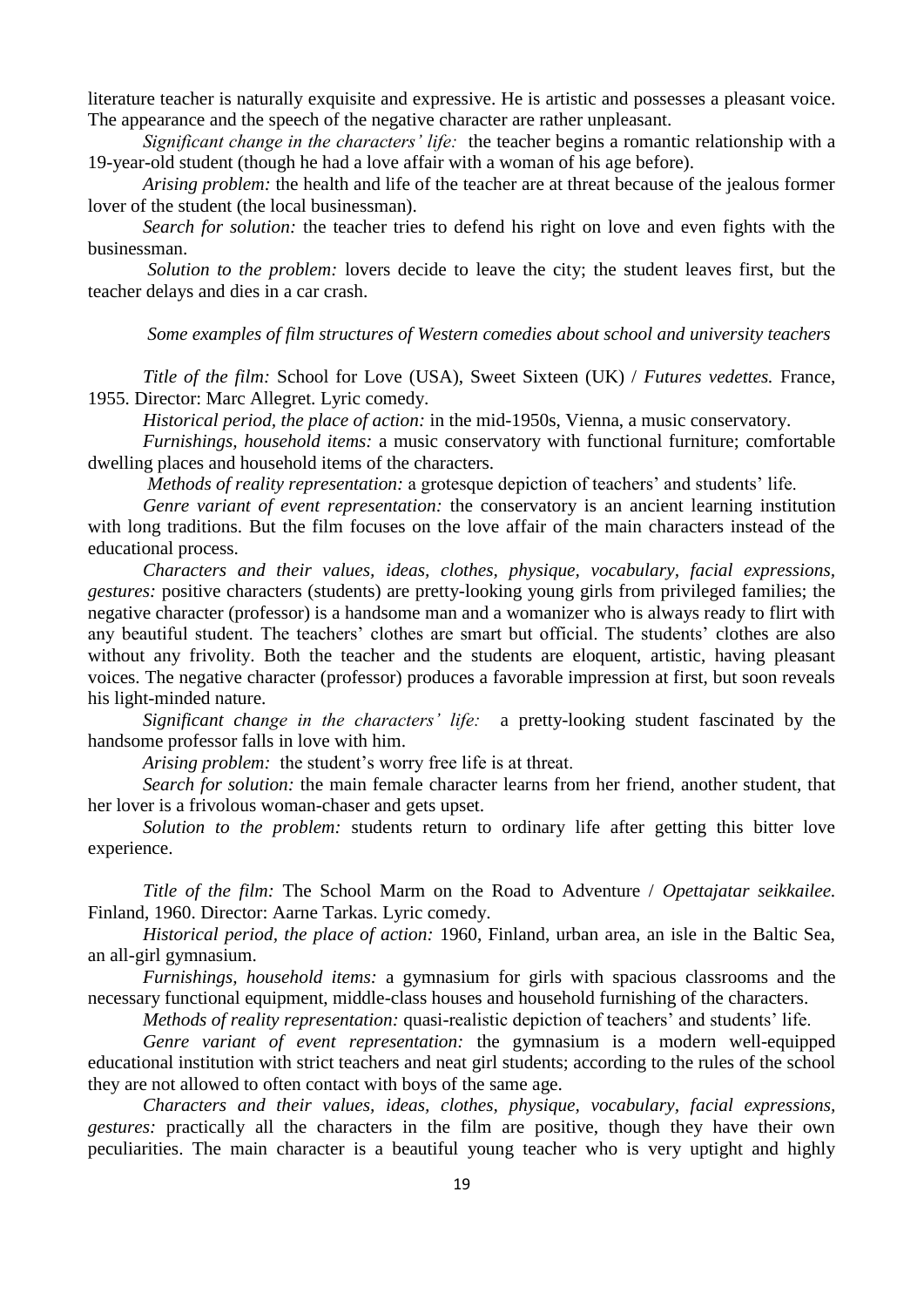professional. She is slim, her clothes are official. Her speech is impressive and exquisite, her gestures are artistic, and her voice is pleasant. Another positive character – an artist is also slender, hansome and has a pretty voice. School girls are also pretty-looking young girls, though they seem to be too anxious to meet smart-looking young men.

*Significant change in the characters' life:* the positive character – the young teacher faces a professional challenge: during a hiking tour to a desert island in the Baltic Sea she falls behind her school girls who went home on a boat, and has to spend the night … in a tent with an artist; the fact, in her opinion, may ruin her spotless reputation.

*Arising problem:* the moral character of the teacher is at threat.

*Search for solution:* the teacher attempts to defend her "blue-stocking" reputation.

*Solution to the problem:* as a result of various comic misunderstandings the teacher falls in love with the artist, they are going to get married, and the teacher's reputation of a woman in love replaced her former "blue-stocking" reputation.

*Title of the film:* Teaching Mrs. Tingle. USA, 1999. Director: Kevin Williamson. Dark Comedy.

*Historical period, the place of action:* the end of the 20<sup>th</sup> century, USA, school, teacher's house.

*Furnishings, household items:* a modern school, corridors, classrooms; a solid two-story house of history teacher Mrs. Tingle.

*Methods of reality representation:* a conventionally grotesque depiction of teachers' and students' life.

*Genre variant of event representation:* the action begins in the school but soon is removed to Mrs. Tingle's comfortable middle-class house.

*Characters and their values, ideas, clothes, physique, vocabulary, facial expressions, gestures:* the only negative character is Mrs. Tingle, a cruel and perfidious woman making no concessions to her students (her values are authoritarianism, strict discipline and domination); the positive (though, only nominally) characters are seniors. Mrs. Tingle's style in clothes is very official, but at home she wears casual and informal attires. The teacher speaks plain English and has a harsh voice. The senior students follow the fashion standards of the 1990s.

*Significant change in the characters' life:* Mrs. Tingle accuses the seniors of stealing the examination questions. The students break in her house to convince her not to give them low grades.

Here the plot of the film curiously coincides with the storyline of the Soviet movie *Dear Yelena Sergeevna* (1988): senior students call on their teacher with almost similar intentions but in the Soviet variant the teacher is a positive and a terribly naïve character.

*Arising problem*: health and lives of all the characters (both the teacher and the seniors) are in danger as they all fight fiercely.

*Search for solution:* seniors' struggle with the teacher (blackmail, fight, attempted suffocation, crossbow shooting, etc.).

*Solution to the problem:* the teacher is fired from the school, the other characters return to normal life.

> *Some examples of film structures of Western thrillers or detectives about school and university teachers*

*Title of the film:* The Substitute*.* USA, 1993. Director: Martin Donovan.

*Historical period, the place of action:* the end of the 20<sup>th</sup> century, USA, schools in different cities.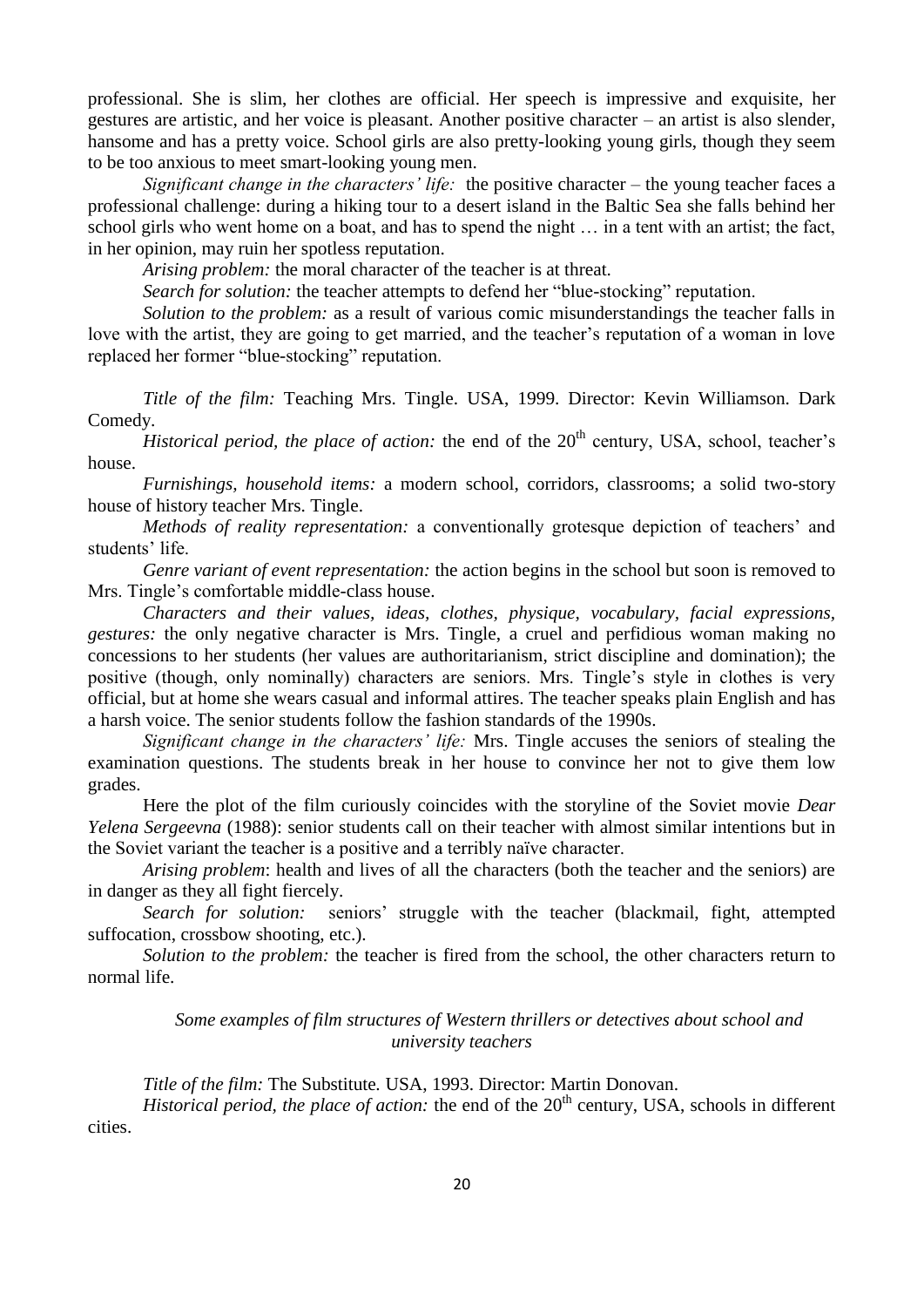*Furnishings, household items:* ordinary learning institutions with functional equipment; middle-class dwelling conditions of teachers and students.

*Methods of reality representation:* in general, realistic but slightly grotesque.

*Genre variant of event representation:* the schools are modern educational institutions, ordinary students from middle-class families. The teachers look quite normal at first sight too, but the situation with one of the teachers turned out to be rather tangled.

*Characters and their values, ideas, clothes, physique, vocabulary, facial expressions, gestures:* positive characters are school students and their parents; the negative character is a middle-aged attractive teacher who skillfully conceals her crimes. There is a difference between the social and financial status of the characters. The teachers' clothes are official. The negative character does not differ from her colleagues but then she reveals her aggressive nature.

*Significant change in the characters' life:* having killed her husband and his mistress out of jealousy she sets her house on fire, and then moves to a different city where she again begins to work as a school teacher and seduces her senior school student. Growing suspicious, the student learns about his teacher's terrible past crimes from archive press. Another senior student attempts to blackmail the teacher and she kills him…

*Arising problem:* health and life of the positive characters are in danger as the teacher is ready to kill again to conceal her secret.

*Search for solution:* the senior school student who got into a mess wants to stop the insidious teacher.

*Solution to the problem:* the negative character is unmasked and falls from the roof at the end of the film, the positive characters return to the normal state of life. But the teacher who fell from the roof vanishes without leaving a trace and soon begins to work as a school teacher in another American town…

*Title of the film:* Devil in the Flesh*.* USA, 1998**.** Director: Steve Cohen.

*Historical period, the place of action:* the end of the 20<sup>th</sup> century, USA, urban area, school.

*Furnishings, household items:* an ordinary school with functional equipment, middle-class houses and interiors.

*Methods of reality representation:* realistic description of teachers' and students' life.

*Genre variant of event representation:* the school is a modern learning institution with ordinary students from middle-class families and seemingly ordinary teachers. But the relations between one of the teachers and a pretty-looking senior girl student turn out rather dramatic.

*Characters and their values, ideas, clothes, physique, vocabulary, facial expressions, gestures:* the positive character (a teacher) is an intelligent high-caliber professional; the negative character (a senior girl student) – an evil creature who disguises her intentions up to a certain time, the teacher becomes a victim of her sexual abuse. The characters belong to the same social and financial status. The teacher's clothes are official at work and casual at home. The teacher's speech is expressive and exquisite; he has artistic manners and a pleasant voice. The negative character – the girl student at first pretends to be good but later shows her aggressive nature: visually, lexically and physically.

*Significant change in the characters' life:* the positive character (the teacher) suffers from sexual harassment on the part of his aggressive senior high school student.

*Arising problem: a*) the teacher's (and his beloved woman's) reputation, position, health are at threat.

*Search for solution:* the teacher struggles with the aggressive senior student who as it turned out was a killer (she killed her relatives).

*Solution to the problem:* the negative character is defeated and the positive characters return to the usual state of life.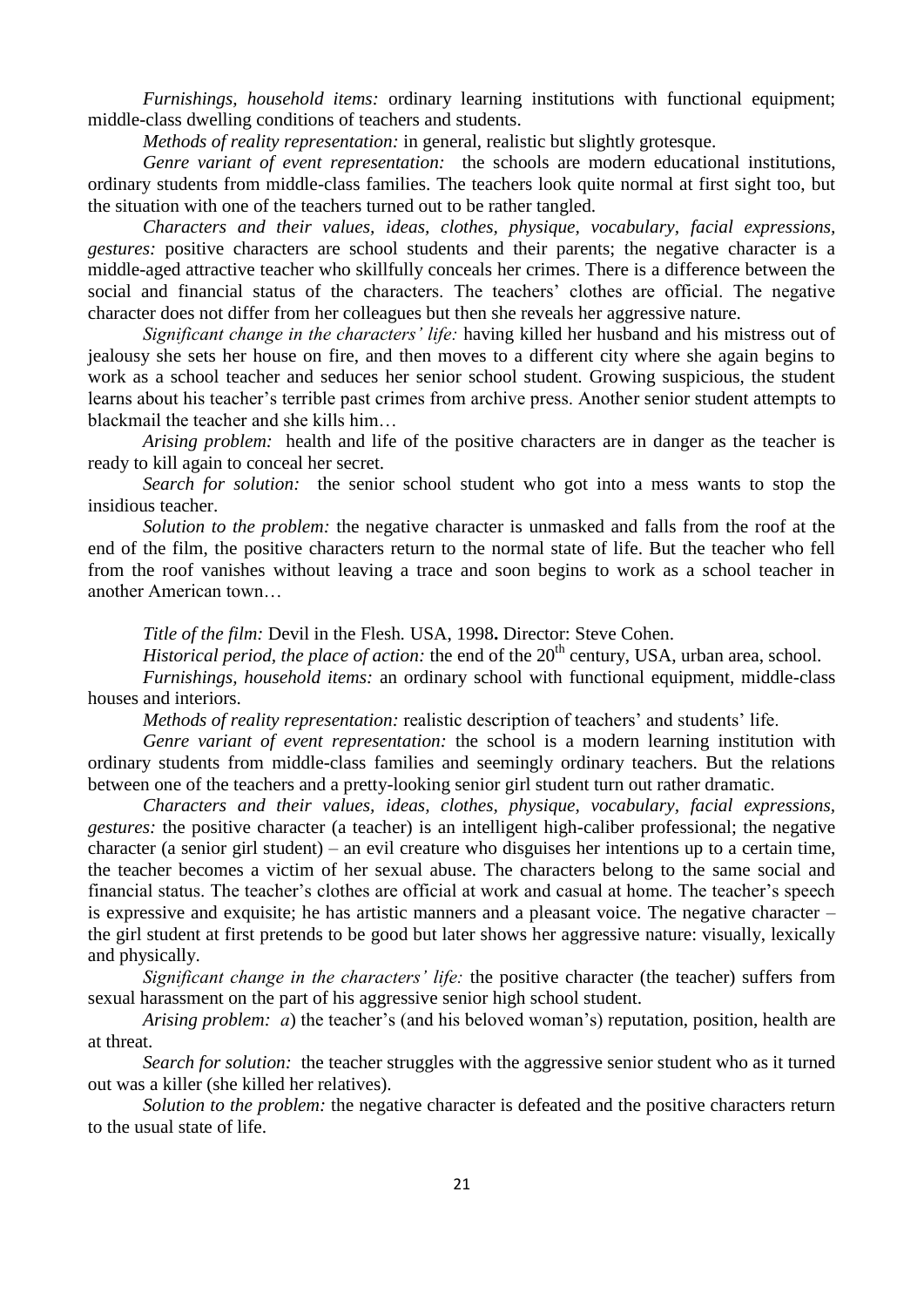*Title of the film:* Evilenko*.* Italy, 2004. Director and scriptwriter: David Grieco.

*Historical period, the place of action:* USSR, in the 1980-s, urban area, school.

*Furnishings, household items:* an ordinary Soviet school with functional furniture, simple houses and interiors of teachers and students, town streets, offices.

*Methods of reality representation:* quasi-realistic.

*Genre variant of event representation:* the school is a typical building with ordinary school students where a middle-aged teacher called Evilenko; his prototype was serial maniac-killer and a pedophile A. Chikatilo (1936-1994).

*Characters and their values, ideas, clothes, physique, vocabulary, facial expressions, gestures:* positive characters – teachers and school students are presented only in outline; the greater part of the screen time is given to the main negative character – teacher Evilenko who victimizes minor school students. The film makers paid little attention to the appearance of the Soviet school students of the 1980s: there are almost no students in pioneer scarfs in the classroom, the household peculiarities of the Soviet life of that period are also presented carelessly and roughly. On the other hand, the appearance and clothes of the negative character generally conform to the school reality of that time though Evilenko's physical appearance and voice produce a rather unpleasant impression.

*Significant change in the characters' life:* negative character Evilenko starts with sexual harassment of his girl student and finally commits multiple cruel murdering.

*Arising problem:* lives of many characters manic Evilenko is interested in are in danger.

*Search for solution:* militia officers try to track down the maniac.

*Solution to the problem:* the main villain is arrested.

*Some examples of film structures of Western science fiction and horror films about school and university teachers*

*Title of the film:* Class of Nuke 'Em High*.* USA, 1986. Directors: Richard W. Haines and Lloyd Kaufman.

*Historical period, the place of action:* the end of the 20<sup>th</sup> century, USA, high school in a small town.

*Furnishings, household items:* a secondary school with functional equipment.

*Methods of reality representation:* conventional and grotesque.

*Genre variant of event representation:* the school is a dangerous place with frightened teachers and aggressive school students-mutants (affected by radiation) armed and using drugs.

*Characters and their values, ideas, clothes, physique, vocabulary, facial expressions, gestures:* the negative characters (senior school student-mutants) wear flashy clothes; they are strong-built aggressive evil creatures who victimize teachers and school students. They use rude language, their manners and gestures are expressive.

*Significant change in the characters' life:* negative characters are planning to realize their wicked inhuman designs.

*Arising problem:* health and lives of positive characters are in danger.

*Search for solution:* a high school rugby star struggles with invasive mutants.

*Solution to the problem:* the positive character defeats the evil forces and the school returns to ordinary life.

*Title of the film: Class of 1999*. USA, 1990. Director: Mark L. Lester.

*Historical period, the place of action:* 1999, USA, high school.

*Furnishings, household items:* a secondary school with functional equipment.

*Methods of reality representation:* conventional and grotesque.

*Genre variant of event representation:* the school is a place with frightened teachers and impudent aggressive school students.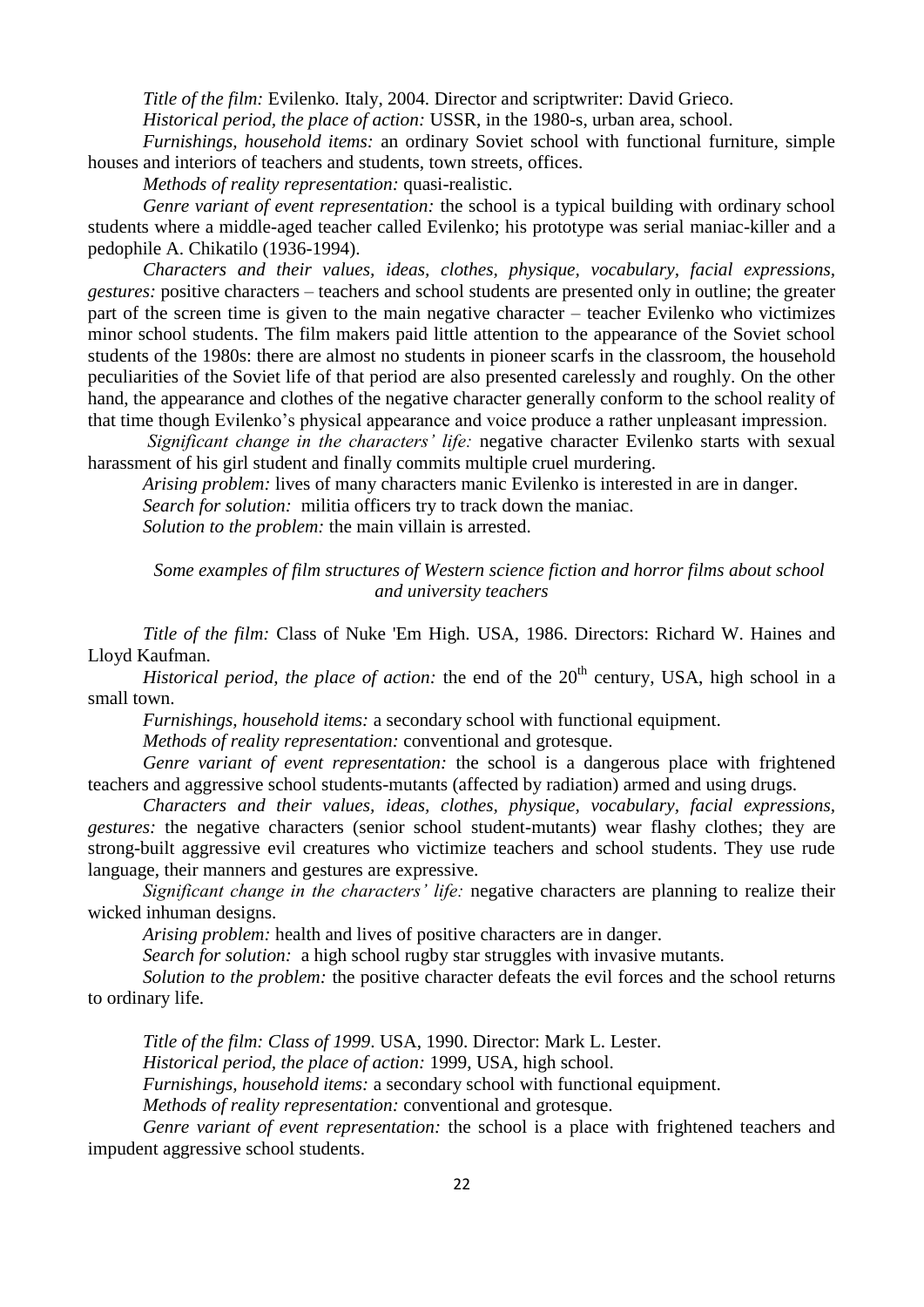*Characters and their values, ideas, clothes, physique, vocabulary, facial expressions, gestures:* at first glance, the positive characters are teachers-robots who can restore discipline within minutes in the classroom. Their clothes are official. The negative characters are senior high school students who are unwilling to study and behave properly; they use rude language and offensive gestures. Though, there are a small number of positive characters among the high school students.

*Significant change in the characters' life:* the teachers-robots face professional challenges: unmannerly and insolent conduct of senior students.

*Arising problem:* the coexistence of teachers-robots and high school students is at threat.

*Search for solution:* the teachers-robots mercilessly fight with rebellious students.

*Solution to the problem:* the teachers-robots kill "bad" senior students; "good" senior students kill the ruthless teachers-robots.

*Title of the film:* The Substitute / *Vikaren,* Denmark, 2007. Director: Ole Bornedal.

*Historical period, the place of action:* the 21<sup>st</sup> century, an ordinary secondary school.

*Furnishings, household items:* a secondary school with functional equipment, comfortable houses of school students and their families.

*Methods of reality representation:* conventional and grotesque.

*Genre variant of event representation:* the school is a modern well-equipped learning institution with highly-qualified teachers and neat students.

*Characters and their values, ideas, clothes, physique, vocabulary, facial expressions, gestures:* the positive characters are school students and their parents. They are good-looking, slim, polite, well-bred and have pleasant voices. The negative character is the new teacher who at first seems to be a very eccentric woman with incredible knowledge but later she reveals her aggressive nature (both visual and lexical).

*Significant change in the characters' life:* the negative character – the teacher-alien – is planning to fulfill her artful design.

*Arising problem:* health and lives of positive characters – school students are at threat.

*Search for solution:* positive characters struggle with the cruel teacher-alien.

*Solution to the problem:* the alien is killed and the school returns to ordinary life.

*Conclusions.* The theme of education is popular in the world's cinematography. The images of teachers and students hold a special place in it. Hoping to attract as many viewers as possible the cinematography naturally refers not to everyday routine education process but to "hot spots" of teaching associated mainly with sex, lies and violence (in this regard falsehood is successfully combined with narrative moves of violence and sex) in recent decades. Thus, the title of the French film *Risky Business /* Les risques du metier (1967) reflects the key aspect of presenting the teacher's image in the media whose profession is undoubtedly associated with serious risks and challenges.

The review and analysis of 1300 Western films about school and university, study of more than 7000 published materials (books, research articles and film reviews) on the declared topic have enabled us to reveal the following basic types of teachers' images in the Western cinematography:

- positive (super)hero (often a male, recently employed as a school teacher) who reeducates an aggressive and disobedient class (Ayers, 1994; Beyerbach, 2005; Beyerbach, 2005; Burbach & Figgins, 1993; Considine, 1985; Dalton, 2004; Edelman, 1983; Farber & Holm, 1994; Farhi, 1999; Giroux, 1993; 1997; Joseph & Burnaford, 1994; Reyes, & Rios, 2003; Ryan, 2008; Trier, 2000; 2001; Umphlett, 1984);
- a negative personage who hates students (in some cases, he/she can be even a robotkiller or an alien) (Joseph & Burnaford, 1994; Long, 1996; Ryan, 2008; Trier, 2000; 2001);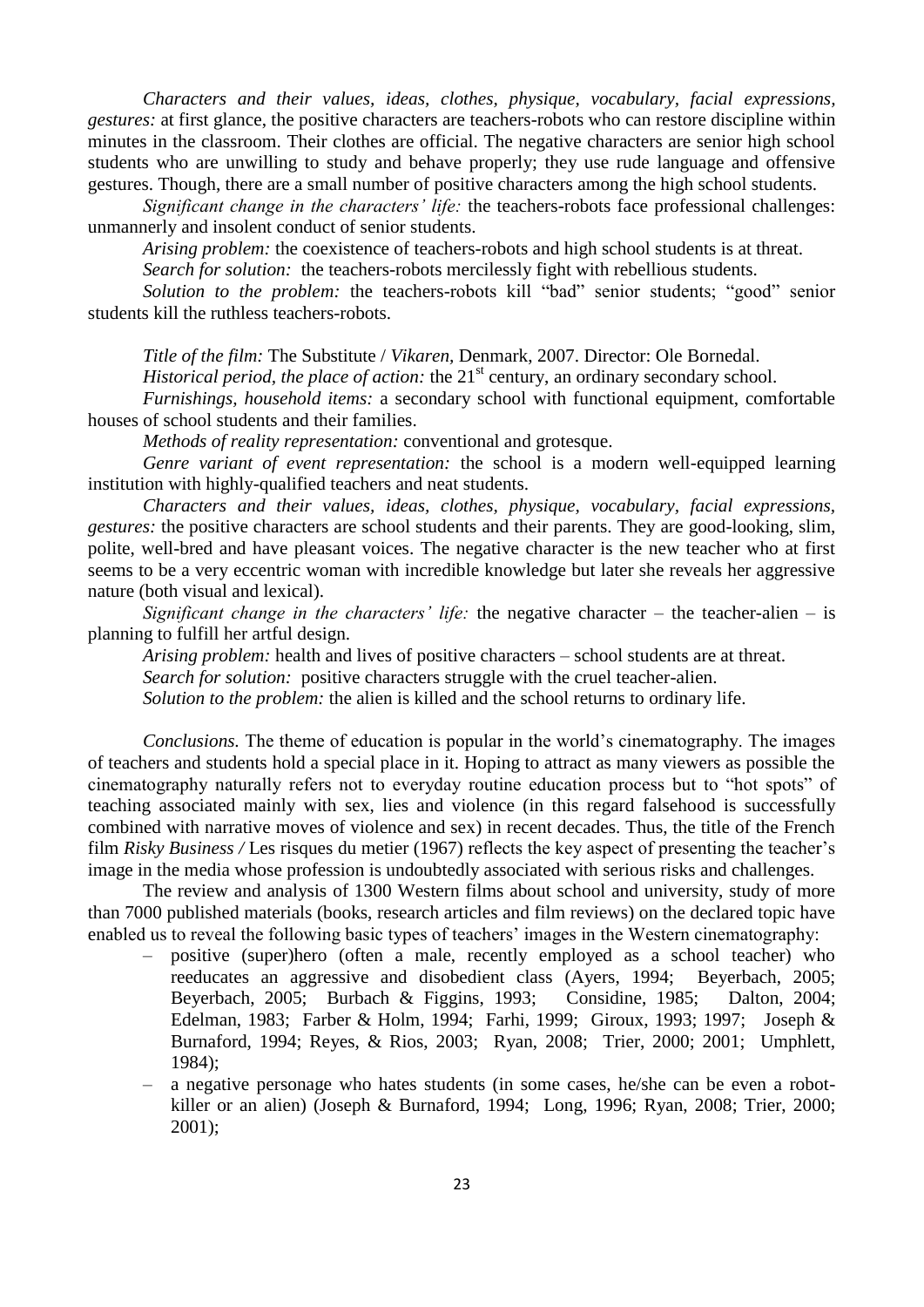- a loser / clown, outsider bored with his job (Bulman, 2005; Farber & Holm, 1994; Hill, 1995; Hinton, 1994; Joseph & Burnaford, 1994; Lafferty, 1945; Long, 1996; McCullick, Belcher, Hardin & Hardin, 2003; Reynolds, 2007; 2009; 2014; 2015; Ryan, 2008; Trier, 2000; 2001; Umphlett, 1984);
- a bureaucrat-administrator (Joseph & Burnaford, 1994; Long, 1996; Ryan, 2008; Trier, 2000; 2001; Wells & Serman, 1998).

The teacher's image on the Western screen has significantly transformed over time. The self-censorship that existed practically till the 1960s did not allow film makers to touch upon such radical aspects as violence, sex, obscene language, racial and religious problems in schools and universities. But after the lifting of the Hays Code and the advent of the so-called sexual revolution of the 1970s the Western screen began to successively exploit the topics forbidden before, thus creating new horrifying narrative moves every year. On the other hand, the tendency for reflection on the pedagogical mission and real professional challenges involved stills remains in the Western cinematography.

Such hermeneutic analysis of Western audiovisual media texts about school and university allowed the authors to integrate the structure of media stereotypes of school and university teachers in films as follows:

# *Stereotype structure of Western films about school and university teachers*

*Historical period, the place of action:* any time period, for the most part – the  $20<sup>th</sup>$  and  $21<sup>st</sup>$ century: USA, UK, France, Italy, Germany and other countries; urban area, more rarely – the countryside; school, university, educational institution of a different kind.

*Furnishings, household items:* ordinary learning institutions with simple functional furniture; elite well-equipped education institutions; humble dwellings and household items of teachers and students, rich houses and domestic implements of the administrative and management personnel of educational institutions and wealthy students' families; dorms; boarding school buildings.

*Genre:* drama, melodrama, comedy, thriller, horror film, science fiction, synthesis of genres.

*Methods of reality representation:* realistic or conditional-grotesque (depending on the genre) depiction of teachers' and students' life.

*Genre variant of event representation:* the school is an up-to-date well-equipped learning institution with talented teachers and creative pupils, a cozy and comfortable democratic and dynamic melting pot of nationalities and cultures (typical genres: drama, melodrama, lyric comedy, more rarely, – thriller, and musical). The school is a filthy gloomy building with intimidated teachers and impudent aggressive pupils who are often armed and take drugs (typical genres: horror film, science fiction, thriller, more rarely, – drama and dark comedy).

*Characters and their values, ideas, clothes, physique, vocabulary, facial expressions, gestures:* positive characters (teachers) – humanists, intelligent high-caliber professionals, advocates of democratic ideals (sometimes such teachers fall victims to their guileful students' various intrigues); negative characters (teachers) – evil creatures, disguised (up to a certain time) maniacs: pedophiles, killers, criminals who victimize their students. The characters often belong to different social and financial status. The teachers commonly follow the formal office dress code, though sometimes they prefer casual clothes. The positive characters (teachers) are in many cases eloquent, artistic and have pleasant voices. The negative characters (teachers) initially do not differ from their positive colleagues but sooner or later they reveal their aggressive nature, both visually and lexically.

*Significant change in the characters' life:* a) positive characters (teachers) face professional challenges: the teaching staff and/or students' parent disapprove of their creative ideas; aggressive, rude and/or sexually oriented conduct of students; false accusations, blackmail on the part of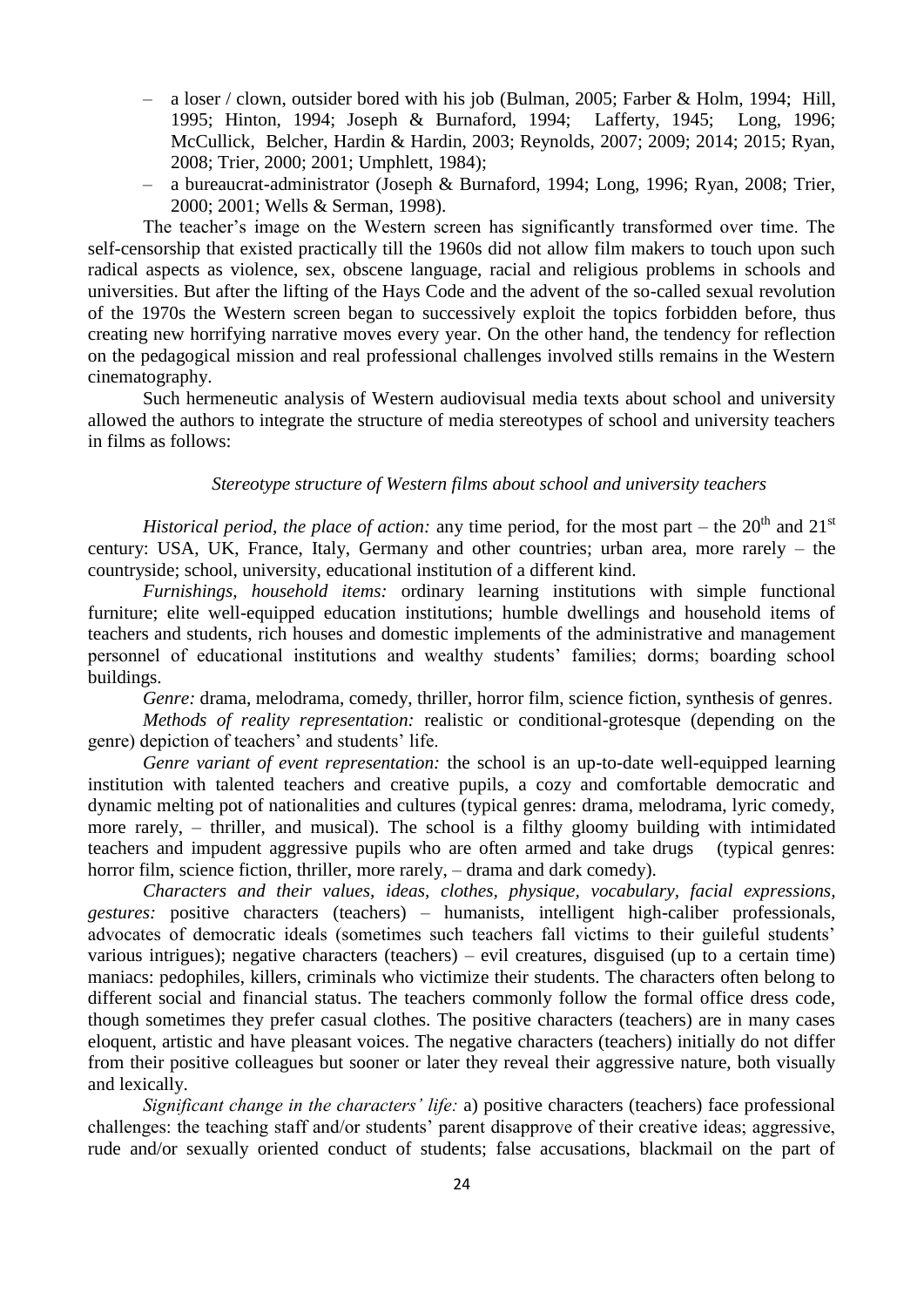students and/or colleagues, students' parent; students' and/or their friends' violence; b) negative characters (teachers) start to fulfill their insidious inhuman plans.

*Arising problem:* a) reputation, position, health and lives of positive characters – teachers are at threat; b) reputation, health and lives of students are at threat.

*Search for solution:* positive characters (teachers) struggle with negative characters (students, colleagues, etc.)

*Solution to the problem:* a) victory of positive characters – teachers; b) exposure, expulsion, arrest, elimination of negative characters (students, teacher, etc.), school and university return to ordinary life.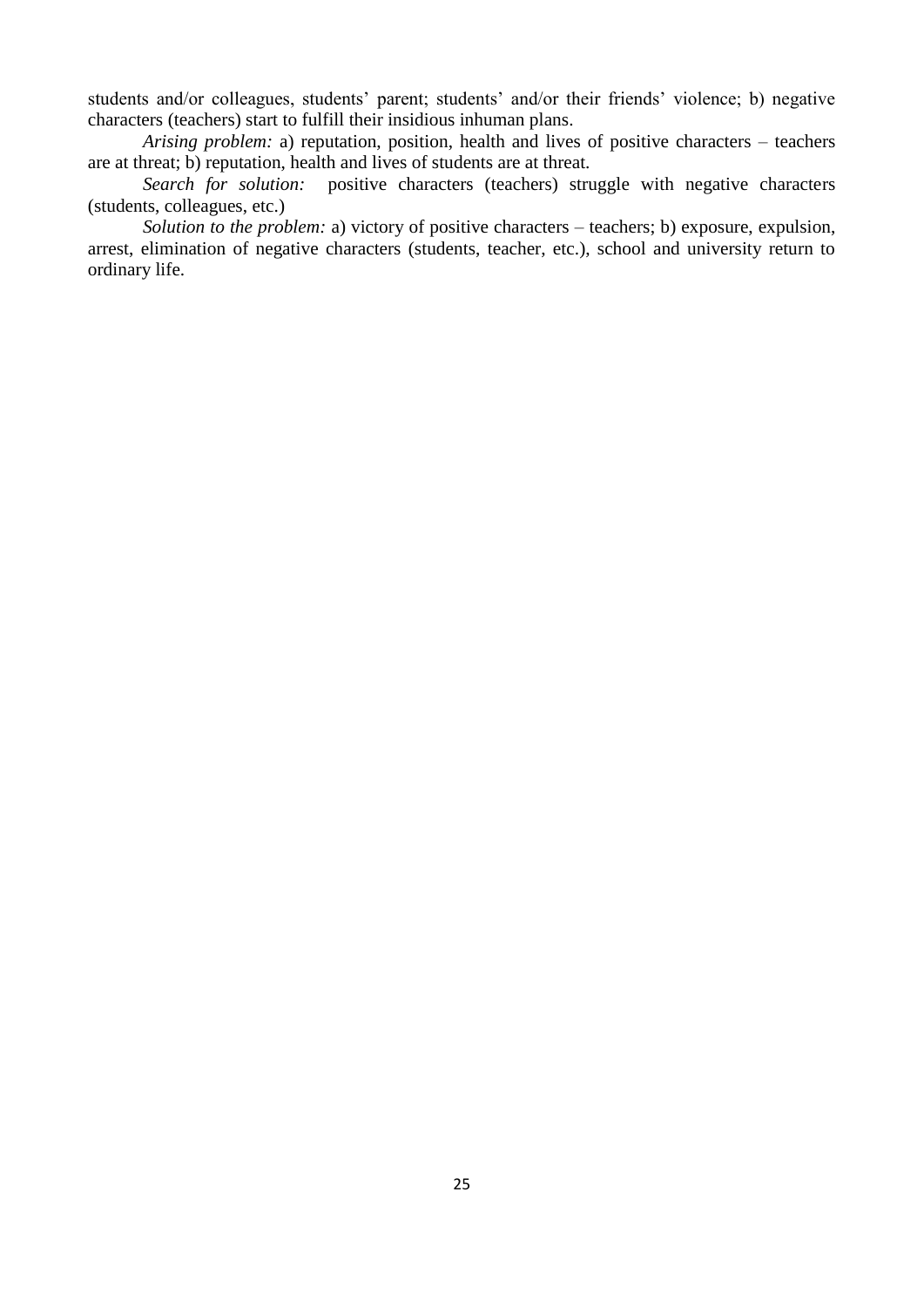# **2. Stereotypes of students' images in the films about schools and universities**

In this text, we address stereotypes of students' images in movies on the topic of school and university. As in our previous works (Fedorov, Levitskaya, Gorbatkova, 2017), we rely on technologies developed by C. Bazalgette (Bazalgette, 1995), A. Silverblatt (Silverblatt, 2001: 80- 81), W.J. Potter (Potter, 2001) and U. Eco (Eco, 1998; 2005).

The material of our research is comprised of audiovisual media texts on the theme of school and university. The main method is character analysis. To identify the main stereotypes of characters, we have studied 1350 audiovisual media texts (feature films, TV series, music videos) related to the subject of the school and university.

Researchers have repeatedly tackled the topic of stereotypical images of teenage images (with emphasis on gender aspects) in media texts (Álvarez-Hernández et al, 2015; Atkinson et al., 2011; Bachen & Illouz, 1996; Behm-Morawitz & Mastro, 2008; Bleakley et al., 2008; Brown, et al., 2005; Celestin, 2011; Cushion et al., 2011; Driesmans et al., 2016; Halffield, 2017; Halffield, 2017; Jupp et al., 2011; Larken McCord, 2008; McDonald, 2008; O'Neill, 2016; Pai & Schryver, 2011; Rufer, 2014; Santiago, 2013; Seif, 2017; Signorielli, 1997; Stern, 2005). In particular, it was noted that the media of the second half of the XX century – the beginning of the 21st century portray young people in an unbalanced way, that is, rather negatively than positively, and negative image stereotypes (juvenile crime, alcohol/ drug addiction, etc.) lead to increased public fears, which do not correspond to the real state of affairs. In doing so, *Guardian*, for example, is likely to rely on facts, whereas articles about young people in *The Daily Mail* or *The Sun* appeal to emotions. In contrast to media representation, facts state that, for example, 70% of stab wounds are not related to juvenile delinquency (Jupp et al., 2011: 23-25), and the overwhelming majority of young men and women are law-abiding, keen on education, sports and creative activities, whereas media prefer to highlight stories related to youth crime. Moreover, modern media texts often create the image of adolescent egoists who do not relate to parents and civil/social obligations (Stern, 2005: 23-28). This kind of selective media information about teenagers leads to stereotyping of their images to crime, cruelty, laziness, imbalance, disrespectful attitude towards elders and peers, etc. (Jupp et al., 2011: 23-25).

At the same time the influence of romantic media stories about the ideal relationship of adolescents in recent years is becoming weaker (Driesmans et al., 2016), although, of course, the cliche of a "good girl", young, pure, innocent, and kind, waiting for her prince charming may be found in media texts XXI century as well (Álvarez-Hernández et al., 2015; Santiago, 2013).

Another lopside of modern media is the emphasis on young gays and lesbians, which again gives a disproportionate impression of the percentage ratio between heterosexual and homosexual teenagers. At the same time, in a certain part of the media texts, heterosexuals (both adults and young) are presented as conservative characters who neither accept nor support the spread of homosexual relationships (Seif, 2017: 40).

As for the role of media in activation of young people's sexuality, the research shows that sexually coloured media texts (incl. melodramas, comedies, television shows, music videos, etc.) create the illusion of the widespread prevalence of hypersexual activity and experiences of adolescents, and judging by these media texts, sex occupies 90% of the life sphere (Ward, 2003: 347). As for visual media hypersexualization of characters, it is important to note that it is more pronounced in female images, including complete nudity or close-ups of body parts (Álvarez-Hernández et al., 2015). It is clear that the sexist media messages perceived by the teenage audience to some extent influence the development of the personality of teenagers, and their social roles in the future.

In the part of gender analysis of media texts, researchers note (Halffield, 2017: 60) that in recent years comedy series / films have been creating their stories in such a way that rude treatment of girls, including sexual violence, can be perceived as an everyday routine that does not deserve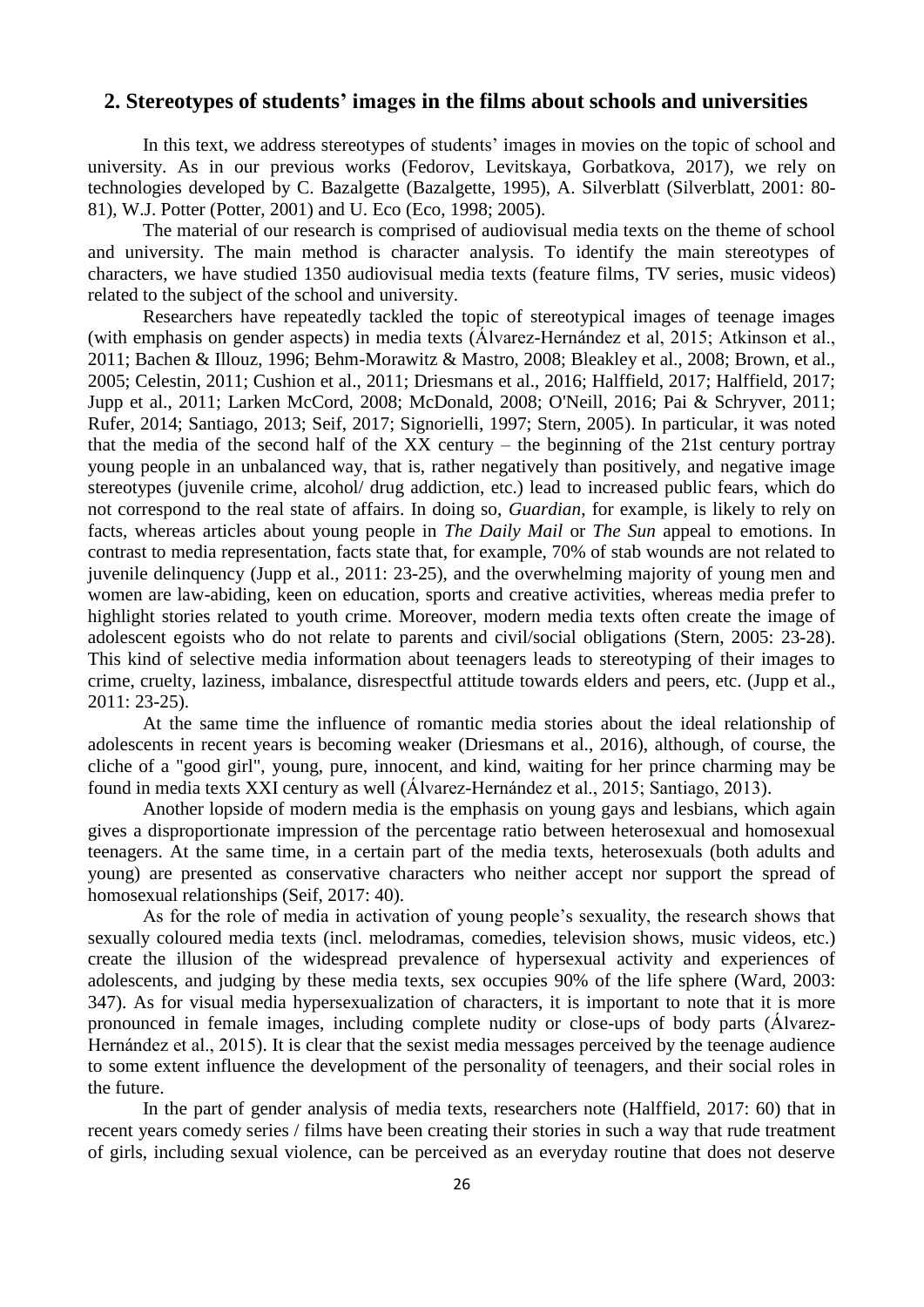any legal or ethical evaluation. Gender stereotypes of media images of teenage bodies (especially vivid in social networks) can appear both idealized and sexualized (Pai & Schryver, 2011: 31-32). Being able to create photos/videos and instantly upload them on the Internet, a teenager today is no longer a passive receiver but a sender of media messages as well. Some of the most common teenage messages are "selfie": exploring their body abilities, some teenagers take pictures of themselves not only in defiant, sexual poses, but also in situations dangerous to their lives (on the roofs, on top of trains, etc.). For the record, in the Soviet cinema a naked teenage body, of course, was tabooed, and first appeared in the drama *Tomorrow Was the War* (1987), where a high school student is featured examining her breast in front of the mirror.

Alcohol consumption plays a significant role in media stereotyping of students. In modern audiovisual media texts, young people who consume alcohol are rarely positioned negatively. As a rule, these are attractive guys and girls, whose use of alcohol in no way leads to dependence on it, on the contrary, serves as a trigger to start fun adventures and pleasures. In many TV shows, films, commercials, alcohol consumption is seen as acceptable (often glamorous), which does not cause any problems. Moreover, studies have shown (Atkinson et al, 2011) that even condemning the image of (non-extreme) intoxication and the associated inappropriate behavior of a teenager can still send a signal to a teenage audience that such a phenomenon is generally accepted and normal. The alcohol theme in media texts with the participation of teenagers is gender-specific: while female characters may drink a half-glass of champagne (female drunkenness usually causes condemnation), for male teens alcohol is often served as a truly "man's" activity (Atkinson et al, 2011).

Media stereotypes of teenage images are also manifested in relation to ethnic and national characteristics. For example, black adolescents are regularly associated with negative news and stories (crime, violence, aggression, etc.) (Cushion, Moore & Jewell, 2011: 87-90). As for particular national examples, we may mention the media image of a French student in American media texts: on the one hand, French characters appear elegant, romantic, seductive, temperamental, artistic, cook well, observe etiquette and follow fashion, and on the other hand – unfriendly, arrogant, imperious, confrontational, selfish, immoral, do not respect rules, procedures or time limits; eat sweets but stay slim; can speak English, but prefer not to (Ferber, 2008: 20).

*Students as positive characters, their values, ideas, clothing, vocabulary, body language, dwelling.*

*Positive leaders:* students with humanistic (in Soviet media texts – socialist) values, as a rule, neatly dressed, attractive in appearance, artistic/expressive verbal and non-verbal communication. As a rule, they come from ordinary families (live in comfortable apartments or houses), they lead "average" students, organizing various charity and useful things. They study well, do not drink or smoke, do not use abusive language and, of course, oppose any drugs. They are self-confident altruists, who are accustomed to set serious (often socially significant) goals and achieve them (male characters usually win at school academic or sports competitions, and female in music or dance contests). They can resist any attempt of negative influence. They are fit, dressed simply, but neatly, they have nice looks and voice. There might occur romantic relationships' problems, of course, but they are eventually resolved in the best way.

*Examples in Soviet cinema: Timur and his Team* (1940, 1976), *Vasek Trubachev and his Comrades* (1955), *Practical Joke* (1976), *Balamut/Troublemaker* (1978), etc.

*Examples in Russian cinema: Students* (2005), *High School Students* (2006-2010), *Freshman* (2016), *Save Pushkin* (2017), etc.

*Examples in Western cinematography: College Swing* (USA, 1938), *Grease* (USA, 1978), *Elections* (USA, 1999), *The Emperor's Club* (USA, 2002), *Freedom Writers* (USA-Germany, 2007), etc.

*"Nerds"* (very diligent, hard-working students): the main type of activity is excellent study and self-analysis. These intelligent kids from ordinary families (though they may sometimes have a single parents or their parents may be quite eccentric) are not interested in power over people (although they hope for their future professional success). They do not use alcohol and drugs, but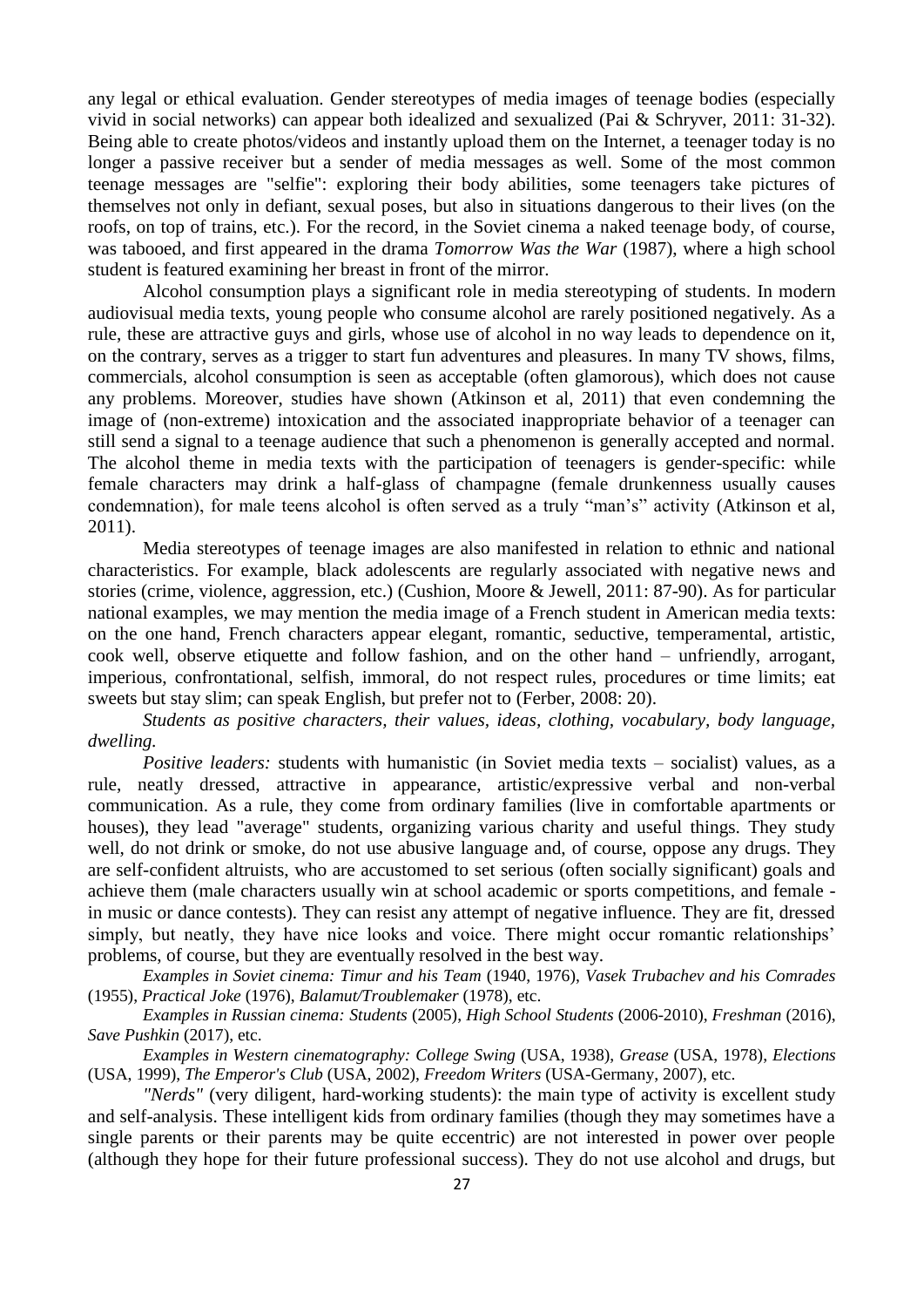often experience sexual problems, are sometimes reserved, shy (sometimes due to the fact that they are bi/homosexual), carelessly dressed and, as a rule, clumsy. Usually they do not use rude language and obscene gestures. In the finale of some media texts, they are transformed as "Cinderella": radically changing their appearance and way of life, they become a subject of admiration by peers.

*Examples in Soviet cinema: Scarecrow* (1983), *Leader* (1984), *Temptation* (1987), etc.

*Examples in Russian cinema: High School Students* (2006-2010), *Scarecrow-2* (2009), *Physics or Chemistry* (2011), etc.

*Examples in Western cinema: Allons z'enfants* (France, 1981), *Mask* (USA, 1985), *Noce blanche* (France, 1989), *Jack* (USA, 1996), *Física o química* (Spain, 2008-2011), *Song for a Raggy Boy* (Ireland-UK-Denmark-Spain, 2003), etc.

*Average students:* have typical teenage interests and problems related to school, family, and love experience, they are law-abiding, heterosexual, sociable (quite often they find a common language with both parents and teachers), they are handsome, have pleasant voices and good manners; live in good (by the standards of the particular society) living conditions.

*Examples in Soviet cinema: Red Tie* (1948), *The Story of the First Love* (1957), *Wild Dog Dingo* (1962), *Someone is Ringing, Open the Door /The Girl and the Buglar* (1965), *I Loved You ...* (1967), *Man-to-Man Talk* (1968), *The Transitional Age* (1968), *Woodpeckers don't have headaches* (1974), *One Hundred Days After Childhood* (1975), etc.

*Examples in Russian cinema: What a Wonderful Game* (1995), *American* (1997), *Let's Make Love* (2002), *The Disappeared Empire (Love in the USSR*) (2007), *Physics or Chemistry* (2011), *Chastnoe Pionerskoe/I Give you my Word* (2012), *14+* (2015), *The Good Boy* (2016), etc.

*Examples in Western cinema: Goodbye, Mr. Chips* (USA, 1939), *Maddalena ... zero in condotta* (Italy, 1940), *Future Stars/Futures vedettes* (France, 1955), *Picnic at Hanging Rock* (Australia, 1975), *Física o química* (Spain, 2008-2011), *Freedom Writers* (USA-Germany, 2007), etc.

*Students as "villains"/negative characters/antagonists, their values, ideas, clothing, vocabulary, body language, dwelling.*

*Offenders and criminals:* the main type of occupation – various types of offenses (including domestic violence), crimes (including murder, drug trafficking, which is more common for male characters), smoking, alcohol and/or drugs consumption, sex. In Western media texts such characters are often African American or Latin. They are selfish, cruel and self-confident. Their appearance and vocabulary can be of any type, but basically they use rough vocabulary, have sharp voices and use obscene gestures. In many cases, they are defiantly dressed and have a sporty physique (male characters), wear a bright makeup and are slim (female characters), although there are different options for appearance and clothing. In relation to education, there are two main options: complete ignoring/skipping classes and/or aggressive behavior during classes, or, conversely, such characters study well, skillfully concealing their secret vices, criminal inclinations and psychological manipulation. Basically, they are teenagers from poor families (in this case they often live in horrible living conditions), but there are also characters with rich parents.

*Examples in Soviet cinema*: *My friend, Kolka!* (1961), *The Republic of ShKID* (1966), *Minors* (1976), *The Last Chance* (1978), *Recognize Guilty* (1983), *Plumbum, or the Dangerous Game* (1986), etc.

*Examples in Russian cinema*: *Teacher-in-Law* (2007), *School* (2010), *Physics or Chemistry* (2011), *Student* (2016), Alex Sparrow's music video *I Love You* (2017), etc.

*Examples in Western cinema*: *Crime School* (USA, 1938), *The Blackboard Jungle* (USA, 1955), *School: Confidential!* (USA, 1958), *Delinquent School Girls* (USA, 1975), *La liceale seduce i professori* (Italy, 1979), *Class of 1984* (Canada, 1982), *Class of Nuke 'Em High* (USA, 1986), *Zombie High School*  (USA, 1987), *Class of 1999* (USA, 1990), *Kids (*USA, 1995), *One Eight Seven* (USA, 1997), *Devil in the Flesh* (USA, 1998), *La journee de la jupe, France* (Belgium, 2008), *Jennifer's Body* (USA, 2009), *Polytechnique* (Canada, 2009), *The Perfect Student (*USA, 2011), *Hello Herman (*USA, 2012), etc.

*Narrow-minded/struggling students*: the dominant activity is a primitive pastime (including surfing the entertainment sector of the Internet), boredom in class, absenteeism, a habit of being a laughingstock in class and at home. They are usually lazy, not self-confident, possess scant knowledge and skills. Clothing and vocabulary in this case can be any, but the appearance is rather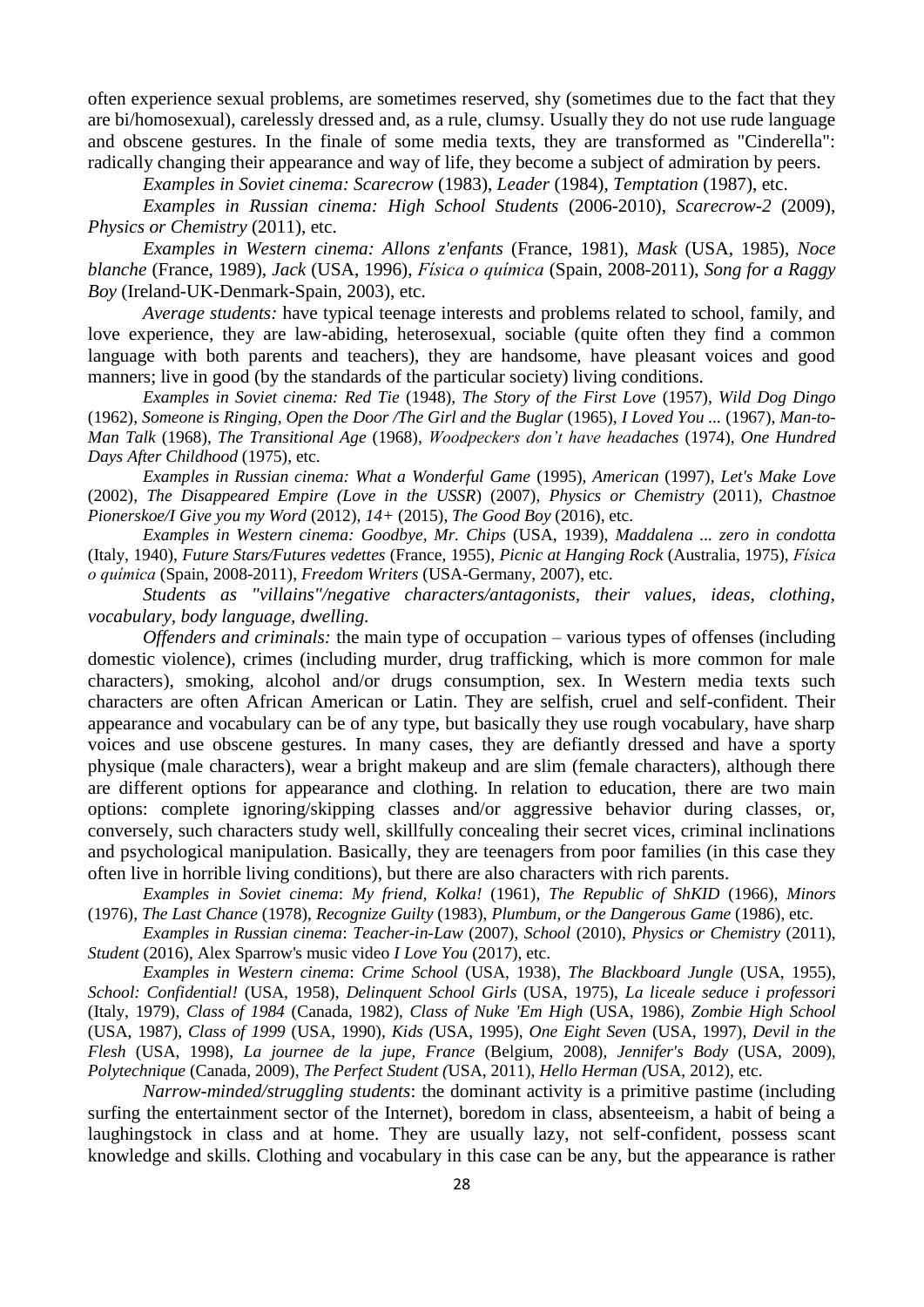unattractive, and the body either overweight or awkward. Their social origin is differentiated, although for the most part these teenagers are from underprivileged families.

*Examples in Soviet cinema*: *We'll Live To Monday* (1968), *The Big Break* (1972), *Asthenic Syndrome*  (1989), etc.

*Examples in the Russian cinema*: *Everybody Dies but Me* (2008), *Physics or Chemistry* (2011), *Corrections Class* (2014), Uchilka/The Teacher/La Prof (2015), etc.

*Examples in Western cinematography*: *La professoressa di scienze naturali (*Italy, 1976), *La liceale nella classe dei ripetenti* (Italy-France, 1978), *Les sous-doués* (France, 1980), *Screwballs* (Canada, 1983), *Loose Screws* (USA-Canada, 1985), *One Eight Seven* (USA, 1997), *La journee de la jupe (*France - Belgium, 2008), etc.

*"Silver spoons" (representatives of the rich "golden youth")*: their main activity is dominance, which can include offence (for example, domestic violence) and even crimes. To a greater extent these people come from wealthy white families (possessing chic mansions and expensive cars), are interested in power over people and sex, rather than using alcohol and drugs (the latter may take place, but in moderate doses). They are selfish, sarcastic, ironic and selfconfident, expensive and fashionably dressed and, as a rule, handsome, speak with pleasant voices. Sometimes they can use rough vocabulary and obscene gestures. They study mostly very well, but despite excellent studies, sometimes hide secret vices and psychological manipulations.

*Examples in Soviet cinema*: *Certificate of maturity* (1954), *We'll Live to* Monday (1968), The *Practical Joke* (1976), *Temptation* (1987), *Dear Elena Sergeevna* (1988), *The Jester* (1988), *Darling Ep* (1991), etc.

*Examples in Russian cinema*: *School No. 1* (2007), *Yulenka* (2008), *Barvikha* (2009), *Seniors* (2006- 2010), *Golden. Barvikha-2* (2011), *Physics of Chemistry* (2011), *Chastnoe Pionerskoe- 3/I Give you my Word-3 (2017), etc.*

*Examples in Western cinema: Gross Misconduct* (Australia, 1993), *Apt Pupil* (USA-Canada-France, 1997), *Física o química (*Spain, 2008-2011), *Election* (USA, 1999), *The Emperor's Club* (USA, 2002), *Jennifer's Body* (USA, 2009), *Dans la maison* (France, 2012), *Dismissed* (USA, 2017), etc.

*Conclusions.* In Soviet, Russian and Western cinema stereotypes of students as positive characters can be divided into the following main groups: 1) positive leaders (high achievers); 2) "nerds" (overly diligent students), 3) average performers. Naturally, the Soviet cinematography had to be more or less ideologically filled with communist values, while in the West and in modern Russian cinema, individual, family and / or group values come to the fore.

Stereotypes of studnets as villains/ evil characters may be, in our opinion, represented by the following groups: 1) offenders and criminals; 2) narrow-minded/struggling students; 3) "silver spoons" (representatives of the rich "golden youth"). There are nuances, too. For example, in the Soviet cinema heirs of wealthy families were replaced by handsome egoists from the intellectual background, and there were far fewer juvenile offenders than in the American and European media texts. The Soviet cinema (with the exception of a few *perestroika* pictures) did not emphasize schoolchildren's sexuality.

In general, the analysis of stereotypes of teenage images in audiovisual media texts on the theme of the school and university shows that, despite the national, sociocultural and ideological differences, the stereotypes of these images have more similarities than differences.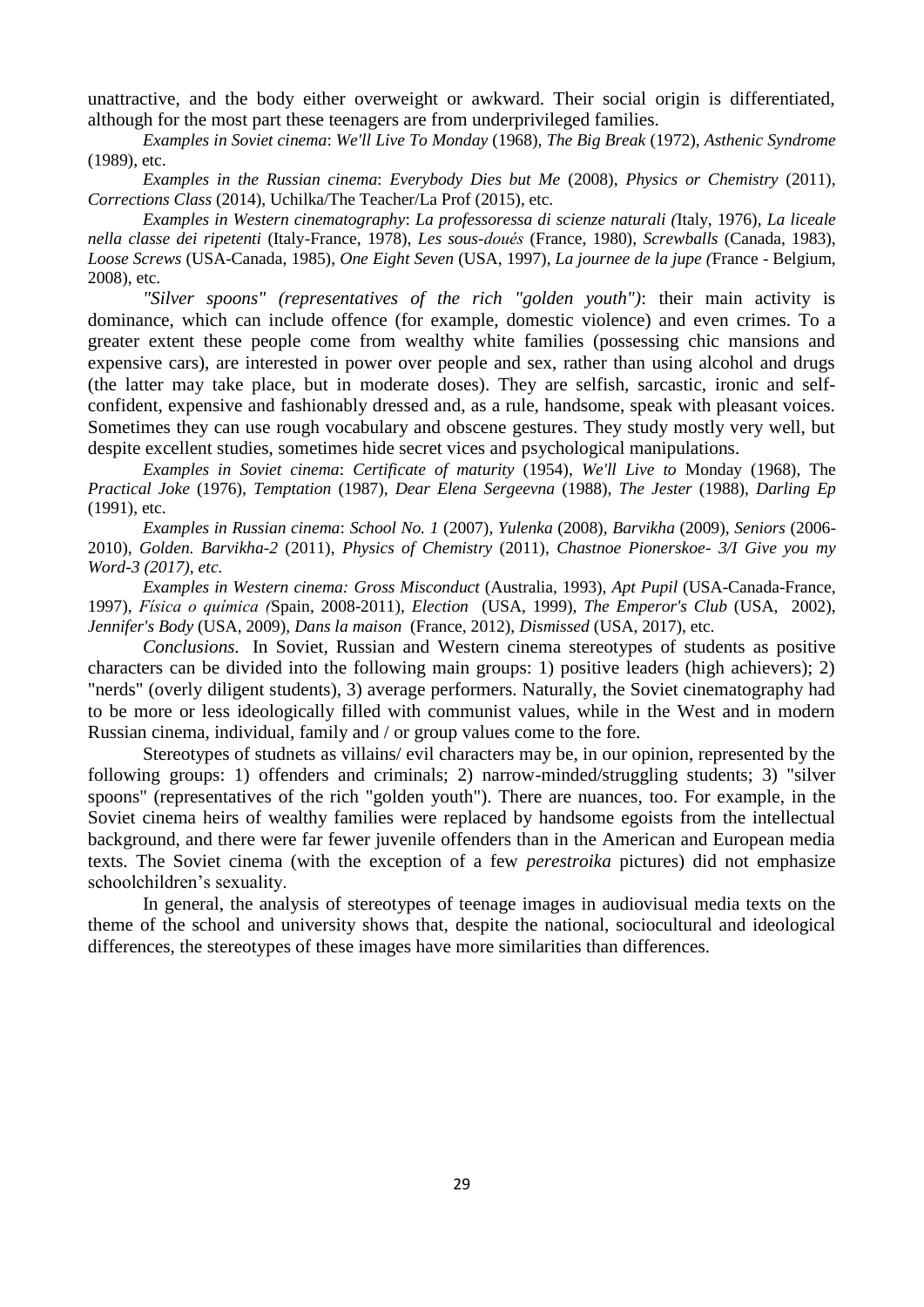# **3. Films on the topic of school and university from different countries**

# *Feature films of English-speaking countries*

Various researches have been devoted to different aspects of English-language feature films about students. For example, B. Osgerby's studies concern representations of the younger generation in the media. His analysis reflects the socio-cultural changes that took place in the British mass media including films about youth made in the second half of the  $20<sup>th</sup>$  century. The author notes that the media representation of the younger generation reflects social changes in society as a whole; it has an invariably metaphorical structure – "a metaphor for both the perceived hopes and fears of society. ... They are the recollections of youthful experience seen through a lens of popular discourse and subsequent life events" (Osgerby, 2005, p.422). Positive images of young people of the first half of the  $20^{th}$  century, for whom youth was "eternal pleasure" (Osgerby, 2005, p. 422), prevailed in feature films of that period but gradually lost their carelessness.

Though screen images of students presented in feature films of the 1960s and 1970s were rather positive, such enthusiasm was not universal, even in the midst of the teenager consumer cult the concept of "youth as an eternal pleasure" was accompanied by more gloomy images of youth – representations associated with the worst excesses and the most negative consequences of social changes (Osgerby, 2005, p. 426).

In later periods of the cinematography, images of student acquired an increasingly negative color. For example, British students' remonstrative attitude towards political events and the economic recession accompanied by unemployment and growth of social injustice caused a situation where a new counterculture was perceived as a direct breakdown of law and order in the country. University riots and demonstrations against the war in Vietnam were presented by mass media as an activity of subversive elements that seek to completely destroy the social and moral order in the country (Osgerby, 2005, p. 429).

During the 1980s and 1990s, active development of a new consumption society accompanied by displaying such negative youth phenomena in the British mass media as racial problems, negativism, drug addiction and juvenile delinquency contributed to creating media images of students as rather idle and negative young people. Gradually, this image was significantly transformed: contemporary cinematography increasingly began to focus on issues concerning relationships, changes in life values and worldview.

These trends can be observed both in British and American cinema that quickly and confidently took a leading position in the Western film distribution of the 20<sup>th</sup> century. Though initially the "Dream Factory" presented images of idealized students who experienced no financial difficulties and were absorbed with complex personal relationships with the opposite sex, later viewers could see quite different characters living in the adult world which is not always fair and full of contradictions.

Thus, D. James, considering the peculiarities of the American cinema in the 1960s, emphasizes the influence of social and political events on the representation of media images: the Beat Generation, Students for a Democratic Society, Civil Rights Movement and the Black Power Movement, hippies and the counterculture, the war in Vietnam, the Weathermen, the New Morality and the Women's Equality Movement. These are just some of the influential movements and social phenomena in the US that arose as a result of the diverse, ever-changing, continuous process of political and cultural activities (James, 2002). All these phenomena, in some or other way, were reflected in films created in English-speaking countries.

An extensive analysis of the teacher's image represented in Western films is given in works by T. Brown (Brown, 2011, 2015). The author singles out five major social roles of teachers represented in the cinema in different periods of its development. In the first four categories, according to T. Brown, the teacher acts as a key character in an audiovisual media text, and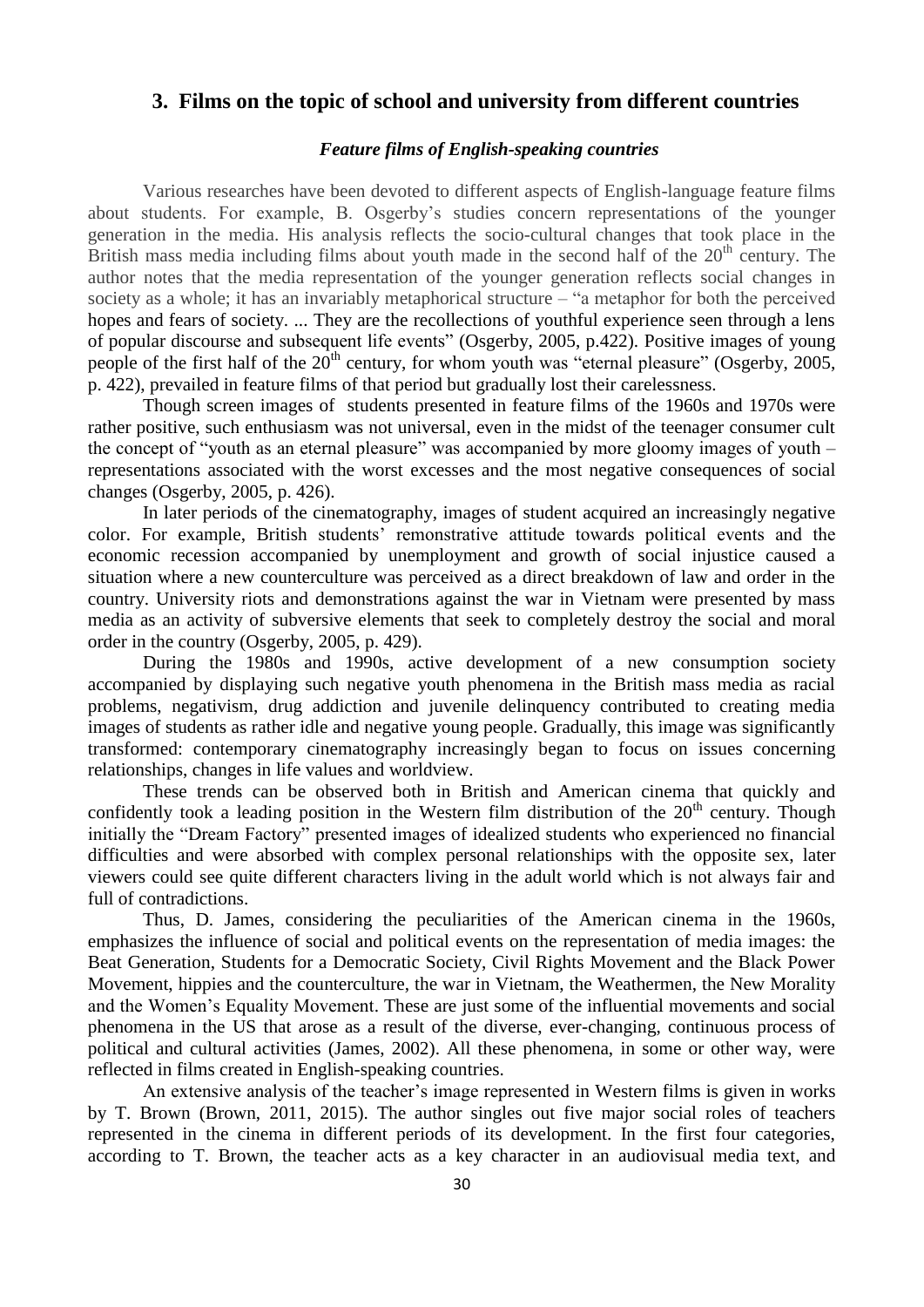whatever errors of his activity are portrayed on the screen, the viewer can see that the teacher is doing everything possible to help his students improve and occupy a worthy place in life in the end. But in the modern cinema the role of the teacher has changed: teachers become more inert and formal; they stick to bureaucratic obstacles and disappointments instead of a noble role of preparing students for joining the adult society (Brown, 2015). A striking example here is a character from the movie *Irrational Man* (2015) – Lucas, Professor of Philosophy, who has little interest in life except for his own disillusions and failures.

D.A. Korolevleva studies the theme of youth protests in the American cinema of the 1960s and 1970s (Korosteleva, 2002). Considering these issues of American cinema in this time interval, D.A. Korosteleva also addresses the transformational processes taking place in the representation of student youth under the influence of the counterculture, noting that "marginal culture has saved its hero from the necessity to be a bearer of positive traits, a role model, an ethical and aesthetic guide. In the 1960s, an absolutely unprecedented type of hero appears in American cinema that rejects all the traits traditionally interpreted as heroic. The counterculture abandoned upbringing based on giving positive examples (which did not exist in reality) and turned primarily to satire, grotesque or a mere statement of facts" (Korosteleva, 2002).

A study conducted by A. Artyukh revealed that "youth issues, sex, violence, rock and roll in the late 1960s and early 1970s were simply a salvation for Hollywood that seriously distraught in the face of significant demographic and social changes brought by the 1960s" (Artyukh, 2010). Later, in the 1970s, new trends emerged in American cinema related to commercialization and simultaneous transformation of the youth image on the screen: "craving for breaking the generally accepted norms, novelty and shocking behavior significantly decreased; there was a taste for art which gave pleasure and did not impose moral problems (television series and melodramas became popular, abstractionism and conceptualism lost their popularity). In short, there was born a paradoxical effect: the counterculture began to be regarded both as a source of "neo-conservatism" and as a reason for all the subsequent changes in American cultural and social life based on the fear of the social movements of the 1960s" (Korosteleva, 2002).

In modern conditions, Hollywood has taken a dominant position in the film industry about students since "most of the world's film hits belong to US cinema. Hollywood film makers create lifestyle values and attitudes in the minds of masses" (Bosov, 2017: 70).

Considering the thematic-genre structure of an American youth film, V.V. Zharikova comes to the conclusion that "a youth film is determined by the age of its main characters and a definite system of characters' dramatic relationships (conflict with parents and / or other adults, first love, peer misunderstanding, need for self-affirmation in the community); at a formal level it must reflect a vivid trend in the culture of mass or counterculture" (Zharikova, 2015: 8).

In fact, English-language film production about students, one way or another, raised the "eternal" themes of adolescence throughout all stages of its development – search for oneself in the adult world, love experiences, preparation for an independent life, professional growth, etc. These issues found reflection in the very first films about students such as, for example, *Student Prince in Old Heidelberg* (1927) telling about a strong romantic feeling of the Austrian prince to an ordinary barmaid; a tragic fate of a college girl-student in the drama *Confessions of a Co-Ed* (1931) who got pregnant by the man she was in love with, but circumstances prevented their marrying and she had to marry her fellow-student. Another film image – Sabrina, the main character in the film *Confessions of a Sorority Girl* (1994), who aspired to achieve the position of a college leader by lying, cheating, blackmailing, seduction and manipulation. Later, these challenges associated with the growth of student youth were reflected in the film *The Student Teacher* (1973) telling about intending students; the film *How I Got into College* (1989) telling a story of a young man whose beloved girl inspired him to go to college with her.

Student world reflected in English-language films at different stages was rather changeable – carelessness of wealthy and prosperous students of the 1930s-1950s gave way to the rebellious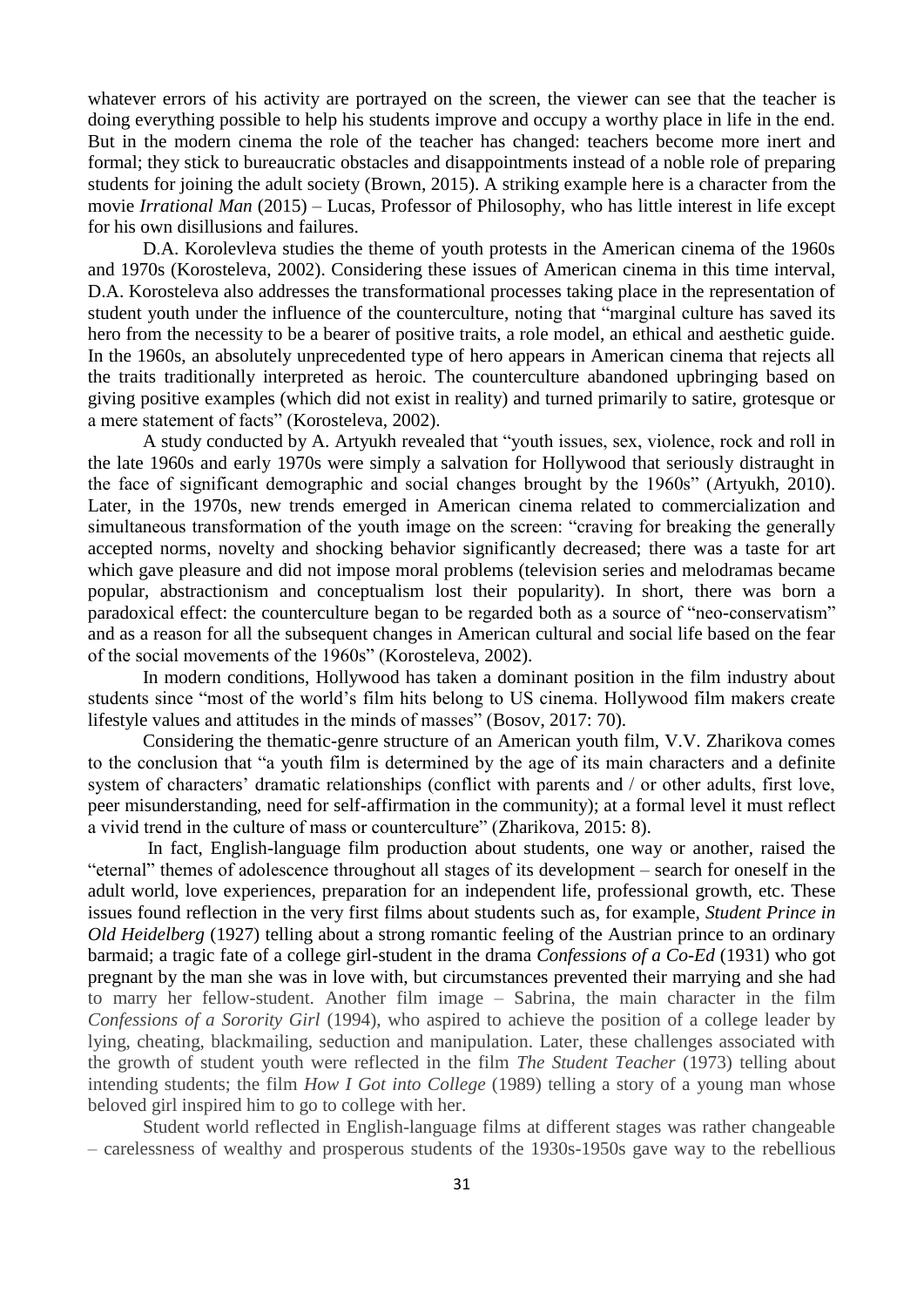spirit and emergence of the youth counterculture in the 1960s and 1970s, and later on, the themes of lawlessness, racial discrimination, sexual minorities, and drug addiction found reflection on the screen.

Another topic increasingly used in modern Western films about studentship in recent decades is the problem of the so-called "special man". According to Y.G. Voronetskaya-Sokolova, this term characterizes "a person with a disability and maladies that disrupt the human life activities determining his special needs" (Voronetskaya-Sokolova, 2016).

It should be noted that this topic has been exploited in English-language cinema since the early 1930s: films *Life Begins in College* (1937) and *The Miracle Worker* (1962) are also devoted to it.

According to Y.G. Voronetskaya-Sokolova, the image of the "special man" in later feature films changed significantly under the influence of the political and socio-cultural context and "also certain changes in the film aesthetics. Present-day images of "special people", like never before, turn into iconic figures of the screen, and this has become a natural response to the query of time. In this case, the meaning of the image is revealed only in the communicative situation - through the viewer's perception of it, and the outcome of these subject-object relations depends on the perceiving personality, his goals, momentary mood and general culture context" (Voronetskaya-Sokolova, 2016).

In fact, there are a lot of English-language films about students with disabilities, young people with various physical and mental disorders. Among them – the film *Mask* (1985) telling about brave and resolute Rocky Dennis who manages to find his place in society and deserve people's respect despite a serious illness; the film *Won't Back Down* (2012) is a story about a bureaucratic approach to students with serious health problems; another story about a responsive speech college teacher falling for a beautiful yet deaf girl in a small school is told in the movie *Children of a Lesser God* (1986), etc.

# *English-language films about university: place of action; historical, sociocultural, political, and ideological contexts*

#### *Historical period of media texts*

English-language films about university and college students, to some extent, reflect social, economic and moral challenges characteristic of a particular stage in the development of film making. For example, the cinema of the 1930s-1950s opposing the "Great Depression" and the first time of the "American dream" that opened boundless opportunities for every young person regardless of origin and material wealth was characterized by a desire for a relatively light image of student life full of romantic adventures, music and entertainment (*College Humor*, 1933; *College Swing*, 1938; *Hold That Co-ed*, 1938; *Good News*, 1947; *She's Working Her Way through College*, 1952; *The Affairs of Dobie Gillis*, 1953; *Bright Road*, 1953; *The Student Prince*, 1954; *Merry Andrew*, 1958, etc.).

Films showing student issues of the later 1960s-1970s, at any rate, touched upon the theme of youth protest and countercultural manifestations involving students. These phenomena are reflected in the films of this period as a violation of the generally accepted norms of behavior by young people, their shocking behavior and demonstration of social independence (*Pretty Maids All in a Row*, 1971; *Why Shoot the Teacher?*, etc.). These trends were dictated by social challenges of the time (the Vietnam War, the economic crisis, the sexual revolution, etc.).

Sometime later, the era of avoiding acute social problems, numerous comedies and melodramas revealing relationships of young people and understanding the inner world of student youth replaced these trends (*French Postcards*, 1979; *Some Kind of Wonderful*, 1987; *How I Got into College*, 1989, etc.). There were stories about romantic or even mercantile teacher-students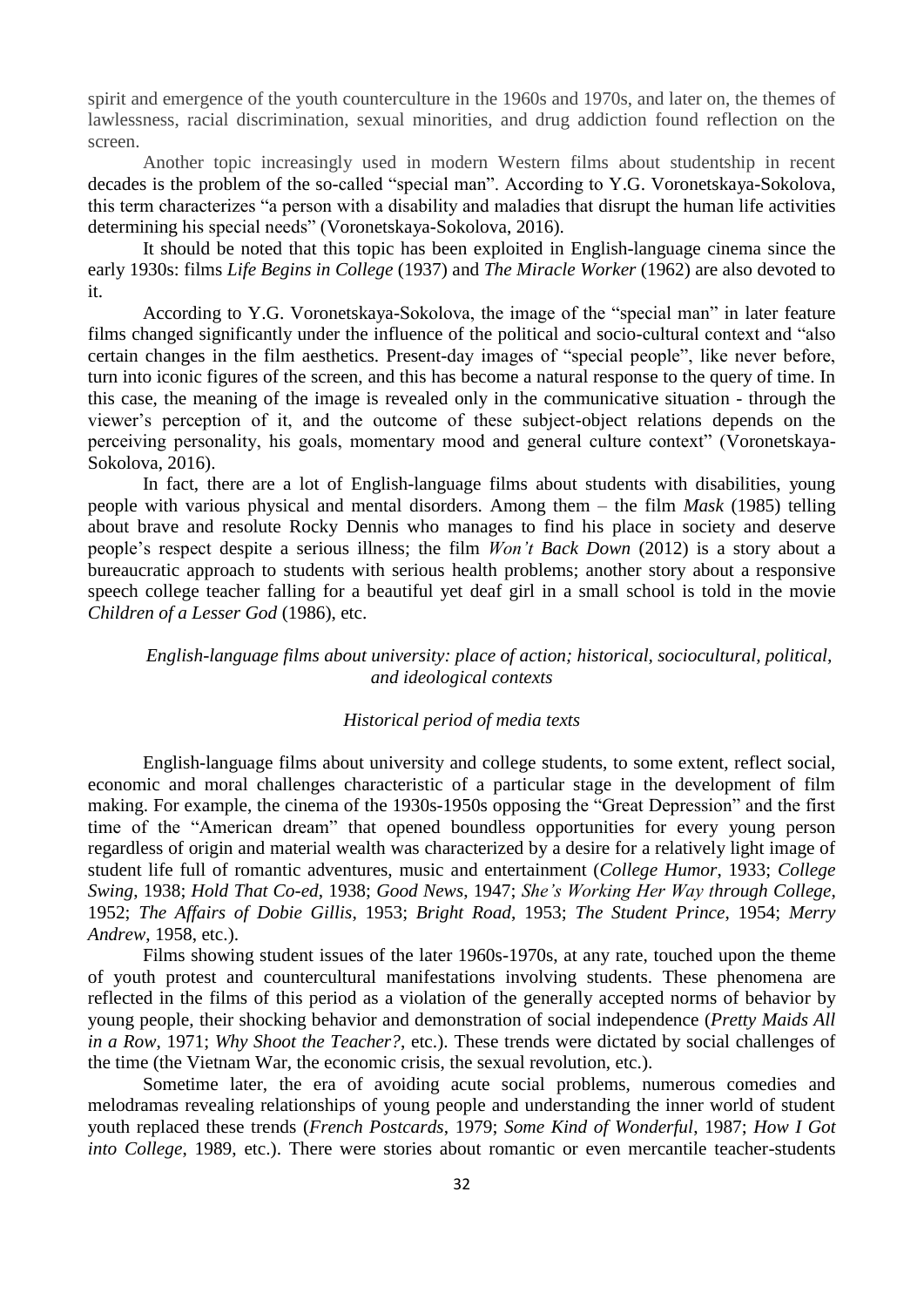relationships among similar plots of the 1990s (*Foreign Student*, 1994; *Tina and the Professor*, 1995; *Foxfire*, 1996, etc.).

At the same time, the themes of youth crime, violence, drug addiction, freedom of manners, racial hatred and negative value orientations of the younger generation became more frequent in films about student life (*Foxes*, 1980; *Student Bodies*, 1981; *They're Playing with Fire*, 1984; *Dangerously Close*, 1986; *Heathers*, 1988; *Stand and Deliver*, 1988; *The Chocolate War*, 1988; *Lean on Me*, 1989; *Politically Correct University*, 1994; *Foreign Student*, 1994; *Confessions of a Sorority Girl*, 1994; *Higher Learning*, 1995; *One Eight Seven*, 1997; *Notes on a Scandal*, 2006; *Bouquet of Barbed Wire*, 2010, etc.).

#### *Sociocultural, ideological and religious contexts*

*Ideology, trends, objectives, world outlook, concepts of these media texts authors in the sociocultural context; ideology and culture of the world depicted in media texts*

English-language films about students created in the 1930s-1950s are permeated with optimism and carelessness of student youth. It is no coincidence that there are so many musical films and comedies among them: *College Rhythm* (1934), *Life Begins in College* (1937), *Hold That Co-ed* (1938), *College Swing* (1938), *Merry Andrew* (1958), etc. The university teacher in the films of this period appears to the audience as a wise and fair mentor who defends students' interests (for example, professor from the comedy *She's Working Her Way through College*, 1952).

Speaking of the films shot in the 1960s and 1970s, according to D.A. Korosteleva, cinematography increasingly appealed to the "universal model of alternative behavior mainly composed of heterogeneous external manifestations (drugs, violence, alienation, denial) which gradually turned into some archetypal phenomenon firmly embedded in all forms and kinds of art. The external attributes of the counterculture in films, books, etc., even without any relation to the problems, is subconsciously associated by viewers with characters' belonging to an alternative social strata, and they consider the characters' behavior as a conscious or unconscious protest against some generally accepted norms regardless of whether the characters are actually bearers of this protest or not" (Korosteleva, 2002).

The representation of the teacher's image in film production also underwent a significant transformation. Real characters solving various professional and personal challenges replaced idealized images. Films of that period reflected the desire to reform the existing system and presented a new look at teacher-student relationships.

As for gender representations, unlike films about schools, most university teachers in the films (with some minor exceptions) are men. The student community is represented by both young men and girls.

# *Characters' world view in media texts*

Students' world outlook concerns love, optimism, aspiration to achieve a high position in society. The dominant ideological values presented in the films about studentship are love, friendship, mutual understanding, search for like-minded people, belief that the brightest dreams will necessarily come true.

Life of most student characters is often associated with entertainment (not always within the law), love adventures, romance, and much less attention is paid to college or university studies.

The outlook of marginal representatives of the student community that often appear on the screen especially in the second half of the  $20<sup>th</sup>$  century, as a rule, is deprived of the desire for high life motives: life is full of betrayal, deception, negativism and injustice, and personal time is occupied by empty talking about sex, drugs, and "easy money".

If we turn to the world outlook of university teachers presented in the analyzed Englishlanguage films, their life values are focused not only on professional issues. Alongside with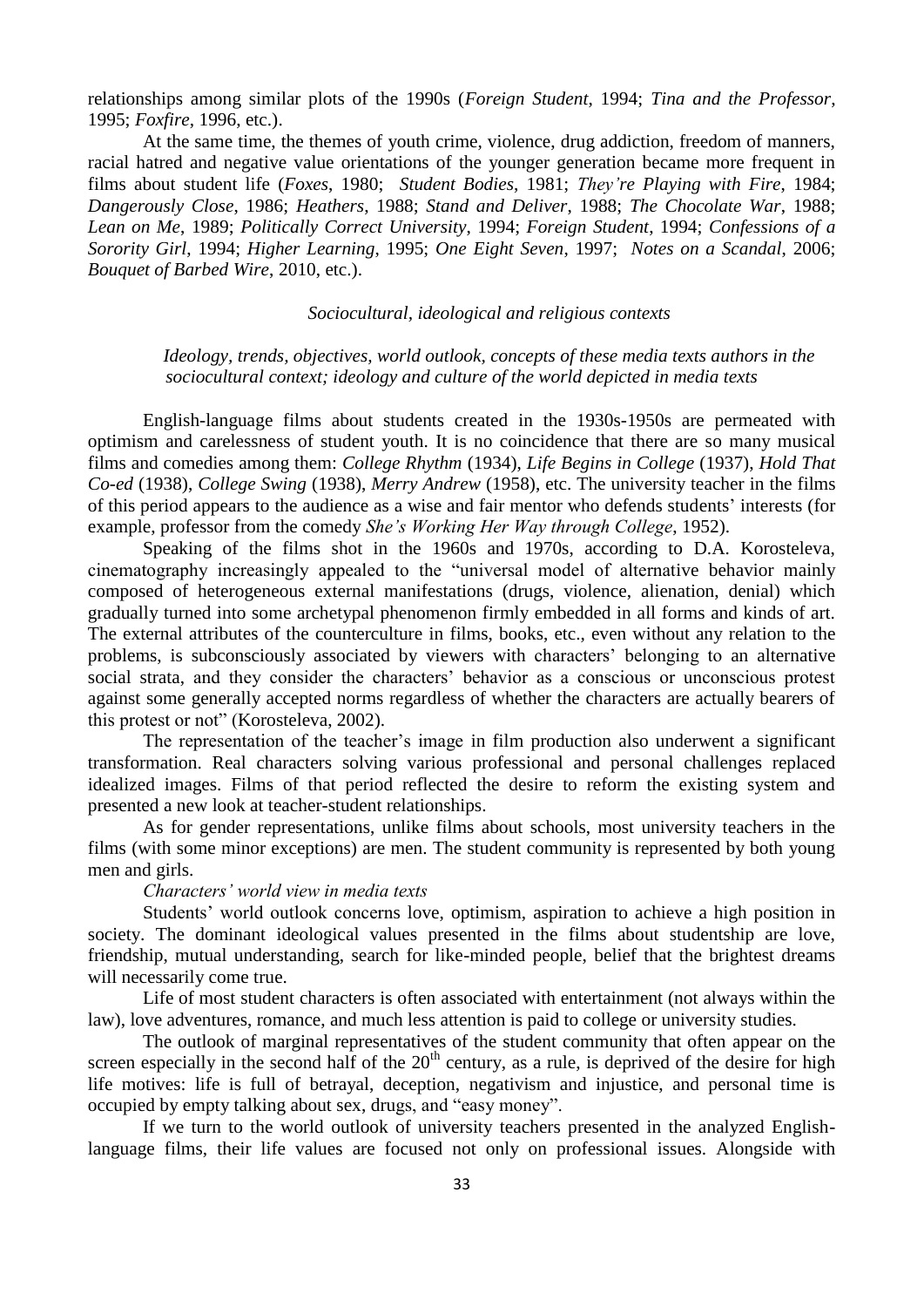pedagogical challenges, they pay much attention to personal well-being, family life, struggle with internal contradictions and experiences.

### *Structure and narration techniques in media texts*

### *Place and time of action*

The time frame for most English-language feature films about students corresponds to the period displayed on the screen. Action most often unfolds not only at a university, campus or college. The most traditional places for students' pastime include cafes, bars, dance floors, parks, streets, highways or roads, etc. D.A. Korosteleva notes that "characters are almost never isolated from the environment: along with the aesthetics of the machine world, cinematography focuses on the permanent fixation of mass gatherings (discos, bars, clubs, institutions, busy streets), that is, spaces where there is always disunity with the appearance of community" (Korosteleva, 2002).

# *Typical environment and household items*

Most films about university students present a comfortable environment of a prosperous and financially secured student's world. Well-off characters have a well-organized private space: they live in well-furnished rooms, have everything necessary for living and entertainment, get to the university on private cars, and do not spare money for cafes and bars. A stereotyped image of the living conditions of negative characters represents a different picture: shabby furniture, unsanitary living conditions, bad taste and kitsch. At the same time, both positive and negative characters are often found in the same leisure places - in public gardens, youth clubs, discos, etc.

#### G*enre modifications*

Genre typology of feature films about university students is represented by comedies, dramas and musical films. The later periods are characterized by a significant increase in the number of dramas and melodramas, horror films, thrillers and erotic films.

#### *(Stereotyped) narrative techniques of representing reality*

As V.V. Zharikova rightly notes, "most of youth films characters are stereotyped; they pass from one narrative to another for many decades" (Zharikova, 2015: 12). In fact, very often one can define images of characters of several types in student-themed films, among which there is a positive character who is most often opposed by a sufficiently strong rival (marginal, criminal, etc.); a "bad guy" or a loser who often becomes a real hero after coping with severe life challenges; a romantic and helpless beauty; representatives of youth subcultures or countercultures; fans of music trends, etc. Representatives of various ethnic groups (Asians, Afro-Americans, Mexicans, etc.), followers of various religious faiths; representatives of a non-traditional sexual orientation joined these typical film characters in later English-language films (*In & Out*, 1997; *When Night Is Falling*, 1995; *The Seminarian, 2010*, etc.).

Very often one can see an image of a benevolent and creative teacher who is opposed to a dictator educationalist. Alongside with these types of teachers we frequently meet instructors organization men or bureaucrats on the screen; also disappointed teachers suffering from professional burnout; teachers striving to combat the existing system of education and established models of teacher-student relationship. It is increasingly possible to meet a university teacher in the films of recent years who is not always able to resist cruelty and violence among students (*One Eight Seven*, 1997; *Murder 101: College Can Be Murder*, 2007; *April Showers*, 2009; *Dead on Campus*, 2014, etc.).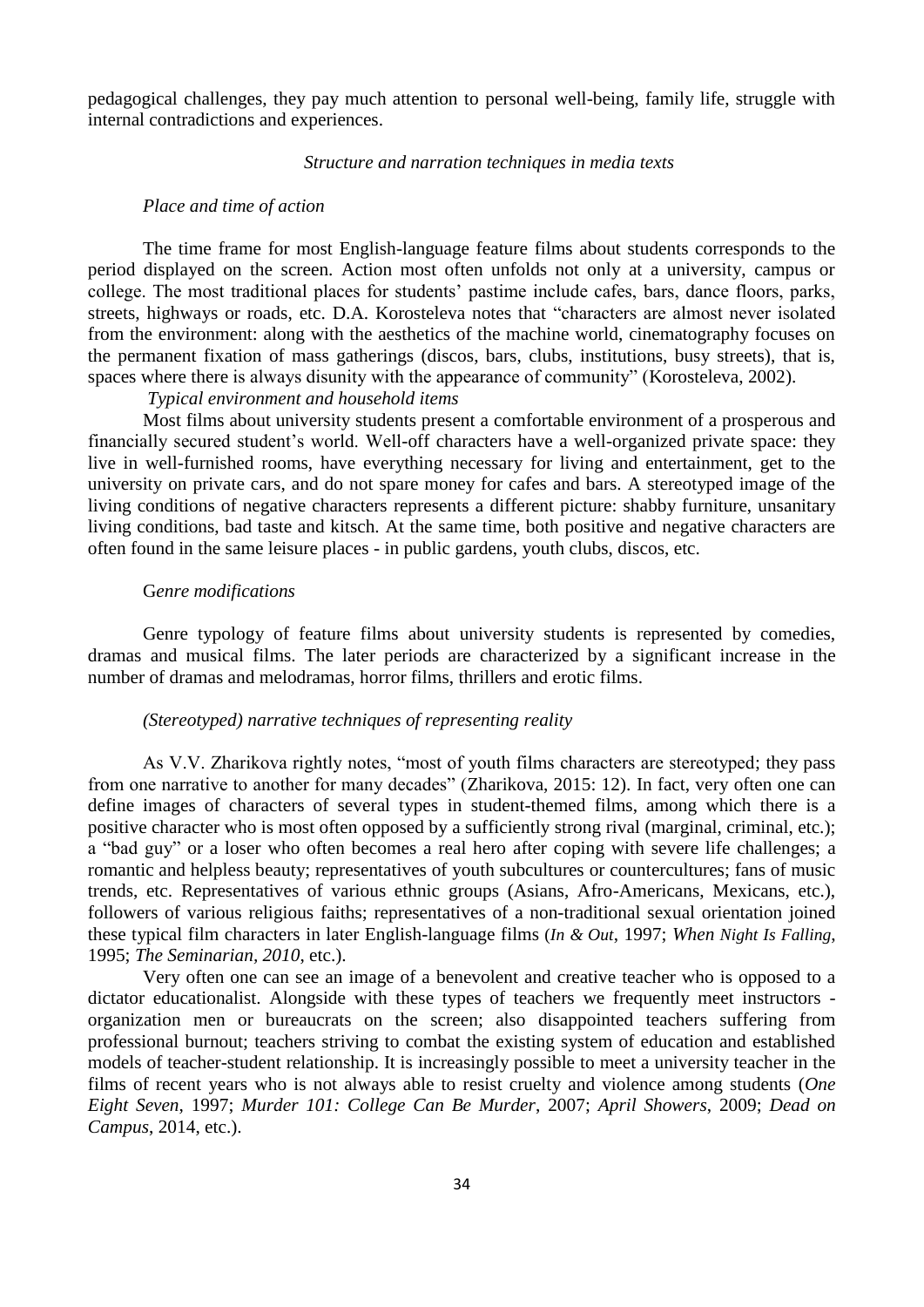## *Types of characters*

*Character's age:* the age of the student audience, as a rule, corresponds to the age category of late adolescence. The age of university teachers can be different.

*Level of education*: students represented in the analyzed English-language films are school leavers or college graduates. University lecturers, as a rule, have higher education degrees. The education level of other characters may be different.

*Social status, profession:* the majority of students come from well-off families with no financial problems. As a rule, students' parents occupy a rather high social position. Among them you can meet professors, teachers, judges, directors and owners of large companies, police officers, etc. However, in many student-themed films, students' families do not reach the attention of the audience, and the student appears as a completely independent young man for whom friends and fellow-students are the closest associates.

*Character's marital status:* a significant part of the students do not have a family yet and are actively searching for a life partner.

As far as university teachers are concerned, their family life is also far from idyllic. Loneliness, disappointment or lack of mutual understanding in family life is a frequent phenomenon in the representation of a university educator image in English-language feature films.

*Character's appearance, clothing, constitution, temperament, and vocabulary*: the appearance and vocabulary of the majority of students in the films created in the 1930s-1950s were in the framework of external decencies and did not violate the generally accepted rules of social behavior. Student images shown in films of later periods are quite different: they often have an evocative appearance (especially members of some youth counterculture), tattoos, hairstyles and clothes indicating that they belong to a certain youth subculture, etc.

The vocabulary of the student community is also ambiguous: alongside with characters who speak a good literary language there are students who use not only youth slang but also profanity in their speech (although, to a much lesser extent, than in English-language films about school). Students often prefer discussing personal relationships and their well-being to talking about education issues.

Most students are rather fit and comply with the generally accepted canons of youth, adolescence and beauty. If there are obese characters with excess weight in the films, as a rule, they are represented as outcasts, losers or objects of mockery and jesting.

The most characteristic features of the modern student community are pronounced individualism, purposefulness and aspiration for career growth. Sometimes the attainment of a goal determines the choice of any means regardless of their moral component (*Tina and the Professor*, 1995; *The Student*, 2017, etc.).

The appearance of teachers is also presented ambiguously. In the films of earlier periods the image of a university teacher was more reserved (a classical costume, a strict dress, a neat hairstyle, etc.); in contemporary films the image of the teacher is getting more and more democratic, and in comedies it is often comical.

*Significant change in characters' life and the problem that occurred (violation of the usual mode of life):*

*Variant № 1 (students):* the character finds himself beyond a standard, habitual life due to some new conditions or events. The most typical situations are the following:

- fellow-students or friends reject the character or the character aspires to join a sufficiently closed group at any price (*Confessions of a Sorority Girl*, 1994; *Dead on Campus*, 2014, etc.);

- the character is becoming mature thus adapting to the new role of an independent person. Often, the character has to sort out internal contradictions, to resist the majority, or revise own views on life values (*Foxes*, 1980; *Just One of the Guys*, 1987; *Heathers*, 1988; *Saved by the Bell: The College Years*, 1993; *Higher Learning*, 1995; *Good Will Hunting*, 1997; etc.).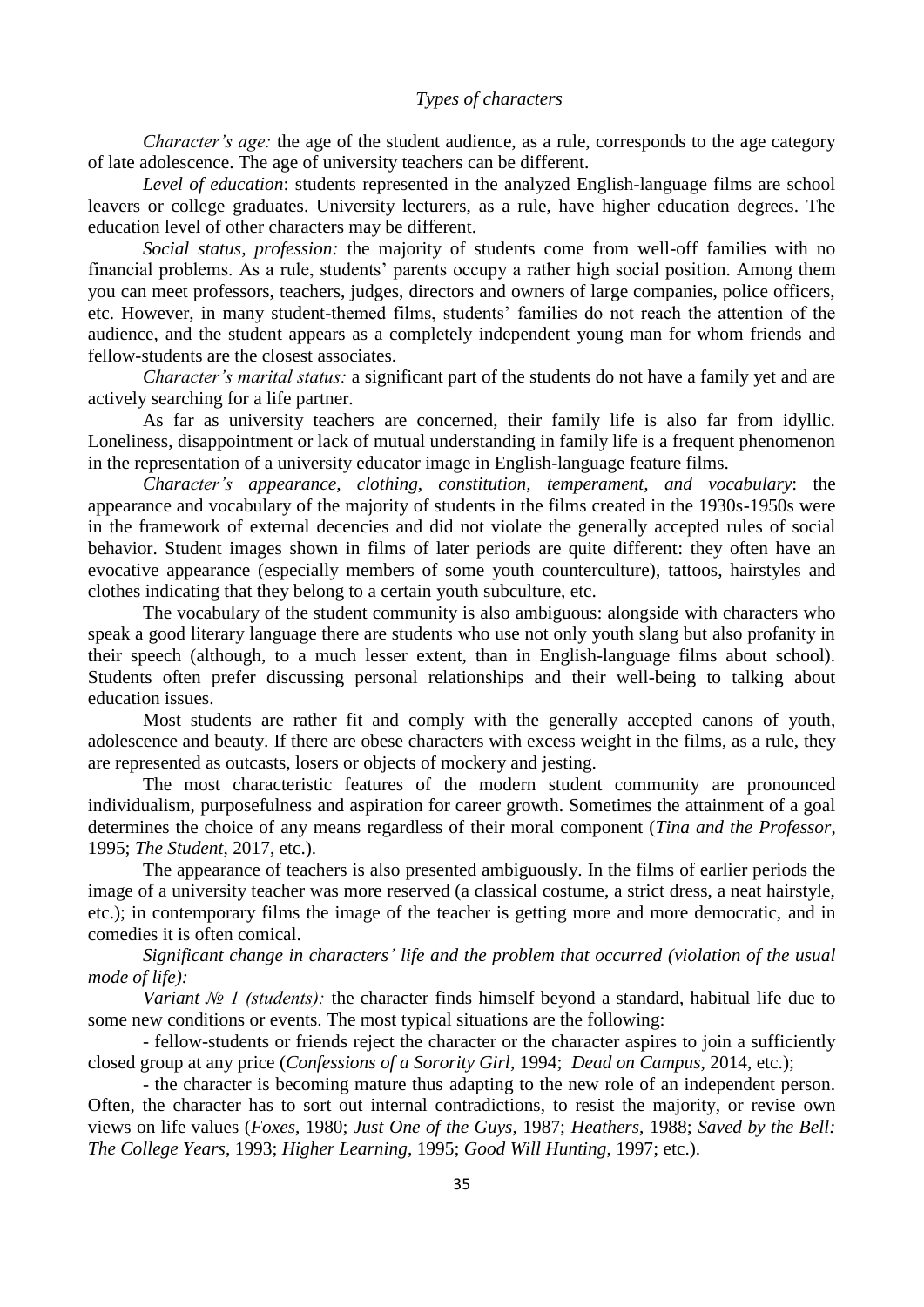#### *Variant № 2 (teachers):*

The character goes beyond the generally accepted social framework of teaching or behaving:

- the character choses innovative or non-traditional methods of teaching or behavior, usually in the name of justice (*Looking for Mr. Goodbar*, 1977; *Children of a Lesser God*, 1986; *Stand and Deliver*, 1988; *Lean on Me*, 1989; *Waterland*, 1992; *One Eight Seven*, 1997; *Good Will Hunting*, 1997; *Lesson 21*, 2008; *The Perfect Student*, 2011; *The Student*, 2017; etc.).

- the character choses incorrect or immoral models of interaction with students (*They're Playing with Fire*, 1984; *The Chocolate War*, 1988; *Tina and the Professor*, 1995; *Irrational Man*, 2015; *Killer Coach*, 2016; etc.).

*Solution to the problem (students):* the characters have to overcome a number of obstacles, undergo self-cultivation, learn to win and find a way out of a difficult situation to achieve their goal.

*Solution to the problem (teachers):* the teacher tries to correct the existing state of things using a tactful and confidential approach to students, new teaching methods and different treatment of students. Far from always (especially in films of the last two decades) the teacher-student relationships acquire the generally accepted model of a teacher and a student. In some cases, they acquire a romantic color or indicate a violation of moral and social standards.

The hermeneutic analysis of English-language feature films about university students has enabled us to draw the conclusions that this theme has always been popular in audiovisual media texts:

- film makers have invariably turned to problems concerning higher education, students' entry into adulthood, teacher-student interaction, promotion of value priorities for young people at all stages of cinematography from the silent cinema to the present stage of its development;

- genre specificity of feature films about students has expanded significantly with the development of the film industry. While the first half of the  $20<sup>th</sup>$  century was presented by dramas, melodramas, comedies and musical films, later on horror films, thrillers and science-fiction films prevailed;

- representation of student life, as a rule, is based on a stereotypical depiction of reality characteristic of a particular sociocultural stage. Changes in the social, cultural and ideological spheres are reflected, to some extent, in audiovisual media texts;

- the image of a student at different stages of English-language cinematography is essentially changing: this is a reckless but at the same time a rather modest young man who values romantic relationships in the films released in the first half of the  $20<sup>th</sup>$  century; later representatives of youth subcultures, morally and behaviorally liberated young people come to replace this image; many of them are ready to violate not only moral but also legal norms including disorderly love connections, use of alcohol and drugs, criminal actions for the sake of personal success;

- images of university teachers have also undergone a significant transformation. Alongside with highly professional and erudite teachers there appear exhausted and indifferent teachers on the screen; their behavior and appearance became more relaxed, their conduct sometimes does not comply with the norms of pedagogical ethics and morality;

- the content of English-language feature films underwent significant alterations depending on sociocultural changes: shifting of social, economic, political and moral priorities, one way or another, influenced the representation of student life. Nevertheless, the key vectors in many studentthemed feature films have remained unchanged: the theme of love, friendship, justice, pursuit of a dream.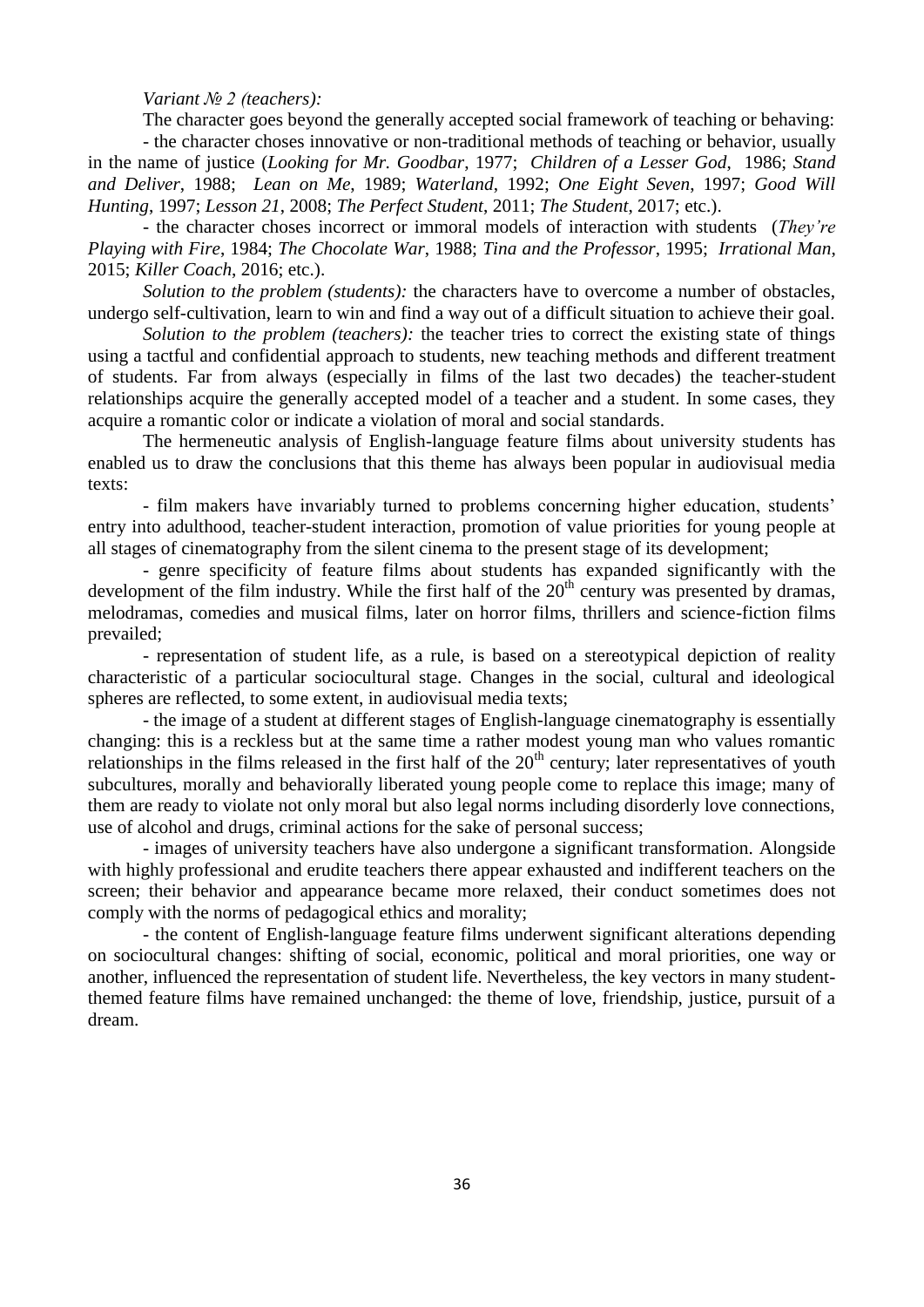#### *British and American documentary films about school and university*

The unique character of documentary films shot in the English-speaking countries is connected to their national, historical and sociocultural peculiarities that determined the themes, genres and evolution of the documentary films about education to a great degree in these countries. The authors of the documentary films about school and university follow the expressive critical tradition in the British documentary cinema of the early 19<sup>th</sup> century established by J. Grierson – the founder of the British documentary school; they focus on the critical re-evaluation of the reforms history and the contemporary state of education in the English-speaking countries, trying to draw the public attention to some problem zones of the national education. According to G.S. Prozhiko, "the British documentary has always been actively integrated not only into the space of artistic reflection of reality but also into the context of social and political circumstances of the social history" (Prozhiko, 2004: 9).

J. Grierson was the first to proclaim the famous postulate that a documentary film is "a creative treatment of actuality" which, according to contemporary researchers, is not "contrary to the main principle of screen documentary filmmaking – to depict life events, facts truly… An artistic interpretation of reality tells about the documentary filmmakers' ability to observe and select facts of *real* life and manifest them on the screen with the help of a certain set of artistic means" (Dvorko, 2014).

Being an expression of the media texts authors' active citizenship, documentary films made in the English-speaking countries draw the viewers' attention to a wide range of relevant topics and plots about school and after-school education, very often based on real events.

In this respect, it is important to note that the American documentary cinema is always an open interactive platform for discussing urgent social issues, including current education-related problems. For this purpose, many films are extensively debated in the press and on television. Besides, media audiences have an excellent opportunity to learn about the production history and content of a documentary film by visiting the internet site of its creators. Such sites enable filmmakers to present their media text, receive funding in the form of donations, and also to get a feedback – their audiences' comments and reviews…

The research of foreign treatment and presentation of school and university education in documentary films produced in the English-speaking countries in different historical periods seems to us highly important for a retrospective analysis of the transformation and the current state of the problem.

Our research material comprises 92 documentary films about school and university education produced in various historical periods (1954-2017) in the English-speaking countries (UK, USA). Basic research methods include a comparative hermeneutic analysis of documentary audio-visual media texts relating to the topic (including stereotypes analysis, ideological analysis, identification analysis, narrative analysis of media texts, media text's character analysis, etc.), anthropological, retrospective and gender analyses.

We stick to a common understanding of a documentary film and regard it as a form of cinema art, and its material is real events and people documented on film. Hence, we use the definition coined by A.V. Karaganov, that a documentary film is "a media text based on shooting real, authentic events and facts" (Karaganov, 1977: 53).

Our research objective was to analyze and characterize the cultural and historical contexts, to define the role and value of the school and university topic in the mirror of the documentary cinema of the English-speaking countries in terms of social studies, culture studies, film studies, anthropology and media education.

 Numerous books and research articles have been devoted to the analysis of Russian and foreign documentary films, including English-language documentary cinema (Malkova, 2001; Muratov, 2004; Frunk, 2011; Prozhiko, 2004; Dolmatovskaya, Kopalina, 1991; Julai, 2005; Pronin, 2016;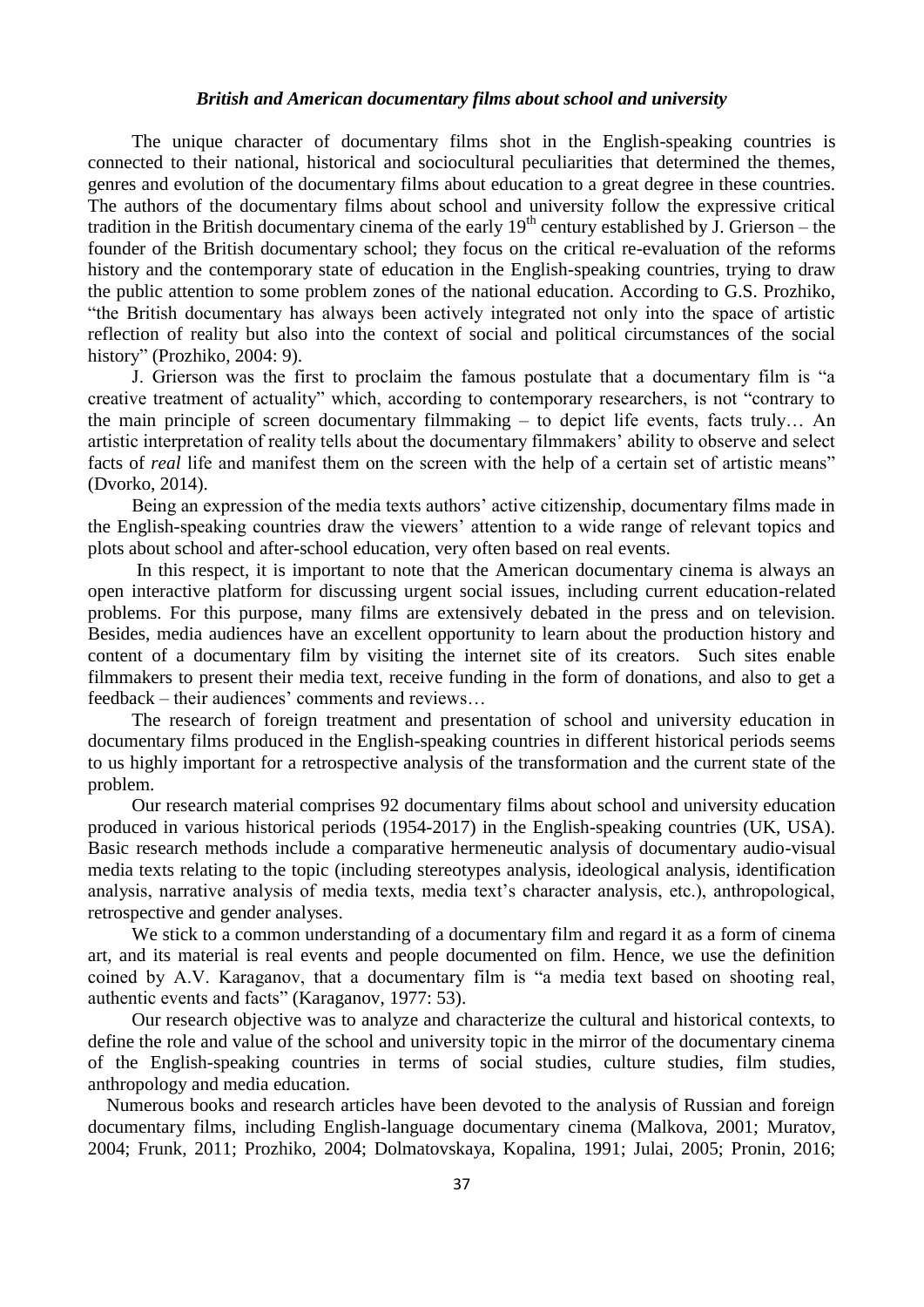Abdullayeva, 2011; Dvorko, 2014; Swann, 1989; Clotman & Cutler, 1999; Кристенсен, 2002; Prince, 2007; Chapman, 2015; Geiger, 2011; Blair, Entin & Nudelman, 2018, et al.).

In particular, the film historians and critics have studied such aspects as the history of screen documentary filmmaking, a specific character of the documentary film genre, the history and distinguishing features of the national documentary film production, interrelation between fictional and non-fictional films, social and aesthetic responsibility of documentary filmmakers, etc.

However, the analysis of documentary films that created school and university media images (both Russian and foreign) has not been sufficiently presented in research literature so far. We managed to find only some rare examples of the hermeneutic analysis of non-fiction films about school and university education (Fedorov, et al., 2017; Muryukina, 2017; Fedorov, et al., 2018). Obviously, this theme requires further research and scientific analysis.

We divided the historical chronology of the analyzed British and American documentary films about school and university education into two periods:

1) the first period covers the period of the 1950s – 1990s. The few media texts on the topic give a striking social and economic contrasting presentation of state and independent systems of school and university education: crisis in the state system of education (*The Best Days,* UK, 1977; *All American High,* USA, 1987); attempts of some teaching enthusiasts to improve the local situation (*The Children's Storefront*, USA, 1988; *I'm a Promise,* USA, 1993; *Small Wonders*, USA, 1995); fight against poverty and mass illiteracy; support for talented high-school leavers from lowincome families (*A Space to Grow,* USA, 1968). And, on the other hand, – an idealized media image of an elite private school or college for students from wealthy aristocratic families (*A Very English Education,* UK, 1978; *Radley College: Public School,* UK, 1980; *Eton College,* UK, 1967; *The Gentlemen Factory – Eton*, UK, 1980; *Queens': A Cambridge College*, UK, 1985; *Inside Eton*, UK, 1995).

2) the present-day period (2000 – our time). The problem zones of the media texts about school and university of this period cover a wide range of urgent topics and plots which reflect the current state of education in the English-speaking countries:

– everyday routine of high-school life, students' and teachers' attitudes to school (*Go Public: A Day in the Life of an American School District*, USA, 2012; *The New Public*, USA, 2012; *High School*, USA (Scotland), 2012; *Our School*, UK*,* 2014; *Educating UK*, UK, 2011-2017);

– reforms and promotion of quality education in the English-speaking countries (*Mitchell 20,*  USA, 2011; *The Cartel,* USA, 2009; *Teach,* USA, 2013; *The Revisionaries*, USA, 2012); innovations in education and future learning technologies (*We are the People We've Been Waiting For*, UK, 2009; *Future Learning,* UK, 2012);

– foreign educational institutions and students' exchange programs (*British High School Students' School Swap: Korea Style*, UK, 2016);

– various problems of modern higher education (*The Ivory Tower*, USA, 2014; *Brainwashing 101*, USA, 2004; *Brainwashing 201: The Second Semester,* USA, 2004; *From the Top Down*, USA, 2006; *College Conspiracy*, USA, 2013, etc.);

– re-education of "difficult" teenagers, integration of students from risk and marginalized groups into standard school environment, their social rehabilitation (*Room to Breathe,* USA, 2013; *Who Cares About Kelsey?,* USA, 2012; *180 Days: Inside an American High School*, USA, 2013; *Doing it for Me*, USA, 2013; *Excluded: Kicked Out of School,* UK, 2015-2016; *Last Chance Academy,* UK, 2013; *Last Chance High*, USA, 2014; *The Bad Kids*, UK, 2016; *The Nurture Room: Real Stories*, UK, 2017; *The Boys of Baraka*, USA, 2005);

– integrated and inclusive education; training of students with disabilities and/or special educational needs (*Educating Peter, Graduating Peter,* USA, 1992-2001; *Growing Pains of a Teenage Genius*, UK, 2011; *Extreme Love: Autism,* USA, 2012; *The Address*, USA, 2014; *Best Kept Secret*, USA, 2013);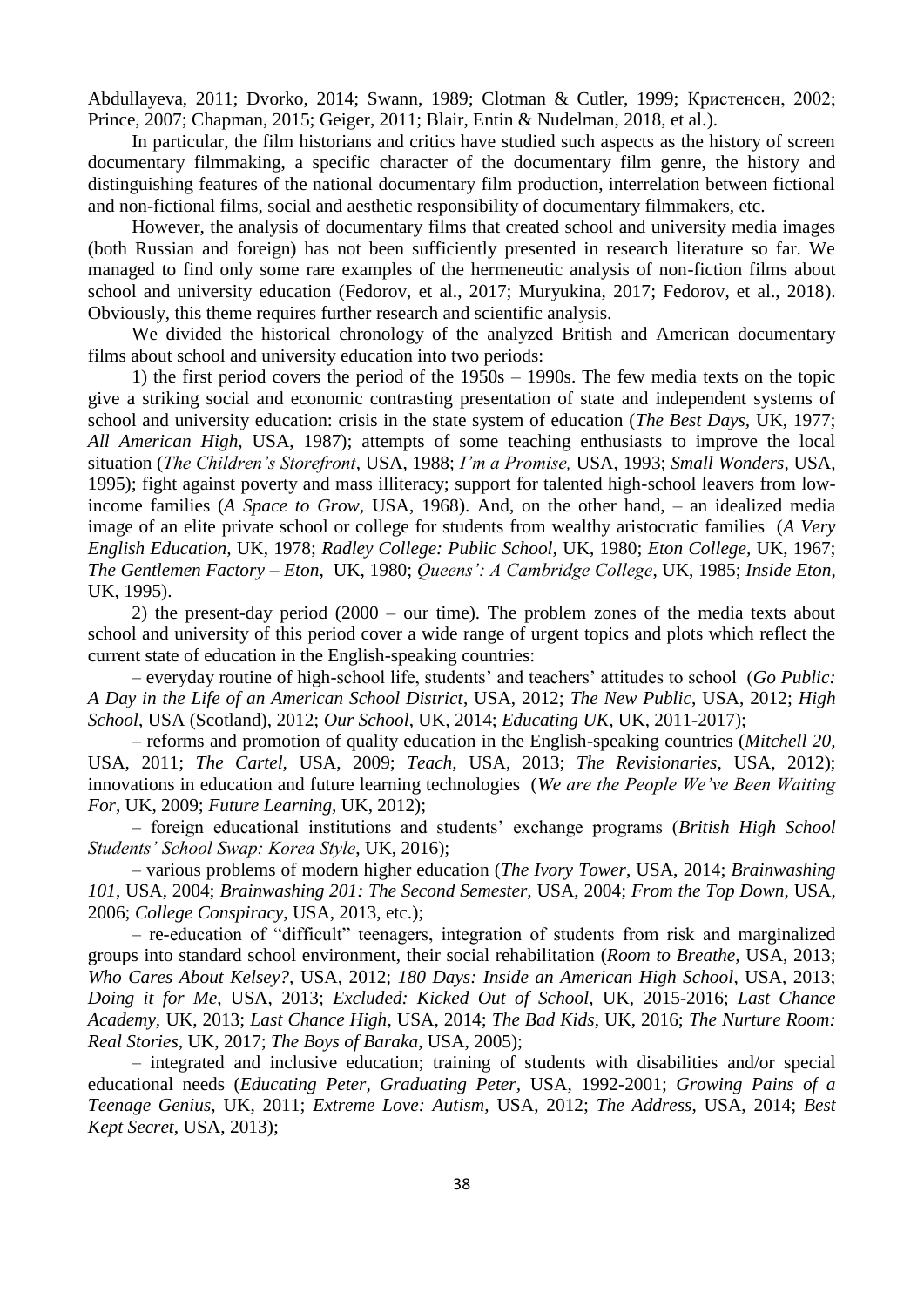– national traditions of prestigious private education, elite boarding schools and colleges (*A Very British School*, UK, 2013; *Britain's Youngest Boarders*, UK, 2010; *American Promise*, USA, 2013).

## *British and American documentary films about school and university education produced in the 1950s-1990s*

### *Historical context*

Full-length documentary films created in Great Britain and America before 2000 were a logical consequence and a social reaction to the social and economic situation facing these countries during the period.

This period in the UK is traditionally defined as "the era of the Conservative Party" due to its extended political rule in the country. Their "tough" political decisions were not always supported by the majority of the population. Among such unpopular political measures which found reflection in the analyzed media texts were the following: tax increase in 1968 and decreased public spending on health care, education, housing development and other social needs. Such acts affected the social life in the country negatively, including the crisis of the state system of school education. For example, a seemingly optimistic title of a British documentary film – *The Best Days* (UK, 1977) turns into a sarcastic name since this media text is actually a social drama which makes a rather depressing impression on viewers.

This documentary film about a typical British state school caused a great stir in the society. This provocative film was initiated by a TV company and intended to draw the public attention to the issues of quality school education in the country. The media text gave a picture of an "unvarnished" London school in its true colors. It showed the whole kaleidoscope of the 1970s school everyday life environment: routine practical classes in different school subjects (music, literature, physical training, anatomy, modern languages, career counseling, etc.); teachers belonging to different generations and nationalities, possessing different professional capacity and skills; absolutely unmotivated school students who sometimes behaved rather outrageously in the classroom; senior girl students smoking cigarettes in the washroom during the break; the school headmaster holding formal "instructive debates" with some students; and, finally, at the end of the film we see elderly cleaners complaining about chewing gums stuck to the floor…

The picture looks even more pessimistic against the background of almost idyllic "flawless" British private schools and colleges for boys or girls presented in such BBC films as: *A Very English Education* (UK, 1979), *Radley College: Public School* (UK, 1980), *Eton College* (UK, 1967), *The Gentlemen Factory – Eton* (UK, 1980), *Queens': A Cambridge College* (UK, 1985), etc. These films were a *carte-de-visite* of a private school or college as they actually advertised the described educational institutions.

The reform period and a complete reconstruction of the British system of education lasted nearly 20 years (1960s – 1980s), and only in 1987 *The National Curriculum 5-16* was introduced by the government. It was followed by a major act establishing the National Curriculum, testing regime, local management of schools in 1988 *– Education Reform Act.* Five years later, another *Education Act* (1993) was introduced that laid down the rules for pupil exclusions, established *the School Curriculum and Assessment Authority* (SCAA) and defined special educational needs. Also, in 1993, the *National Commission on Education* (independent of government) published their report *– Learning to succeed: a radical look at education today and a strategy for the future*…

The American system of high-school and university education was not going through the best of times then either. The education reform and modernization period in the USA, unlike the UK, was caused not only by economic and social, but also by politico-military and ideological reasons.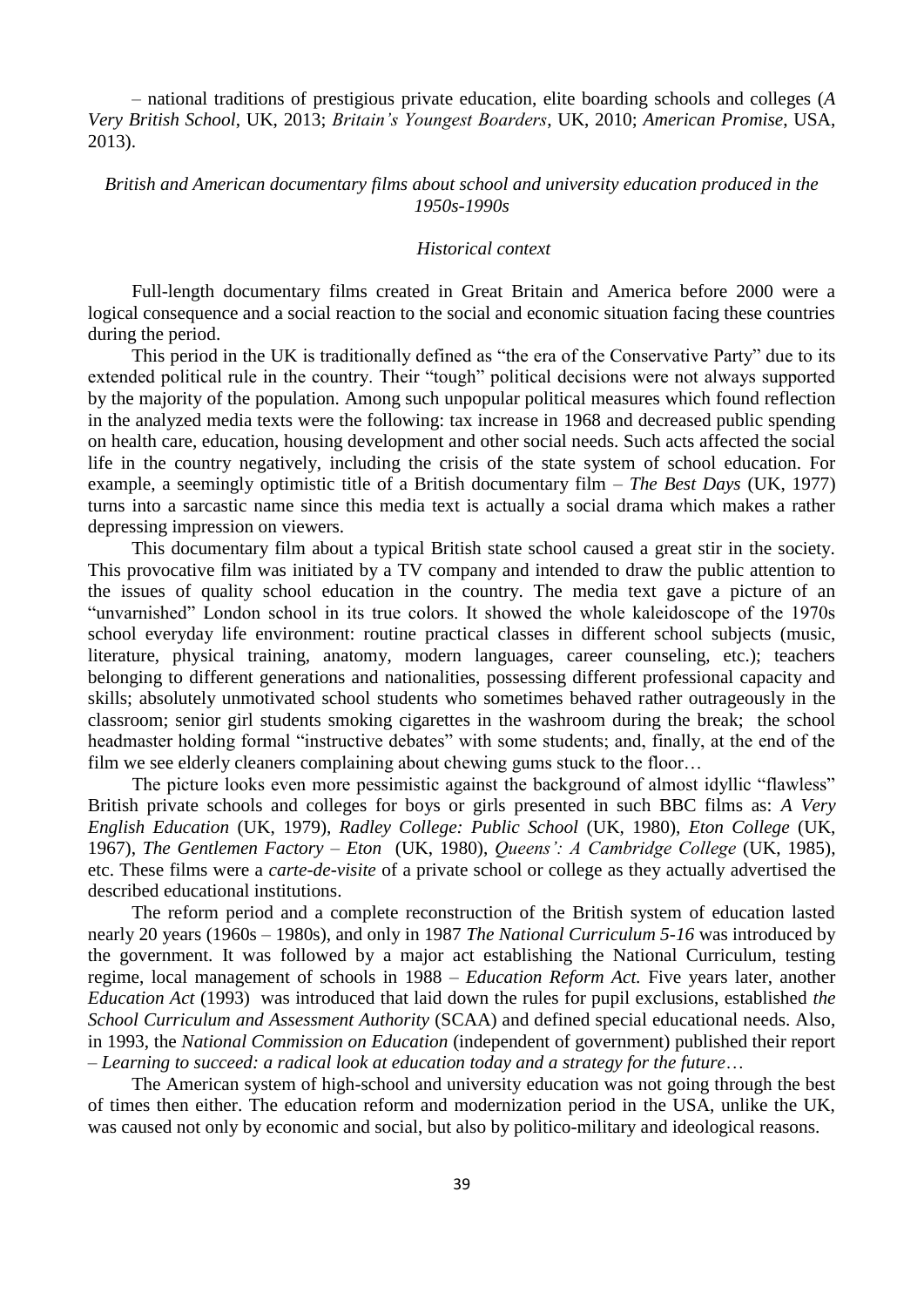It is a well-known fact that the USA lagged behind the leading European countries in its economic development as well as in the military and space exploration as compared with the USSR. Hence, USA president D. Eisenhower declared publicly that the national security interests called for the federal government to take urgent measures to improve the quality of the USA system of education. That led to further rejection of the elite system of higher education and its relative democratization, critical analysis of the current educational situation in schools and higher education reforms: "The reform measures of the 1960s-1970s were a natural consequence and resulted from a number of conditions linked to high demands of the scientific and technical progress as well as the new level of socio-economic development of the American society" (Zenina, 1999, p. 10).

Hence emerged a very strong sense of crisis in the national system of state school education which was reflected in the mirror of documentary media texts of that period including the state fight against poverty and support for promising high-school leavers from disadvantaged families intending to continue their education (*A Space to Grow,* USA, 1968; *All American High,* USA, 1987). Some enthusiasts endeavored to improve the educational situation locally, in their schools (*The Children's Storefront*, USA, 1988; *I'm a Promise,* USA, 1993; *Small Wonders*, USA, 1995).

After the *Higher Education Act* (1965) was implemented in the USA, there appeared special government-supported programmes providing financial or credit support for gifted university applicants from low-income family backgrounds, rural districts or slums. One of such programmes (*Upward Bound*) was advertised in a short documentary movie entitled *A Space to Grow* (USA, 1968). The authors of the media text told their target audience about the programme opportunities and the first experience of its implementation in several Chicago universities. The film is an example of the traditional propaganda cinema: a cheerful and optimistic announcer encourages young and intelligent youth from disadvantaged or/and socially excluded families to get quality higher education and serve the society. The main characters of the media text came from the poorest layers of the American society for whom the government had paved the way for getting higher education and realizing the proverbial American dream which was absolutely unattainable for them before as well as for many other American citizens belonging to the mentioned category. Some years later, the programme was found ineffective and its funding was significantly reduced. As it turned out, it was not enough to motivate talented youth to finish high-schools and enter universities to strengthen higher education and research. The problem was much more serious than supposed – it was necessary to improve the educational situation in schools first so that they could raise such gifted children…

### *Sociocultural, ideological, political contexts*

The ideological context of the analyzed British media texts about school and university education is especially evident in emphatically impressive media images of privileged independent schools and colleges for students from aristocratic families – future representatives of high society, political and socio-economic elite of the country (*A Very English Education*, UK, 1978; *Radley College: Public School*, UK, 1980; *Eton College*, UK, 1967; *The Gentlemen Factory* – *Eton*, UK, 1980; *Queens': A Cambridge College*, UK, 1985; *Inside Eton*, UK, 1995). It is no coincidence that the viewers see Prince Charles and Lady Diana Spenser in the exposition of the media text– *Inside Eton* (UK, 1995) with their sons; they brought their elder son William to study at Eton.

The authors of such media texts proudly demonstrate the learning environment in the presented private schools and/or colleges and try to persuade the target audience that they form the world outlook of future *gentlemen* – potential representatives of the British political and economic power. The curriculum in such schools provides a wide range of academic disciplines including military, religious and secular education. It aims at teaching the graduates to be independent, selfdisciplined, punctual, self-confident, ambitious and hard-working…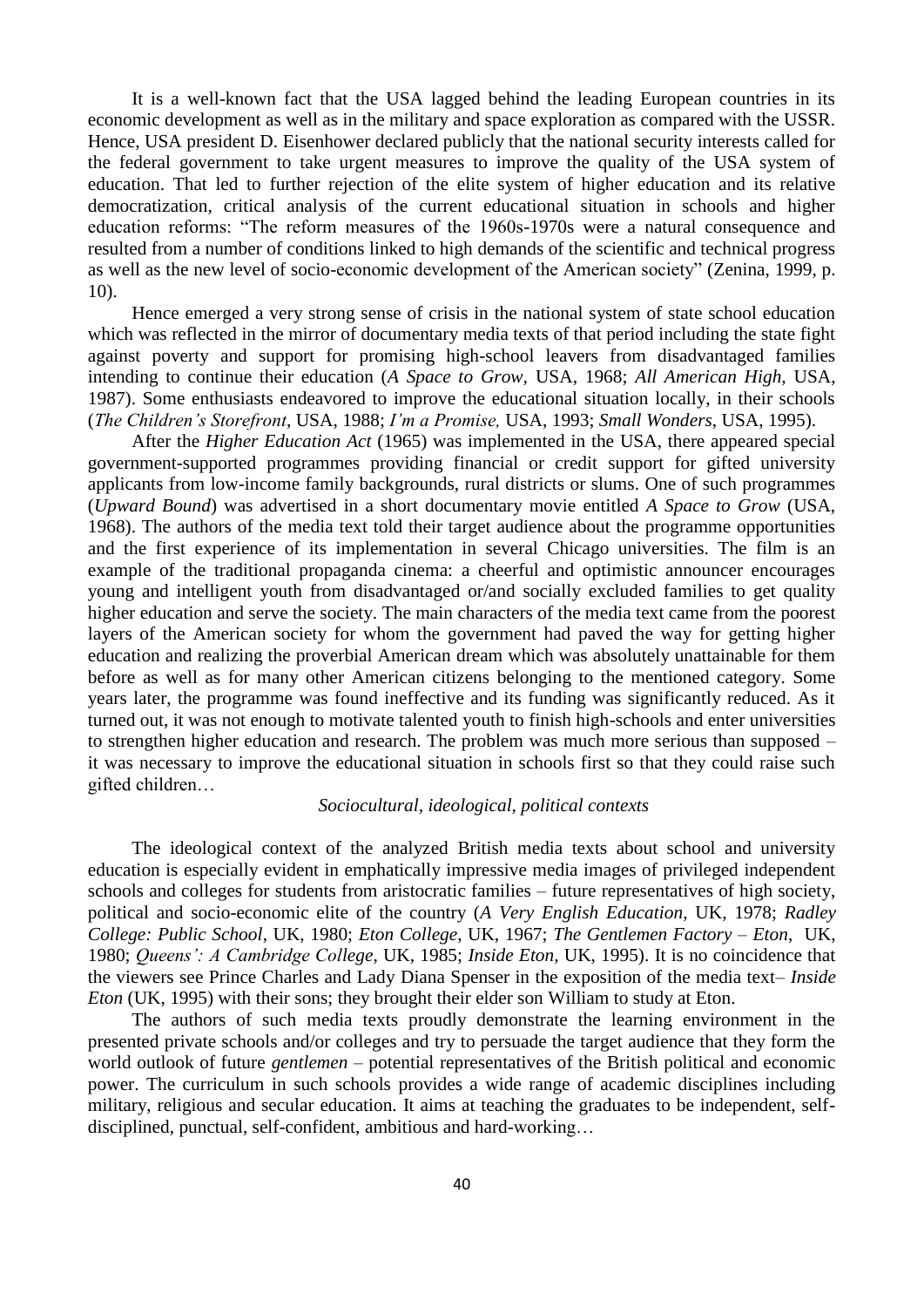The ideological context of the American media texts about school and university education has both political and social backgrounds. The keynote of these media texts may be defined as follows: schools in democratic America provide equal opportunities for all citizens to get education regardless of their social status, origin, racial or ethnic identity, and are considered to be a means of establishing social equality and stabilization in the multicultural American society (*All American High*, USA, 1987; *Small Wonders*, USA, 1995).

On the other hand, schools and universities are supposed to guarantee quality education, future scientific and technical progress, economic growth, and, finally, politico-military benefit of the nation. Hence, there comes a conclusion that the state system of education is a national security instrument that depends on promoting mass literacy and offering grant schemes and scholarships for promising high school leavers (*A Space to Grow*, USA, 1968; *All American High*, USA, 1987).

It is interesting how a school instructor in the film *All American High* (USA, 1987) is discussing some issues of using nuclear weapons and global nuclear threat with her students. In the course of the talk, she suddenly declares that for insane M. Gaddafi it does not matter what might happen to common Americans. It proves that M. Gaddafi had a negative reputation in the USA at that time, supposedly, due to a series of terrorist acts in 1985 in the airports of Rome and Vienna as well as in 1986 when two American servicemen died during the explosion at a disco in Berlin. The American reaction was immediate: R. Reagan ordered an air raid on Libya…

*The world outlook of the characters of the media texts*

The views and beliefs of the characters of the media texts about school and university education in many respects reflect the dominant social ideology of that time and the national peculiarities of the countries. For instance, British private school and university students value education and good manners; develop their talents (artistic, musical, sporting, etc.); learn to be leaders by taking part in different competitions; they do social work, assist elderly and disabled people…

As for American students, they appreciate friendship, freedom, independence, collaboration; join different associations; feel proud of their school, their individual educational and extracurricular achievements, and their country. For example, Rikki – a foreign exchange student from Finland (*All American High*, USA, 1987), notices that school high-school students belong either to Republicans or to Democrats like their parents. On the other hand, students themselves divide into punks, metalheads and geeks. Besides, American high-school students value sociability and "popularity" among peers.

*Structure and narrative techniques used in the media texts* 

The structure, plot, representativity, ethics, genre modification peculiarities, iconography, characters can be summarized as follows:

*Time and place of action in the media texts:* UK and USA schools and universities of the 1960s-1990s. The scene is usually laid in the city where the real school or university is located. Sometimes the action is transferred to the students' homes and dwelling places.

*Household items and furnishing in the media texts:* the furniture of the state educational institutions is strictly functional and presents a typical school environment, including the campus. The students' living conditions depend on their socio-economic status and the prosperity of their families. The independent educational institutions are situated in picturesque places, ancient buildings and/or modern buildings equipped with convenient classrooms, libraries, sports facilities, halls of residence, laundries, etc. The private students' living conditions are also very comfortable due to their family financial well-being and/or aristocratic status.

*Genre modifications:* drama, reportage, film diary, newsreel, etc.

*Techniques of representing reality:* the characters look quite realistic, very often, they are real teachers, students, their parents and relatives.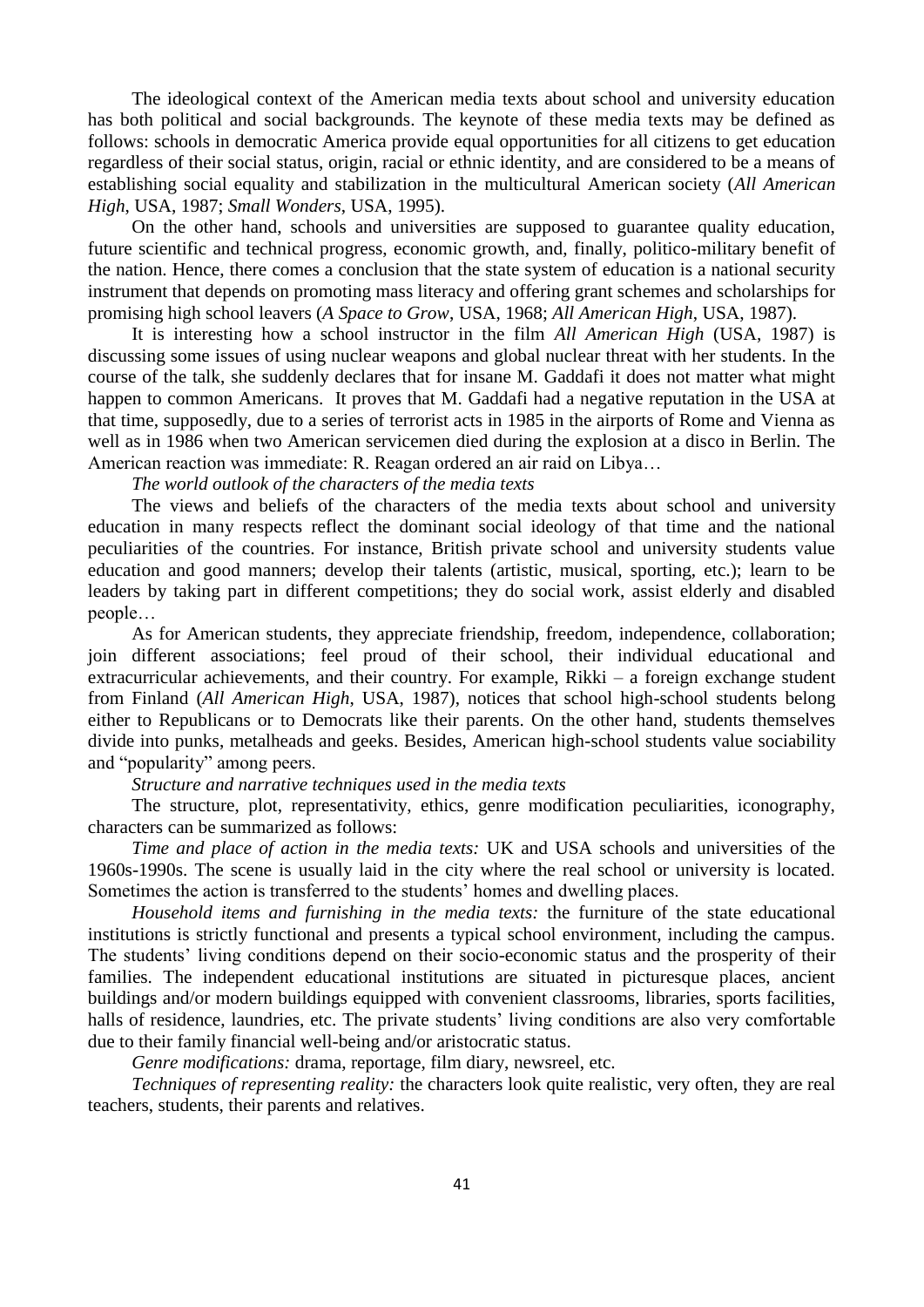*Stereotyped techniques of representing reality:* an idealized, "retouched" media image of private British educational institutions; a positive attitude to the characters of the film, readiness to understand their viewpoint and problems.

## *Types of characters*

*Age-groups*: junior and senior school students; university students; grown-ups can be of different age; school and university teachers are of different age, gender, nationality.

*Level of education:* school and university students' level of education corresponds to their grade or course of study; teachers have different professional skills; the educational level of other characters can be any.

*Social status, profession*: state school students and their parents are from different social layers, mainly, – the middle class; British private school and university students come from well-todo aristocratic families, they are the social elite; American students can come from low-income families or from upper middle-class families.

*Family status:* adults (teachers, parents, administration, etc.) can be either married or single; students from private school and colleges usually have married parents and instructors.

*Appearance, clothes, constitution, traits of character, speech:* state school students are dressed according to their age, status and the realities of that time. Very often, they wear convenient casual clothes. Jeans are the most popular type of clothes. Senior students seem to be rather freewheeling, some of them use slang.

Senior students of private school and colleges strictly follow the dress code of the educational institution. As a rule, – it is a pompous smart-looking style of the English gentleman.

Speaking of the teachers' media images, they also wear long gowns in classrooms and on ceremonies.

*Plot schemes of the media texts about school and university:*

– *plot scheme 1*: a teacher/principle or a group of enthusiastic school/college teachers support their students, despite different obstacles and difficulties (imperfect system of education, material or financial problems, etc.); they devote their life to upbringing children, mainly from broken homes, disadvantaged low-income and /or incomplete families; the teachers develop their students' personal qualities and talents, motivate them to continue their education. Finally, they succeed in teaching or fail (*A Space to Grow,* USA, 1968; *I'm a Promise,* USA, 1993; *Small Wonders*, USA, 1995).

– *plot scheme 2*: students attend school but do not get quality education for differing reasons (imperfect system of education, teachers' incompetence, ineffective teaching methods, lack of motivation, discipline violation, disrespect of teachers, etc.). In the end, they get disappointed in studies (*The Best Days*, UK, 1977) or, on the contrary, participate mainly in extra-curricular activities, have fun and enjoy themselves communicating: they are keen on everything – sports, modern music, parties, dates, but not on studying (*All American High*, USA, 1987). As a result, they do not know anything about the world around and their future is absolutely indefinite.

– *plot scheme 3*: students from prosperous aristocratic British families enter a prestigious private school or college; they learn about the traditions and structure, strict rules of the educational institution; they study hard, take serious intellectual and physical tests and examinations; become responsible and self-disciplined. As a result, most students pass the tests successfully, find a worthy place in life, and build a successful career after graduation. In some rare cases, students are unable to study in such a demanding educational institution and quit school (*Eton College*, UK, 1967; *Radley College: Public School*, UK, 1980; *The Gentlemen Factory – Eton,* UK, 1980; *Queens': A Cambridge College,* UK, 1985).

The plot analysis of the documentary English-language films about school and university education produced in the 1950s-1990s brings to the front the following list of major issues reflected in the analyzed audio-visual media texts: urgent need for quality education in school and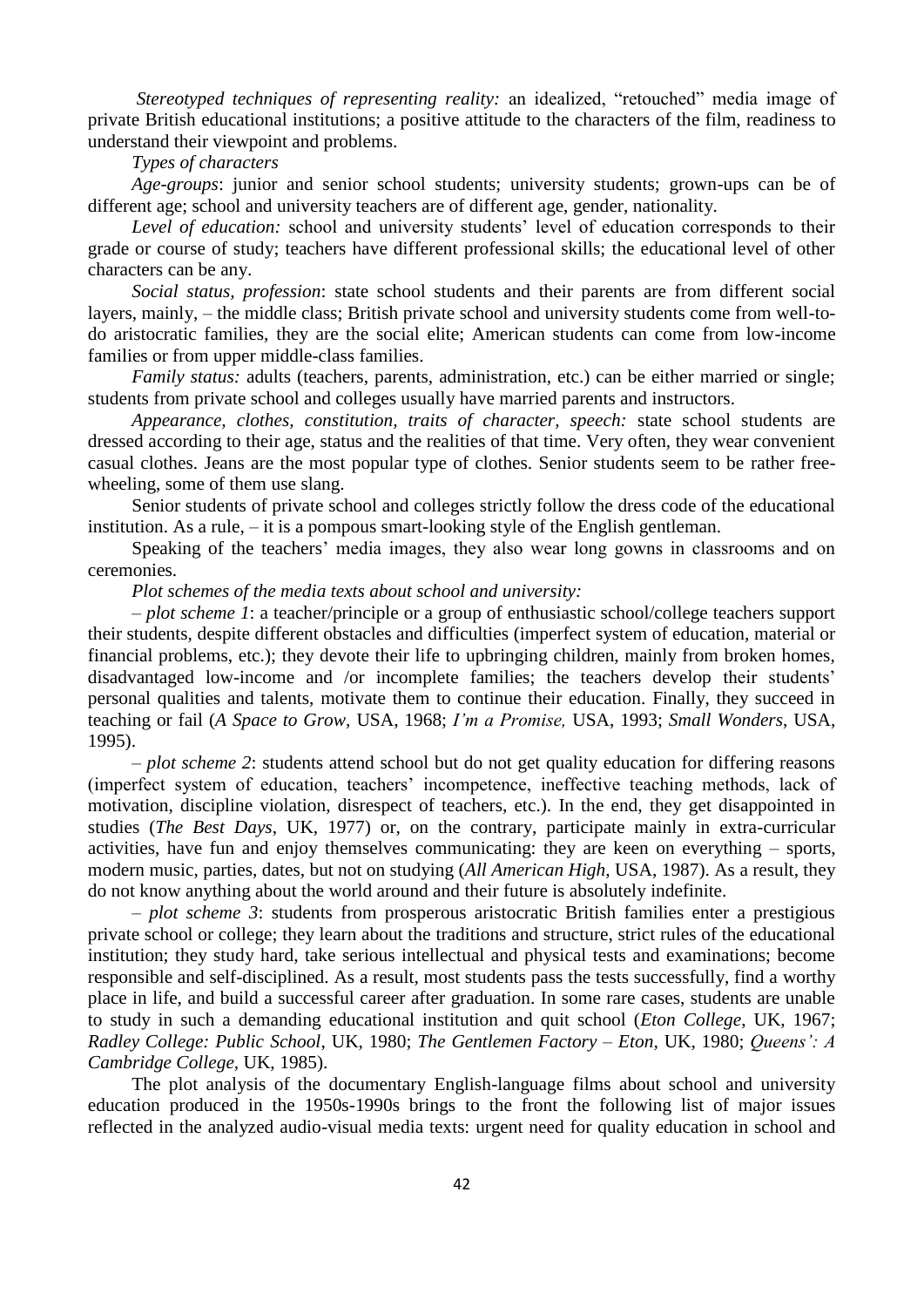university, for reforms in the national system of education, for its democratization, for mass literacy promotion; social inequality in education and detachment of schools form real life.

# *British and American documentary films about school and university education produced in the*

#### *2000s*

## *Historical context*

The modern stage of the British education system is characterized by increased attention from the government and the public to reforming and modernization of the national education system.

At the beginning of the  $21<sup>st</sup>$  century – in the late 1990s, the British government headed by Prime-Minister J. Major inherited from M. Thatcher the "heavy legacy" of massive decline and a vast increase in inequality and social polarization in education. Unfortunately, numerous attempts of the new government to improve the situation in the national education failed: a return to "traditional values" in the "back to basics" campaign was not supported by the public either.

Teachers and parents believed that the Labour government led by T. Blair would open a new "golden age" in the British education. But life did not allow these expectations to come true either: the new education policy brought tougher regulation and inspection of schools, dividing school into successful (the so-called "beacon schools") and unsuccessful or "failing" schools. Forceful extension of the number of religious schools, a wide privatization of educational services only worsened the current problems in education.

The succeeding generation of British reformers of the  $21<sup>st</sup>$  century continues to seek new ways of optimizing the educational sector and mass literacy promotion, prioritizing the transition of the cultural experience from generation to generation, effective socialization and career development of the younger generation. Notwithstanding, there remains a wide range of challenges, including: drastic budget cuts in education, fewer places in universities and increased tuition fees…

The historically developed British critical tradition in the documentary cinema consists in the attempt to draw the public attention to crucial social issues, including the problem of assessable and quality mass education. That is why contemporary documentary films about school and university education bear such a dramatic intonation: they tell about present-day challenges and "hot buttons" of the national education system, such as bullying, deviant and delinquent behavior among teenagers in schools, students' poor academic performance, truancy, etc. (*Too Scared for School*, UK, 2004; *Last Chance Academy*, UK, 2013; *Excluded: Kicked Out of School*, UK, 2015-2016; *The Bad Kids,* UK, 2016; *The Nurture Room: Real Stories*, UK, 2017).

It is particularly remarkable that a tendency for individualization in education, transition from teaching "all" to teaching "everybody" in the modern British education system, proclaimed in official documents and government acts, defines the main objective of the new education policy in the 21<sup>st</sup> century under the motto – "every child matters" (DfES, 2003; , DfES, 2004a; DfES, 2004b; DfES, 2005). Naturally, it influenced the way of school presentation in British documentary films about school and university education: the authors of the analyzed documentary media texts turned their attention to a particular school student with his or her "small" grieves and experiences instead of the school as a whole body of students and teachers *(Excluded: Kicked Out of School*, UK, 2015- 2016; *The Bad Kids,* UK, 2016; *Educating UK*, UK, 2011-2017).

Also, there are documentary short-length films about students with unusual and/or hard life, for example, the film *Growing Pains of a Teenage Genius* (UK, 2011) about Cameron Thompson, a maths genius. Unfortunately, the teenager suffers from Asperger's Syndrome causing growing social awkwardness. The boy describes his ability to interact very self-critically, calling himself "a talking potato". The film shows how the wunderkind, his parents and friends are coping with the challenges…

At the same time, there has been an upsurge of interest in documentary TV-series about school routine (*High School,* UK, 2012; *Our School*, UK, 2016), as well as in documentaries about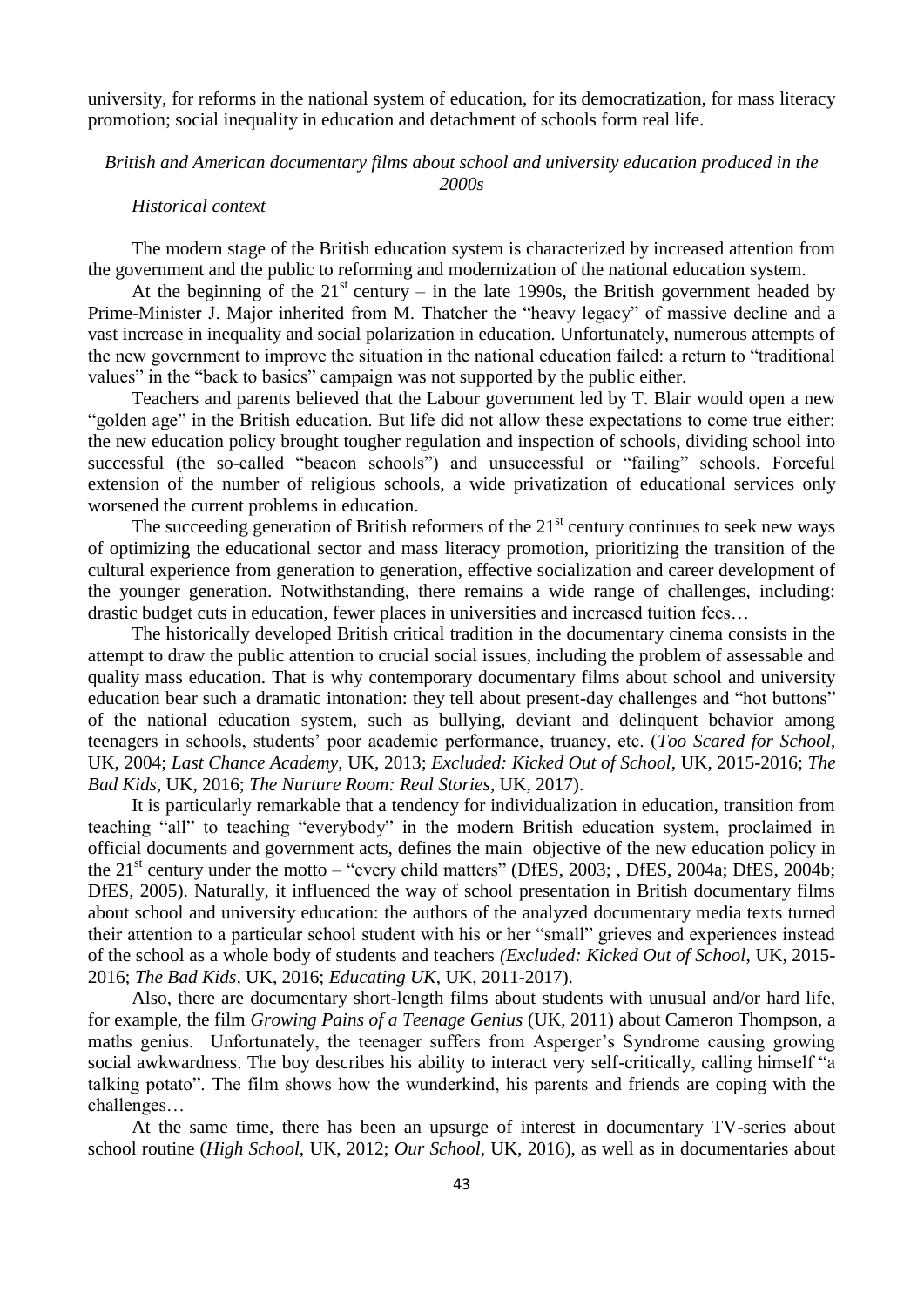school education in other countries. For example, in the film *British High School Students' School Swap: Korea Style* (UK, 2016) three Welsh teenagers swap school life in Pembrokeshire for lessons in Gangnam (Seoul) to find out how the country's students reach such high academic performance.

Some British documentary filmmakers look towards the future: they analyze the history and tendencies in education, re-examine the goals of education, try to predict the future of education (*We are the People We've Been Waiting For,* UK, 2009; *Future Learning,* UK, 2012).

When it comes to the private sector of the British education, it is still as unshakable as the British monarchy itself: documentary filmmakers working in the period under study continue to shoot films openly advertising British ancient national traditions of prestigious education, elite boarding-schools and colleges (*A Very British School*, UK, 2013; *Britain's Youngest Boarders*, UK, 2010; *Young, Bright and on the Right*, UK, 2012; *Oxford: Travel Guide*, UK, 2016, etc.).

It is too early to talk about the democratization of such schools or colleges since they actually look like an "exclusive English club" so far, though, the film *Too Poor for Posh School?* (UK, 2010) shows a rare case of selecting talented school students from low-income or even immigrant families for elite private school (Harrow) within the framework of a special grant program. The children undergo very difficult examinations and tests in various subjects, and only one or two applicants can be admitted to the school…

A mixed picture also emerges in the USA system of modern school and university education. It has been determined by a number of historic, political and economic reasons that formed the national peculiarities of the American education system: multicultural character of education (Bessarabova, 2008), non-discriminatory practice in education, practice-oriented utilitarian approach to education, incessant monitoring control of educational institutions by authorities and the public, collaboration of schools with various partnership organizations, public nature of education.

Americans have been struggling against different crisis developments in the national system of education for years. The historical evolution of the state education strategy can be traced in the key acts, programmes and initiatives aimed at improving the situation in the education sector: *No Child Left Behind Act* (2002), *Race to the Top* (2009), *Every Student Succeeds Act* (2015), etc. The documents touch upon such urgent issues as the imperfect national education system, mass illiteracy problem, and low academic performance of students.

Naturally, American documentary filmmakers could not but turn their attention to the pressing problems of the modern USA education. In this context, it is necessary to mention a direct publicistic pathos of the author's position reflected in the analyzed media texts about school and university education, so characteristic of the American documentary tradition. Very often, they call for changes in the current education, sometimes in a very expressive or even provocative form. Many documentary films about school and university education were made in this emotional mood: *Flunked* (USA, 2008), *Race to Nowhere* (USA, 2009), *Waiting for Superman* (USA, 2010), *The War on Kids* (USA, 2009), *A National Disgrace* (USA, 2011), *Teached*, USA (2011), *College Conspiracy* (USA, 2013), *Beyond Measure* (USA, 2015), etc.

Other documentary films cover the emerging issues and challenges such as reforming and improving the quality of education (*Mitchell 20,* USA, 2011; *American Teacher*, USA, 2011; *The Cartel,* USA, 2009; *Teach,* USA, 2013; *The Revisionaries*, USA, 2012), as well as teachers', parents' and students' combat against different defects of the current state system of education: intolerance, social inequality, prejudice, stereotypes, discrimination, budget deficit, etc. That refers to the following films: *Waiting for Superman* (USA, 2010), *Saving Barbara Sizemore*, (USA, 2016), *The Homestretch* (USA, 2014), *The Education of Shelby Knox* (USA, 2005).

Besides, documentary films about alternative innovative schools have also been produced during this period, and the appearance of such schools is interpreted by the authors of the media texts as a sign of the current state education system failure (*If You Build It,* USA, 2013; *Most Likely to Succeed*, USA, 2015; *The Providence Effect*, USA, 2009; *I Learn America*, USA, 2013).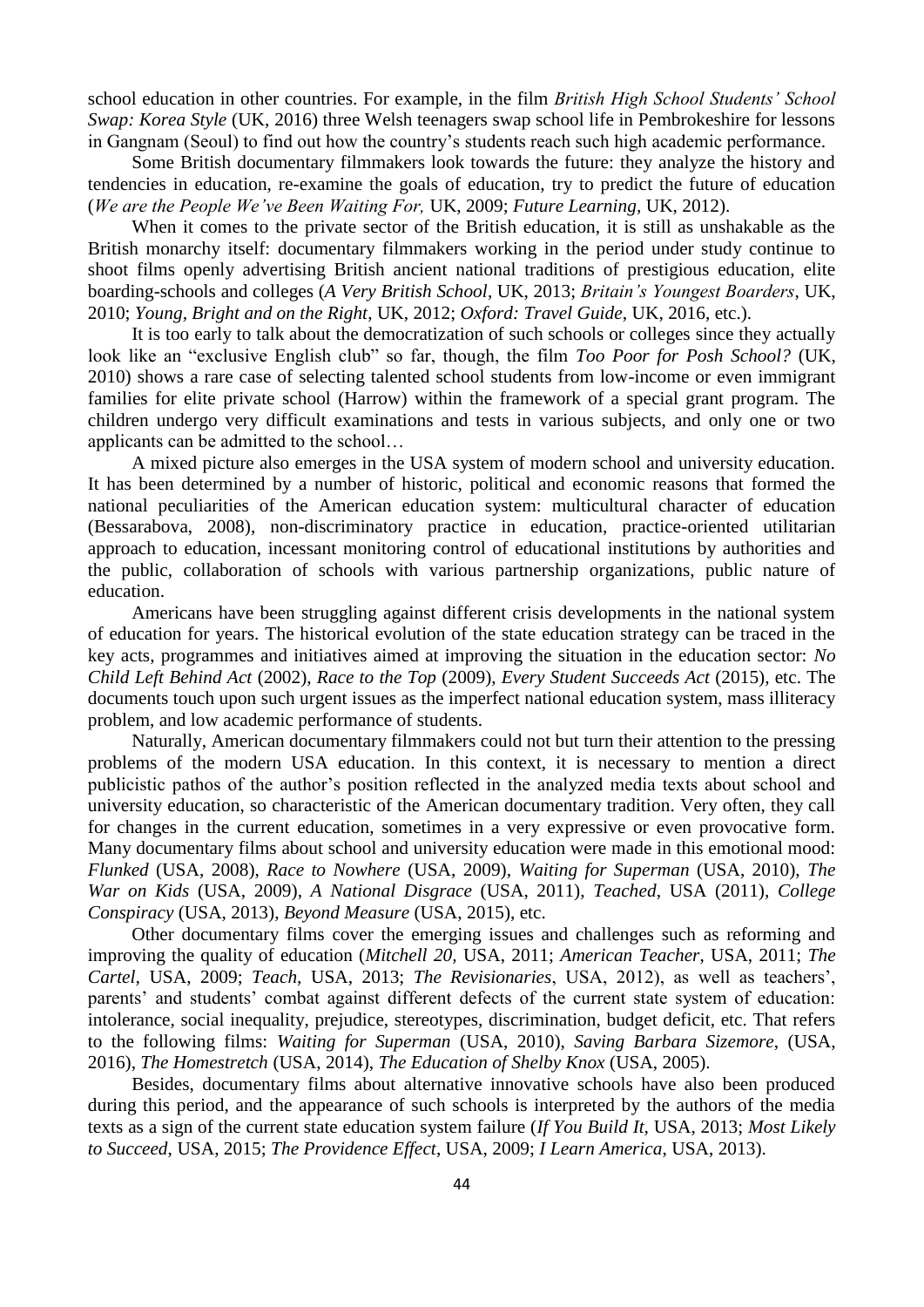On the other hand, there are also positive documentary films that tell the public about the best pedagogical practices of some real American schools, some examples of state programmes supporting promising youth, teenagers from disadvantaged and socially unprotected families, current non-profit educational programmes (*Rock School*, USA, 2005; *Mad Hot Ballroom*, USA, 2005; *Brooklyn Castle*, USA, 2012; *Finding the Gold Within*, USA, 2014; *The Prep School Negro,* USA, 2014).

Similar positive documentary films tell the audiences about the implementation of innovative approaches and technologies in regular schools (*If You Build It*, USA, 2013; *Room to Breathe,* USA, 2013; *Most Likely to Succeed*, USA, 2015). The same refers to documentary films about talented teachers – innovators and enthusiasts of the teaching profession (*The Hobart Shakespeareans*, USA, 2005; *Discovering Gloria*, USA, 2017).

*Sociocultural, ideological and political contexts*

In the USA as well as in the UK there exists an unspoken confrontation of state and private education sectors. On the one hand, the governments of these countries declare the policy of equal education opportunities for children and adolescents from various social, economic and ethnic backgrounds, but, actually, it turns out that high-quality but fee-paying education is accessible to very few citizens…

In the late 1990s, to improve the quality of education in state schools, the USA government initiated establishing the so-called *charter schools* – schools that receive public funds, are run independently and are not required to meet the general school regulations. On the other hand, they are supposed to guarantee high-quality education. That is why they are given mush freedom from the government and can use different innovations (Bokova, 2016). They are tuition-free to parents but the admission usually depends on a random lottery.

The 2010 documentary *Waiting for Superman* (USA, 2010) examines this procedure. The pathos film slogan runs: "The fate of our country won't be decided on a battlefield, it will be determined in a classroom". The authors of the media text examine the drawbacks of the American public education system and compare different types of primary and secondary educational institutions available in the USA: state schools, private schools, and charter schools. They come to conclusion that public schools prevent talented students from getting quality education and promote charter schools as the only possible alternative. This is a film-advertisement of prominent charter schools which are offered as a panacea for the current educational problems. The end of the film is very symbolic: viewers see a highly emotional scene of the lottery selection and a few lucky children – future charter school students crying with joy.

On the other hand, another documentary film about charter schools serves as a means of adverse publicity – *The Lottery* (USA, 2010), since it highlights the controversy surrounding public and charter schools in the USA, the educational inequalities of public and charter schools, violation of a joint standardized educational environment, teachers' dissatisfaction with the education reform movement, the opposition from the teachers' unions to charter schools, etc.

The film presents a story of four families from Harlem and the Bronx taking part in the lottery for one of the most successful charter schools in New York City. The parents and their children literally pray to be admitted to the school since it is their only chance to get quality and tuition-free education…

Also, references and allusions to charter schools can be met in some other documentary films about the US public education (*Flunked,* USA, 2008; *The Providence Effect,* USA, 2009; *American Promise*, USA, 2013; *The Prep School Negro,* USA, 2014).

A content analysis of the British and American documentary films about school and university education produced in the 2000s has enabled us to find out a wide range of urgent social, economic, ethnic and cultural contradictions and challenges in the modern system of education in the English-speaking countries: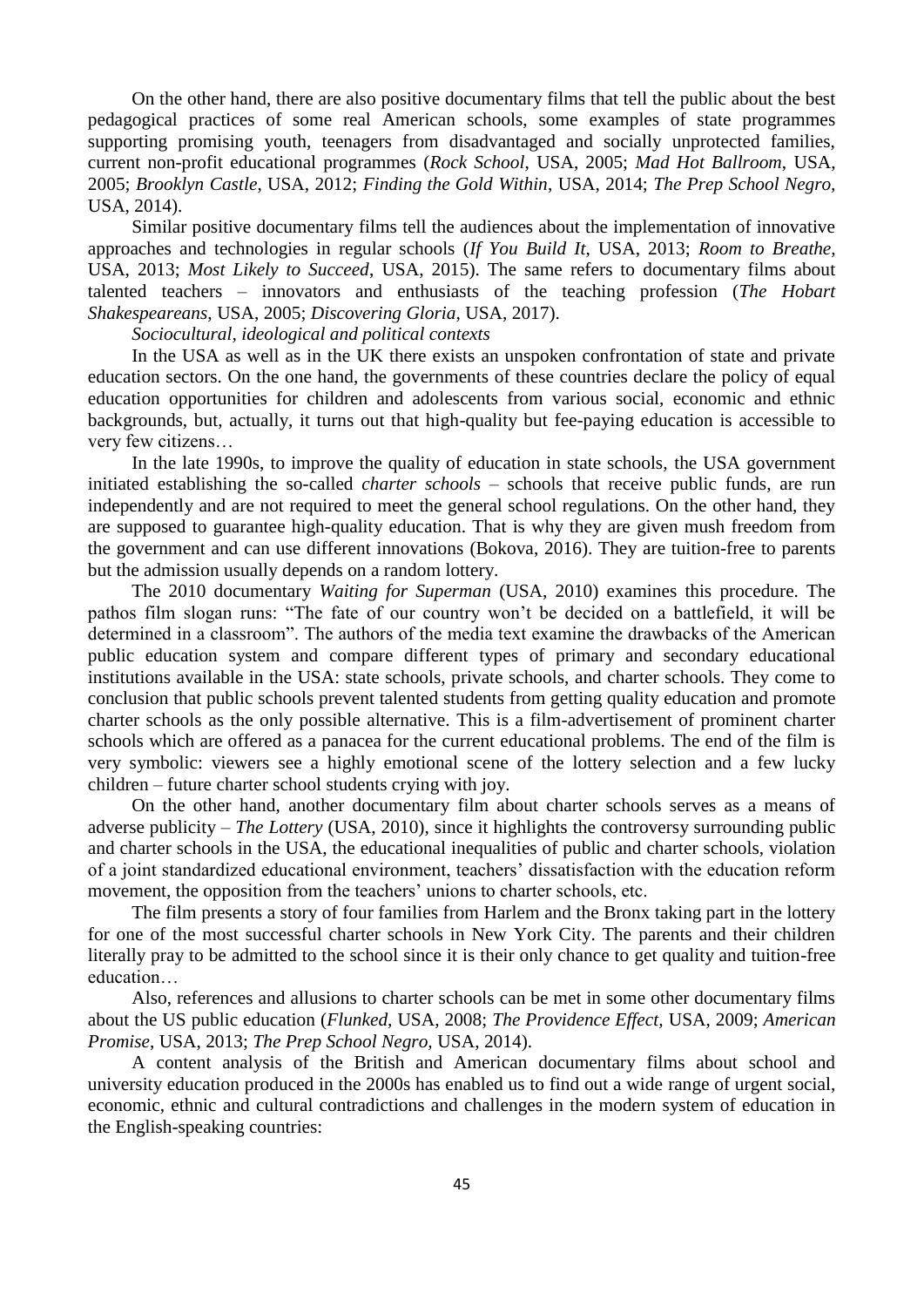– socio-cultural and academic assimilation issues of children and youth from immigrant families (*Our Spirits Don't Speak English*, USA, 2008; *First Generation,* USA, 2011; *Underwater Dreams,* USA, 2011; *The Graduates,* USA, 2013; *I Learn America,* USA, 2013);

– ethnic minorities discrimination issues, education of marginalized and high-risk groups, education of children from low-income families, ethnic chauvinism in education (*Teached,* USA, 2011; *Precious Knowledge*, USA, 2011);

– racial prejudices and stereotypes in and outside schools (*I'm Not Racist…Am I?,* USA, 2013; *Finding the Gold Within,* USA, 2014), combating racial prejudices in the classroom (*Paper Clips*, USA, 2004);

– social aggression and bullying in schools (*Too Scared for School,* UK, 2004; *The Bully Project,* USA, 2011-2012);

– social inequality in education, inaccessibility of quality education in poor provincial towns or economically disadvantaged or criminal city districts (*Lalee's Kin: The Legacy of Cotton*, USA, 2001; *The Pact*, USA, 2006; *Rich Hill,* USA, 2014);

– education of children and youth from broken homes, problem teenagers, homeless children; correctional education, rehabilitation of difficult children (*The Boys of Baraka*, USA, 2005; *Who Cares About Kelsey?,* USA, 2012; *Room to Breathe,* USA, 2013; *180 Days: Inside an American High School*, USA, 2013; *Doing it for Me*, USA, 2013; *Академия последнего шанса / Last Chance Academy,* UK, 2013; *Last Chance High*, USA, 2014; *The Homestretch,* USA, 2014; *Excluded: Kicked Out of School,* UK, 2015-2016; *The Bad Kids*, UK, 2016; *The Nurture Room: Real Stories*, UK, 2017);

– integrated and inclusive education of students with special educational needs, education of individuals with exceptional talents and skills (*Educating Peter, Graduating Peter,* USA, 1992- 2001; *Growing Pains of a Teenage Genius*, UK, 2011; *Extreme Love: Autism,* USA, 2012; *The Address*, USA, 2014; *Best Kept Secret*, USA 2013);

– a low social and economic status of school teachers and hardships of the teaching profession (*American Teacher,* USA, 2011; *The Road to Teach*, USA, 2015);

– socio-economic, ideological, political problems of higher education in the English-speaking countries (*Brainwashing 101*, USA, 2004; *Brainwashing 201: The Second Semester,* USA, 2004; *From the Top Down*, USA, 2006; *Indoctrinate U*, USA, 2007; *College Conspiracy*, USA, 2013; *The Ivory Tower*, USA, 2014).

*The world outlook of people in the media texts* 

The majority of students irrespective of their age, social status, origin, family background, consider education to be their ultimate value and top priority in life. For many characters of the analyzed media texts education is the main condition to fulfill their dreams, become happy, get a prestigious profession and various benefits in the future. At the same time, someone's academic failure, to say nothing of school attrition, is treated as disgrace, a personal and communal tragedy. Senior school students, for example, undergo a serious stress and depression when taking their school exams and tests (*Race to Nowhere,* USA, 2009; *Beyond Measure*, USA, 2015). Moreover, they give responsible consideration to their future career (*In 500 Words or Less*, USA, 2009).

The responsibility of the grown-up characters in the analyzed media texts – teachers and parents – is to make it possible for students to get quality secondary and higher education. That is why many of them are forced to fight for the rights of their children and combat the imperfect system of education in their country (*The Cartel*, USA, 2009; *Precious Knowledge,* USA, 2011; *Rich Hill*, USA, 2014; *Saving Barbara Sizemore*, USA, 2016, etc.).

At the same time, the way to realize this cherished dream of getting high quality education is too difficult for many citizens. The authors of the analyzed media texts try to form an idea in the national consciousness that it is necessary to develop the following basic traits of character to achieve this goal: personal leadership, self-confidence, active and independent civic and political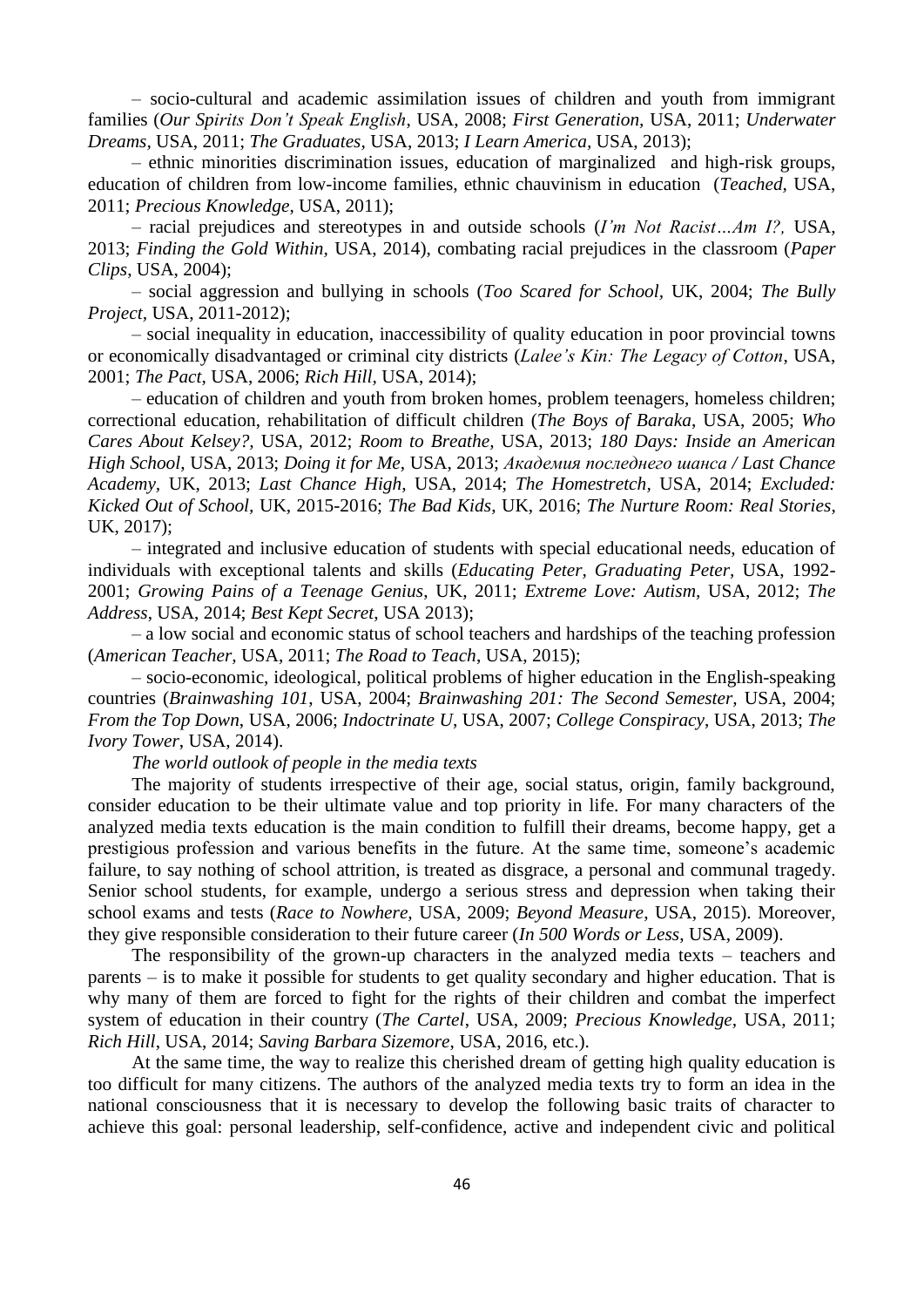position, autonomy, focus on the future, belief in progress, patriotism, tolerance, friendly sociability, good manners, creative skills, etc.

*Structure and narrative techniques used in the media texts* 

The structure, plot, representativity, ethics, genre modification peculiarities, iconography, characters can be summarized as follows:

*Time and place of action in the media texts:* modern UK and USA schools and universities (state, alternative, private; secular and religious; special schools for students excluded from regular schools; special schools for students with special educational needs, etc.). The action takes place in the city (big or provincial) where the school or university is located, sometimes in a rural district. Besides, very often the action is transferred to the students' dwelling places. The action in the media text can last a day, an academic year or several years.

*Household items and furnishing in the media texts:* the furniture in the state educational institutions is functional. The students' dwelling conditions depend on the socio-economic status and the prosperity of their families. The private schools and colleges are well-equipped; they provide good libraries, sporting facilities, etc.

*Genre modifications:* documentary drama, newsreel, report, biography, film-protest, popularscience film, TV series, diary, etc.

*Techniques of representing reality:* the characters are presented realistically; they are real teachers, students, their parents, school or university administration, educational experts, politicians, journalists, public observers, and other categories of citizens interested in education.

## *Types of characters*

*Age-groups:* students of primary and secondary schools; university students; grown-ups of different age; teachers are of different age, gender and social background.

*Level of education:* school and university students' education level corresponds to their grade or course of study; there are also students who either fall behind their peers or, on the contrary, surpass them or have special talents or skills; school and university teachers are, generally, highly qualified specialists, experienced and competent, eager to help their students; there are also young inexperienced teachers or intending teachers; the education level of other characters can be any.

*Social status, profession*: students from state educational institutions and their parents are from different social backgrounds, mostly, – the middle class; students from alternative/private schools and colleges either come from well-to-do families, sometimes from foreign countries, or (more rarely) from socially-unprotected, disadvantaged families if they were lucky to win the lottery admission to the prestigious school or college; there are also documentary films about the destiny of students from low-income families, high-risk groups, socially vulnerable groups (children from one-parent or large families, juvenile delinquents, former drug takers, homeless children, etc.).

*Marital status:* the family status of adult characters (teachers, parents, administration) can be different or is not mentioned.

*Appearance, clothes, constitution, traits of character, speech:* students attending state schools are dressed according to their age and social status. They wear convenient casual clothes. Students attending prestigious private educational institutions are traditionally dressed in a very elegant school or college uniform…

*The most typical plot transformations of media texts about school and university education:*

– *plot variant 1*: school students are victims of the ineffective education system; they suffer from fatigue, pressure, testing, endless achievement race, competitions, etc. Teachers and parents support and assist their pupils to cope with the challenges they face in every possible way (*I'm a Promise*, USA, 1993; *Race to Nowhere*, USA, 2009; *Waiting for Superman*, USA, 2010; *Teached*, USA, 2011; *Teach,* USA, 2013; *Beyond Measure*, USA, 2015);

– *plot variant 2*: students, teachers and parents combat the imperfect education system, defend their rights; protest against the forced closure of their school or university, against the elimination of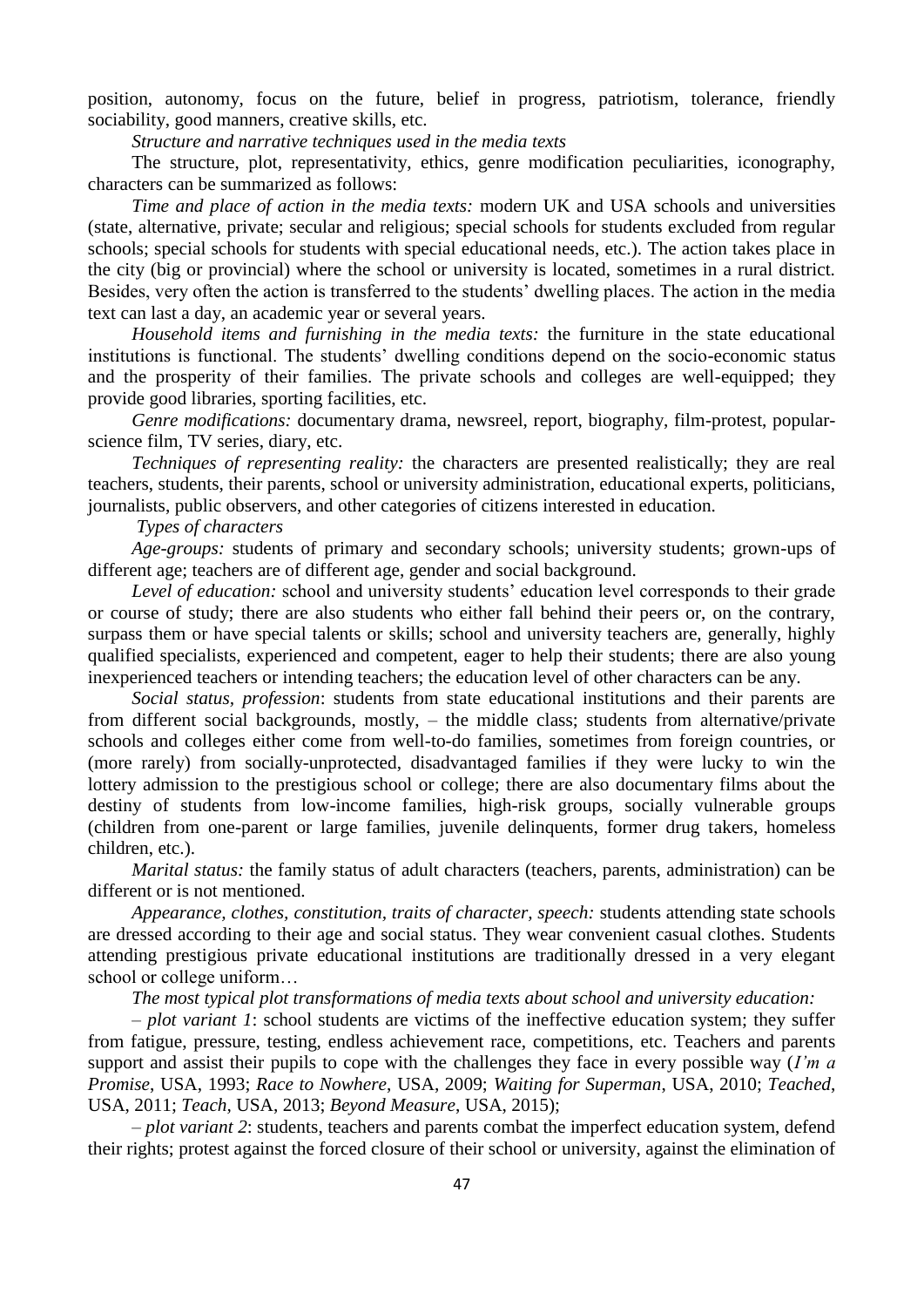the programme or course by the local authorities, against inefficient school or university management, against officials' despotism, against ignorance and intolerance (*The Education of Shelby Knox*, USA, 2005; *From the Top Down,* USA, 2006; *The Providence Effect*, USA, 2009; *The Cartel*, USA, 2009; *Precious Knowledge*, USA, 2011; *The Revisionaries*, USA, 2012; *Listen,* USA, 2013; *Saving Barbara Sizemore*, USA, 2016); in the end, they either achieve justice or lose the unequal struggle with the system;

– *plot variant 3*: students from low-income families, socially-unprotected groups or high-risk groups fight for getting education; they get assistance from devoted teachers and educators (*First Generation,* USA, 2011; *The Homestretch,* USA, 2014; *Rich Hill*, USA, 2014);

– *plot variant 4*: teachers, educators support "trouble" adolescents and at-risk teenagers with disciplinary problems; sometimes the students are excluded from ordinary schools and attend special schools for screwed-up kids; teachers help them to continue education (*The Rule,* USA, 2013; *Last Chance Academy,* UK, 2013; *Room to Breathe,* USA, 2013; *Doing it for Me*, USA, 2013; *Excluded: Kicked Out of School*, UK, 2015-2016; *The Bad Kids*, UK, 2016; *The Nurture Room: Real Stories*, UK, 2017); the main aim of such special schools is to promote the students' further socialization and to give them some practical training;

– *plot variant 5*: Afro-American students (often from deprived districts, disadvantaged families) are admitted to a prestigious private school due to some grant or special programme supporting gifted youth, or their personal high academic achievement and motivation, or due to solid friendship; they overcome learning disabilities and communication difficulties, learn how to get along well with others, find their place in life (*The Pact*, USA, 2006; *American Promise*, USA, 2013; *Finding the Gold Within,* USA, 2014; *The Prep School Negro,* USA, 2014);

– *plot variant 6*: Latin-American students or native-born Americans, or immigrant students without knowing the state language, study in a regular American school and face different difficulties such as culture conflicts, language barriers, discrimination, etc. (*Our Spirits Don't Speak English,* USA, 2008; *The Graduates,* USA, 2013; *I Learn America*, USA, 2013); teachers and parents help them to adapt to new sociocultural conditions;

– *plot variant 7*: progressive teachers, enthusiasts introduce innovative technologies in education, new educational programmes; develop their students' talents by encouraging them to participate in creative projects, different extra-curricular activities and competitions such as concerts, play production, design-projects, construction, etc.; parents and teachers help their students get over difficulties and win personal or team victories (*Small Wonders*, USA, 1995; *The Hobart Shakespeareans,* USA, 2005; *Mad Hot Ballroom*, USA, 2005; *The Cartel*, USA, 2009; *Brooklyn Castle,* USA, 2012; *If You Build It*, USA, 2013; *Most Likely to Succeed,* USA, 2015; *Discovering Gloria,* USA, 2017);

– *plot variant 8*: parents and teachers assist students with special educational needs to overcome problems connected with studying, communication, development (*Educating Peter; Graduating Peter*, USA, 1992-2001; *Extreme Love: Autism*, USA, 2012; *Best Kept Secret*, USA 2013; *The Address*, USA, 2014);

– *plot variant 9*: university students and educators discuss and critically analyze the challenges of the current system of higher education such as high tuition fees, education credits and debts, brainwashing, ideological conformism, positive discrimination, ineffective models of management, etc. (*Brainwashing 101,* USA, 2004; *Brainwashing 201: The Second Semester,* USA, 2004; *From the Top Down,* USA, 2006; *Indoctrinate U*, USA, 2007; *College Conspiracy*, USA, 2013; *The Ivory Tower*, USA, 2014).

The plots of the documentary films about private school sector have not undergone any alterations and traditionally tell about the advantages and exclusive academic opportunities provided for students attending such schools (*Britain's Youngest Boarders,* UK, 2010; *Too Poor for Posh School?* UK, 2010; *Young, Bright and on the Right,* UK, 2012; *A Very English Education*, UK, 2013; *A Very British School*, UK, 2013; *Oxford: Travel Guide*, UK, 2016).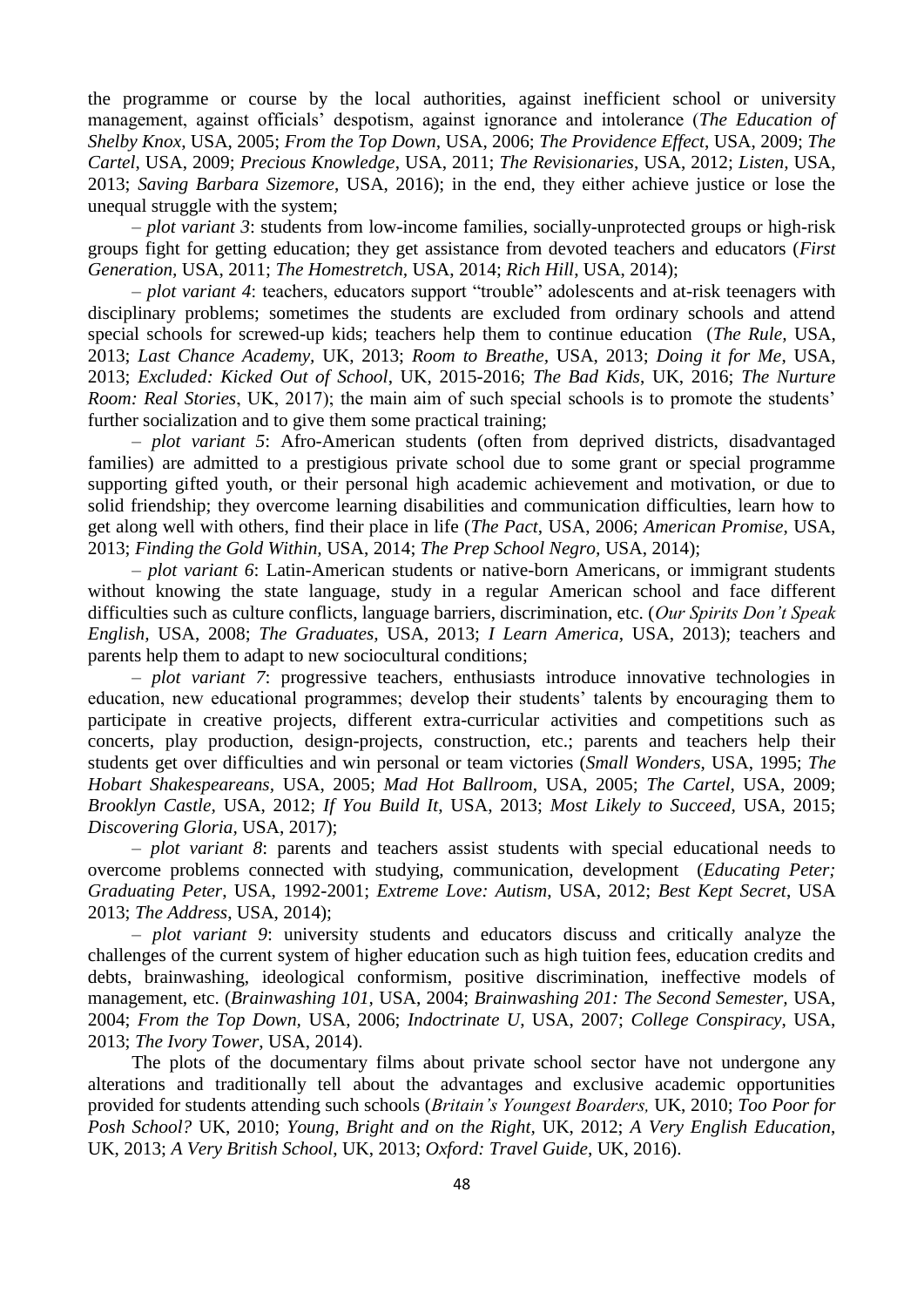*Conclusions.* The hermeneutic analysis of British and American documentary films about school and university education (1954-2017) enabled us to draw the conclusions that UK and US documentary films:

– being the expression of the media texts authors' active civic-mindedness, have always sought to raise public awareness of problem areas of the national system of education;

– traditionally focus on critical re-evaluation of the reforming and current state of education in the English-speaking countries;

– involve a wide range of relevant topics and plots about school and after-school education based on real events and covered in other media – the press, television, internet;

– use a variety of genre modifications to represent reality (drama, newsreel, report, biography, film-protest, popular-science film, TV series, diary, etc.);

– realistically reflect both positive (multicultural education; struggle against racism, poverty and mass illiteracy; reforming and improving the quality of education; financial support of talented youth from economically disadvantaged families; national traditions of prestigious private education, etc.) and negative (discrimination against ethnic minorities and youth from low-income families; aggression and bullying in schools, social exclusion and inequalities in education, a low socio-economic status of teachers, etc.) aspects of social, political, cultural and educational life spheres in the English-speaking countries;

– emphasize personal, public, social, political and economic importance and value of highquality and accessible education for every citizen, particularly in the current global context.

#### *German language films on the topic of school and university*

The twentieth century is characterized by a number of outstanding discoveries, of which one of the most remarkable is undeniably considered the birth of the sound cinema. It marked a qualitative change in the forms of communication - the transition from visual to audiovisual information. Film and television reflect the reality as a mirror. This metaphor is often used by Russian and international researchers (Zhabsky, 2010; Mai, Winter, 2006). It should be noted that the language of the cinema not only "reflects the reality, but also creates its own picture of the world, specific and unique for every ... nation" (Ter-Minasova, 2000). Above we have paraphrased Ter-Minasova's metaphor about the language as the means of communication and thoughts expression: "language is the mirror of the environment, it reflects the reality and creates its own world outlook, specific and unique for every language, and therefore, the nation, ethnic group, discourse group, using this language as means of communication" (Ter-Minasova, 2000: 36) because we consider it to be valid about film language as well. Films reflect social and cultural stereotypes and mirror the mood of the masses, bear the imprint of social conflicts and contradictions (Mai, Winter, 2006: 7). At the same time the language of the cinema is unique, because it unites three narrative dimensions: visual, sound and literary. Some experts state "the transition of modern cinema from the principle of representation to general simulation", the principle of modeling reality (Khudyakova, 2000). However, all researchers agree that owing to the cinema, scientists can learn a lot about the social and cultural life of society, a large part of which is allocated to education. In this regard, it seems important to consider the topic of the school and university in German-language feature films, since German cinema is considered one of the most significant cinematographies of the world (Kracauer, 1984).

The basic research method used is a hermeneutic comparative analysis of the Germanspeaking audiovisual media texts (1929-1945) concerning the theme (including: stereotypes analysis, ideology analysis, identification analysis, analysis of iconography, etc.). In the process of analysis, we relied on the methodology of the Russian researcher and media education theorist A.V. Fedorov (Fedorov, 2007, 2013), and such key concepts of media education as media agencies,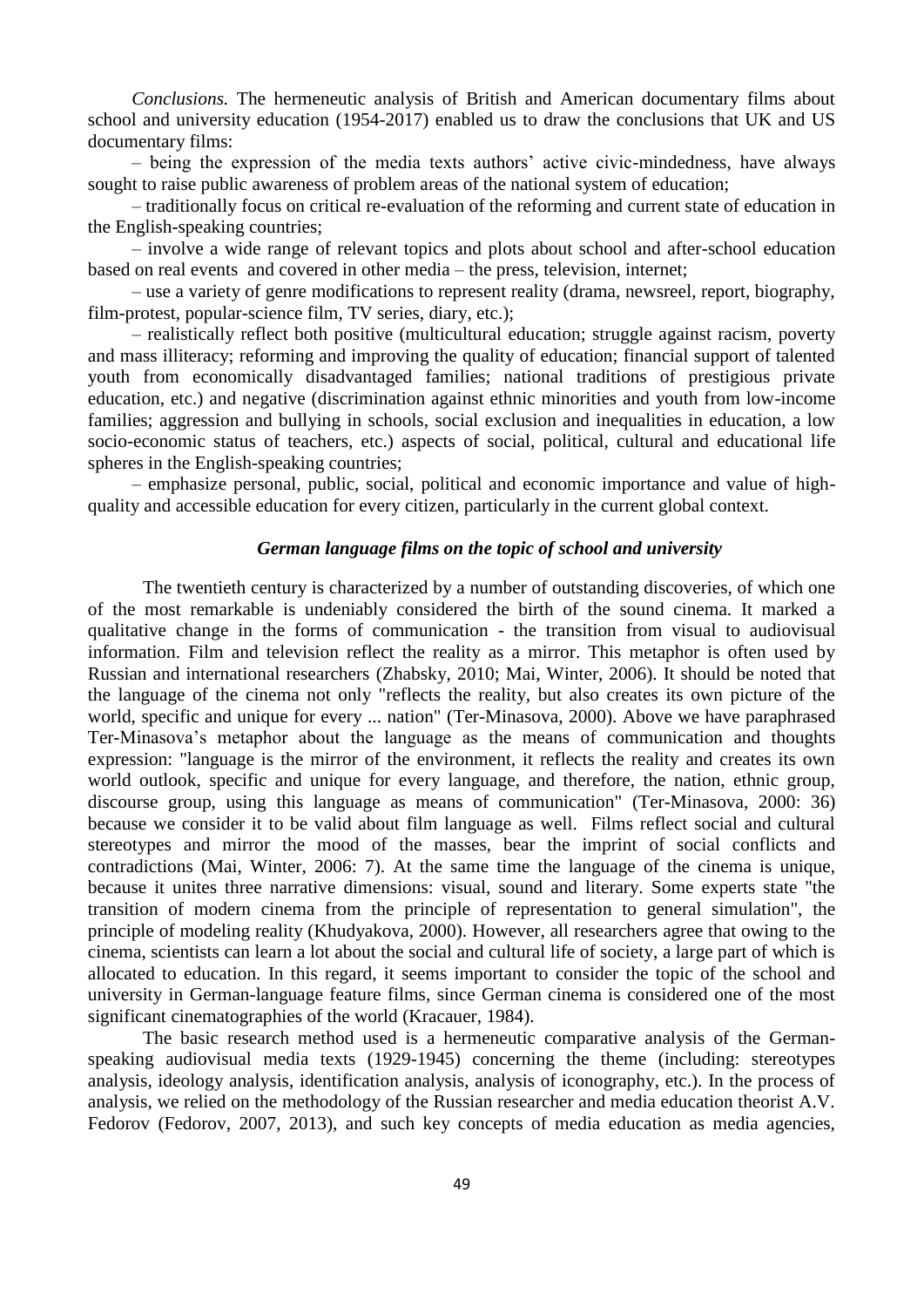media / media text categories, media technologies, media languages, media representations and media audiences, since all of these concepts are directly related to the hermeneutical analysis skills.

Research material is comprised of audiovisual media texts as evidence of events, social phenomena, facts, namely, the German feature films on school and university theme from the first sound film in Germany in 1929 to the end of the World War II. The attempt is far from the first. Thus, Friedrich Koch studied the German films about school using qualitative analysis, his focus was on the way they reflected the problems of power and subordination in the process of education and training (Koch, 1987). A historian and a theorist of cinema Siegfried Kracauer in his monograph drew attention to the social functions of a film, including school theme, films' impact on society, he analyzed the ideological essence of German films of the early 20th century, including social, ideological and aesthetic views of cinematographers, social atmosphere, which produced a film and reacted to it (Kracauer, 1984).

In the modern global media space cinema occupies a special place. In Germany, the history of cinema began in 1895 with the public display of moving pictures, which was organized by the inventor Max Skladanowski and his brother Emil in Berlin's Wintergarten Music Hall with own invention, the so-called "Bioscope" (Brockmann, 2010: 13). Since then and up to this day the cinema reflects the realities and shapes them in a certain way.

We have divided feature films from the birth of the German cinema to the end of World War II into three groups:

- films of the period of the German Empire (1895-1918);
- $\bullet$  films of the period of the Weimar Republic (1919-1932);
- films of the period of national-socialism (Nazi) (1933-1945).

Films of the late 19th - early 20th centuries of the period of the reign of William II belong to the era of silent cinema and are excluded from the analysis as they only present a visual dimension. However, the very theme of the school, education and upbringing of this historical period was reflected in the films of the late 1920s and early 1930s. Thus, Z. Kracauer compared the films of the period of the Weimar Republic, having conditionally divided them into films with anti-authoritarian and authoritarian moods. Films of the first group, according to the researcher, "are distinguished by a high artistic level and ... they attack the tyranny of the authoritarian regime. But these pictures did not create a powerful ideological chain on the screen and ... their psychological model of behavior was asserted sluggishly and unconvincingly" (Kracauer, 1984). As an example of such a film, let's take a film of Leontine Sagan *Girls in uniform* (*Mädchen in Uniform,* 1931), which was a great commercial success and in 1932 was awarded a prize for a high level of technical performance at the Venice Film Festival.

The main character of the film Fräulein von Bernburg, a teacher at the Potsdam boarding school for girls from titled families, never managed to crush the educational drill of her boss who supported the army order in the name of the "Prussian idea". In one scene, the school principal is signing the bills grumbling about the expenses. In response to the remark of the teacher that children complain about hunger, the director is indignant: "Hunger? We in Prussia knew what hunger was. They are the children of soldiers and by God's will become the mothers of soldiers. They need discipline, not luxury ... Poverty is not a vice, it ennobles. This is the Prussian idea, as it was before... Only discipline and hunger will make us great again ... ". In the conditions of ironfisted discipline, the strictest economy and total control, when books, personal belongings and money are banned, five reprimands were punished by depriving of the trip home, complaining about the conditions of detention is strictly prohibited, a riot was getting ripe in the orphanage. Rebellious moods succumbed not only pupils, but also their class teacher, sincerely believed that in adolescence "girls need someone who will support them". In this film, humane pedagogy, embodied by the class tutor and the authoritarian pedagogy, represented by the principal of the boarding school, "crossed swords".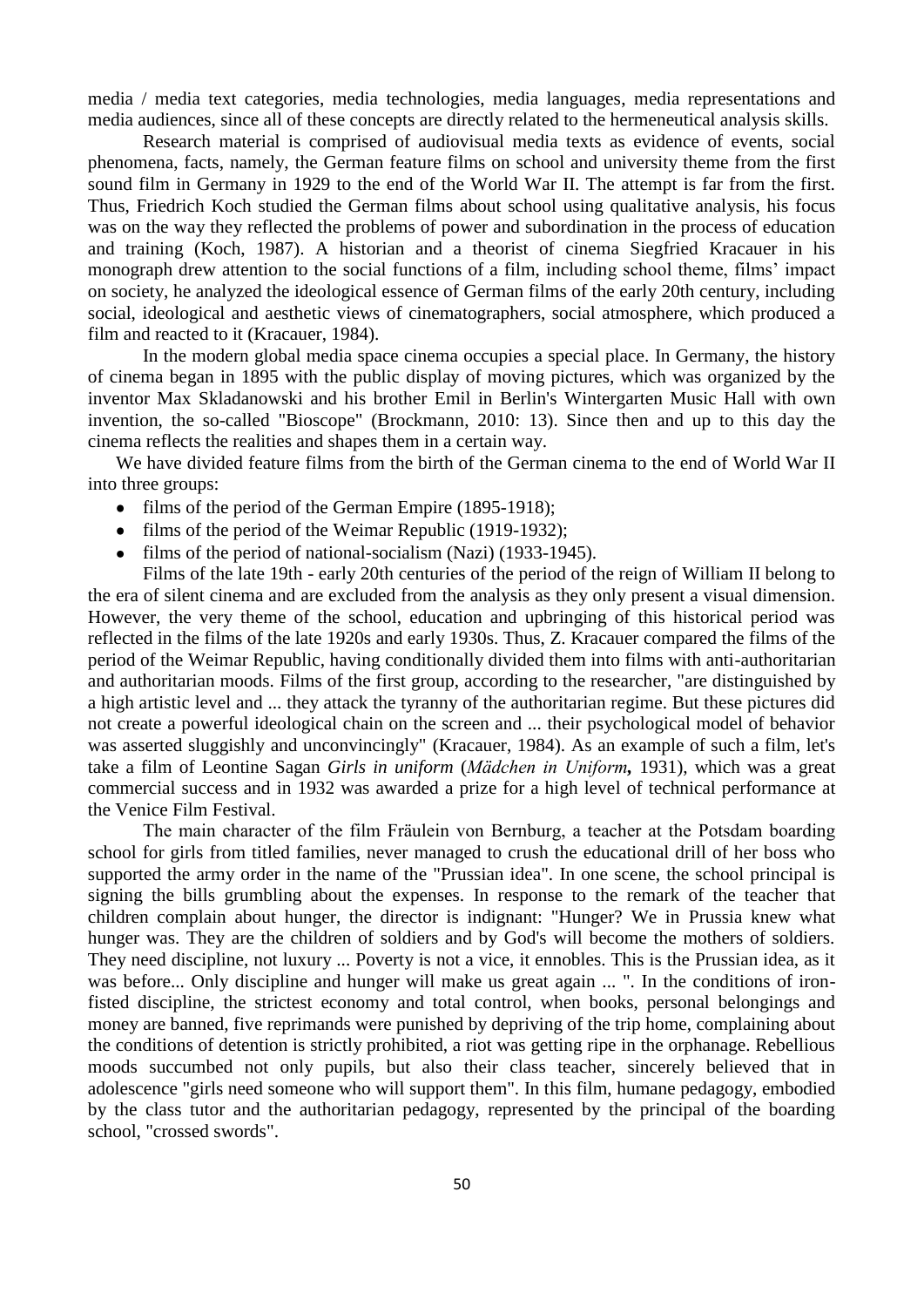Films about school in a certain sense are "war films" ("Kriegsfilme"), says F. Koch, as they show a struggle in which either a teacher or a pupil is often defeated in the battlefield (auf dem Schlachtfeld) (Koch, 1987: 11). One can not fail to agree with the researcher regarding the films of the Weimar Republic period, since most of the films dealing with school and student themes are produced in the genre of a drama (*Prague student*/*Der Student von Prag* 1926, *Blue Angel*/ *Der blaue Engel* 1930, *Girls in uniform*/ *Mädchen in Uniform* 1931 and others). In the film by Josef von Sternberg, *The Blue Angel* (1930) with [Emil Jannings](https://en.wikipedia.org/wiki/Emil_Jannings) and [Marlene Dietrich](https://en.wikipedia.org/wiki/Marlene_Dietrich) starring, the Professor Immanuel Rath (noticeable echo to the German word *Rat* meaning "advice"), the guardian of the order and morality in dormitories, he "perishes" not only physically, but, more importantly, morally, from the point of view of public morality.

In the historical period under consideration, teachers normally lived in the workplace. Being a teacher meant being an example, a role model. The status of the teacher was supported not only on the school grounds, but also outside. However, the status in society does not guarantee respect by the students. The pupils nickname their teacher of English, Unrat (Unrat - garbage (German). Going to the cabaret "Blue Angel" to prevent the moral fall of his students, the professor falls in love with a singer Lola, marries her, for the sake of his passion he loses his profession and becomes a clown in the touring troupe. The awfulness of the teacher's fall, and as represented by him, of the duplicitous system of education in Prussia, is demonstrated in the brutal scene of the humiliation of the professor. A former respected professor, now a clown, who entertains the crowd by letting them break eggs on his head, and cock-a-doodle-doo. Unable to withstand humiliation, the professor rushes away from his wife, however, he barely has the strength to get to his home gymnasium, and dies clutching his former class desk.

After the national-socialists came to power in Germany, both of the above films were banned from screening, and Henry Mann, the author of the novel *[Professor Unrat oder das Ende](https://de.wikipedia.org/wiki/Professor_Unrat)  [eines Tyrannen](https://de.wikipedia.org/wiki/Professor_Unrat)*, which the film *Blue Angel* was based on, lost his German citizenship. Not only outstanding writers were forced to leave the territory of Nazi Germany. German cinema has lost such directors as Ernst Lubitsch, Friedrig Lang, Ludwig Berger, Eric Charell, actors Marlene Dietrich and Conrad Veidt, Hertha Thiele, Elisabeth Bergner, and camera men including Karl Freund. Some were disliked by the new regime and expelled, others made their choice to leave.

Despite the outflow of specialists, film industry in Germany was booming. In total, from the period from 1933 to 1945, more than 1200 feature films were produced in the Third Reich, of which only 150-180 were open propaganda texts. The propaganda minister of the Third Reich, Goebbels, preferred methods of indirect propaganda. Most of the Nazi films were entertaining - operetta, musical comedy, melodrama and adventure. Among them, however, there were "ideological films" in the genre of drama, the main characters were often teachers and schoolchildren.

Thus, the action of the film *Ripening Youth* (*Reifende Jugend*, 1933), directed by Carl Frölich, is located at male gymnasium. Contrary to the established in the early 20th century tradition of the girls' upbringing (future mothers do not need education), three schoolgirls from a small German town, dreaming of higher education, enter gymnasium, designed to teach only boys, in order to be able to pass the final exams for a matriculation certificate and a chance to enter the university. The fate of the girls is decided by the principal of the Gymnasium Brodersen, who, despite the objections of his colleagues, allows them to stay. The film shows the image of a school principal capable of demonstrating ordinary human feelings and emotions, understanding pupils, a wise teacher, and not a dogmatist who is detached from real life (compared to Professor Rath in *Blue Angel*, 1931). He is loved and respected by his students.

This film is only at first glance a picture of the youth. In addition to the universal values of mutual assistance, decency, etc., the theme of the leader and authority can be distinctly traced in it: the current leader as represented by the principal Brodersen and the future one as a student Knud, a young man with the potential of a leader who is respected by his classmates, and is able to sacrifice his interests for the sake of other person and even take on someone else's guilt. This film was noted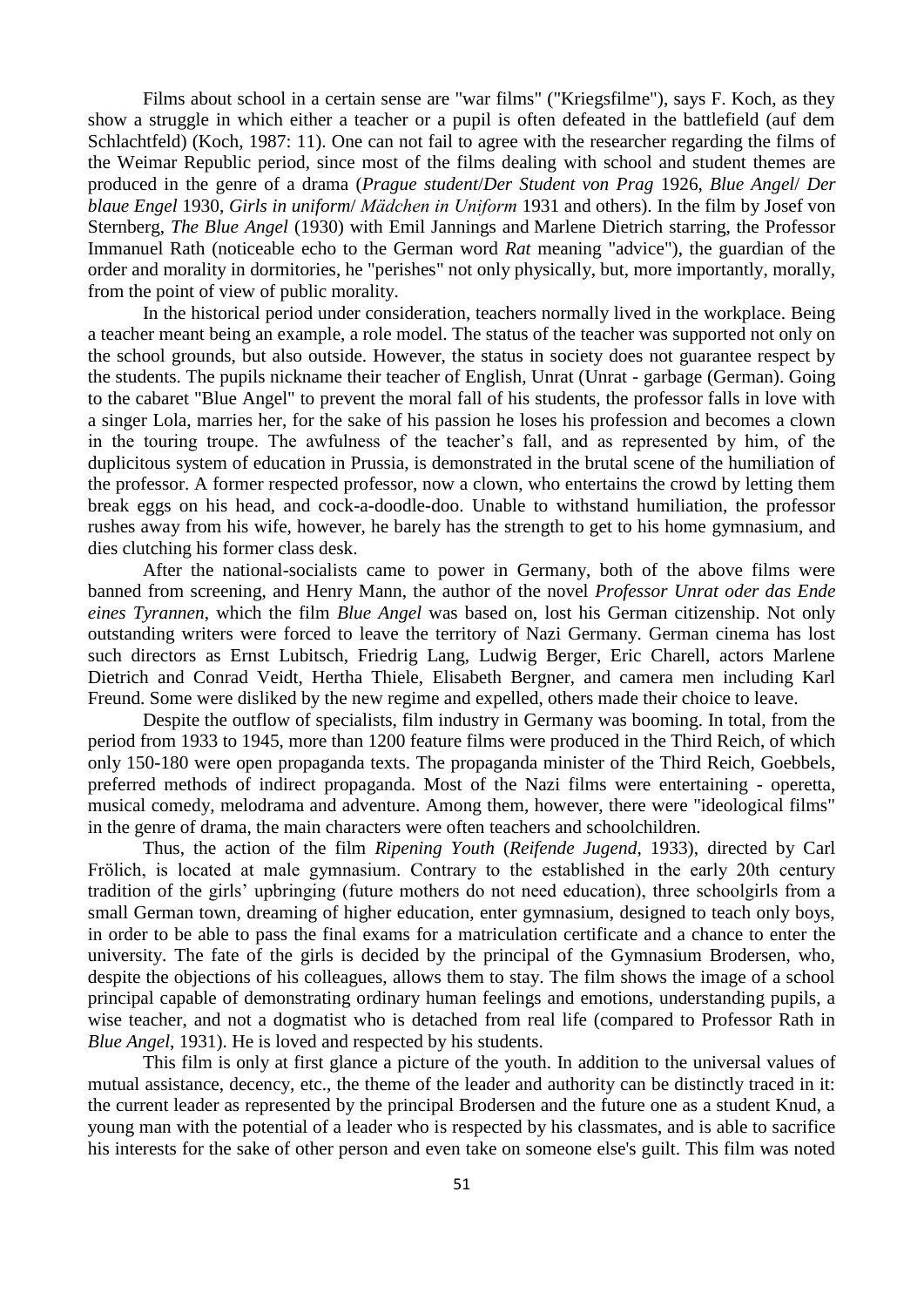by the censorship department as representing "a special artistic value" (Koch, 1987, p. 103). Oscar Kalbus wrote: "The film depicts ... real German thinking, it's about free people endowed with selfrespect and inner dignity, overcoming formalism and dogmatism and about the promising happy future of the new Germany" (Kalbus, 1935: 107).

*Reifende Jugend* presents the virtues in the spirit of national-socialism in a veiled way, in accordance with the idea of Goebbels' on the ideological treatment of youth through entertaining genres. Films of an obviously propagandistic nature were rather an exception to the rules. In them, young heroes were even sacrificed in the name of the national socialist idea. "For the cinema, the mythology of a young victim was one of the most plot-filling, emotional, impressive, and cinema, in turn, - one of the most suitable "medium" for it " (Turovskaya, 2015: 185). In Hans Steinhoff's film *Hitler Youth Quex* (*Hitlerjunge Quex*,1933), a boy from a working family dies, but thereby raises new members of national-socialism. The scene of the death of the protagonist "actually equates the death in the name of the Fuhrer with death in the name of Germany. A boy from the Hitler Youth is killed by Communists ... And in the last words of a dying Quex, there is a phrase resembling the first lines of the party anthem of the NSDAP: "The flags high! The ranks tightly closed!" (Vasilchenko, 2010). The first premiere of the film took place in Munich and was attended by the leaders of the Nazi Party, Adolf Hitler, Rudolf Hess, and Joseph Goebbels. The director of the film was awarded a gold medal from the Hitler Youth organization, and Goebbels wrote an enthusiastic letter to the management of the film studio, which was published in the anti-Semitic and anti-communist newspaper *Der Angriff* (Schmid, 2010).

Since 1934, the theme of the party and its units had been banned in the cinema. However, this prohibition did not apply to the organization of the Hitler Youth, a powerful youth movement (established in 1926, and obligatory for teenagers from 1936 to 1945) engulfing millions of teenagers in Germany. In order to attract young people to the ranks of this organization, the party's functionaries actively used cinematography. In 1934, at the initiative of the Ministry of Propaganda (Reichspropagandaministerium) together with the Bureau of Education and Advocacy of the Reich Youth Administration (Presse- und Propagandabüro der Reichsjugendleitung), new curricula were introduced in schools that provided Saturday classes for junior schoolchildren (up to the age of 10) taught by school teachers together with representatives of the Hitler Youth (Koch, 1987: 100). The teachers were frequently repressed: in-service teachers had to recognize and be guided in their education and upbringing principles by national-socialist ideas, and teachers of "non-Aryan" origin had no right to work in non-Jewish schools (Shagalova, 2005: 20).

The school curricular introduced the "Youth Cinema" lessons in 1934, featuring films that promoted education in the spirit of national-socialist ideology. In 1944, the list of such films numbered 12 titles including *Ripening Youth* (1933), *Hitler Youth Quex* (1933), *Hans Westmar* (1933), *Jakko* (1941), *Kopf hoch, Johannes*!(1941), *Boys* (1941), *Young Eagles* (1944), and others.

The film *Kopf hoch, Johannes!* (*Head Up, Johan!*) directed by Viktor de Kowa tells the story of a boy who was growing up in Argentina but was forced to return to Germany to his father after his mother's death. The teenager has distinct problems with finding mutual understanding with peers and with his father. The parent sends Johannes to a special boarding school in Oranienstein. It should be noted that in the education reform of the Third Reich, an important place was occupied by the network of elite educational institutions, where the state sought to create a generation of the ruling elite. These included the "Adolf Hitler Schule", which were originally planned as party schools subordinated to the national-socialist government and national-political educational institutions ("Napolas") (Shagalova, 2005: 21). In Napolas, the educational and upbringing process was modeled on the old cadet corps. Here, kids born to workers' families and military personnel were trained. Collective sports were encouraged: football, volleyball, etc. Students were evaluated for sport events as the whole team. Basically, the training was similar to traditional gymnasiums. Napola was overseen by the SS special service, which appointed principals and teachers.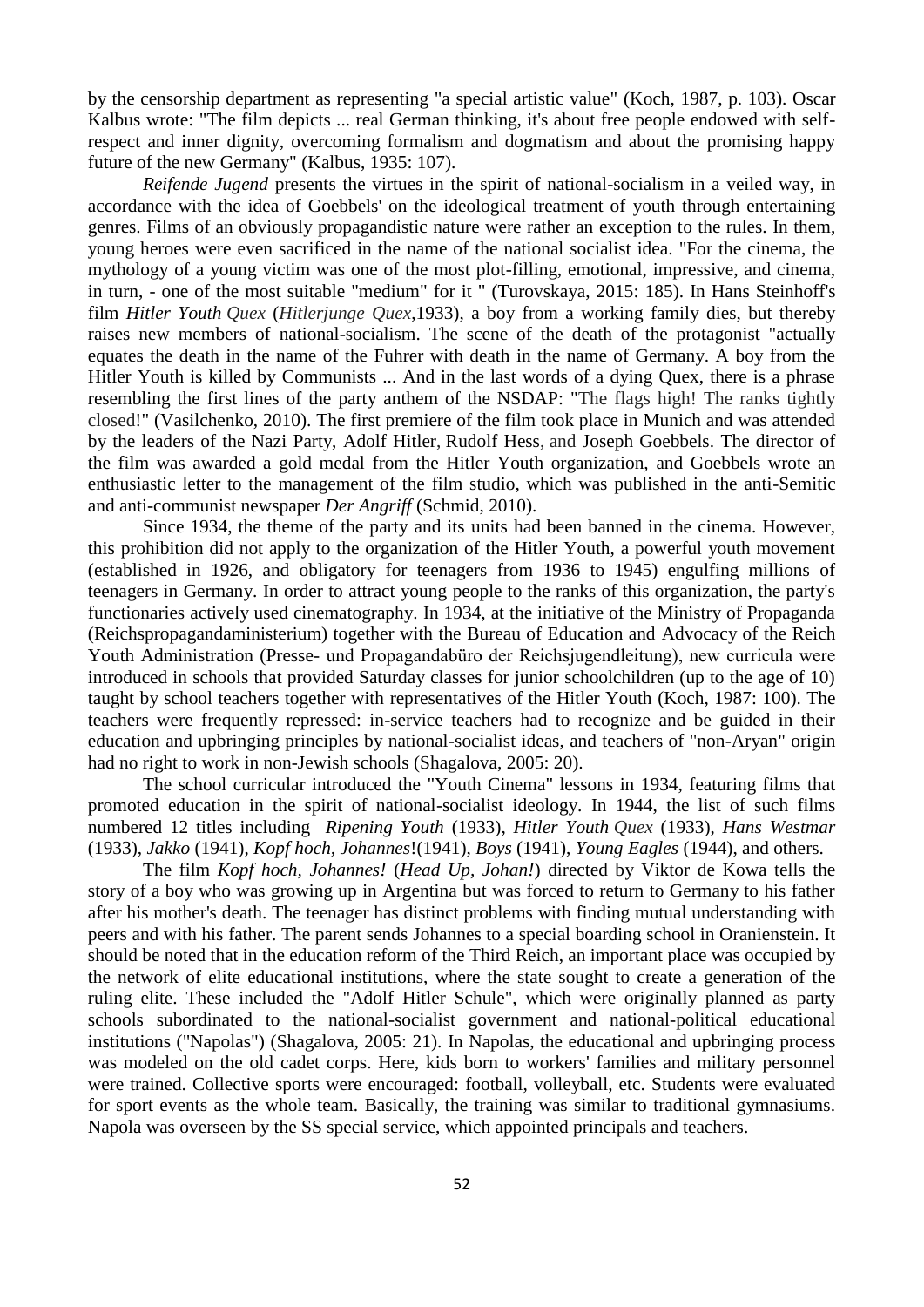The protagonist of the picture finds himself in Oranienstein - the first school of Napola, which has significant financial resources and is equipped with the latest technology of the time. In addition to bedrooms, bathrooms, demonstration classes, a concert hall, natural science laboratories, there is a gym, a swimming pool, a boat station, playgrounds, stables and garages with cars, motorcycles and gliders (Ueberhorst, 1969: 64). The teacher Angerman sees the promising future in a reserved boy and helps him integrate with the peers, express himself and gain respect. This film was produced under the direct control of Goebbels, however, the latter was dissatisfied with the result. The press on the contrary published positive reviews.

If in 1941 Napola was presented in film as an exclusive elite school for young men of spirit, devoted to the Nazi party, as an educational institution that guaranteed great prospects for young people, the contemporary German cinema regards the educational activity of these institutions from a completely different perspective. Thus, in Dennis Gansel's drama *Before the Fall* (*NaPolA - Elite für den Führer*, 2004) Nazi's Napola is an institution that deliberately destroys the individuality of its students. Teachers in the school are cruel, and they teach cruelty using extremely violent methods. The protagonist of the film, a 17-year-old Friedrich Weimer, a promising boxer from the working quarter of Berlin, finds himself in an elite Nazi school and makes a transition from euphoria of belonging to something exceptional to the bitter disillusionment. The academy claims to prepare "the future elite of the millennium Reich, leaders for Washington, Moscow, and London". Students of the Academy study *Nibelungs*, write compositions, run crosses, peep at the girls' windows and hunt Russian prisoners of war. "Temper the body and spirit, be faithful and reliable comrades," with such words the academy's principal greets the students. Researchers of the educational system in Hitler's Germany unanimously come to the conclusion that the nationalsocialist worldview was oriented not on knowledge, but on faith, and was aimed at the formation of spirit (Vasilchenko, 2001). The basic values system was comprised of racist and militaristic ideas, honor equaled to absolute devotion to Hitler. Belonging to the elite meant to be "part of that group of subjects who were distinguished by special veneration, devotion and willingness to sacrifice their lives for the sake of the "fuehrer"(Shagalova, 2005: 26-27). And in Gansel's film, the cadets sacrificed their lives not for the sake of the "Fuhrer", but for the sake of their friends (one of them throws himself on a grenade to save a group of boys) and for one's own humanistic beliefs (Albrecht Stein consciously vanishes under the ice during training looking up into his friend's eyes). Having lost faith in Nazi ideals, Friedrich refuses to fight for his Fuhrer, his academy and its principal, and starts the battle for himself. He is kicked out of the academy, but leaves it with a smile. Sixty years after Napolas' dismission, the film is an outcry against Nazism.

Back to propaganda films of the 1940s, *Boys* (*Jungens* by Robert Stammle, 1941), compared the national socialist idea of an ideal teacher to the similar one during the reign of Friedrich the Great, who had argued that the best teacher was an ex-soldier. The protagonist of the film Hellmut Gründel, a young teacher and a unit commander of Hitler Youth, is a new type of educator, combining traits of a teacher and a chief, a leader. According to the researchers, such a teacher's image was desirable, however, non-existing in reality (Koch, 1987: 125).

The "revolution of upbringing" of the Hitler Youth leader Baldur von Schirach (Schirach, 1942) led to the fact that the authority of the school as a whole, and of a classical teacher in particular, fell. By 1939, the Hitler Youth began to impose its demands on schools more severely, as a result the amount of homework decreased whilst the amount of free time and the volume of political and sports activities increased, which contributed to the national socialist ideological indoctrination of young people against the background of the collapse of the school system. By the beginning of the war, the prestige of the teaching profession in Germany was so little that in ordinary secondary schools, there arose problems with teaching staff. And in order to teach in special educational institutions in Hitler's Germany (Napolas), a teacher had to be ideologically savvy and athletic.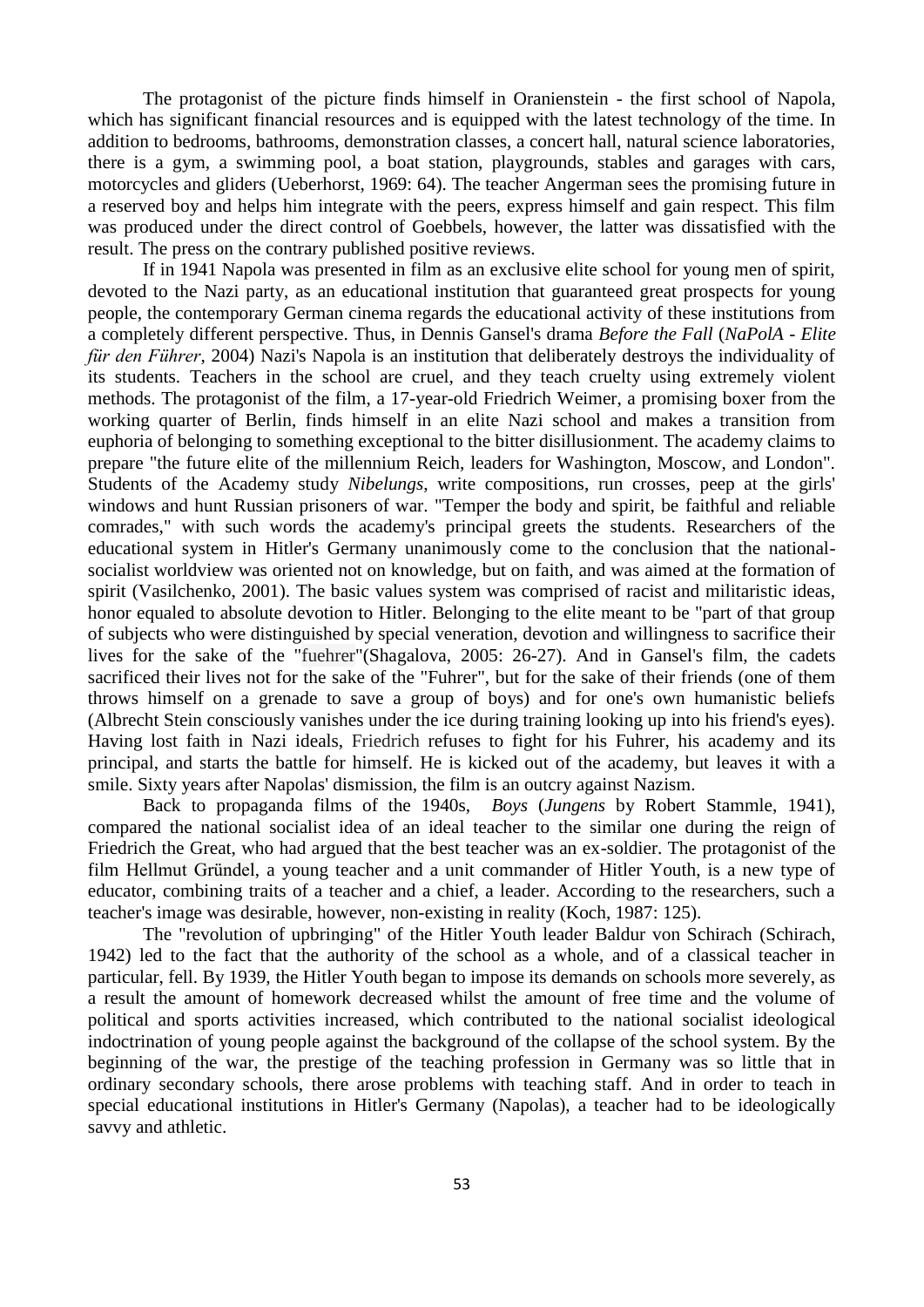Analysis of German feature films on school theme of the period of the Weimar Republic and National Socialism made it possible to draw some conclusions.

#### *Historical context*

*Features of the historical period of media texts' production, market conditions that contributed to the idea, the process of creating media texts, the degree of influence of political and social events on media texts.*

After World War I, Germany was weakened and humiliated: it was deprived of its army, banned from uniting with Austria, the amount of reparations amounted to 132 billion gold marks, etc. All this led to a serious economic crisis and political instability in the country. The French February revolution and the October revolution in Russia contributed to the spread of revolutionary ideas in Germany, which gave birth to the Weimar Republic. However, the republican idea was alien to German population, because in Germany in the 1920s there were no such social layers that a republic could rely on. According to historians, the Weimar Republic appeared accidentally and fell fast. Its failure in the conditions of an economic, social and political crisis led to the successful Hitler's rise to power in 1933. There were no forces in the country that could or would like to resist the Hitler's regime (Zhenin, 2013).

*The way the knowledge of real historical events of a particular period enhances the understanding of the given media texts, examples of historical references in these media texts.*

Awareness of the historical events of the period under consideration certainly helps to understand the film author's reference to historical and cultural realities.

Thus, in the early 1930s there was drastic unemployment and inflation, companies went bankrupt one after another. This situation triggered nostalgic mood of the population about the firm hand of the "Iron Chancellor". In the remake of *Girls in uniform* in 1954 on the wall in the girls' bedroom, there is the quote of Otto von Bismarck: "We are not on earth to be happy, but to fulfill our destiny". A pupil's mother and the school principal are talking about the woman's mission:

- I care for my daughter the same way my mother used to care for me: first a monastery, then a marriage and nothing else.

- All in accordance with our principles - children, church, kitchen.

### *Socio-cultural, ideological, religious context*

*Ideology, directions, goals, objectives, world outlook, the concepts of the authors of these media texts in the socio-cultural context; ideology, culture of the world, depicted in media texts.*

The films of the period of the Weimar Republic denounced, above all, the Prussian system of education.

The films of the national-socialist period demonstrate the main focus of Nazi political education, which was not aimed at developing the students' academic knowledge, but prioritized a Nazi worldview. The school was perceived by the leaders of the Third Reich not as a general education institution, but as a reform institution. Its main function was to develop certain political, moral and aesthetic ideals.

*The world outlook of the characters of the "school and student world", depicted in media texts*

In the films of the Weimar Republic, rebellious moods among the youth were emphasized, mutinous youth was encouraged to rebel against the rules established by the cold world of adults.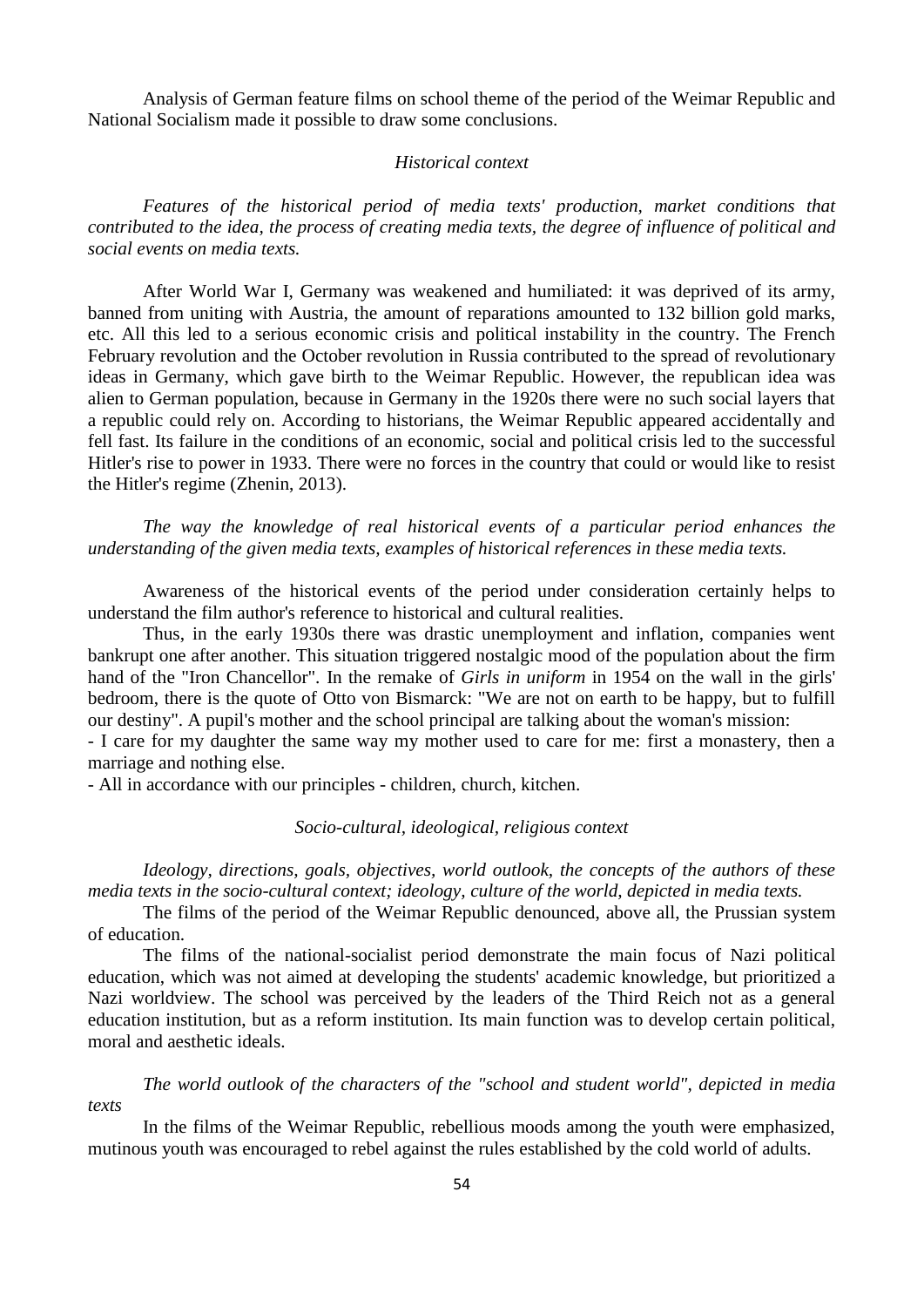In the films of the period of national-socialism there is an exalted notion of comradeship as a moral value, an important philosophical element is also belonging to the collective, obedience, honesty, and service to Hitler.

### *Structure and methods of narration in these media texts*

During the period under consideration, the cinematography stepped from the black-andwhite mute to the sound cinema. Schematically, the structure, plot, representativeness, ethics, peculiarities of genre modification, iconography, characters of media texts on school and university theme in the cinema of the Weimar Republic and national-socialism can be presented as follows:

*a) location and action time of a media text* 

In the period of the Weimar Republic the common location are boarding schools for girls, and men's gymnasiums; in the Nazi period - national-political educational institutions ("Napolas"), located in ancient castles, "Adolf Hitler Schools" ("Adolf Hitler Schule"), which were originally planned as party schools that were subordinate to the national-socialist government control.

*b) the environment typical for these media texts, everyday items:*

During the period of the Weimar Republic the classrooms are furnished ascetically, there's nothing in excess: school benches, a teacher's table, a blackboard, the attributes of the educational process: the globe, maps, etc.

During the Nazi period: Sparta-type conditions, barrack-type bedrooms for students, spacious assembly halls with Nazi symbols used for meetings of students with school boards, and gyms.

*c) Genre modifications of school and university subjects:*

The theme of school and university in the German cinema in the period from 1929 to 1945 is represented mainly with drama films, the exception is Helmut Weiss' comedy *Fire Ticks* (*Feuerzangenbowle, 1944*).

*d) (stereotypical) methods of depicting reality, typology of characters (character traits, clothing, physique, vocabulary, facial expressions, gestures, the presence or absence of a stereotypical manner of characters in these media texts).*

We can distinguish several typical images of the teacher in the films of the period of the Weimar Republic. The teacher through the eyes of society is an indisputable authority, through the eyes of students he is the tyrant and dictator, for instance the principal of the boarding school in *Girls in uniform*, 1931, Professor Rath in *The Blue Angel*,1930. Next to the dictator there is always a place for the character, servile, ingratiating, fanatical devotee – the first student in school in *The Blue Angel*. The teacher-icon as the object of adoration – Fraulein von Bernburg in *Girls in uniform*. The teacher-mentor, respected by students, understanding, wise, visionary – principal of the Gymnasium Brodersen in *Ripening Youth*, 1933.

In the national-socialist period, the films were to demonstrate the image of the ideal teacher – a former or in-service military man, as the teacher Gruendel in *The Boys*, 1941.

*f) a significant change in the life of characters and the arising challenge (a violation of the usual life):*

The starting point of the plot in the films is often the change from the habitual way of life with the family to moving to an educational institution. The main characters of the film are schoolchildren, high school students who are enrolled into special boarding schools by decision of their parents or close relatives (Manuela in *Girls in uniform*, Elfriede in *Ripening Youth*, etc.).

In the films of Hitler's Germany, joining a special school had always been positioned as a change for the better. By abandoning "family" methods of education and by opting to the Hitler Youth institutions, or Napola schools, young people on the cinema screen thereby opened up great prospects for themselves, found friends, were infected with a spirit of superiority over others that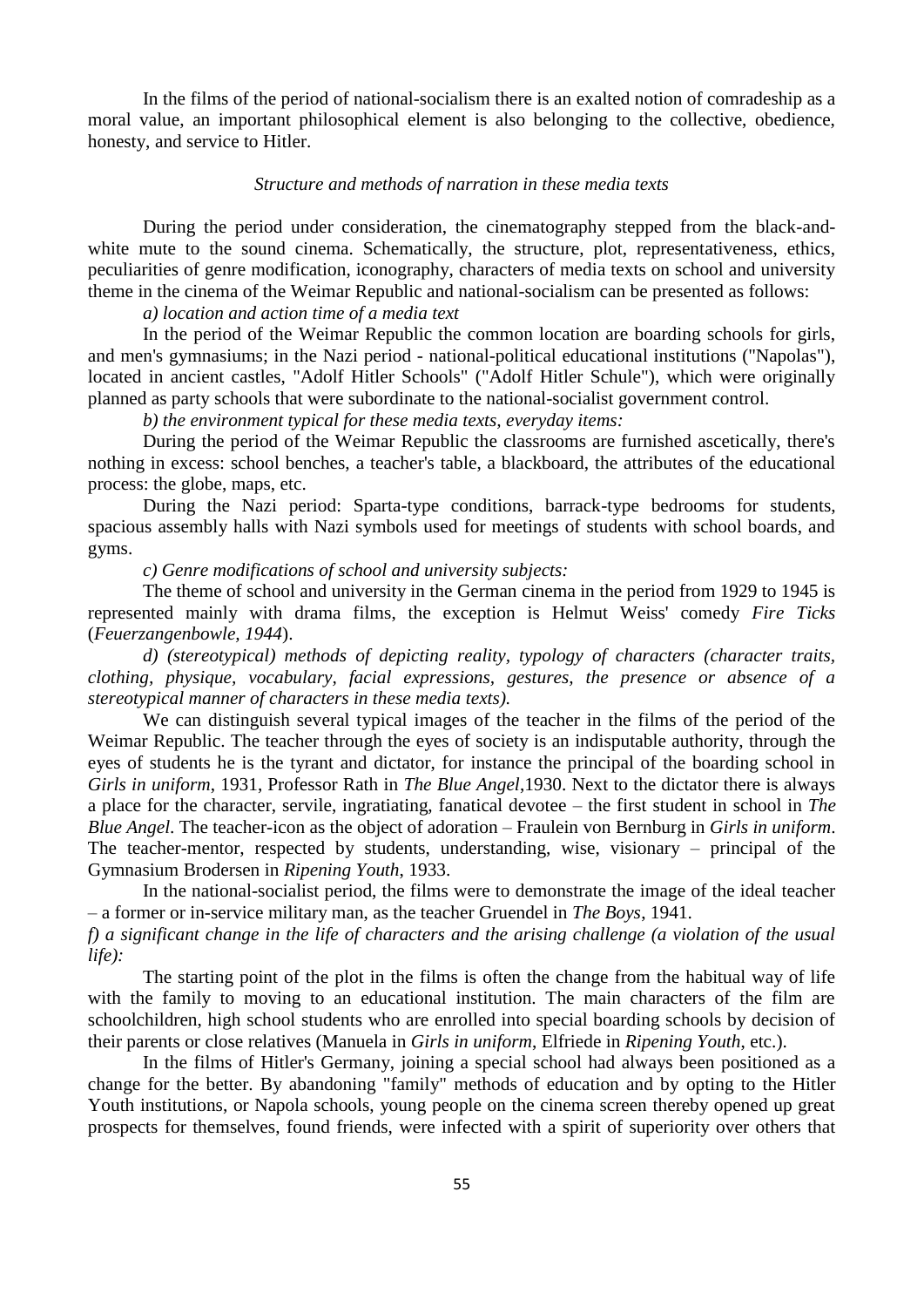was supposed to promote the upbringing and formation of *The Übermensch* according to the principles of national-socialism.

The teacher-student relations in German films of the considered period from 1929 to 1945 shadow the relations between the state and the citizen. The teacher acts in the interests of the state, on behalf of the political leadership. School is not an out-of-politics space, on the contrary, it is a place where the socio-political views of the corresponding epoch are projected and crystallized.

Nazi cinema widely used the technique of transcoding elements borrowed from the films of the Weimar Republic, moreover, it was often based on historical falsifications. The films did not reflect the actual realities of the school life of the Third Reich, but rather the desired, most appropriate from the point of view of the national-socialist doctrine of education and upbringing.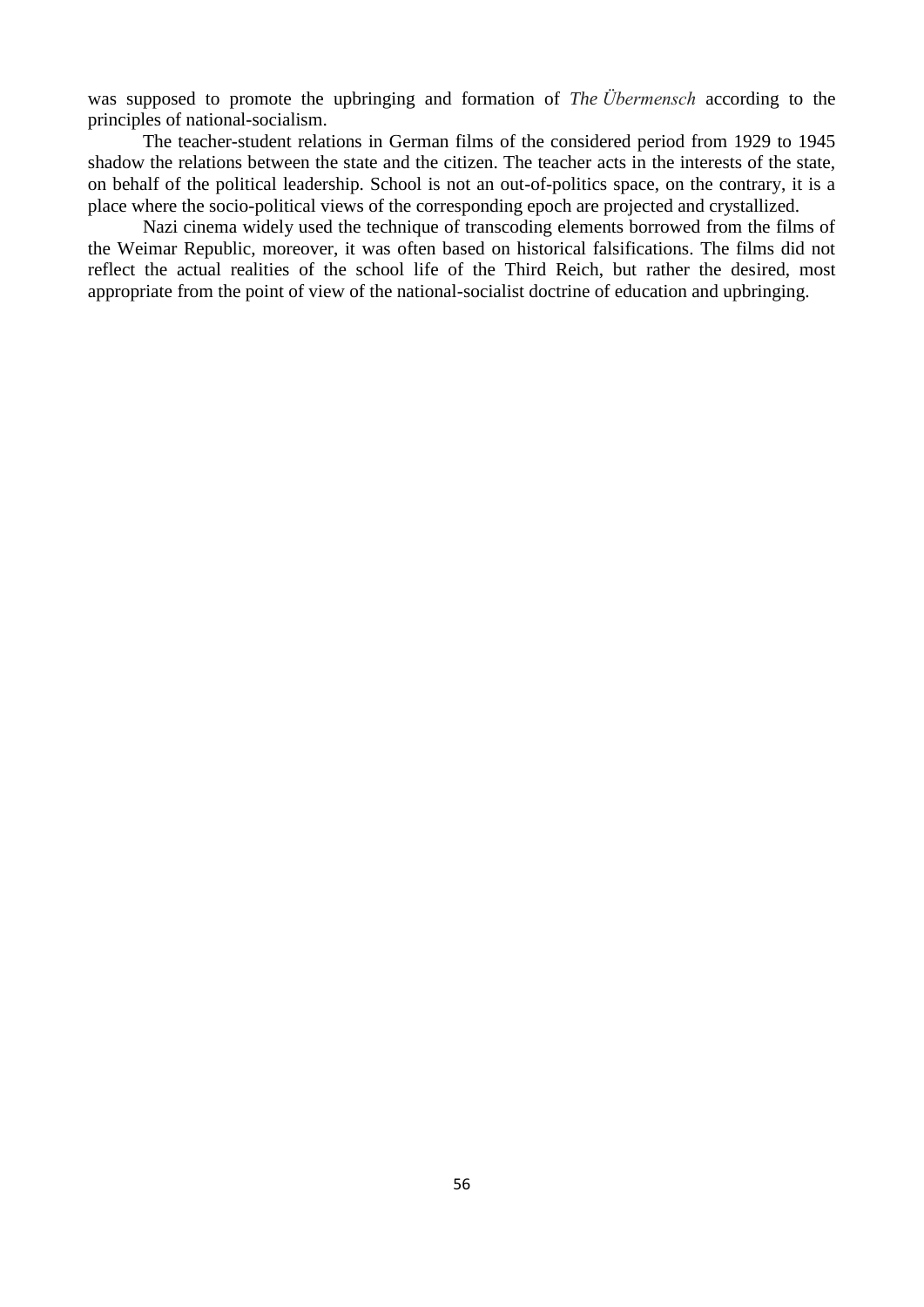## **4. Case Studies: hermeneutical analysis of some films about schools**

## *Dead Poets Society (1989)*

The text presents the hermeneutic analysis of the film *Dead Poets Society* (USA, 1989) directed by Peter Weir - one of the unique film productions of the 1980s, the narrative formula of which is driven by the school theme. This work raises some very important and still topical today, problems of the educational system as a whole: the role and significance of the teacher in the lives of students, the relationship of children and parents, the manifestation of selfishness on the part of adults towards children, the search for one's calling and purpose in life, professional and personal self identification.

Evidently, far not every teacher, like the protagonist of Peter Weir's film, will dare to fight routine or take on the mission of dramatically changing the established educational system at school and school's lifestyle, even clearly recognizing the acute importance and the need for change. In this context, we believe that the film *Dead Poets Society* can make a difference in young generation's outlook which is still at the stage of formation, although the audience of the film is by no means limited to this age category.

We set the objective to conduct a hermeneutic analysis of the film (as an audiovisual media text) through comparison with the cultural tradition and reality; deconstruction of the logic of the media text; the disclosure of the influence of historical, political, and religious factors on the point of view of the author and the audience.

The research material is an audiovisual media text on the school theme; the main method is the hermeneutic analysis of the film *Dead Poets Society* (1989), including: the analysis of stereotypes, ideological analysis, identification analysis, iconographic analysis, plot analysis, character analysis, etc.). The review of related literature by international film critics and scholars (Gallo, 2016; Keyes, 1999; Overstreet, 2014; Puccio, 2006; Schwartz, 2011; Thompson, 2004, etc.) and Russian researchers (Kudryavtsev, 2008; Nefedov, 2009; Podolnikova, 2018; Usov, 1995) has been made, too.

It is important to add that the media analysis technologies authored by C. Bazalgette (1995), A. Silverblatt (Silverblatt, 2001: 80-81), W.J. Potter (Potter, 2001) and U. Eco (Eco, 2005) serve as the fundamental basis for the presented hermeneutic analysis.

The film received critics' praise (BAFTA Award for Best Film, César Award, David di Donatello Award for Best Foreign Film, Academy Award for Best Original Screenplay) and became a success with the audience. It can be assumed that *Dead Poets Society* is one of the few legendary film productions on school topic, not only in the history of American cinema but on the international scale as well.

The film takes place in the late 1950s in Vermont, in a prestigious private men's school Welton with longstanding established educational traditions and strict rules. The educational institution's philosophy is based on four postulates: tradition, honor, discipline and perfection. The manifestation of individualism, independence, freedom of expression, rebellious moods within the school walls, is not encouraged.

In general, this is the story of young boys who are endowed with certain abilities and want to realize their desires and dreams, who enter this school not on their own initiative, but at the will and insistence of dictatorial parents. Nevertheless, the life of young film characters is subject to change, and strict weekdays are replaced by a series of bright events, innovations and ambiguous situations. Many of these changes are due to a new literature teacher John Keating, characterized by a very unusual approach to the organization of the educational process, which sharply contrasts to the teaching techniques of his colleagues - adherents of the "traditional schooling". John Keating is an ardent opponent of conformist views and judgments, boring, monotonous classes, clear algorithms, and the presence of rigor and rigidity in the pedagogical process. "To his Welton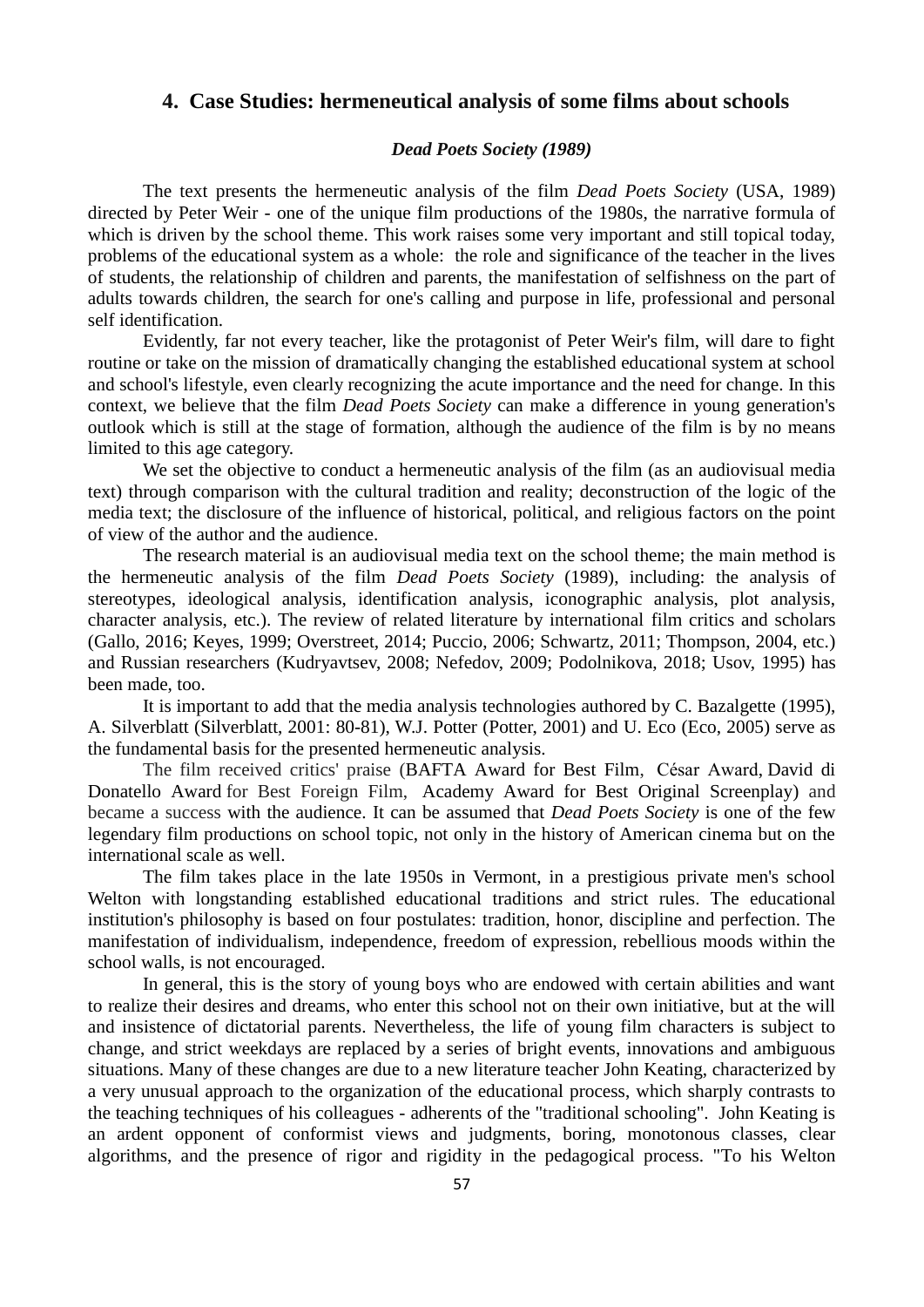superiors, Keating is a troublemaker who strays too far from Welton's acceptable teaching policies" (Gallo, 2016).

The authors of the media text create the image of a teacher who unfolds pedagogical activity, not conditioned by the constrained boundaries of the "traditional school". Keating's teaching practices are laced with kindness, humor, and enthusiasm. All this let the audience think that the students' zeal for acquiring knowledge has been triggered by mutually respectful relationship with the teacher and not in compliance with discipline.

An energetic pedagogue captivatingly reads poems and draws the attention of school boys to the fact that life is rapid and fleeting, and it is necessary to be guided by the principle "Carpe diem" that is "Ceize the day" in Latin. This philosophy permeates the narration, beginning with the first frames and ending with the culmination scene. One can agree that *Dead Poets Society* "doesn't have the action sequences or special effects that seem to insure ... success. Still, it's a film that deserves to be seen" (Gallo, 2016).

At first, the new teacher arouses surprise among young people with his eccentricity: John Keating urges students to address him: "O Captain! My Captain!", which some students find embarrassing. However, very quickly high school students feel respect for the teacher and begin to study literature with passion, take an interest in poetry. What is important – the new professor's teaching techniques are not rejected by the students, but, on the contrary, activate their interest and avid desire to receive new knowledge.

The teacher tries to broaden the pupils' horizons, to teach them to appreciate every day of their lives, moreover, to live it with interest and benefit, to think and reason, determine life goals and plans: "Now, my class, you will learn to think for yourselves again. You will learn to savor words and language. No matter what anybody tells you, words and ideas can change the world".

Keating wants to save the obedient boys, however spoiled by wealth, from a narrow understanding of the success imposed by society (Overstreet, 2014). "And medicine, law, business, engineering – these are noble pursuits and necessary to sustain life. But poetry, beauty, romance, love – these are what we stay alive for", he says. Art, he is convinced, can help the young heart to be guided by conscience and passion as a life compass. Of course, John Keating starts with destroying well-established stereotypes, he takes students outside the classroom, encourages them to explore an unknown world (Overstreet, 2014). At one of the lessons, the teacher makes the students tear the pages of introduction out of the textbook, believing that "Armies of academics going forward, measuring poetry. No! We'll not have that here... Now, my class, you [will learn to](https://genius.com/Tom-schulman-dead-poets-society-entire-script-annotated#note-11803613)  [think for yourselves again"](https://genius.com/Tom-schulman-dead-poets-society-entire-script-annotated#note-11803613).

After a while, students learn that Keating was a member of the unsanctioned Dead Poets Society while he was at Welton. One of the most promising students, Neil restarts the club and contrary to all prohibitions, children sneak off to the cave at nights, recite their favorite poems, funny or horror stories, reflect on life, sing songs, play music. Thus, the club "Dead Poets Society" becomes a kind of the world model where the characters would like to live.

What happens at the beginning in the form of "madness" acquires a healing rational foundation, the attitudes of high school students are being transformed. For example, Neil discovers his heart set on acting, gets the role in a production of *A Midsummer Night's Dream* and realizes that acting might be his vocation. His friend finds courage to confesses his romantic feelings to the girl, being aware that this can turn into big trouble for him. Thus, "changes affect the dozing souls, and they rise to the struggle between the "I" and the crowd – an eternal conflict, but new each time" (Podolnikova, 2018).

For all that, the tragic turn in the film happens when those, who the future fate of the young man, Neil, depends on, are not at all eager to show sensitivity, and respect for his choice and awareness of his future calling. Neil's father, seeing the son's talent on the stage, feels that Neil can realize himself more fully than he does. But father who lives in his isolated world will never admit it to himself (Overstreet, 2014).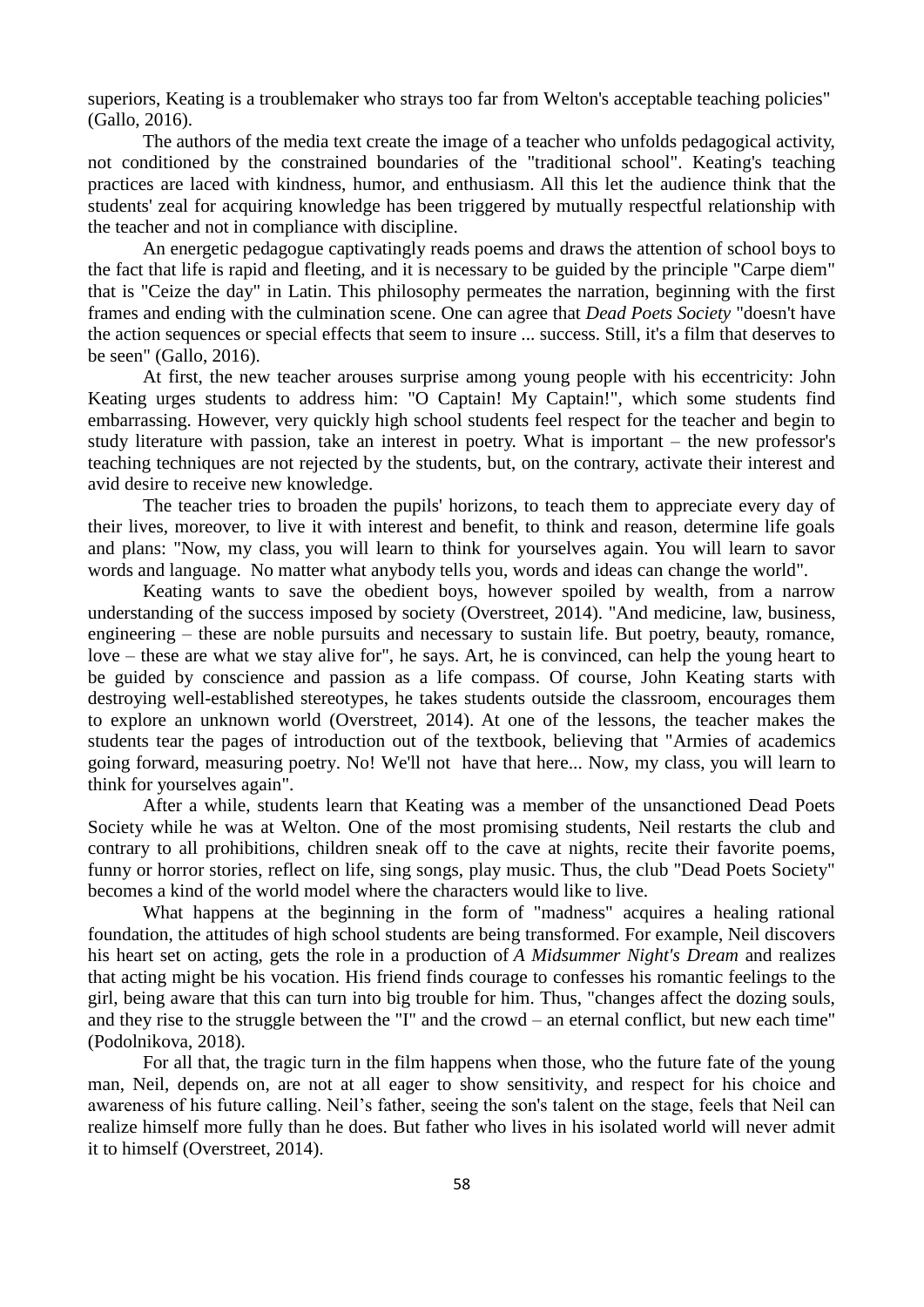The fact is *Dead Poets Society's* author's approach reflects the dominant socio-cultural situation of the conservative 1950s, when it was still customary to obey patriarchal traditions, so Neil, whose father wants him to become a doctor, is only one of the many. But it is he who is entrusted with the mission of striving to be himself to the last, so that in the balance this aspiration will outweigh the life. However, even this, undoubtedly, dramaturgically strong moment is not the true culmination (Podolnikova, 2018). Neil Perry's suicide could have cooled down the enthusiasm of his classmates, but in reality it only reminds of the responsibility that must be borne by every choice and deed committed, turning out to be the last and most an important lesson, learned by the boys (Nefyodov, 2009).

The author's assessment of the confrontation between conservative and creative approaches, the spatial limitation of one approach and freedom, openness to the other's world of the other, is revealed by purely plastic, visual means ... the clock chimes at the Town Hall, the circular rise of birds off the lake, and the next shot - also a circular motion during a noisy break between classes (the camera is placed at the bottom of the stairs, and up the steps are chattering kids). In contrast to birds, the movement of students is limited by this span, it is closed, set, programmed by the space of the school building, the discipline of the training requirements, the framework of the educational system, which seems to have proved its advantages (Usov, 1995).

A powerful emotional impact is exercised by the closing scene of the film. Perhaps, it is one of the strongest finales in film history. When John Keating is fired, he enters the classroom to pick up his things during the lesson, and tension is broken by one of the students standing up on the desk and saluting him: *O, Captain, my Captain!* Then more and more students jump on their desks, too and solemnly repeat this phrase again and again. And this, perhaps, is above all praise for the teacher, solace and gratitude.

*Dead Poets Society* raises eternal problems, and the predictability of the finale does not disappoint, but justifies the audience's hopes: main characters are no longer burdened with misleading attitudes, their thoughts are independent, and so they are free. The film succeeds at giving one a deep breath of the thirst for change, the desire of the young men locked in college to free themselves from their parents and obligations, to explore a new, hitherto unknown world ... Poetry serves merely as a conductor of electricity: it is not a sin to try, as it is not a sin to try yourself in something different besides imposed by others. ... In fact, Keating's methods can be treated differently. In general, his unconventional approach, charisma (performed by Robin Williams) wins over. He tells the boys the right things: live full life, so that at the end of your journey you have something to remember, so that you do not regret that you lived a gray, pale, empty, ordinary life (Mor, 2007).

We agree with S. Kudryavtsev that "Peter Weir directed a good and clever picture of adolescents ... The young mentor not only through the mystery of Dead Poets Society, introduces students to the subject of English literature, perhaps not that critical for their future careers. He also unobtrusively, delicately, with true respect to the personality, through his behavior teaches moral lessons, explaining those truths that somehow are considered commonplace and are instilled, as a rule, by force. A high level of the director's effort is also noticeable in the painstaking and thoughtful of Peter Weir's teamwork with the teenagers, who made up a wonderful and, most importantly, natural and emotional actors' ensemble. Therefore, without a stretch, you can compare Weir himself with his amazing main character, Professor Keating, who will remain his pupils' kind and grateful memory (Kudryavtsev, 2008).

The distinguished media educator Stal Penzin (1932-2011) appreciated *Dead Poets Society*: "In contemporary cinema I do not know another work, where the second, spiritual life program of the youth was so full. Poetry and theater are not just part of the school curriculum, they permeate their thoughts and dreams, become the meaning of existence. ... I think the film is consciously aimed at confronting modern teenagers from vulgar American films" (Penzin, 2009, p. 430).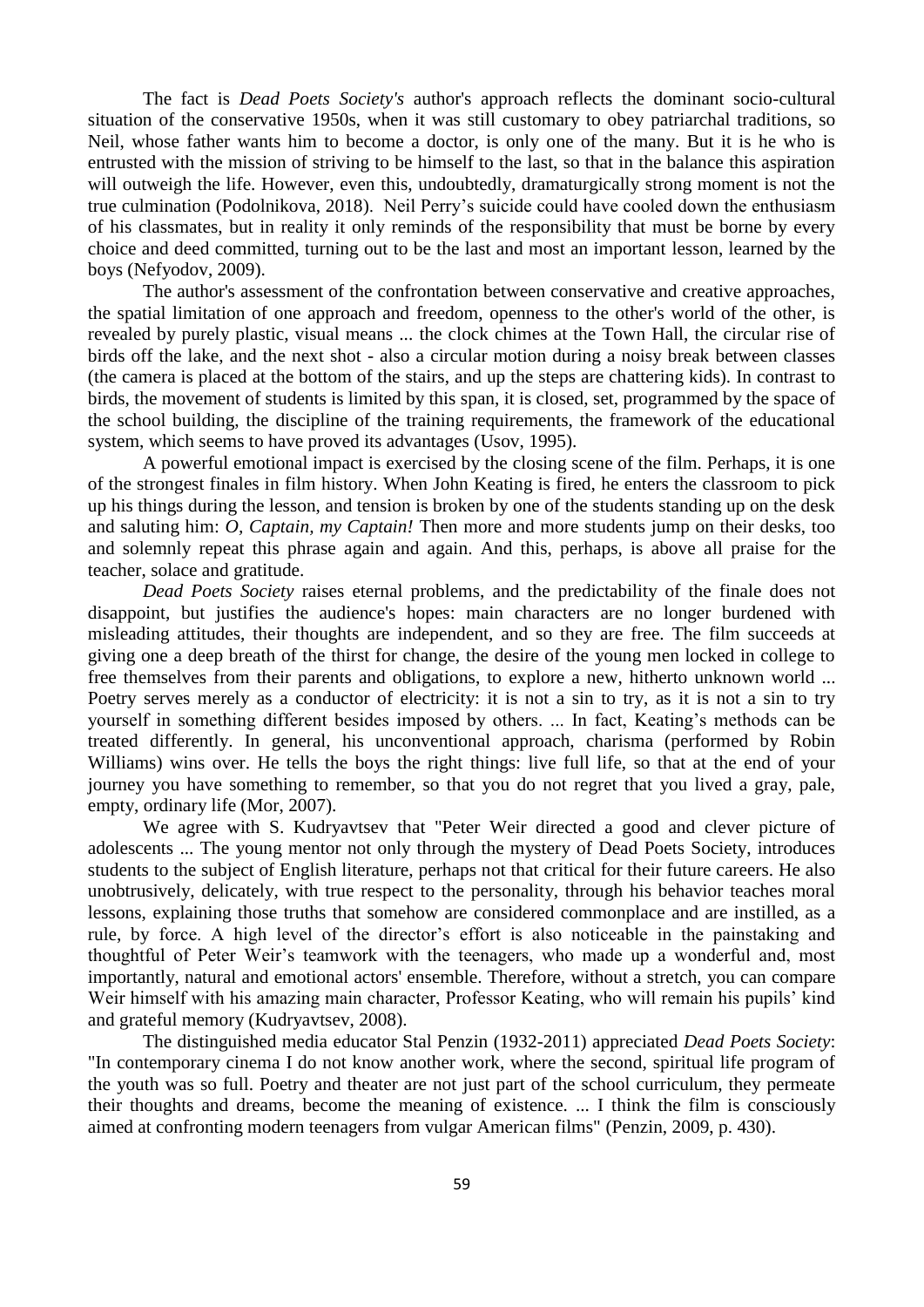However, despite the abundance of positive reviews, there have also been some sharply negative opinions, asserting, for example, that "Keating's ways of striking out new ground mostly superficial, immature, problematic, risky and highly manipulative. Though the villain here is not Keating (he just seems like the fool who doesn't realize he's taking himself too seriously and is unwisely leaving himself open to anything bad that might happen to his students). The true villains are the caricatured ones, such as the rigid parents who don't listen to their children and the inflexible conventional educators who don't listen to their hearts"(Schwartz, 2011). Keyes agrees that situations in the film are shameful, static and manipulative (Keyes, 1999), some other critics add that they are too stereotypical, predictable and implausible (Puccio, 2006; Thompson, 2004).

We are not inclined to agree with these statements, the message of the media text being to be able to find oneself in a vast world and to gain the right of an autonomous world outlook ("But only in their dreams can men be truly free. 'Twas always thus, and always thus will be"), the teacher does create conditions and circumstances that assist students to transform their worldview, be able to express their own opinion, point of view. We believe that *Dead Poets Society* belongs to the rare kind of drama films that contribute to the awareness of the life value.

*The hermeneutic analysis of the film Dead Poets Society (1989)*

*Setting, historical, cultural, political, ideological contexts. Peculiarities of the historical period when the media text was created, market conditions that contribute to the idea and the process of producing the media text, the degree of influence of events of that time on the media text.*

The media text was created at the end of the 1980s, the time when in American cinema there was a tendency of intensive increase in audio-visual texts on school/student theme. At that time American audiovisual texts were less politicized than in the previous decade, the style of the 1980s' movies was lighter, more glossy and far less ironic and ambiguous than in the late 1960s and early 1970s (Prince, 2007: 8). Nevertheless, as in the 1970s, the characteristic feature of the majority of the Western countries' films about school and university life in the 1980s was the demonstration of freedom in depicting adolescent sexuality.

Against this background, *Dead Poets Society* is very different from that kind of audiovisual media texts, offering dramatic narrative structure and convincing picture of private school education system in the 1950s, taking into account the cultural, political and ideological contexts, which however, were related to the disturbing situation in mass American school of the 1980s, when it turned out that in the richest and most developed country of the capitalist world, 26 million citizens cannot read or write, and about 72 million are so-called functionally illiterate (meeting a minimum standard of literacy) (Paynter, 1983, p. 49). It is noteworthy that this crisis was rooted in the late 1950s, when in the process of restructuring the secondary education system, a course was taken to create an "educated elite" of society. This contributed to the emergence of a number of negative factors: reducing the level of requirements for the majority of students; elimination of some important subjects from the mass school programs. Moreover, the situation was aggravated by the lack of financial resources and poor quality of teaching, which gave rise to talk about the "mortal danger" hanging over American public schools (Paynter, 1983: 49). The struggle for the democratization of secondary education, the central theme of which was the elimination of private schools, forced the elites in the 1960-s - 1970s to decrease their open support for private educational institutions. However calls for "school pluralism" in the early 1980s meant renewal of the endorsement of the system of private schools, the provision of financial assistance, and state subsidies (Paynter, 1983: 50).

The crisis of the American system of public education has become one of the content components of important problems: the growth of society's stratification; the strengthening of antagonisms in society, which accompanied the development of society in the post-war period. That said, the degree of influence of the events taking place in the period, which accounts for the creation of P. Weir's film, was mediated. *Dead Poets Society* focuses neither on the economic and political problems of American society, nor on the love story lines (which are very common in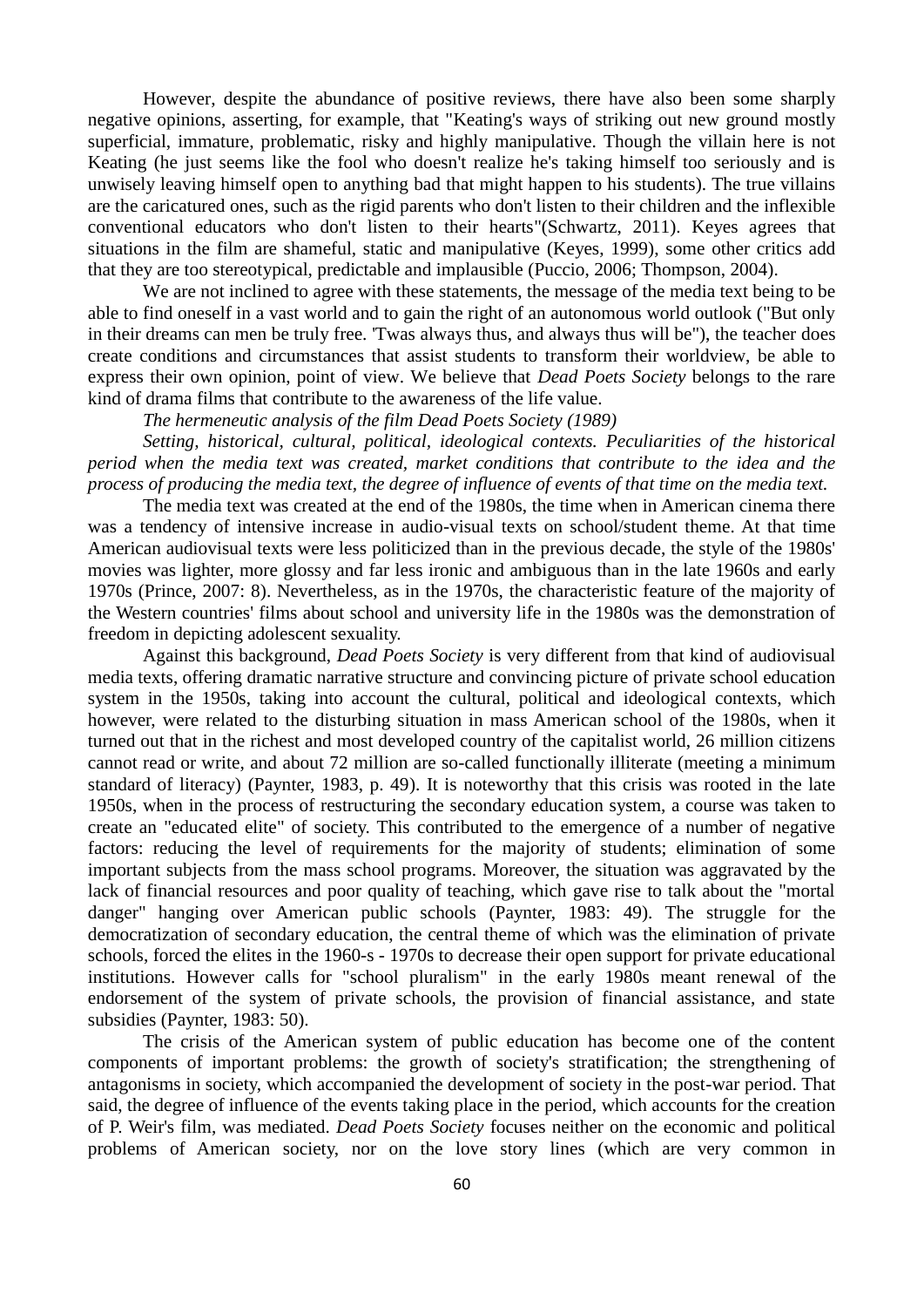American/European film industry in 1970 - 1980), but first of all it spotlights the role of education, teacher-student relations, parents and children, finding one's calling in life.

*The worldview/attitudes of the media text's characters* 

The world outlook/attitudes of schoolchildren in the *Dead Poets Society* is connected with the desire to gain knowledge and determine the choice of profession that will let them excel in future, life path, the search for one's destiny and place in life, gaining independence and the right to make decisions. In general, student characters are optimists, friends who are ready to help and support at a difficult moment, they are purposeful, sincerely devoted to their dream. At the beginning of the film, young people are completely controlled by authoritarian parents, who deprive them of independence and autonomy, freedom to express their point of view. But then serious changes related to the acquisition of their true personalities occur.

## *The hierarchy of values in the media text*

Leading values of the characters in the analyzed media text include such important landmarks as education, acquiring professional skills, self-realization in life, family, friendship, love, respect, tolerance, justice, decency, honesty, striving for moral and spiritual ideals. Unselfishness, kindness, loyalty, purposefulness, mutual understanding, teenage love, respect for the authority of the older generations and teachers, are inherent to them.

The stereotype of the characters' success lies in following the highest values of friendship, devotion, love, the ability not only to dream, but also to make independent decisions, to take responsibility for oneself and the collective. There are no material values in the foreground of the media text, but spiritual and moral ones. Self-realization in a professional, creative way, in romantic relationship, the ability to consciously and maturely determine life goals and plans - these are the basic ideas of the characters about success.

#### *Narrative structure and techniques:*

*- the location and time setting of the media text*: the USA, 1950s. The main location is a campus of the private boarding school, school classes, a library, a principal's office, students' rooms in the dormitory, a school yard and the adjacent territory. Schoolchildren only occasionally appear outside school;

*- the environment, objects of everyday life of characters of media text:* is typical for emblematic ideas about an elite educational institution of that time (classes, light school hallways, large school canteen, student rooms are equipped with all necessary furniture for accommodation and study, school yard and adjacent territory are neatly taken care of;

*- (stereotypical) techniques of depicting reality:* the media text does not sharply separate the characters into "positive" and "negative". In the film, every character has its own plot significance.

*Typology of characters: features of their character, appearance, vocabulary, body language, the presence or absence of the stereotypical manner of characters' representation:*

- the age of the characters: the average age of senior students is 17-18. The age of other characters (teachers, parents) varies from 40- to 60-something.

- level of education: incomplete secondary education for schoolchildren; teachers, obviously, have university degrees;

- social status: the material situation of the characters is not accented, although, apparently, most students come from wealthy families;

- the marital status of adult characters: teachers are not portrayed as married with children; school children usually come from both parents families;

- appearance, clothing, body language, vocabulary. The characters are mostly dressed in uniform/business suits, modestly and ascetically, in general, dark colors prevail. Characters schoolchildren are handsome, fit young men of medium height. In most sequences, they are cheerful, active, building plans for the future, energetic and hopeful. Most of their time is assigned to studying, communicating and thinking.

Communicative process is built with observance of subordination. There is no profanity in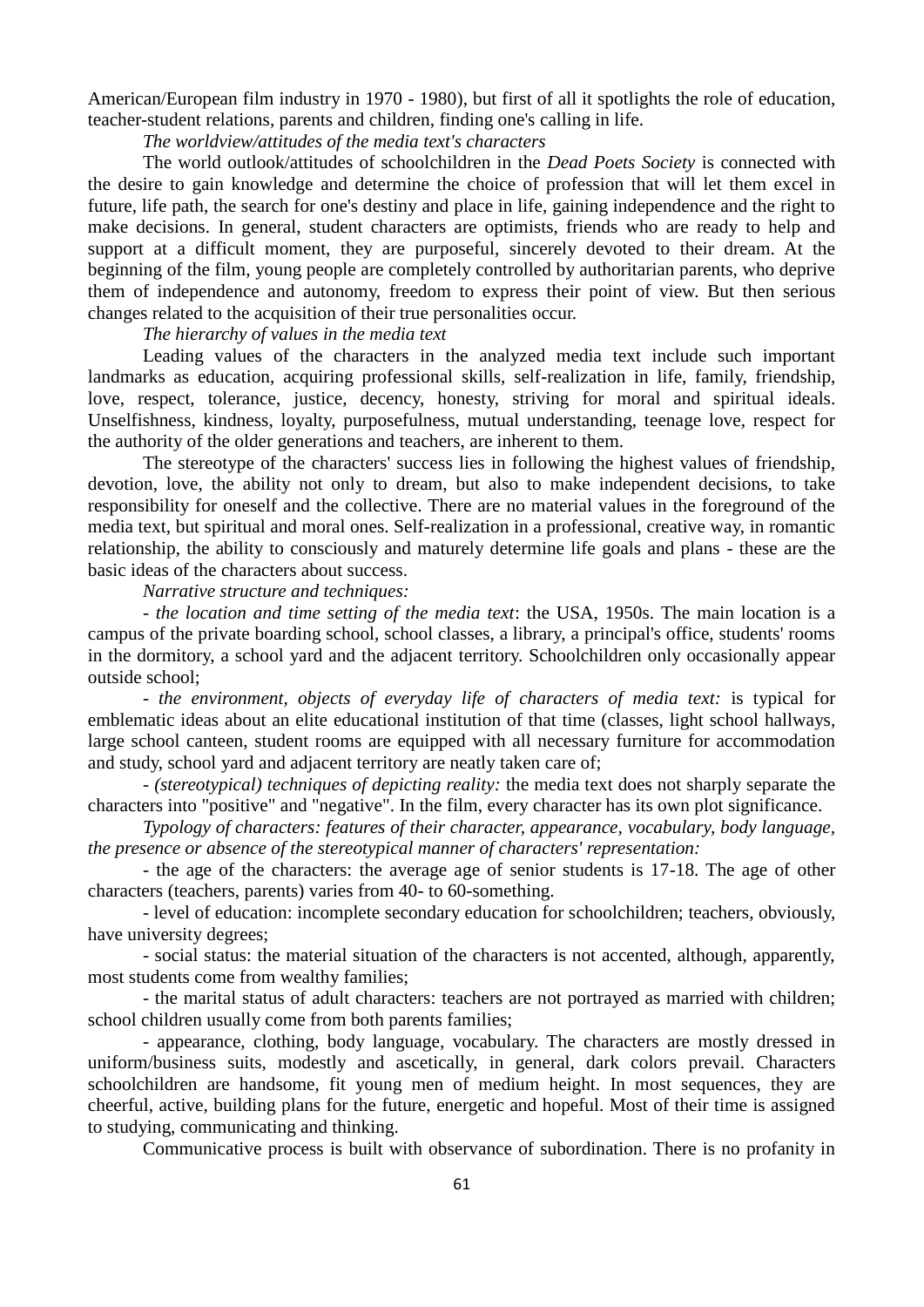the film, however one episode features students smoking and drinking alcohol beverage.

The appearance of the teachers is similarly formal, the teachers' clothing resembles a uniform (a dark suit, a white shirt and a tie). Teachers are disciplined and adhere to conservative methods of teaching. The absolute opposite of the majority is the teacher John Keating - energetic, creative, determined, eccentric, optimistic, a supporter of progressive views, possessing a wide cultural horizon, dedicated to his work.

### *Character Arcs*

Each character has his own challenge and character arc (Neil discovers his heart set on acting, gets the role in a production of *A Midsummer Night's Dream* and realizes that acting might be his vocation. Against circumstances, his friend finds courage to confesses his romantic feelings to the girl he likes. Todd, a modest, shy and insecure boy, afraid of reading his own poems in front of the class, gradually gets rid of his fear and inhibition).

*The challenge that the character faces and its solution:*

- pattern 1: the problem of interpersonal nature: suffering from unrequited love; the solution of the problem becomes gaining confidence and courage to manifest one's feelings and gaining personal happiness;

- pattern 2: search for professional and personal identity, for one's calling in life; to solve the problem a character is engaged in an uncompromising struggle with the older generation for freedom of choice, perseverance, upholding point of view and victory;

- pattern 3: the problem of fears and insecurities; solution of the problem is found due to pedagogical skill and talent, the teacher changes the character of the senior student, views and attitudes. In the end, he gets rid of the inhibitions and becomes confident;

- pattern 4 (pedagogical): conservative educators are challenged by an ardent opponent of the standard school framework, who tries to change the entrenched teaching methods; to establish friendly, trust-based relations with students. The solution of the problem: the struggle with the conservative boss (school principal) leads to the dismissal of the unorthodox teacher, however, remaining true to his beliefs, he manages to gain authority and respect of the students, thus, the goal is achieved.

*Conclusions.* As it has been mentioned above, the film got both critics' acclaim, and professional community's approval. What is even more significant in the social context of its impact on mass audience - the real in-service and pre-service teachers were inspired by this media text. The wave of the following acknowledgements descended in social media worldwide after Robin Williams' (as John Keating) death in 2014. "O captain!! my captain!! you inspired me to be a teacher!!! and I know you have inspired a generation," tweeted Sujan Chitrakar. "Feel like I lost a mentor. Robin Williams as Mr Keating changed my path in life. Dead Poets Society led me to teaching," added Cori Marino. "He made you feel like it matters, that poetry matters," says Jonathan Taylor, a lecturer in creative writing at the University of Leicester, who was 16 when he saw the film. "I loved the film so much that maybe on one level it is the reason I became a teacher. Roselyne Marot, a science teacher from Belgium, watched *The Dead Poets Society* as a teenager. "(He) gave me motivation to become a teacher," she says. "I decided then that if I ever became a teacher, I would be more of the Robin Williams style in that movie, rather than the classical style. He has been in the corner of my mind any time I've been in a teaching situation. And will always be." There have been many more comments like these (Townsend, 2014).

The analysis of *Dead Poets Society* defines a range of important problems: the role of the teacher in the life of the younger generation; the choice of the future profession and life path, the search for one's vocation and place in life; self-identity; interpersonal relationships (friendship, unrequited love); generation gap (children vs. parents, teachers of the "old school" vs. teacherinnovator); moral choice between truth and lies, loyalty and betrayal, self-sacrifice. Certainly, the content is based not only on cause-effect relationships, but also on associative, polyphonic relationships ... the context of the centuries-old culture of mankind, philosophical questions about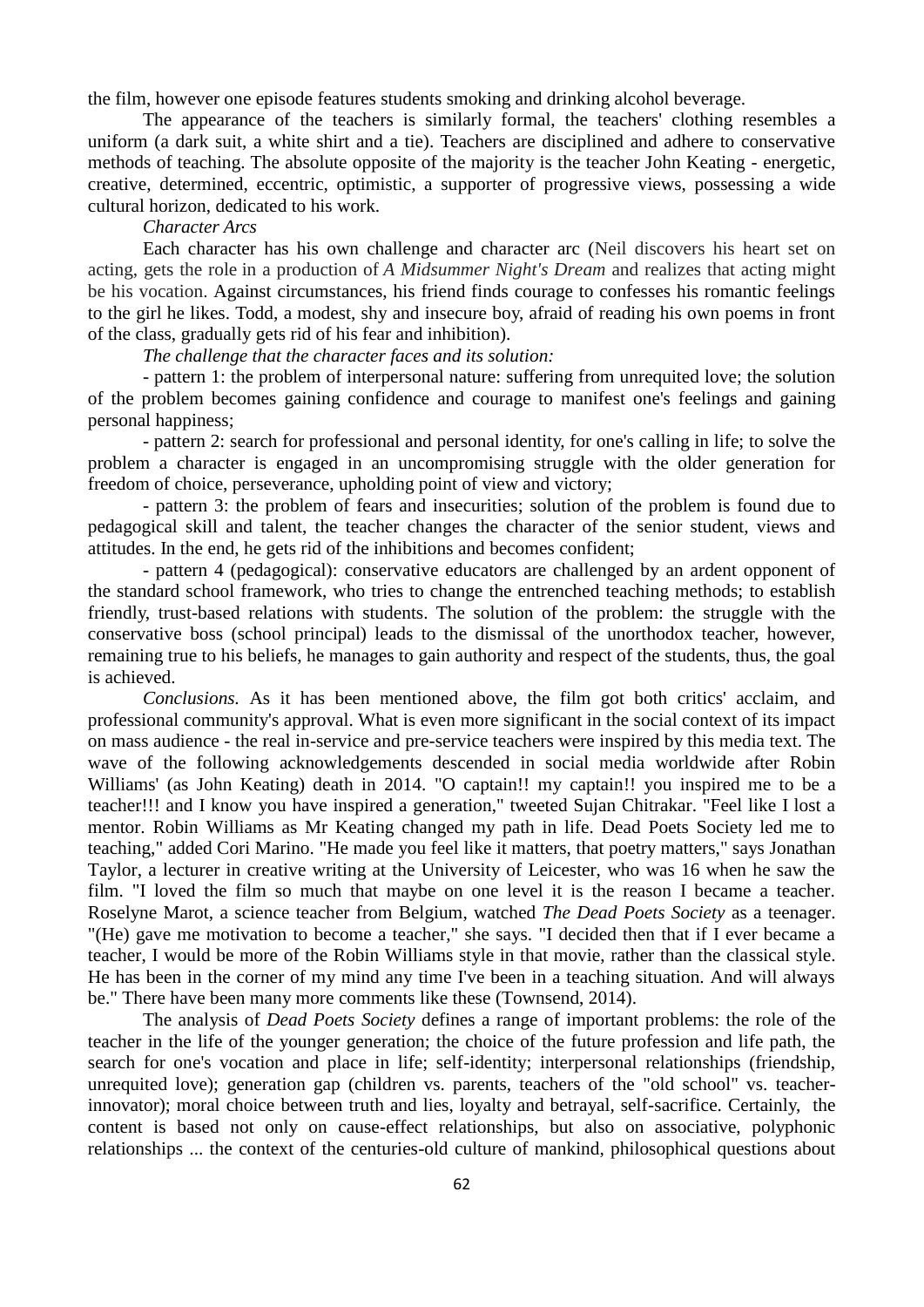an individual, the freedom limitations, the perniciousness of compromise, the problem of moral choice, life and death (Usov, 1995).

The film clearly traces the main trends in the US public policy in the educational and sociocultural areas of the 1950s, the atmosphere of time, although the plot is not directly related to key events in the US history in the 1950s. The students' activity is aimed at learning and acquiring knowledge, self-identification, professional and creative expression. In the media text, an idealized image of a teacher is presented - an intellectual, a respected, and a competent person, a communicator of socio-cultural, humanistic moral valuesand norms of behavior.

## *Love, Simon (2018)*

In this text, we draw upon the hermeneutic analysis of the film *Love, Simon* (USA, 2018) that plays a role of a gay manifesto in films on school topic. As in our previous works (Fedorov. 2017; Fedorov & Huston, 2017; Fedorov & Levitskaya, 2017; 2018; Fedorov, Levitskaya et al., 2017; 2018), we rely on the technologies developed by K. Bazalgette (Bazalgette, 1995), A. Silverblatt (Silverblatt, 2001, pp. 80-81), W.J. Potter (Potter, 2001) and U. Eco (Eco, 1998; 2005).

The research material is an audiovisual media text on the school theme - the film *Love, Simon* (USA, 2018). The main method is a hermeneutic analysis (including ideological, identification, iconographic, plot and character analysis, etc., using the technologies developed by K. Bazalgette (Bazalgette, 1995), A. Silverblatt (Silverblatt, 2001: 80-81), W.J. Potter (Potter, 2001) and U. Eco (Eco, 1998; 2005). We have also analyzed American media's response to this film (Chang, 2018; D'Addario, 2018; DeMara, 2018; Frosch, 2018; Goldstein, 2018; Jenkins, 2018; Kenny, 2018; Morgenstern, 2018; Travers, 2018; Truitt, 2018; Wiegand, 2018, etc.).

In 2013 the Federal Law prohibiting propaganda of homosexual relations among minors (No. 135-FZ, 2013) came into force effecting some other legislative acts with the view to protect children from information propagating the negation of traditional family values (Federal Law "On the Protection of Children from Information Detrimental to Their Health and Development" No. 436-FZ dated 29 December 2010 (as of 2 July 2013). Article 5. Types of information detrimental to the health and(or) development of children). This Law interprets such propaganda as the dissemination of information aimed at forming non-traditional sexual attitudes among minors, attractiveness of non-traditional sexual relationships, distorted image of social equivalence of traditional and non-traditional sexual relationships, or the forced imposition of information of nontraditional sexual relationships, which can attract interest to such relationships. If these actions do not make up a criminal offence, offenders shall entail the imposition of an administrative fine in the amount of 4,000 to 5,000 rubles for citizens; in the amount of 40,000 to 50,000 rubles for officials; and media agencies can be fined up to 1,000,000 rubles or get administrative suspension of activity for up to 90 days.

In this regard, the liberal model of homosexual relations among high school students, that was shown without any consequences in the Russian remake of the Spanish TV series "Physics or Chemistry" in 2011, is now facing legal challenges. The context of Federal Law No. 135, explains why a recent American hit on school theme, *Love, Simon* (2018), which with the production budget \$ 17 million grossed \$ 57.2 million in worldwide box office (of which \$ 40.8 was in the US box office) and for the first three weeks consistently ranked among the top ten American box office films (Box Office, 2018), has not come out on Russian screens.

*Love, Simon* is far from the first film produced in the US and in the Western countries on the whole, with minor characters of homosexual orientation. Over the past quarter of the century, there have been quite a lot of media texts featuring young homosexuals: *Edge of Seventeen* (USA, 1998), *The Mudge B*oy (USA, 2003), *Summer Storm* (Germany, 2004), *Curiosity of Chance* (Belgium - USA, 2006), *North Sea Texas* (Belgium, 2011), *G.B.F.* (USA, 2013), *Geography Club* (USA, 2013), *Monster Pies* (Australia, 2013), *Boys* (Holland, 2014), *Date and Switch* (USA, 2014), etc.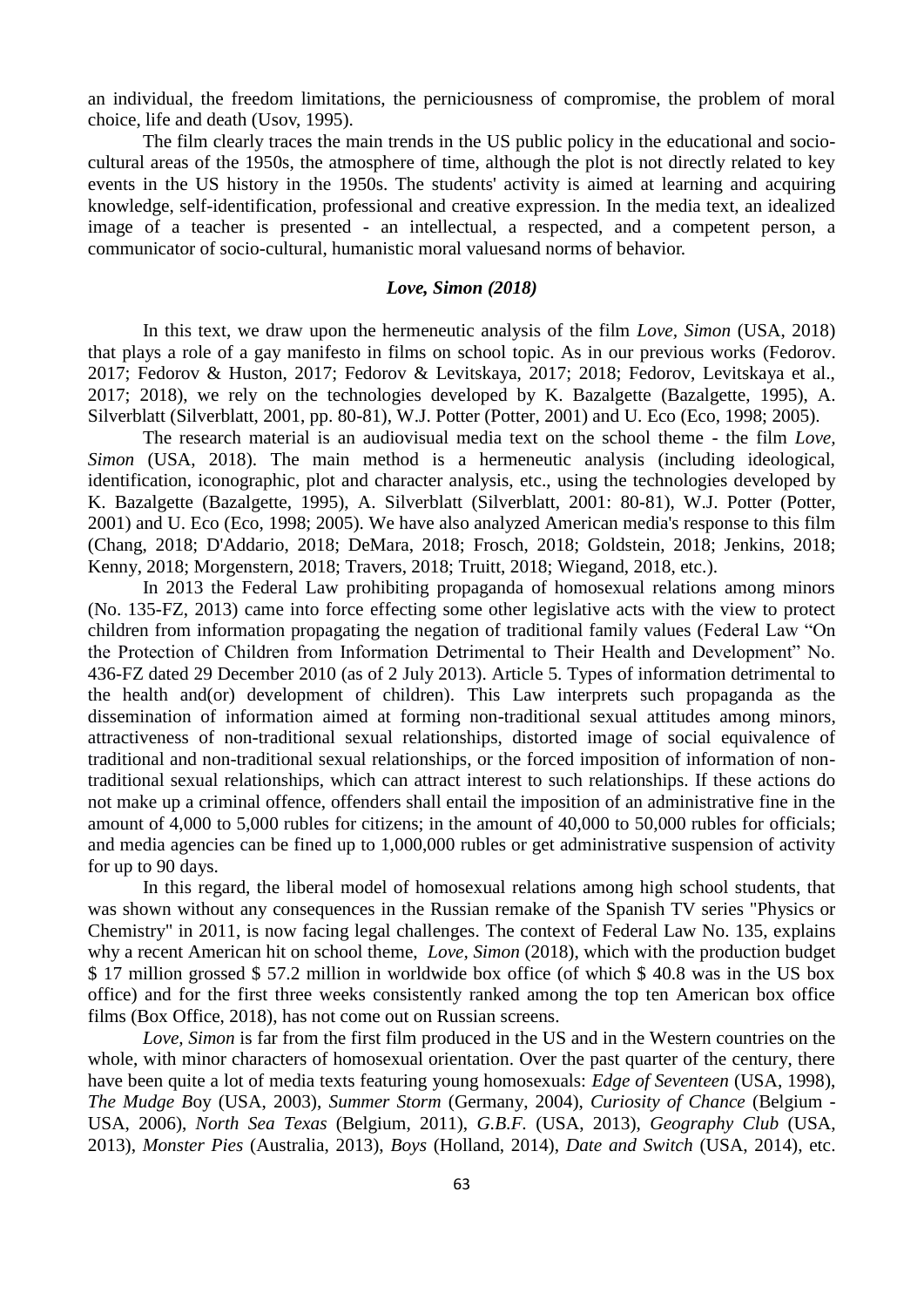However, *Love, Simon* was advertised as the first ever American film about school homosexuality, delivered by a large studio (in this case, 20th Century Fox), which provided screening in 2434 American cinemas with an age rating of PG-13.

Moreover, this comedy melodrama not only brought money three times its budget, but also received good reviews in press - 92 US reviewers on average gave the film 7.4 points out of ten possible.

The screen adaptation of B. Albertalli's popular novel *Simon vs. the Homo Sapiens Agenda*, directed by Greg Berlanti, tells the story of the first love of a handsome high school student, Simon, who discovers his homosexuality. He tactfully scoffs at his old-fashioned forty-year-old parents, happily married for twenty years, "they still look like they've toppled off the top of a wedding cake" (Roeper, 2018), smiles at his younger sister, who's really into cooking. At the end of the film, Simon kisses his (also teenage) African American boyfriend (racial political correctness in action) on the Ferris wheel in the amusement park, with the enthusiastic applause of classmates, some of whom now seem to even envy his unconventional sexual orientation ...

Of course, it would be absolutely impossible to imagine such a story in American cinema, not only during the time of Hays Code (1930-1967), but also in much more liberated 1970s-1980s. After all, even in the daring by the standards of the 1960s, the drama of W. Wyler's *The Children's Hour* (1961), the theme of (unrequited) sexual attraction of a female teacher to her friend was shown extremely chastely and timidly. The theme of homosexual relations erupted in full view in American cinema about school only in the comedy *In & Out* (1997), released by one of the major studios - Paramount Pictures, but it was focused on the homosexual orientation of the teacher, not students. Later on, gradually, gay teenage characters, even without the help of large Hollywood studios, won their place in the sun, step by step contributing to social acceptance to non-traditional orientation of not only adults (by the 1990s it was practically a norm in European and American cinema), but also of secondary school students.

Thus, the release of the film *Love, Simon* in 2018 was targeted at carefully prepared ground. Hence, it is clear that, according to the leading American film critics, this *silvery romantic, stunning, exciting, charming, sweet, fresh, warm, humorous, cordial, tender, sensitive, sympathetic, friendly, good-natured and, most importantly, life-affirming* story of a seventeen-year-old gay school student (Chang, 2018; D'Addario, 2018; DeMara, 2018; Frosch, 2018; Goldstein, 2018; Jenkins, 2018; Kenny, 2018; Morgenstern, 2018; Travers, 2018; Truitt, 2018; Wiegand, 2018) "is so honest, funny and real that it never ceases to capture your imagination and uplift your spirit" (Reed, 2018). According to Bruce DeMara, the film has a high-quality casting and a well-thought-out script (DeMara, 2018), and Doreen St.Felix, a columnist for the prestigious New Yorker, admitts that the emotional impact of the film's coda "made the theatre roar. And it was their cheering, not the kiss, that made me emotional" (St. Félix, 2018).

Some American reviewers have clearly emphasized the propaganda direction of Greg Berlanti's picture, since it "should also attract LGBT teens starved for onscreen representation, while older gay viewers will likely wish there had been a coming-out movie this buoyant back in their day" (Frosch, 2018), and *Love, Simon* is precisely the kind of movie its main character so desperately needs — which means, Simon is about to become the model for an entire demographic that has had to do without, until now. ... For the longest time, gay audiences had to content themselves with being relegated to best friend roles... A film like this will be analyzed, critiqued, and debated from countless angles (homophobes will accuse of it "turning people gay," while queer advocates may fault it for casting a straight-identifying actor in such a high-profile gay role), but there's no question that it's a start" (Debruge, 2018). Peter Debruge points out that "if this pioneering film is a success (a big "if," since the young men who need it most might be too selfconscious to see it in theaters), expect more female-friendly gay-male love stories marketed at teens — the ultimate upside of which will be a chance to show those struggling with oppression, suicidal thoughts, and the other trappings of the closet that they are not alone, and need not feel ashamed".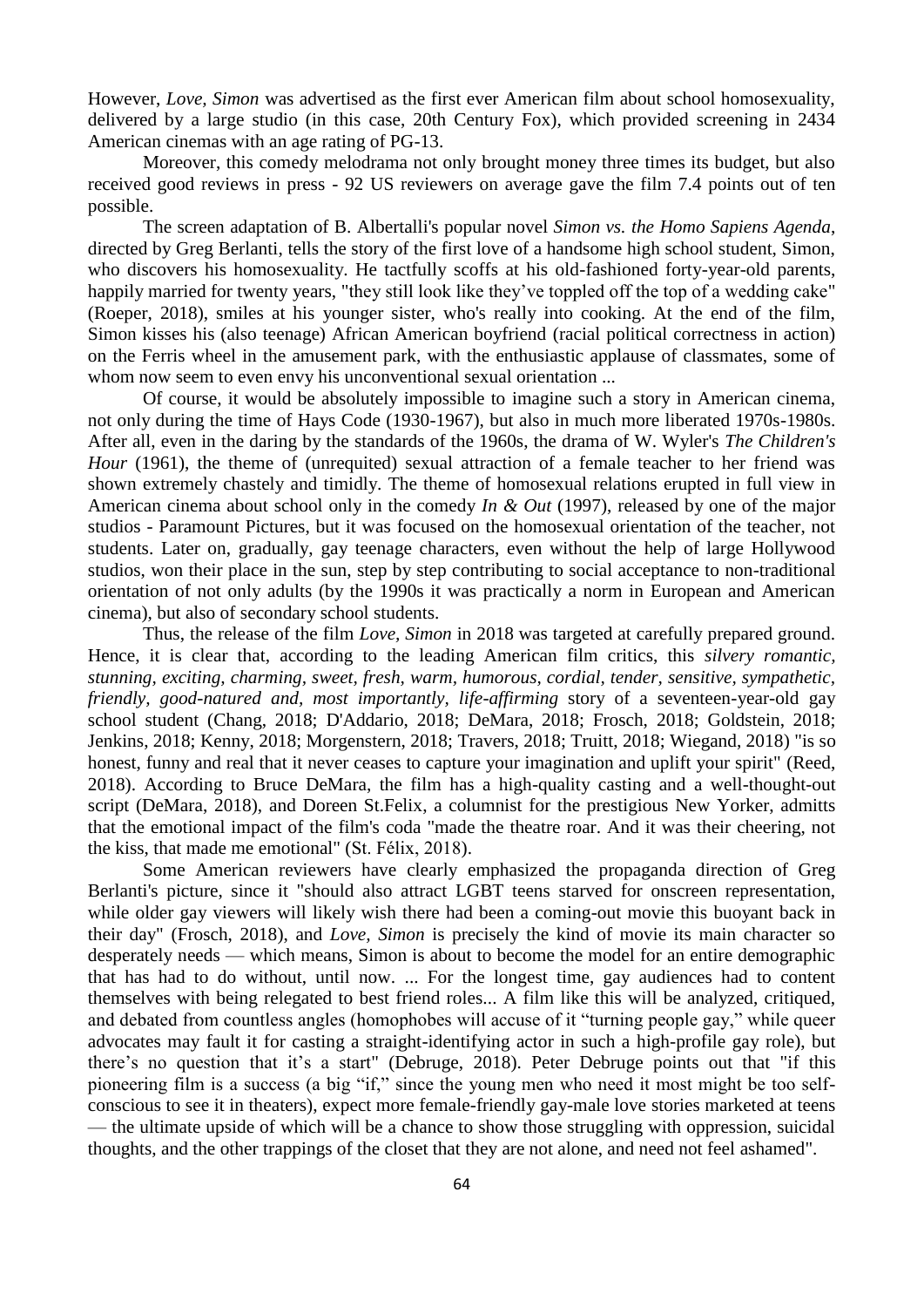There are very few skeptical reviews of the film *Love, Simon* in the US media. Incidentally, it was noted that the film has "the thin gloss and one-thing-after-another rhythm of a pleasant but lightweight TV show", with teenage characters who "carefully and conveniently self-censor their language to stay comfortably within the confines of a PG-13 rating" (Hassenger, 2018).

However, many American critics (Goldstein, 2018; Travers, 2018, etc.) in this connection linked the film not teenage television series, but to famous coming-of-age comedies for a teenage audience directed by John Hughes (1950-2009) - such as *Sixteen Candles* (1984), *The Breakfast Club* (1984) and *Ferris Bueller's Day Off* (1986). The comparison, in our opinion, is completely justified, but with one fundamental caveat: the pattern of light comedies about teenagers and their heterosexual attractions has been adjusted for gender and was used in the film *Love, Simon* in homosexual context.

It should be noted that a media literacy organization *Common Sense Media,* was one of the first to publish a supporting pack of materials for parents and teachers about the film with label "Great for families" [\(Slaton,](https://www.commonsensemedia.org/users/joyce-slaton) 2018). The parents' guide highlights the positive message of the film: "the movie's messages are about acceptance, inclusion, remaining true to yourself, and treating others with care and kindness. Several incidents of homophobia are used to teach lessons about atonement and empathy. Strong family bonds play a crucial role. Courage and integrity are themes" and stress the fact, that the protagonist is a positive role model: "Simon is a relatable "everyguy": He's accepted and liked by other students, and his family members (including a younger sister) are kind and supportive. He does well in school, is easy to live with, and doesn't do drugs, and though he makes mistakes, he atones for them and attempts to do better -- many parents will likely consider him a positive role model for teens". The most important section of the film's guide called "Families can talk about" suggests several essential questions that parents can discuss with their children after the film, e.g. "How does Simon demonstrate courage and integrity? Why are those important character strengths? How does the movie depict bullying? What should teens do if that happens to them?...Are drinking and drug abuse glamorized?", etc. [\(Slaton,](https://www.commonsensemedia.org/users/joyce-slaton) 2018). However, none of the suggested questions directly addresses the issue of teenage (homo)sexuality.

*The hermeneutic analysis of the film Love, Simon (USA, 2018)*

Historical, cultural, political, ideological contexts. Features of the historical period of media texts' production, market conditions that contributed to the idea, the process of creating media texts, the degree of influence of political and social events on media texts.

The historical period of the creation of the media text is the second decade of the XXI century, the time when worldwide films on school theme sharply increased the presence of nontraditional orientation characters (usually as a supporting character, a protagonist's friend). In the US, the release of a comedy melodrama *Love, Simon* can be viewed in the context of the victory of political correctness, including sexual sphere. And the fact that one of the major Hollywood studios for the first time made the school student protagonist gay, proves that the notion of sexual political correctness has virtually legally spread to minors.

*The worldview of the characters and the hierarchy of values depicted in the media text*

The worldview of the school students in the film *Love, Simon* (2018) is determined by the desire to find their own way in life, above all, in the sexual sphere. Almost all of the charactersstudents (and adults too) are optimistic, easy going, they neither have any problems with classes, nor family troubles, and the protagonist, having realized his non-traditional orientation, is ironically lenient about his parents who obviously enjoy conventional family values.

Structure and methods of narration in the media text:

- location and time of action: suburbs of Atlanta, the USA, 2017. The main locations are school classes, corridors, houses, a school yard, an amusement park;

- furnishing, everyday objects: modern school classes, comfortable and cozy house of the protagonist, car.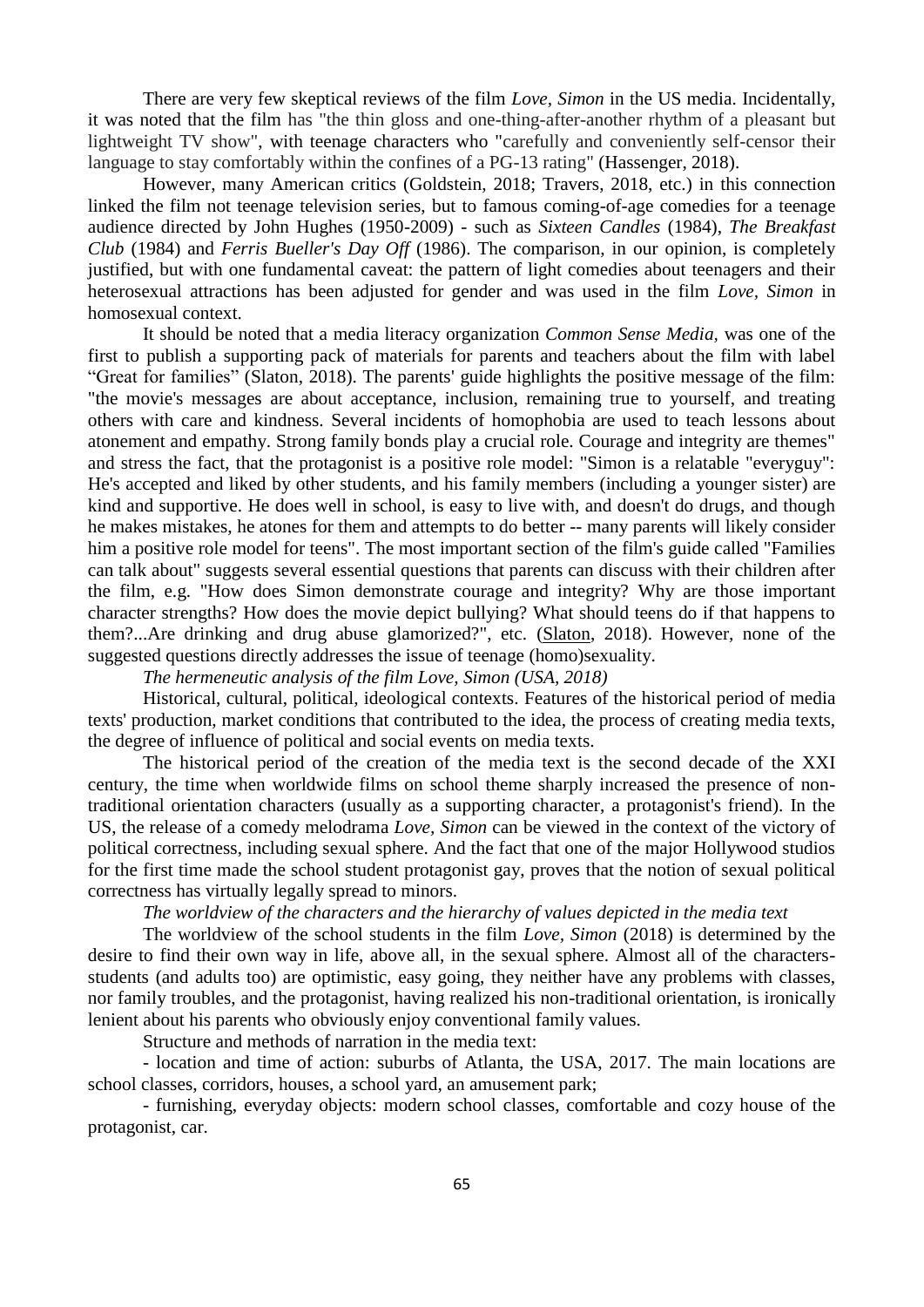- (stereotyped) ways of depicting reality: most of the characters fit well into the frame of positive ones, there is technically a single villain - a school blackmailer.

*Typology of characters: character features, appearance, physique, vocabulary, facial expressions, gestures, the presence or absence of the stereotypical manner of representation in the media text:*

- age of the characters: about 17 years old. The age of other characters varies from 10 to 60;

- level of education: incomplete secondary education for schoolchildren; higher education for teachers and parents of the protagonist;

- social status: financial situation of the characters, apparently, is quite well-off;

- family representation: the protagonist's parents have been happily married for twenty years;

- appearance, clothing, physique, vocabulary. The characters are dressed according to the fashion of the end of the second decade of the 21st century. Almost all of the schoolchildren (except for the blackmailer) are cute and slim, friendly, are ready to support in a difficult moment; their vocabulary is devoid of crude expressions that could violate the age rating of PG-13. Adult characters (Simon's parents, the teacher), though shown as archaic heterosexuals, are also quite sympathetic. The protagonist, a high school student Simon, is attractive and intelligent, and this, of course, is especially important for the success of the media text, as it would be much more challenging for the film's authors to make the mass audience empathy with a gay teenager of dull or tacky appearance and marginal behavior. By the way, a similar device was used by Pasquale Festa Campanile (1927-1986) in the frivolous comedy *Nobody is perfect / Nessuno è perfetto* (Italy, 1981), where a former military man, having undergone a sex change operation, turned into ... a charming young woman in a sparkling performance by Ornella Muti. This comedy was a great success with the European audience precisely because the main role was played not by a real transsexual, but by the famous Italian movie star, fully armed with femininity. Thus, if the adult film *No one is perfect* has become a kind of an anthem for the transsexuals' charm, then *Love, Simon* offers a minor audience a controversial gay model to follow.

*- a significant change in the characters' lives*

A schoolboy who realizes his minority orientation becomes the object of blackmailing by his classmate who accidentally learned about his online correspondence.

*- the character's problem arises* from the protagonist's doubts (though not too painful) about whether to come out of the closet.

*- solution of the problem*

The protagonists ventures to openly declare her homosexuality and kisses an African-American boyfriend accompanied by enthusiastic applause of his classmates.

*Conclusions.* In the course of the hermeneutic analysis of the audiovisual media text, we came to the following conclusions:

- Western media took several decades to legalize non-traditional sexual orientation in general and in school environment, in particular;

- a romantic comedy *Love, Simon* (2018) is the pioneering film released by a major Hollywood studio, featuring a gay teenager as the protagonist;

- homosexuality of the protagonist is presented by the film authors with the maximum degree of attractiveness for the audience (the synthesis of genres of comedy and melodrama, a charismatic performance, storyline following the key recipes of the most popular films on the school theme of the past), which provided impressive box office success;

- the positive feedback of the American media critics on the film illustrates that political correctness of the Western society now extends not only to a tolerant attitude towards homosexuality among adults, but also among schoolchildren: this is eloquently expressed by the low age rating assigned to this the film (PG13);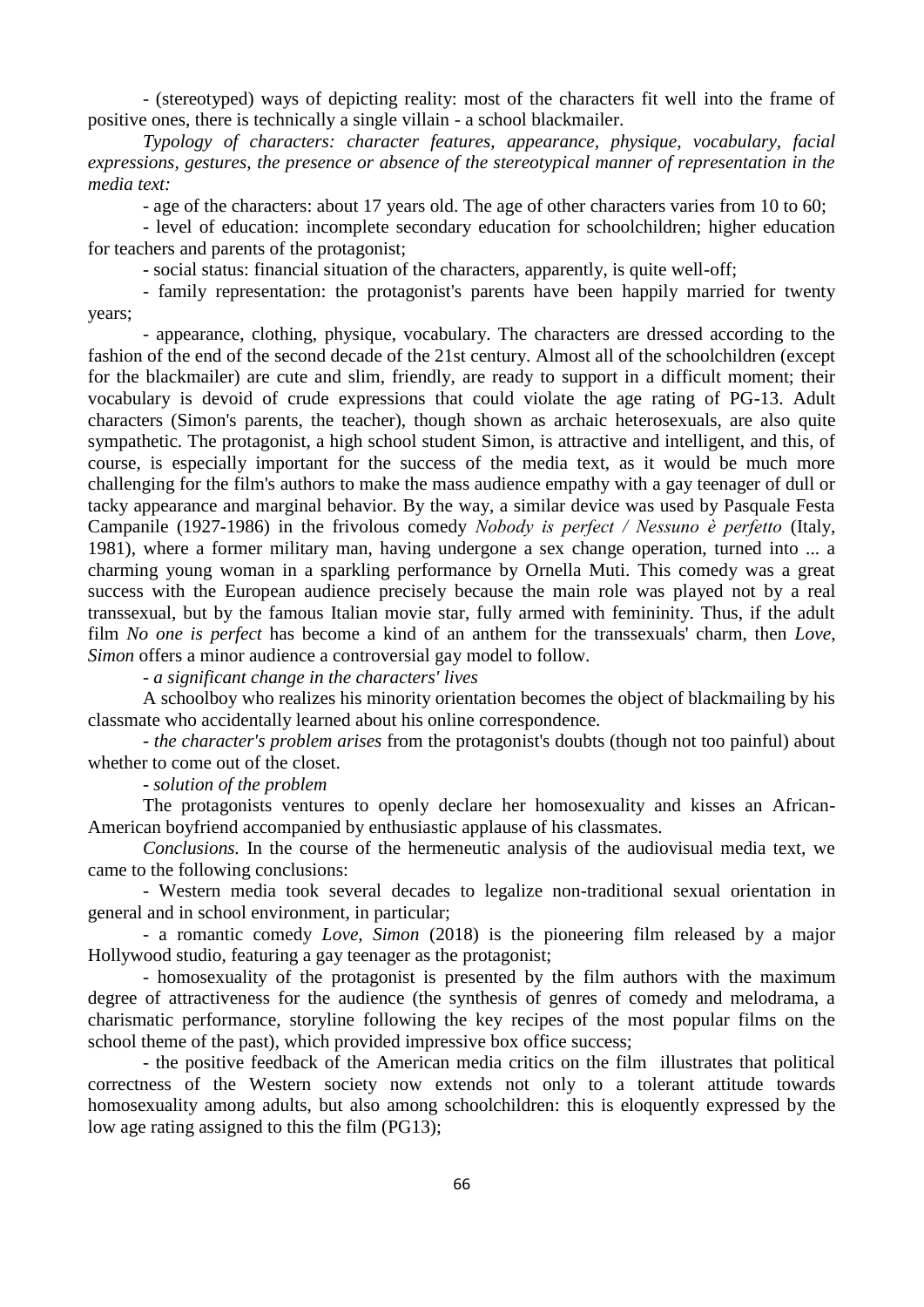- the media text's message visibly contains signs of propaganda of non-traditional sexual orientation among minors (vulnerable to social influences, teens who are in the process of searching for their identity), which makes it subject to the Russian law No. 135-FZ (2013) and prevents from being shown in Russian cinemas.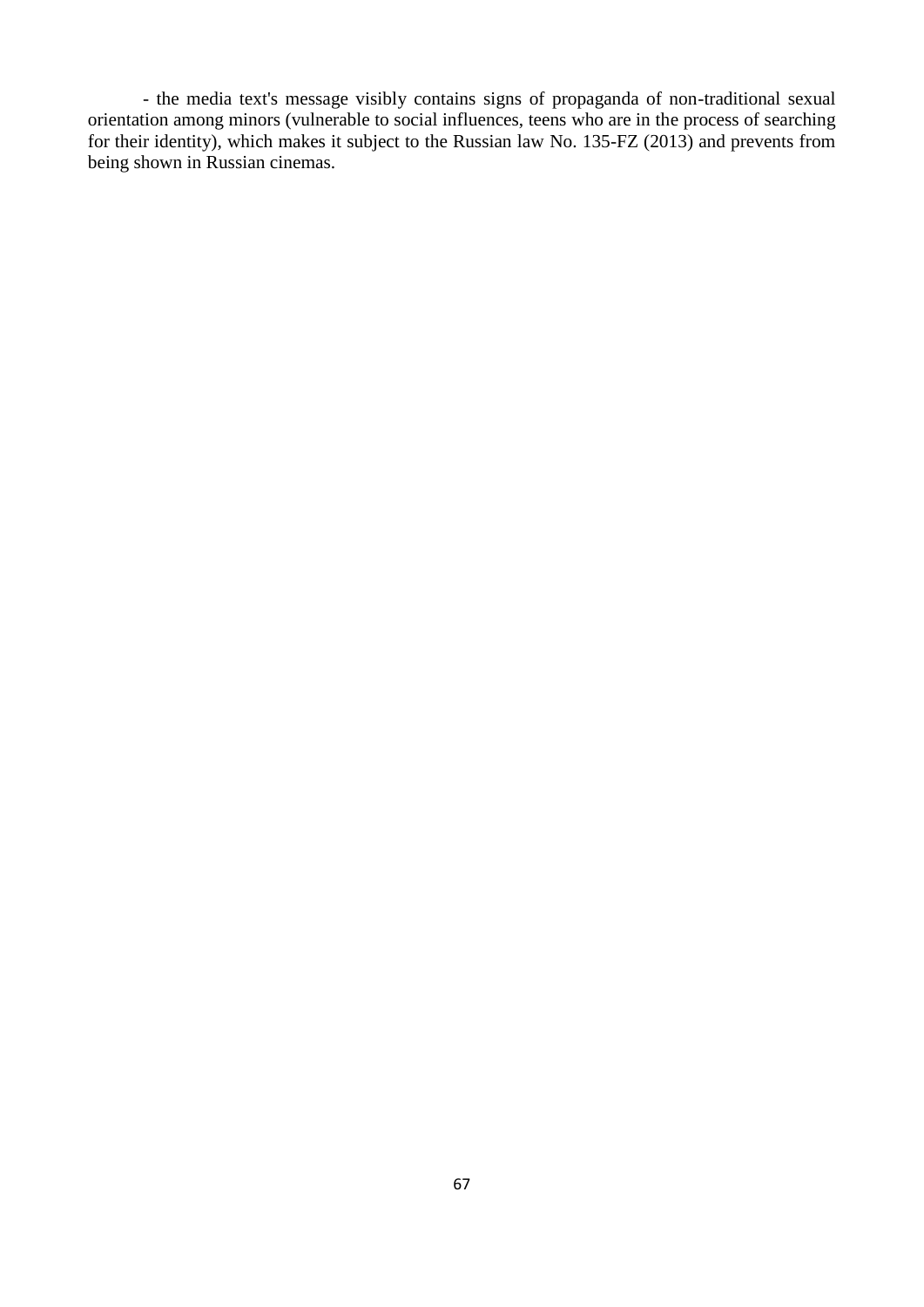# **Conclusions**

In our previous studies (Fedorov, 2017; Fedorov & Huston, 2017; Fedorov & Levitskaya, 2017; Fedorov et al., 2017) a comparative hermeneutic, anthropological and gender analysis of audiovisual media texts on the topic of school and university was made. Further on, we have classified, structured content models, genre modifications, ideology and stereotypes of Soviet, Russian and Western audiovisual media texts related to the treatment of the subject matter of the school and university.

The material of our research is audiovisual media texts on the theme of school and university; the main method is a comparative hermeneutical and genre analysis of media texts (including: stereotype analysis, ideological analysis, identification analysis, iconographic analysis, plot analysis, character analysis, etc.); theoretical modeling. We have also analyzed academic works on the stated subject. Regarding the genre specifics, we have analyzed 1350 Western films and serials related to the subject of the school and university.

 An analysis of audiovisual media texts on the subject of the school and university showed that good teachers are often shown as outsiders using personal-oriented instruction, a dichotomy of inspiration / content, an emotional, aesthetic view of "good" learning. They not only teach, but learn, have a lasting influence on the lives of students. Moreover, these good teachers usually do not agree with the policy of the school administration and adapt the curriculum to the needs of their students. Good students in a similar way demonstrate creative inspiration, responsibility and creative attitude to learning, competitive spirit and friendly support (Chang-Kredl & Colannino, 2017; Dalton, 1995; Gregory, 2007; Marcus & Stoddard, 2007). A devoted teacher can even sometimes sacrifice one's family interests or health for the sake of his/her students, and often uses non-traditional means to achieve his/her teaching goals.

 Bad teachers in audiovisual media texts are portrayed as unpleasant, authoritarian, heartless, strange, boring, unfriendly, unfair, incompetent, corrupt, evil, manipulative. The media images of bad students are built on the deviant behavior, propensity to lie, sexual challenges, and often in the total absence of any cognitive interests (Chang-Kredl & Colannino, 2017; Delamarter, 2015; Dalton, 1995; 2013; Gregory, 2007; Marcus & Stoddard, 2007). Of course, in the Soviet media texts, the images of good and bad students had their own peculiarities associated with accentuation of their commitment to communist and socialist values, atheism (for positive characters) and, on the contrary, ignoring them (for negative characters, for example, school bullies).

Comparison of media texts on the subject of the school and university in the USSR (from 1922 to 1991), Russia (1992 to present) and Western countries (from 1922 to the present) shows that in the 1920s their genre difference was very strong. While in the 1920s the comedy dominated (84%) in the West, in the USSR drama did (90%). Apparently, the political and economic situation in the country (associated, in particular, with class contradictions, the struggle against religion, homelessness and illiteracy, etc.) did not give the creators of Soviet media texts on school reasons to smile, while American and European film industry clearly preferred entertaining genres.

The genre situation began to change somewhat in the period 1931-1955. On the one hand, the sound that was introduced to the cinema made it possible for Western audiovisual media to generously endow the comedic genre spectrum of school and university subjects with music, and on the other hand, it gave rise to the emergence of dramatic stories saturated with dialogues (which began to form about a third of the genre field). In the USSR, the Stalin regime, since the 1930s, began to allow cheerful twists within the framework of the school theme, as a result of which about 12% of audiovisual texts from 1931 to 1955 can be attributed to the comedy genre (which, of course, was four times less than in the West, but dramatically more than in the 1920s).

The strict Hays Code, which operated in the United States since 1930, for a long time did not allow media structures to use such spectacular genres as science fiction, thriller and horror within the school framework. However, in the mid-1950s, the censorship frames were weakened, and the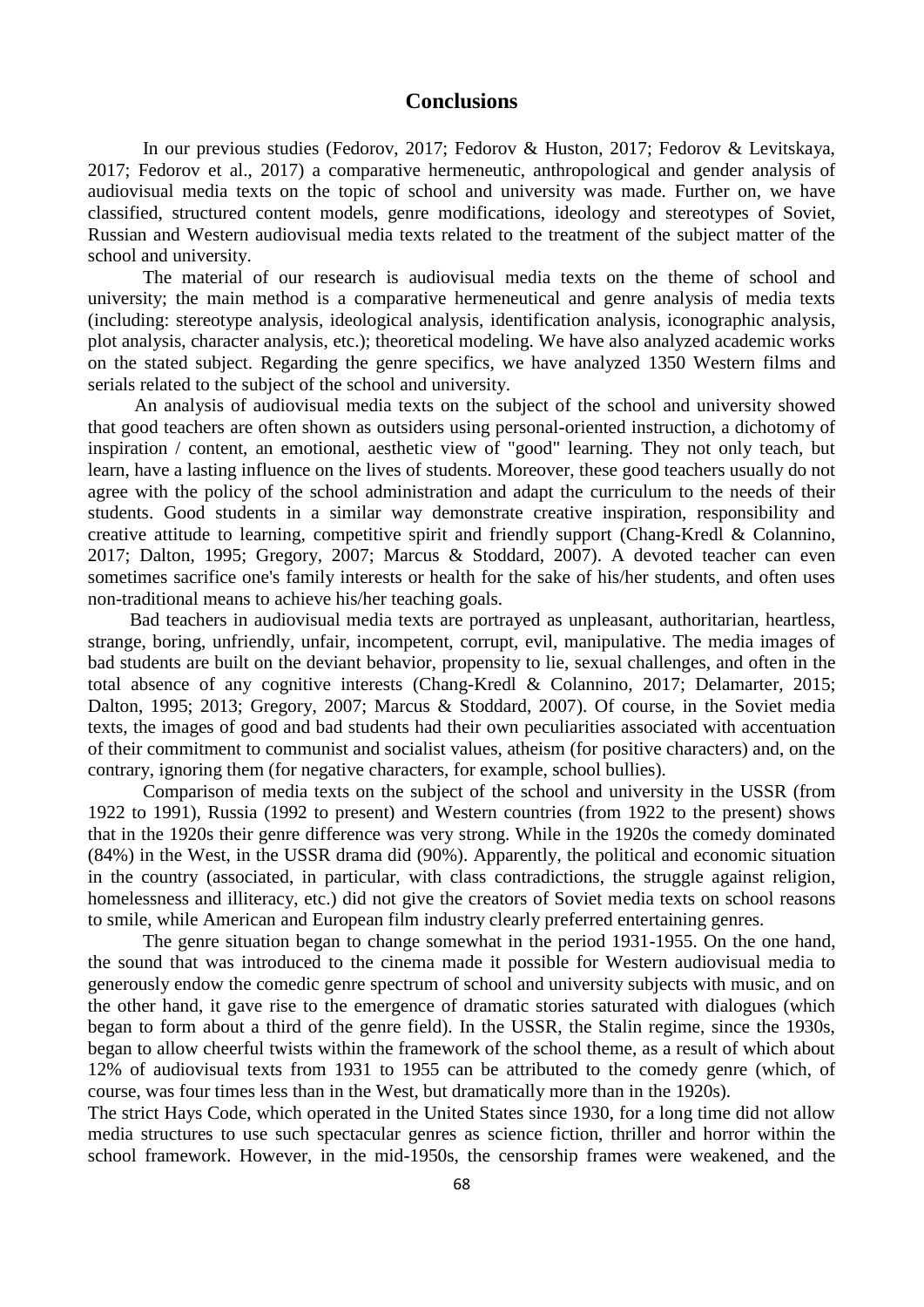world's first entertaining works, based on the synthesis of a fantasy and a horror film: *I Was* a Teenage Werewolf, 1957 and *Monster On The Campus*, 1958 came out on screens.

Almost simultaneously, with the dominant comic genre (58%) in the western media texts of the 1950s, dramatic key was intensified in stories about school life (*The Blackboard Jungle,* the USA, 1955). The share of drama genre significantly grew: from 1956 to 1968 about 63% of western audiovisual media texts on school theme were dramas, that is almost the same quantity as in the USSR during the period.

The thaw period (1956-1968) in the USSR caused an influx of not only comedies (17%), but also melodramas (10%), the first detective story also appeared, which was set in the boarding school (*Shadows of the Old Castle*, 1966). The stagnation period (1969-1985) consolidated this trend in the USSR: the number of comedy audiovisual texts on the school/university theme was 22%, melodramas – 10%.

Sexual revolution, of course, almost did not affect the Soviet sociocultural context, caused in the West 1970s a surge of erotic comedies; in any case, they (mainly Italian) accounted for at least a third of the then comic spectrum of audiovisual media texts on the school topic.

The revelatory pathos of "perestroika" (1986-1991) led to a dramatic increase in the level of dramas (92%) on the theme of school and university in the USSR, entertaining genres became marginal. Whereas in the West, on the contrary, the share of media texts about the school / university in the genres of a thriller, fantasy and horror increased significantly (and comprised in total 26%).

While in the USSR since the 1970s there were media texts on the school theme belonging to science fiction or fantasy genre (*The Secret of the Iron Door*, 1970, *The Adventures of Electronics*, 1979), then there were no horrors during that or later period. But in the post-Soviet era school theme in Russia, though rarely (3%), was still adapted to the genre of the thriller. But more importantly is that in the Russian period (from 1992 to the present), the number of comedy media texts on the school/university theme (40%) for the first time in history has exceeded the corresponding number of western media texts (35%), where, on the contrary, coverage of school realities became more dramatic.

Proceeding from the results of a comparative hermeneutic, anthropological and gender analysis of audiovisual media texts on the theme of school and university, obtained in our previous studies (Fedorov, 2017; Fedorov & Huston, 2017; Fedorov & Levitskaya, 2017; Fedorov et al., 2017), the classification content models, modifications of genres, ideology and stereotypes of Soviet, Russian and Western audiovisual media texts dealing with the subject of school and university, we synthesized a structural model for the content of audiovisual media texts on the theme (see Scheme 1) as follows:

*The historical period of events in a media text*: can be set in any time period but mostly is contemporary to film production.

*Location, environment, everyday items*: as a rule, the action takes place in the country where the media text is created; furnishings, household items (of varying degrees of quality) are school classes, university rooms, hallways, students' and teachers' homes.

*Representation modes*: generally, realistic, without grotesque (in TV series, drama, melodrama, detective, thriller); grotesque and/or caricature (in comedy, fantasy / horror genres).

*Positive characters, their values, ideas, clothing, vocabulary, facial expressions, gestures*: teachers and students with humanistic (socialist - in Soviet media texts) values, usually neatly dressed, good-looking, artistic in facial expressions and gestures, possessing rich vocabulary.

*Negative characters, their values, ideas, clothing, physique, vocabulary, facial expressions, gestures*: teachers and students with anti-human inclinations; clothes, appearance, vocabulary in this case can be any, although for students, the rough vocabulary and evocative appearance predominate.

*A crucial change in the characters' life*: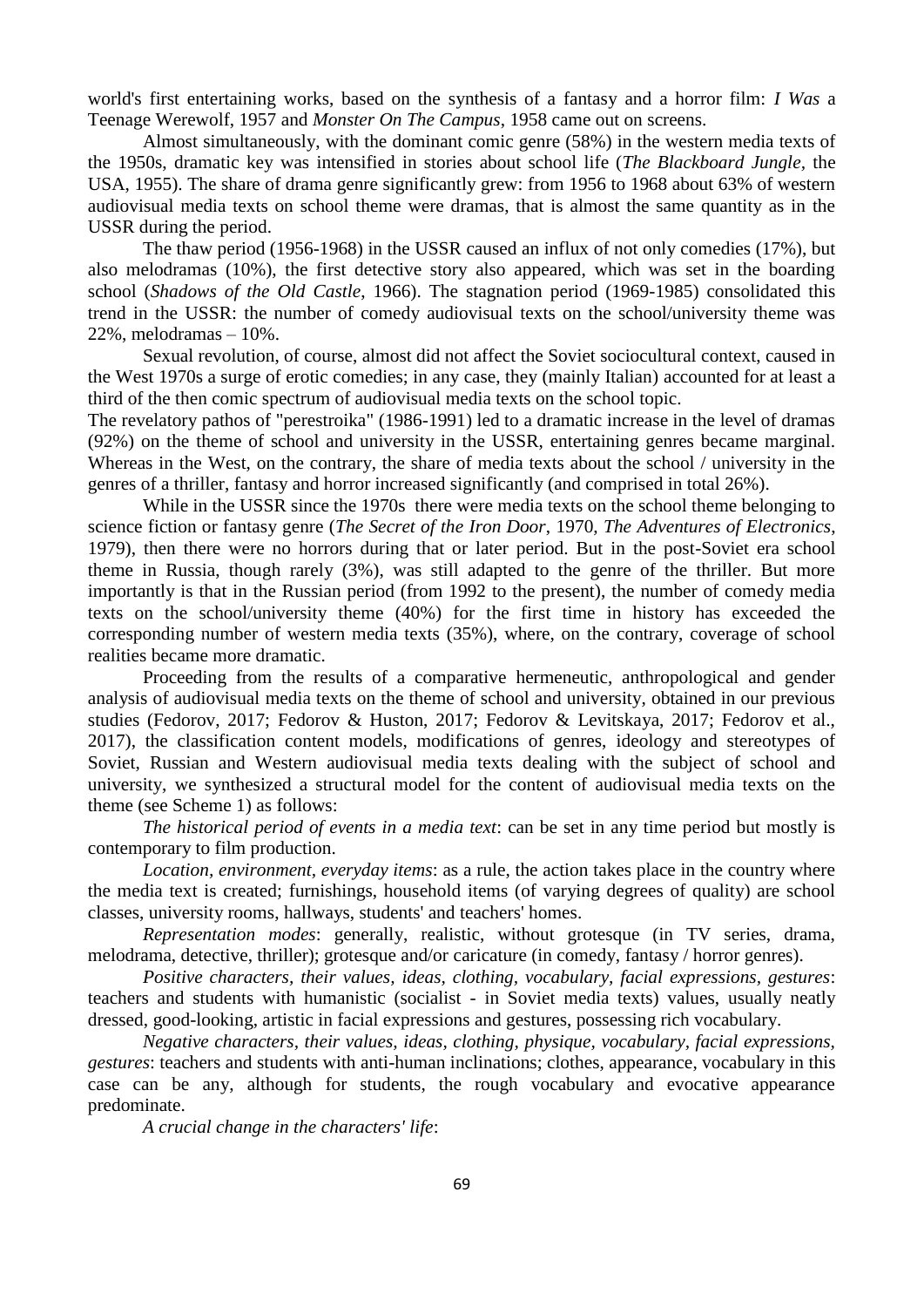- a new teacher / student comes to school / university and faces opposition (including physical) from class / group of students, parents of students, other teachers; with lies, blackmail, aggression, authoritarian domination;

- in an ordinary learning environment, an unexpected event occurs (authoritarian domination, non-ordinary behavior, an act of violence, aggression, deception, suicide, blackmail, including sexual, etc.);

- a teacher has an affair with a student;

- students begin love relationships.

*The problem that has arisen*: reputation, health (and sometimes life) of a teacher / a student is under threat; a pupil/ a student becomes an outcast in a class / group, is alienated; characters feel uncomfortable because of certain characteristics of love relationships.

*The search for a solution to the problem*:

- the teacher / student struggle (often with colleagues and friends) with non-ordinary behavior, opposition (including physical) from the student, class / group of students, parents of students, other teachers; with lies, blackmail, aggression, authoritarian domination;

- an attempt of the teacher / student to establish good relations with other participants in the educational process and parents; an attempt by a teacher / student to hide his/her love feelings from outsiders (if it is a school context) or an attempt to adapt to each other (if it is a university).

*Problem solutions*:

- teachers / students (often with the help of colleagues and friends) win in the struggle against antagonists, class / group of students, parents of students, other teachers (relatively rare option: positive teachers / pupils lose in this fight);

- educators / students (often with the help of colleagues and friends) expose lies, blackmail, on the part of the student, class / group of students, parents of students, other teachers; teachers / students manage to establish good relations with other participants in the educational process and the parents of students, as a result of which they improve their academic performance;

- the romantic relationship between a teacher and a high school student is usually broken up;

- in a teacher / university student's love relationship, harmony is possible, as well as, in the relationships between two students.

 The synthesis of this model led us to the conclusion that, despite the differences in ideological orientation, it is generally characteristic of most Soviet, Russian and Western audiovisual media texts on school and university theme. However, the concept of a "good" character (a teacher, a student) has significantly different ideological coloring in Soviet and Western audiovisual media texts.

 Certainly, the above structural model of the content of audiovisual media texts on the school and university theme is a broad generalization. In fact, the content of media texts can include certain nuances, exceptions. For example, in the finale of a media text, unconventional students may remain holding their convictions, as they are not amenable to pedagogical / parental influences. In extreme cases in the finale, a teacher may risk death at the hands of aggressive students (of course, in Soviet media texts such a plot twist was not allowed). Nonetheless, the common aspects outlined are noticeable in over a thousand media texts analyzed.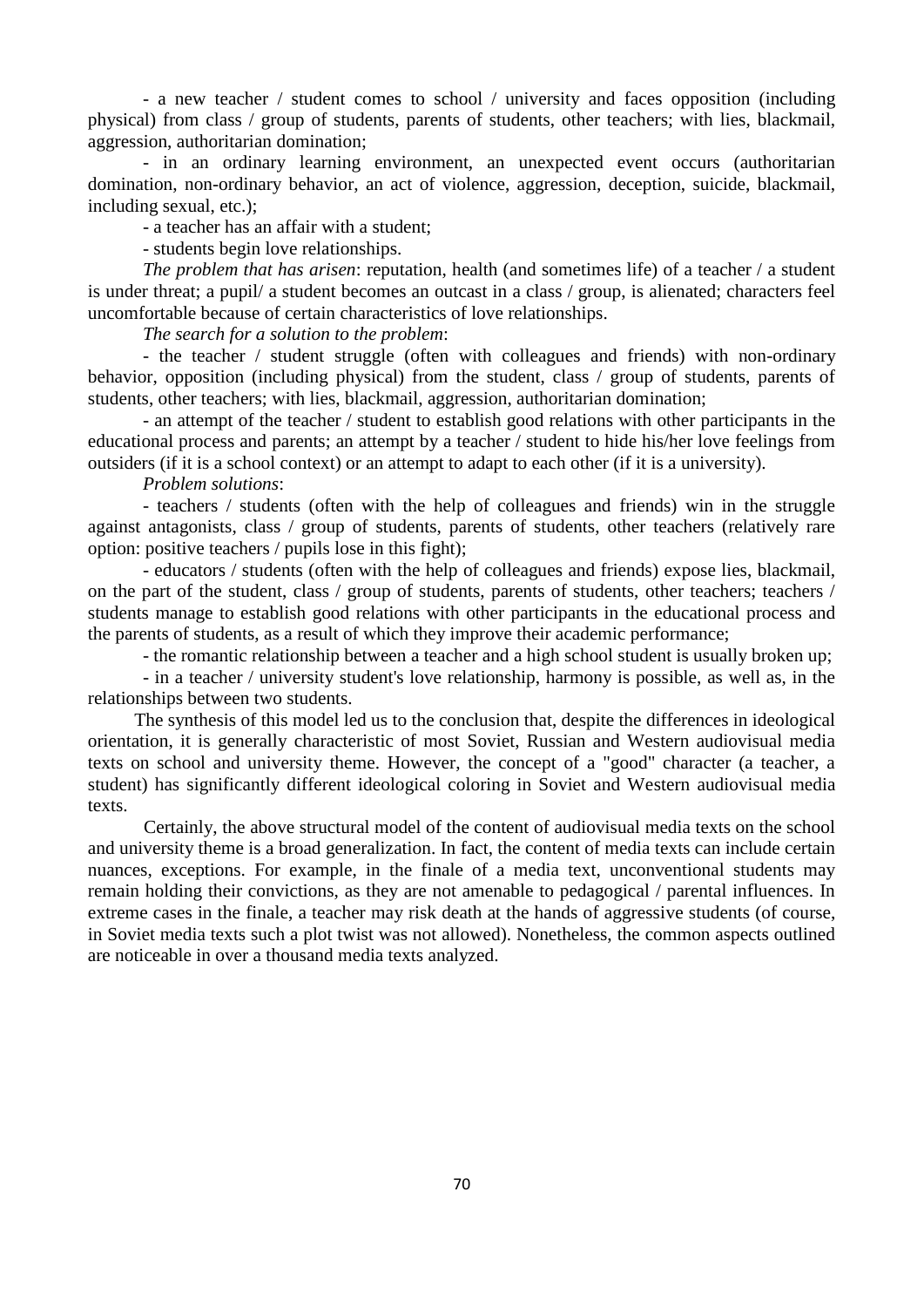#### **Scheme 1. Structural Model of the Contents of the films on School / University Topic**



- teachers / students win in the struggle against antagonists, class / group of students, parents of students, other teachers (relatively rare option: "good" teachers / pupils lose in this fight); - educators / students expose lies, blackmail, on the part of the student, class / group of students, parents of students, other teachers; teachers / students manage to establish good relations with other participants in the educational process and the parents of students, as a result of which they improve their academic performance;

- the romantic relationship between a teacher and a high school student is usually broken up;

- in a teacher / university student's romantic relationship, harmony is possible, as well as, in the relationships between two students.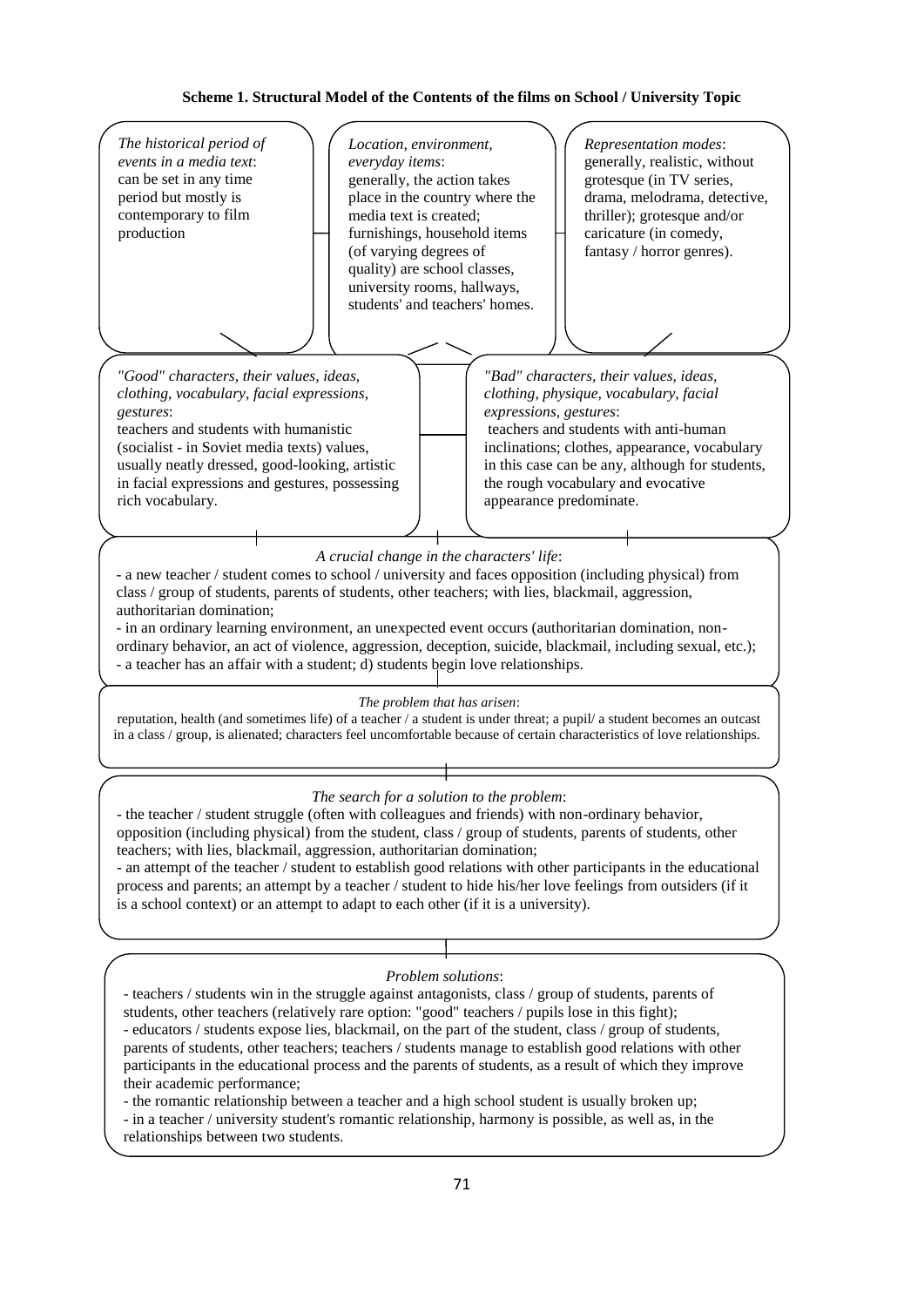# **List of American, British, French, German, Italian, Canadian and Australian films on school and university topics (1912-2018)**

The creation of this type of filmography caused significant difficulties: it was necessary to cut off a lot of films, where students and students were shown on summer and winter and other holidays, on trips and hikes, at sports competitions, etc., that is, outside the walls of schools and universities. We not included in the filmography and numerous movies, where students was insignificant, background characters.

#### **Silent period of cinematography**

**1930**

After School. USA, 1912. Der Student von Prag. Germany, 1913. The Little Teacher / A small town bully. USA, 1915. A Day at School. USA, 1916. Tom Brown's School Days. UK, 1916. Daddy Long Legs. USA, 1919. Los chicos de la escuela. Spain, 1925. Der Student von Prag. Germany, 1926. The Campus Flirt. USA, 1926. The College Boob. USA, 1926. College. USA, 1927. High School Hero. USA, 1927. The College Hero. USA, 1927. The Fair Co-Ed. USA, 1927. The Student Prince in Old Heidelberg. USA, 1927. Don Juan in der Mädchenschule. Germany, 1928. Campus Knights. USA, 1929. So This Is College. USA, 1929.

| Stud. chem. Helene Willfuer. Germany, 1930.                                                                                                     | 1790 |
|-------------------------------------------------------------------------------------------------------------------------------------------------|------|
| Confessions of a Co-Ed. USA, 1931.<br>Daddy Long Legs. USA, 1931.<br>Maedchen in Uniform. Germany, 1931.<br>The Beggar Student. UK, 1931.       | 1931 |
| Heideschulmeister Uwe Karsten. Germany, 1932.                                                                                                   | 1932 |
| College Humor. USA, 1933.<br>Murder on the Campus. USA, 1933.<br>Reifende Jugend. Germany, 1933.<br>Zero de conduit. France, 1933.              | 1933 |
| Finishing School. USA, 1934.<br>Student Tour. USA, 1934.<br>College Rhythm. USA, 1934.<br>School for Girls. USA, 1934.                          | 1934 |
| College Scandal. USA, 1935.<br>Der Student von Prag. Germany, 1935.<br>Kleine Mutti. Austria-Hungary, 1935.<br>The Student's Romance. UK, 1935. | 1935 |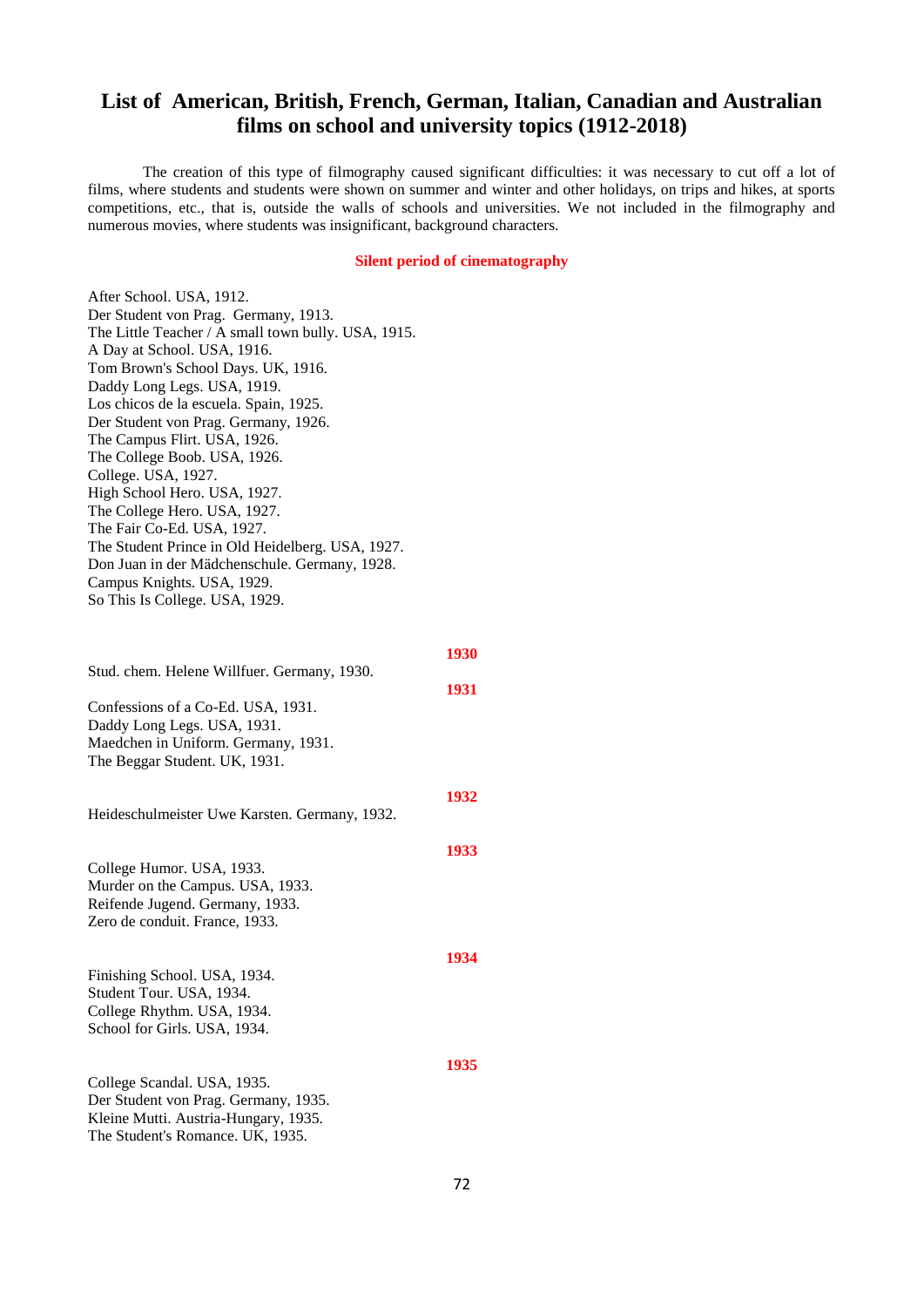| The Little Red Schoolhouse. USA, 1936<br>These Three. USA, 1936.                                                                                                                                                                                                                                                                                         | 1936 |
|----------------------------------------------------------------------------------------------------------------------------------------------------------------------------------------------------------------------------------------------------------------------------------------------------------------------------------------------------------|------|
| We Went to College. USA, 1936.                                                                                                                                                                                                                                                                                                                           |      |
| Claudine 'a l'ecole. France, 1937.<br>Life Begins in College. USA, 1937.                                                                                                                                                                                                                                                                                 | 1937 |
| Campus Confessions. USA, 1938.<br>College Swing. USA, 1938.<br>Crime School. USA, 1938.<br>Dramatic School. USA, 1938.<br>Girls' School. USA, 1938.<br>Girls' School. USA, 1938.<br>Hold That Co-ed. USA, 1938.<br>Katia. France, 1938.<br>Les disparus de Saint-Agil. France, 1938.<br>Mad About Music. USA, 1938.<br>Vadertje Langbeen. Germany, 1938. | 1938 |
| Dancing Co-Ed. USA, 1939.<br>Goodbye, Mr. Chips. USA, 1939.                                                                                                                                                                                                                                                                                              | 1939 |
| Maddalena zero in condotta. Italy, 1940.<br>Strike Up the Band. USA, 1940.<br>Swing it, Magistern. Sweden, 1940.<br>Tom Brown's School Days. USA, 1940.                                                                                                                                                                                                  | 1940 |
| All-American Co-Ed. USA, 1941.<br>Jakko. Germany, 1941.<br>Jungens. Germany, 1941.<br>Kopf hoch, Johannes. Germany, 1941.                                                                                                                                                                                                                                | 1941 |
| Blondie Goes to College. USA, 1942.<br>Secrets of a Co-Ed. USA, 1942.                                                                                                                                                                                                                                                                                    | 1942 |
| Campus Rhythm. USA, 1943.<br>The Falcon and the Co-eds. USA, 1943.<br>Young Ideas. USA, 1943.                                                                                                                                                                                                                                                            | 1943 |
| Die Feuerzangenbowle. Germany, 1944.<br>Hets / Torment. Sweden, 1944.<br>Il diavolo va in collegio. Italy, 1944.<br>Junge Adler. Germany, 1944.                                                                                                                                                                                                          | 1944 |
| Here Come the Co-Eds. USA, 1945.<br>The Corn Is Green. USA, 1945.                                                                                                                                                                                                                                                                                        | 1945 |
|                                                                                                                                                                                                                                                                                                                                                          | 1946 |
| Betty Co-Ed. USA, 1946.                                                                                                                                                                                                                                                                                                                                  | 1947 |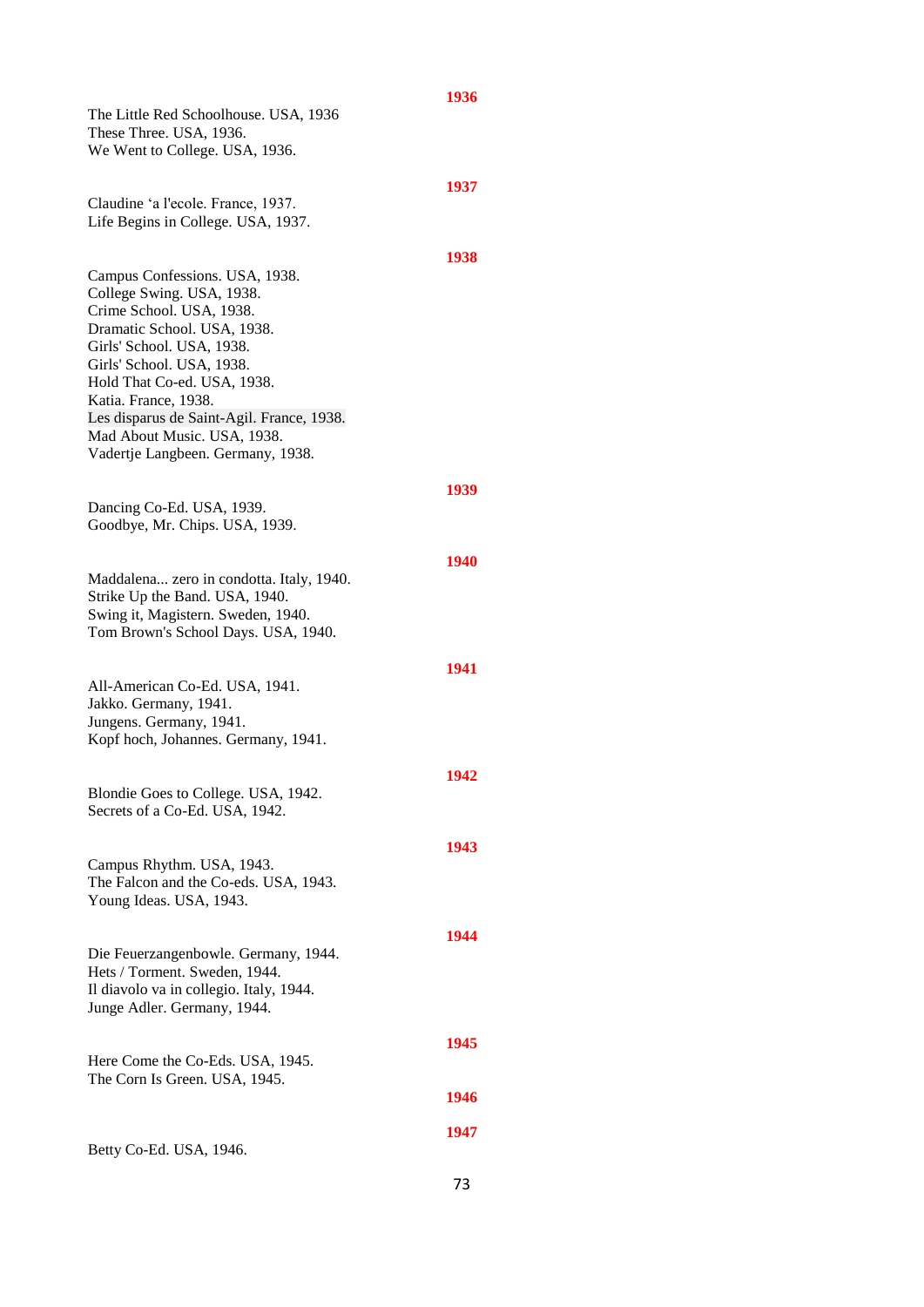Curley. USA, 1947. Cynthia. USA, 1947. Good News. USA, 1947. Margie. USA, 1946.

Apartment for Peggy. USA, 1948. Campus Honeymoon. USA, 1948. Campus Sleuth. USA, 1948. Our Miss Brooks. USA, 1948-1952.

L'ecole buissonniere. France, 1949. Mr. Belvedere Goes to College. USA, 1949

Girls' School. USA, 1950.

Olivia. France, 1951. Tom Brown's School Days. UK, 1951.

Klasskamrater. Sweden, 1952. Navajo. USA, 1952. She's Working Her Way Through College. USA, 1952.

Bright Road. USA, 1953. Dortoir des Grandes. France, 1953. Heideschulmeister Uwe Karsten. West Germany, 1954. Jälkeen syntiinlankeemuksen. Finland, 1953. The Affairs of Dobie Gillis. USA, 1953.

#### **1954**

**1948**

**1949**

**1950**

**1951**

**1952**

**1953**

Das fliegende Klassenzimmer. West Germany, 1954. Her Twelve Men. USA, 1954 Mam'zelle Nitouche. France, 1954. Terza liceo. Italy, 1954. The Student Prince. USA, 1954.

#### **1955**

Amici per la pelle. Italy – France - Spain, 1955. Bravissimo. Italy, 1955. Daddy Long Legs. USA, 1955. Futures vedettes. France, 1955. Good Morning, Miss Dove. USA, 1955. Reifende Jugend. West Germany, 1955. Scuola elementare. Italy, 1955. The Blackboard Jungle. USA, 1955.

Rentree des classes. France, 1956.

## **1957**

**1956**

El maestro. Spain – Italy, 1957. I Was a Teenage Werewolf. USA, 1957. Immer wenn der Tag beginnt. West Germany, 1957. Les Collegiennes. France, 1957. Our Miss Brooks. USA, 1957.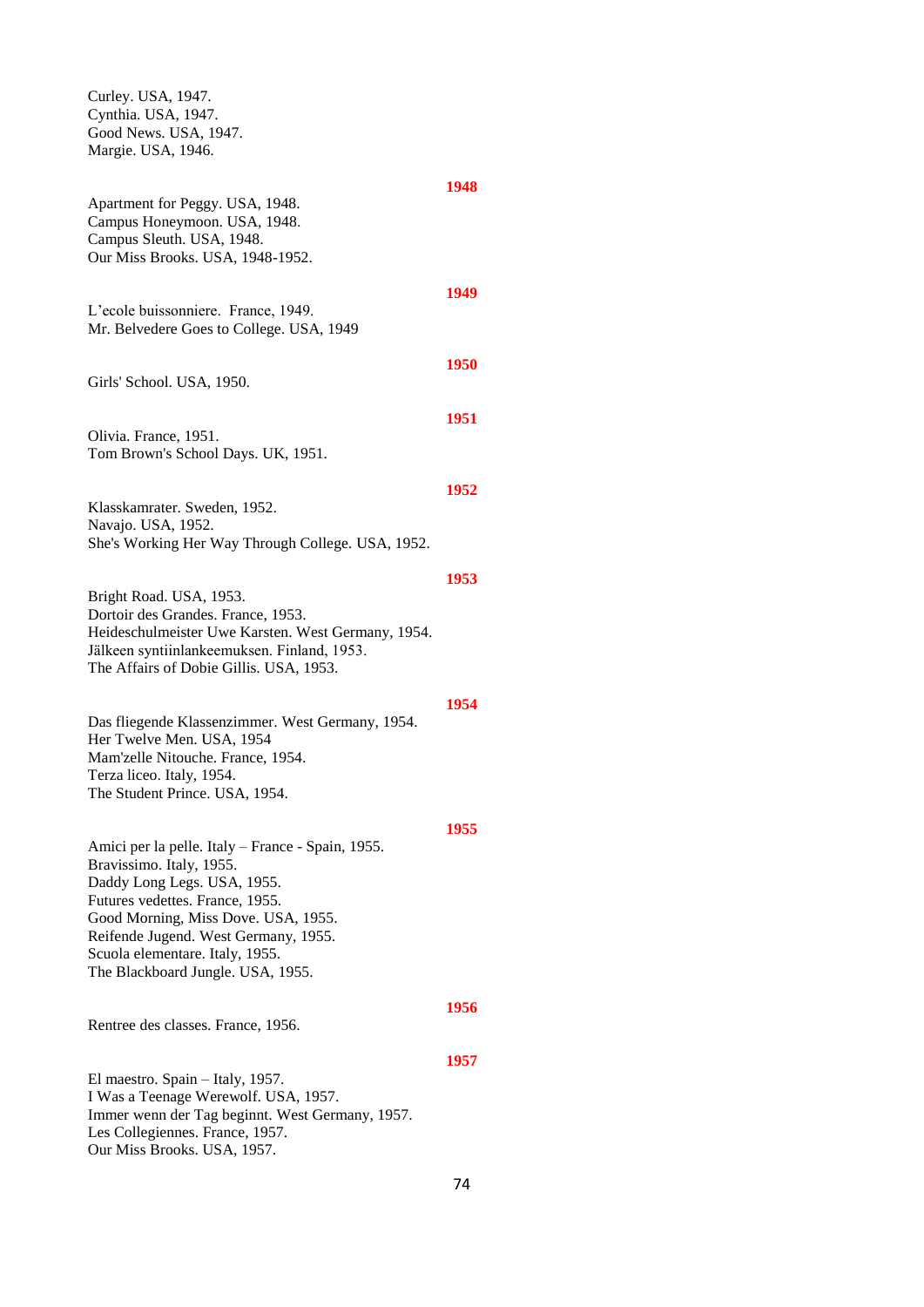## **1958**

Der Paucker. West Germany, 1958. Der schmutzige Engel. Germany 1958. Es geschah am hellichten Tag. West Germany-Switzerland-Spain, 1958. High School Confidential! USA, 1958. High School Hellcats. USA, 1958. Maedchen in Uniform. France – West Germany, 1958. Merry Andrew. USA, 1958. Monster On The Campus. USA, 1958. Teacher's Pet. USA, 1958. The Professor. USA, 1958.

#### **1959**

**1960**

**1961**

**1962**

**1963**

**1964**

Katja, die ungekrönte Kaiserin. West Germany-France, 1959. Les Quatre cents coups. France, 1959.

A French Mistress. UK, 1960. Inherit the Wind. USA, 1960. Opettajatar seikkailee. Finland, 1960. Platinum High School. USA, 1960. School for Scoundrels. UK, 1960. Sex Kittens Go to College. USA, 1960. Skandaali tyttokoulussa. Finland, 1960.

Out of the Shadow. UK, 1961. Splendor in the Grass. USA, 1961. The Children's Hour. USA, 1961.

Term of Trial. UK, 1962. The Miracle Worker. USA, 1962.

Il maestro di Vigevano. Italy, 1963. La foire aux cancres. France, 1963.

Die höhere Schule. West Germany, 1964. Get Yourself a College Girl. USA, 1964. Les Amities particulieres. France, 1964. Of Human Bondage. UK, 1964.

**1965**

**1966**

Journal d'une femme en blanc. France, 1965. Общая / La communal. France, 1965. Хорошая возможность / La bonne occase. France, 1965.

Der Junge Terless. West Germany, 1966. Hot Nights on the Campus. USA, 1966. Lord Love a Duck. USA, 1966. Mademoiselle. UK - France, 1966.

Hot Nights on the Campus. USA, 1966. Le grand Meaulnes. France, 1967. Les risques du metier. France, 1967. Mouchette. France, 1967.

**1967**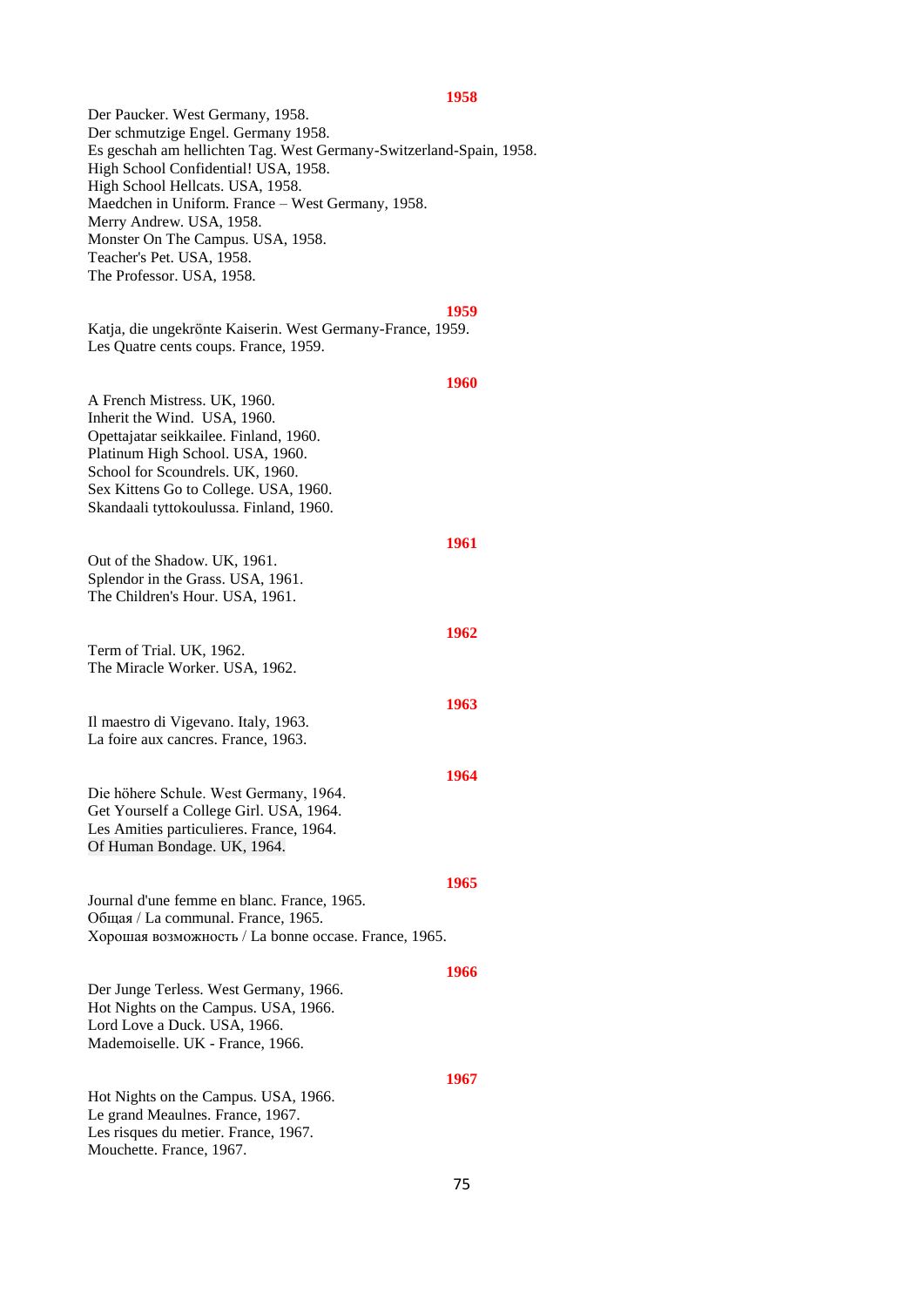Nel sole. Italy, 1967. To Sir, with Love. UK, 1967. Up the Down Staircase. USA, 1967.

## **1968**

Candy. USA, 1968. College Girls. USA, 1968. If… UK, 1968. Р La grande lessive. France, 1968. L'oro del mondo. Italy, 1968. Nude... si muore. Italy, 1968. Ole dole doff. Sweden, 1968. Rachel, Rachel. USA, 1968.

#### **1969**

Goodbye, Mr. Chips. USA, 1969. Hurra, die Schule brennt. West Germany, 1969. I daskala me ta xantha mallia. Greece, 1969. I Ragazzi del massacro, Italy, 1969. Ich bin ein Elefant, Madame. West Germany, 1969. Kes. UK, 1969. La residencia. Spain, 1969. School for Sex. UK, 1969. The Prime of Miss Jean Brodie. UK, 1969.

#### **1970**

Bambule. West Germany, 1970. Feuerzangenbowle. West Germany, 1970. Le Boucher. France-Italy, 1970. Getting Straight. USA, 1970. Mourir d'aimer. France-Italy, 1970. Schulmädchen-Report. West Germany, 1970-1980. 2001.

#### **1971**

Aussi loin que l'amour. France, 1971. On n'arrete pas le printemps. France, 1971. Pretty Maids All in a Row. USA, 1971. Tom Brown's School Days. UK, 1971. Unman, Wittering and Zigo. UK, 1971.

## **1972**

ABC Afterschool Specials. USA, 1972–1997. Child's Play. USA, 1972. Die Klosterschülerinnen. West Germany-France, 1972. La Prima notte di quiete. France – Italy, 1972. L'uccello migratore. Italy, 1972. Schule der Frauen. West Germany, 1972.

#### **1973**

Amarcord. Italy, 1973. Amore e ginnastica. Italy, 1973. Class of '44. USA, 1973. Das fliegende Klassenzimmer. West Germany, 1973. L'ecole sauvage. France, 1973. Les Zozos. France, 1973. The Harrad Experiment. USA, 1973. The Paper Chase, 1973. The Student Teachers. USA, 1973. Was Schulmädchen verschweigen. West Germany, 1973.

## **1974**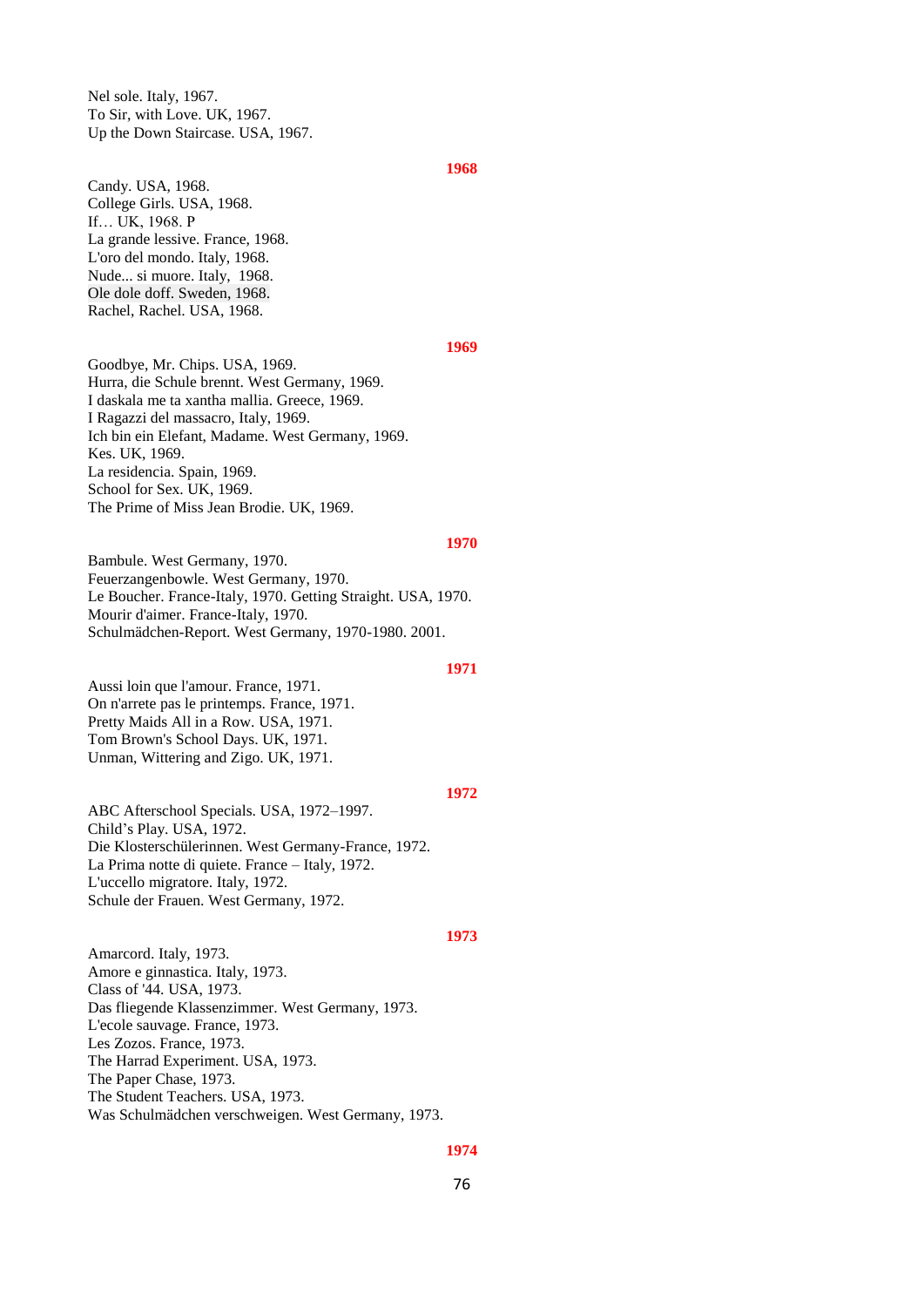Appassionata. Italy, 1974. Auch ich war nur ein mittelmäßiger Schüler. West Germany, 1974. Conrack. USA, 1974. Horror High. USA, 1974. La gifle. France-Italy, 1974. La moutarde me monte au nez. France, 1974. Mousey. USA – UK, 1974. Professore venga accompagnato dai suoi genitori. Italy, 1974. Summer School Teachers. USA, 1974. To Sir, with Love. USA, 1974. Un par de zapatos del '32. Spain-Italy, 1974.

#### **1975**

Cooley High. USA, 1975. Delinquent School Girls. USA, 1975. El colegio de la muerte. Spain, 1975. Hauptlehrer Hofer. West Germany, 1975. La liceale. Italy, 1975. L'educanda. Italy, 1975. Lezioni private. Italy, 1975. L'insegnante. Italy, 1975. Paolo Barca, maestro elementare, praticamente nudista. Italy, 1975. Picnic at Hanging Rock. Australia, 1975. Sie sind frei, Doktor Korczak. West Germany-Israel, 1975.

## **1976**

Carrie. USA, 1976. Р Classe mista. Italy, 1976. Jonas qui aura 25 ans en l'an 2000. France-Switzerland, 1976. La premiеre fois. France, 1976. Р La professoressa di lingue. Italy, 1976. La professoressa di scienze naturali. Italy, 1976. La studentessa. Italy, 1976. L'Argent de poche. France, 1976. Le petit Marcel. France, 1976. Les mal partis. France, 1976. Massacre at Central High. USA, 1976. The Devil's Playground. Australia, 1976. The Student Body. USA, 1976. Un enfant dans la foule. France, 1976. Р

#### **1977**

Diabolo menthe. France, 1977.. Looking for Mr. Goodbar. USA, 1977. Porci con le ali. Italy, 1977. Qu'est-ce que tu veux Julie? France, 1977. Suspiria. Italy, 1977. Why Shoot the Teacher? Canada, 1977.

#### **1978**

Absolution. UK, 1978. Alertez les bébés. France, 1978. Animal House. USA, 1978. Arriba Hazaña. Spain, 1978. Ça va pas la tête. France, 1978. Haro. France, 1978. Grease. USA, 1978. Insegnante balla... con tutta la classe. Italy, 1978. La cle' sur la porte. France, 1978. La liceale nella classe dei ripetenti. Italy–France, 1978. L'insegnante va in collegio. Italy-France, 1978.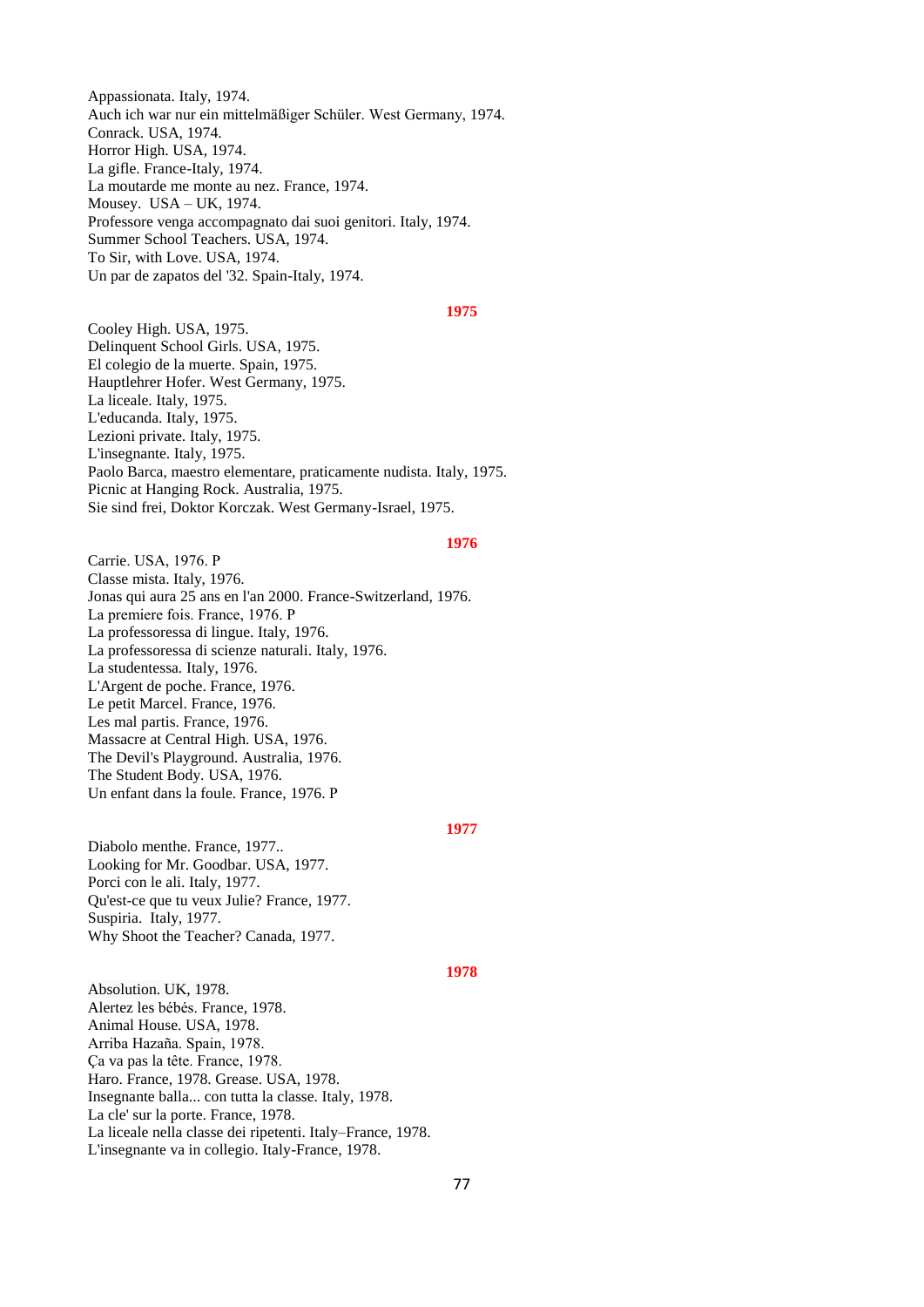Passe ton bac d'abord. France, 1978. Un professeur d'americain. France, 1978.

## **1979**

French Postcards. France – West Germany – USA, 1979. Je parle d'amour. France, 1979. La liceale seduce i professori. Italy, 1979. La liceale, il diavolo e l'acquasanta. Italy, 1979. Le temps des vacances. France, 1979. L'ecole est finie. France, 1979. Rock 'n' Roll High School. USA, 1979. The Class of Miss MacMichael. UK, 1979. Tutti a squola. Italy, 1979. Un si joli village... France, 1979.

## **1980**

Certaines nouvelles. France, 1980. Foxes. USA, 1980. Les petites ecolieres. France, 1980. Kaltgestellt. West Germany, 1980. La boum. France, 1980. La ripetente fa l'occhietto al preside. Italy, 1980. Les sous-doués. France, 1980. Les turlupins. France, 1980. Passe ton bac d'abord. France, 1980. Prom Night. Canada, 1980. Une semaine de vacances. France, 1980.

#### **1981**

Allons z'enfants. France, 1981. Clara et les Chics Types. France, 1981. Et pourtant elle tourne... France, 1981. Le bahut va craquer. France, 1981. Le maitre d'ecole. France, 1981. Mia moglie torna a scuola. Italy, 1981. Night School. USA, 1981. Pierino contro tutti. Italy, 1981. Student Bodies. USA, 1981. Taps. USA, 1981. Taxi Zum Klo. West Germany, 1981. There Was A Little Girl. Italy, USA, 1981. Votre enfant m'interesse. France, 1981.

## **1982**

Class of 1984. Canada, 1982. Fast Times at Ridgemont High. USA, 1982. Grease 2. USA, 1982. La boum 2. France, 1982. Les diplômés du dernier rang. France, 1982. Let's Do It! USA, 1982. Naked Campus. USA, 1982. Ralentir ecole. France, 1982.

#### **1983**

Class. USA, 1983. Debout les crabes, la mer monte! France, 1983. Educating Rita. UK, 1983. High School U.S.A. USA, 1983. La palombiere. France, 1983. Liberty belle. France, 1983. Lo studente. Italy, 1983.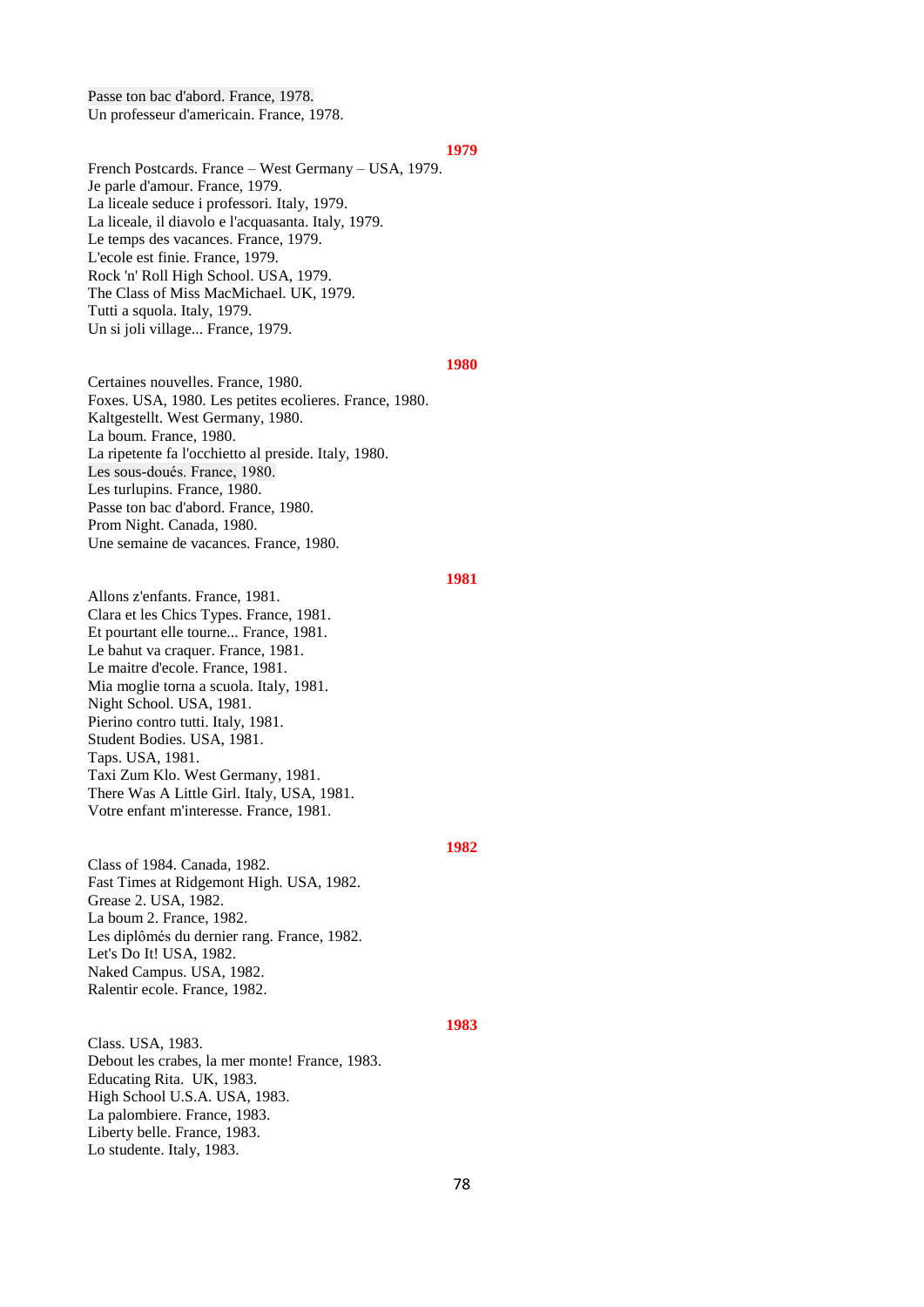My Tutor. USA, 1983. Private School. USA, 1983. Rue cases negre. France, 1983. Screwballs. Canada, 1983.

#### **1984**

Angel. USA, 1984. Bianca. Italy, 1984. Champagne in paradiso. Italy, 1984. Dortoir des grandes. France, 1984. J'ai rencontré le Père Noël. France, 1984. Jeans Tonic. France, 1984. Lace. USA, 1984. Making the Grade. USA, 1984. Police Academy. USA, 1984. Schulmädchen' 84. West Germany, 1984. Sixteen Candles. USA, 1984. Splatter University. USA, 1984. Teachers. USA, 1984. The Best Legs in Eighth Grade. USA, 1984. They're Playing with Fire. USA, 1984.

## **1985**

Anne of Green Gables. Canada, 1985. Back to the Future. USA, 1985. Les enfants. France, 1985. Loose Screws. USA-Canada, 1985. Mask. USA, 1985. Ni avec toi ni sans toi. France, 1985. P.R.O.F.S. France, 1985. Real Genius. USA, 1985. School Spirit. USA, 1985. Secret Admirer. USA, 1985. The Breakfast Club. USA, 1985. The New Kids. USA, 1985. Tom Brown's School Days. UK, 1985.

#### **1986**

Anne Trister. Canada, 1986. Back to School. USA, 1986. Children of a Lesser God. USA, 1986. Class of Nuke 'Em High. USA, 1986. Cours prive'. France, 1986. Dangerously Close. USA, 1986. Douce France. France-West Germany, 1986. États d'âme. France, 1986. Ferris Bueller's Day Off. USA, 1986. Girls School Screamers. USA, 1986. Head of the Class. USA, 1986–1990. L'araignée de satin. France, 1986. Las colegialas. Argentina-Italy, 1986. Peggy Sue Got Married. USA, 1986. Pretty in Pink. USA, 1986. Slaughter High. UK – USA, 1986.

#### **1987**

A Different World. USA, 1987–1993. Au Revoir Le Enfants. France – Germany – Italy, 1987. Campus Man. USA, 1987. Good Morning, Miss Bliss. USA, 1987-1989.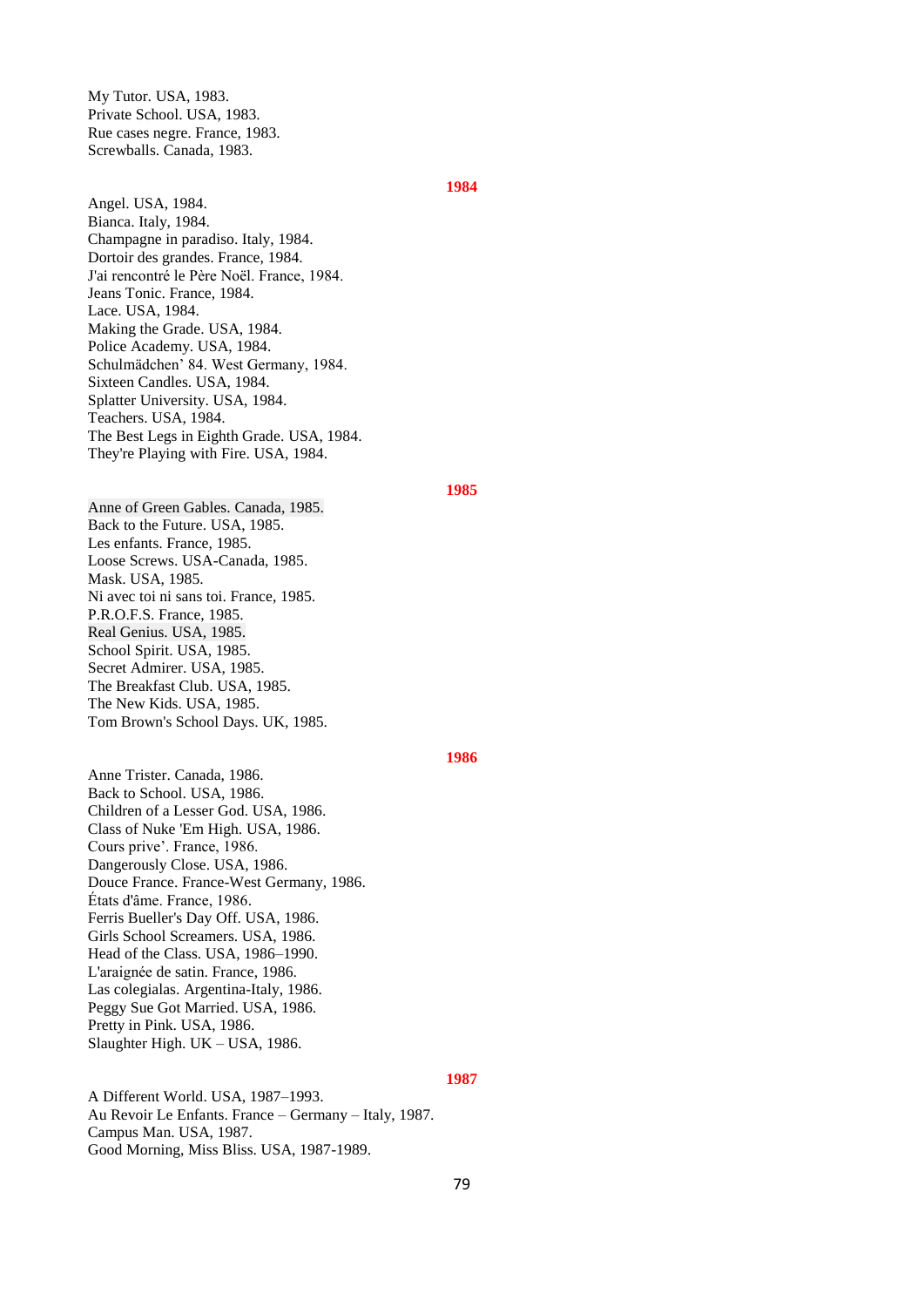Hello Mary Lou: Prom Night II. Canada, 1987. Just One of the Guys. USA, 1987. La petite allumeuse. France, 1987. Not Quite Human. USA, 1987. Point de fuite. Belgium, 1987. Rebel High. Canada, 1987. Some Kind of Wonderful. USA, 1987. Student Affairs. USA, 1987. Student Confidential. USA, 1987. Student Exchange. USA, 1987. Summer School. USA, 1987. The Principal. USA, 1987. The Underachievers. USA, 1987. Three O'Clock High. USA, 1987. Under Cover. USA, 1987. Zombie High. USA, 1987.

## **1988**

14 going on 30. USA, 1988. After School. USA, 1988.. De bruit et de fureur. France, 1988. Heathers. USA, 1988. La petite voleuse. France, 1988. L'etudiante. France-Italy, 1988. School Daze. USA, 1988. Stand and Deliver. USA, 1988. Stealing Heaven. USA, 1988. The Chocolate War. USA, 1988.

#### **1989**

Alta tensione - Il gioco. Italy, 1989. Bill and Ted's Excellent Adventure. USA, 1989. College. Italy, 1989. Cutting Class. USA, 1989. Dead Poets Society. USA, 1989. Hell High. USA, 1989. How I Got Into College. USA, 1989. Lean on Me. USA, 1989. Noce blanch. France, 1989. Valemont. USA, 2009.

#### **1990**

Buried Alive. USA- South Africa, 1990. Class of 1999. USA, 1990. Ghoul School. USA, 1990. La fracture du myocarde. France, 1990. Prom Night III: The Last Kiss. Canada, 1990. Uranus. France, 1990.

#### **1991**

Class of Nuke 'Em High Part II: Subhumanoid Meltdown. USA, 1991. Flirting. Australia, 1991. Frankenstein: The College Years. USA, 1991. Genial, mes parents divorcent! France, 1991. Ghoulies III: Ghoulies Go to College. USA, 1991. L'annee de l'eveil. Belgium-France, 1991. Les cles du paradis. France, 1991. Little Man Tate. USA, 1991. Surviving Desire. Ambition. Theory of Achievement. USA, 1991. Toy Soldiers. USA, 1991.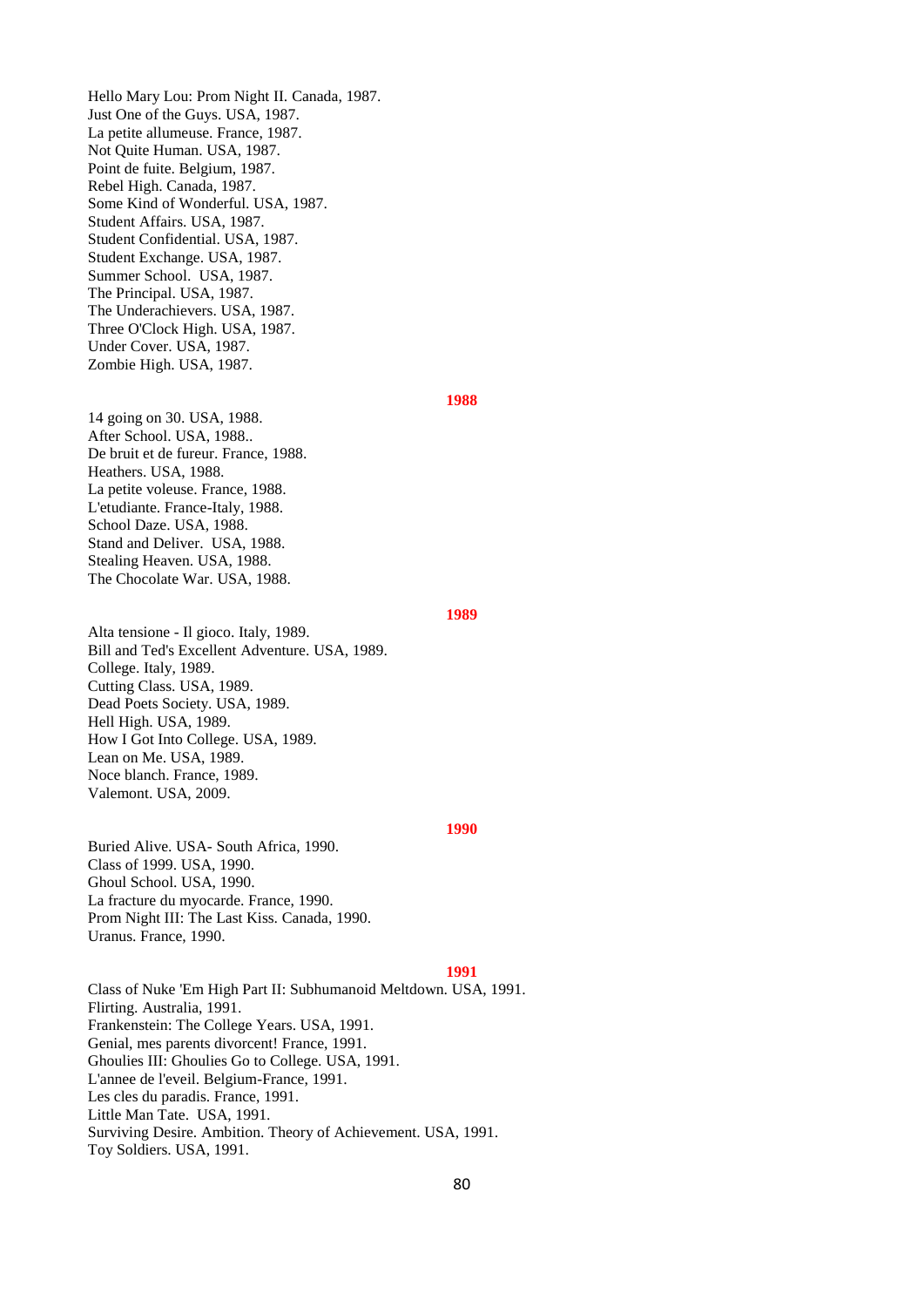Class Act. USA, 1992. Degrassi High: School's Out. Canada, 1992. Io speriamo che me la cavo. Italy, 1992. Prom Night IV: Deliver Us from Evil. Canada, 1992. School Ties. USA, 1992. School's Out! Canada, 1992. Unser Lehrer Doktor Specht. Germany, 1992–1999. Waterland. UK, 1992. Zebrahead. USA, 1992.

#### **1993**

Class of `61. USA, 1993. Class of '96. USA, 1993. Christy. USA, 1994.. Dazed and Confused. USA, 1993. Ernest Goes to School. Canada-USA, 1993. Gross Misconduct. Australia, 1993. Le jeune Werther. France, 1993. L'instit. France-Switzerland, 1993–2004.. L'ombre du doute. France, 1993. Saved by the Bell: The College Years. USA, 1993 – 1994. Saved by the Bell: The New Class. USA, 1993-2000. Swing Kids. USA, 1993. The Substitute. USA, 1993.

#### **1994**

Basketball Diaries. USA, 1994 Class of 1999 II: The Substitute. USA, 1994. Confessions of a Sorority Girl. USA, 1994. Foreign Student. Holland – USA – France – Italy – UK, 1994. Heartbreak High. Australia, 1994 – 1999. Mother's Boys. USA, 1994. PCU. USA, 1994. Reform School Girl. USA, 1994. Renaissance Man. USA, 1994. Sweet Valley High. France - USA, 1994–1998. The Browning Version. UK, 1994.

## **1995**

Angus. Germany – USA – France – UK, 1995. Art for Teachers of Children. USA, 1995. Billy Madison. USA, 1995. Class of Nuke 'Em High Part 3: The Good, the Bad and the Subhumanoid. USA, 1995. Clueless. USA, 1995. Higher Learning. USA, 1995. Kids. USA, 1995. La scuola. Italy-France, 1995. Life. USA, 1995. Lust och fägring stor. Sweden, 1995. Major Payne. USA, 1995. Mr. Holland's Opus. USA, 1995. My Teacher`s Wife. USA, 1995. Tina and the Professor. USA, 1995. Welcome to the dollhouse. USA, 1995. When Night Is Falling. Canada, 1995. Опасные умы / Dangerous Minds. USA, 1995.

Carried Away. USA, 1996. Co-ed Call Girl. USA, 1996.

#### **1996**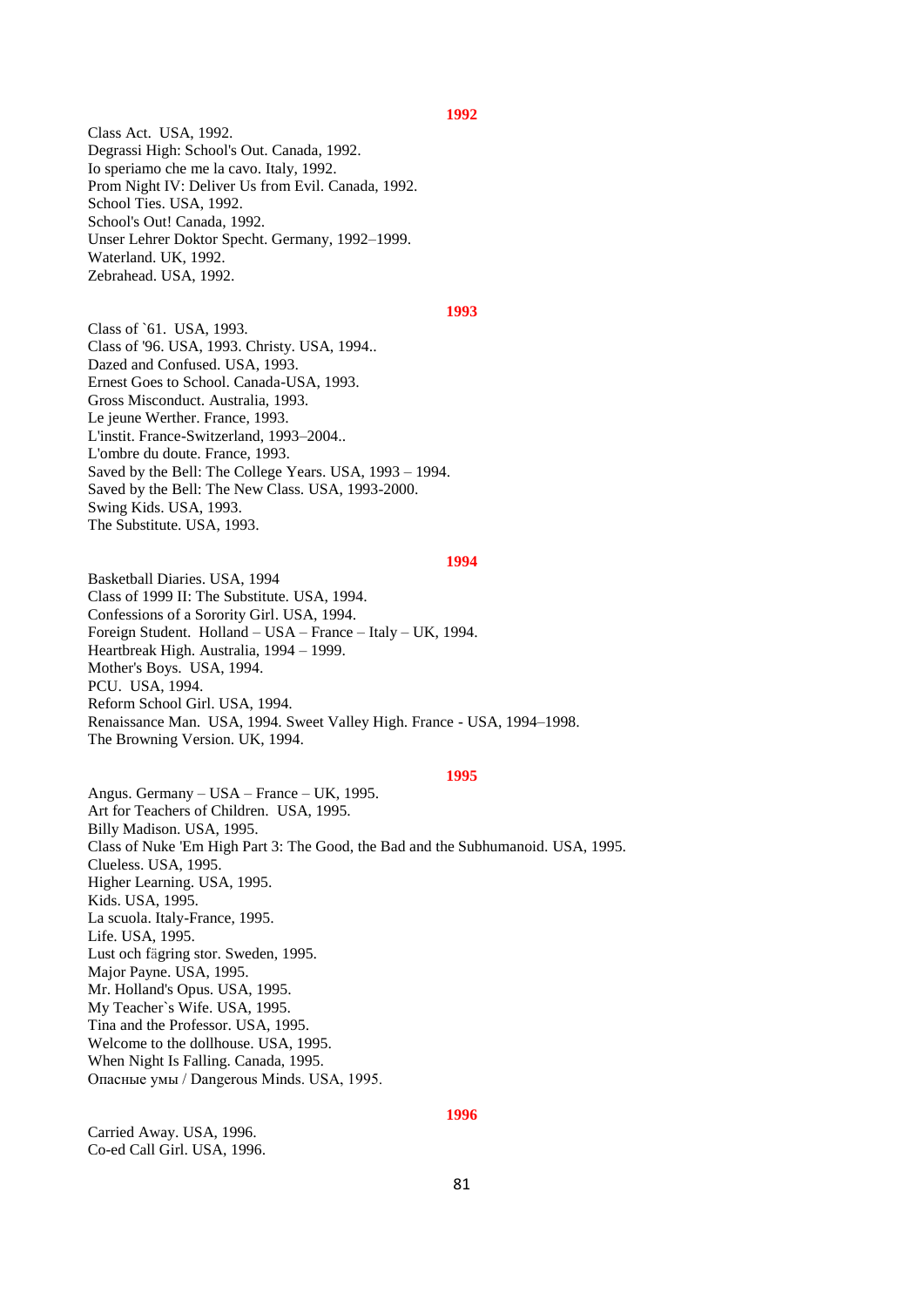Demolition High. USA, 1996. Р Diabolique. USA, 1996. For My Daughter's Honor. USA, 1996. Foxfire. USA, 1996. Girls Town. USA, 1996. High School High. USA, 1996 Jack. USA, 1996. Режиссер Le Plus beau metier du monde. France, 1996. Matilda. USA, 1996. The Craft. USA, 1996. The Mirror Has Two Faces. USA, 1996. The Substitute. USA, 1996. To Sir, with Love II. USA, 1996.

#### **1997**

Apt Pupil. USA-Canada-France, 1997. Auguri professore. Italy, 1997. Demolition University. USA, 1997. Good Will Hunting. USA, 1997. In and Out. USA, 1997. Messieurs les enfants. France-Spain, 1997. One Eight Seven. USA, 1997. 'Til There Was You. USA, 1997.

## **1998**

All I Wanna Do! USA – Canada – Italy, 1998. Class. USA-Canada, 1998. Dead Man on Campus. USA, 1998. Dead Students Society. USA, 1998. Der Campus. Germany, 1998. Devil in the Flesh. USA, 1998. Disturbing Behavior. USA – Australia, 1998. Física o química. Spain, 2008-2011. I piccoli maestri. Italy, 1998. Pleasantville. USA, 1998. Principal Takes a Holiday. Canada-USA, 1998. Rushmore. USA, 1998. The Faculty USA, 1998. Thicker Than Blood. USA, 1998. This Is My Father. USA, 1998. Whatever. France - USA, 1998.

### **1999**

American Beauty, 1999. American Pie. USA, 1999. Big Wolf on Campus. Canada, 1999. Election. USA, 1999. Freaks and Geeks. USA, 1999-2000. Genius. USA, 1999. Guinevere. USA, 1999. In a Class of His Own. USA, 1999. Inherit the Wind. USA, 1999. Jawbreaker. USA, 1999. Триллер. La lengua de las mariposas. Spain, 1999. Never Been Kissed. USA, 1999. She's all that. USA, 1999. Teaching Mrs. Tingle. USA, 1999. Ten things I hate about you. USA, 1999. Duck! The Carbine High Massacre. USA, 1999. The Rage: Carrie 2. USA, 1999. Undressed. USA-Canada, 1999 – 2002.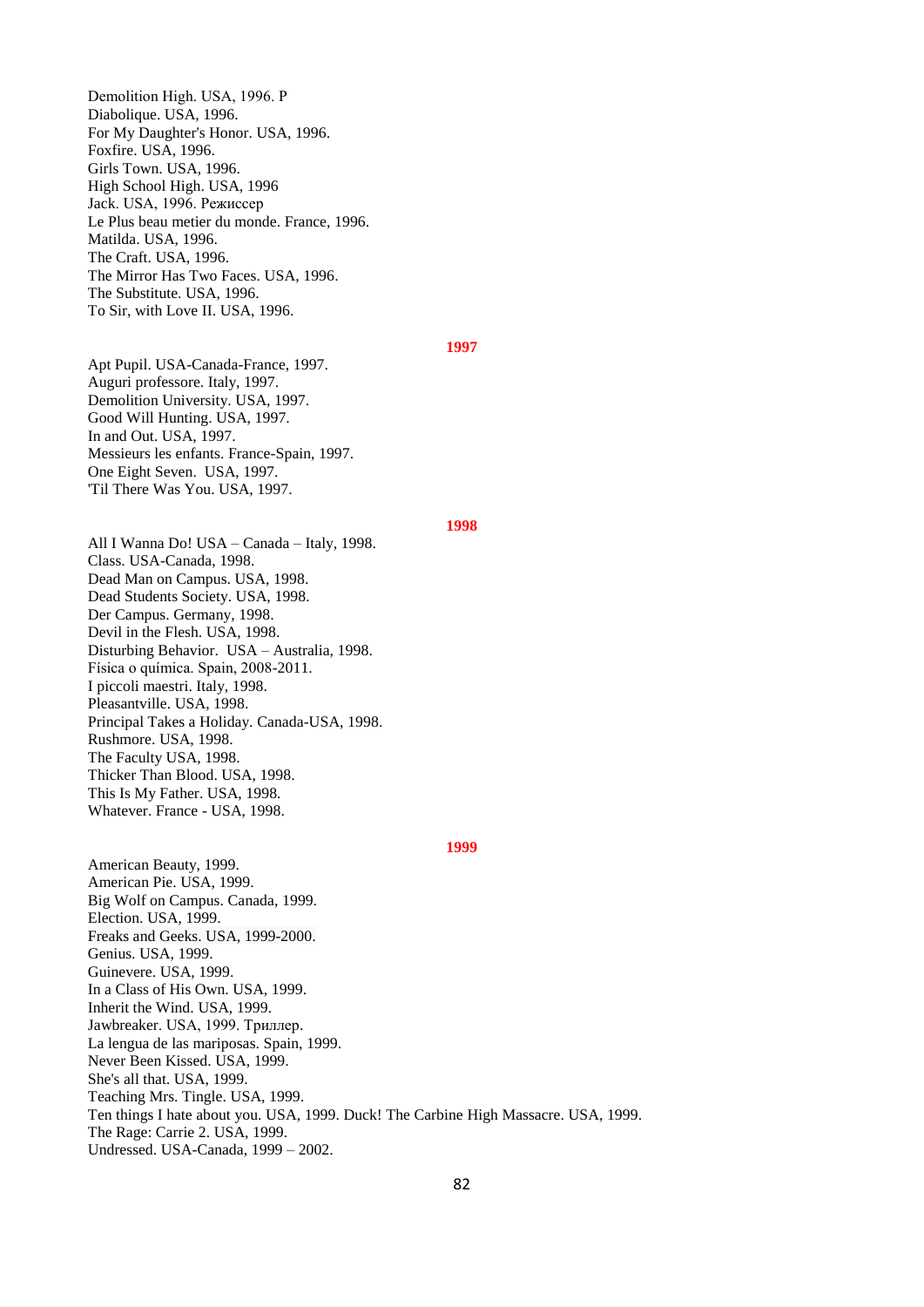## **2000**

100 Girls. USA, 2000. All-American Girl: The Mary Kay Letourneau Story. USA, 2000. Anatomie. Germany, 2000. Billy Elliot. USA, 2000. Boston Public. USA, 2000–2004. L'institutrice. France-Canada, 2000. Massholes. USA, 2000. My Mother Frank. Australia, 2000. Pay It Forward. USA, 2000. Satan's School for Girls. USA, 2000. Schule. Germany, 2000. Skipped Parts. USA, 2000. Snow Day. USA, 2000. Teacher's Pet / Devil in the Flesh 2. Canada - USA, 2000. The Acting Class. USA, 2000. Wonder Boys. UK – Germany – USA - Japan, 2000.

## **2001**

American Pie 2. USA, 2001. Amy and Isabelle. USA, 2001. Chasing Holden. USA, 2001. Donnie Darko. USA, 2001. Going Greek. USA, 2001. Harry Potter… UK - USA, 2001-2011. Save the Last Dance. USA, 2001. Scandal: [Sex@students.edu.](mailto:Sex@students.edu) USA, 2001. Tart. USA, 2001. Teachers. UK, 2001–2004. The Dangerous Lives of Altar Boys. USA, 2001. Weirdsister College. UK, 2001–2002.

#### **2002**

A Walk to Remember. USA, 2002. Bang Bang You're Dead. USA – Canada, 2002. Blue Car. USA, 2002. Cadet Kelly. USA-Canada, 2002. Carrie. USA, 2002. Crossroads. USA, 2002. Dead Above Ground. USA, 2002. Goodbye, Mr. Chips. UK, 2002. Heart of America. Germany – Canada, 2002. Home Room. USA, 2002. National Lampoon's Van Wilder. Germany - USA, 2002. Porn 'n Chicken. USA, 2002. Satan's School for Lust. USA, 2002. Strange Days at Blake Holsey High. Canada, 2002–2006. The Emperor's Club. USA, 2002. The New Guy. USA, 2002. Try Seventeen. Canada-USA, 2002.

#### **2003**

After School Special. Germany-USA, 2003. Der Wald vor lauter Baumen. Germany, 2003. Detention. USA – Canada, 2003. Elephant. USA, 2003. Evil / Ondskan. Дания–Sweden, 2003. Grande Ecole. France, 2003. Hatley High. Canada, 2003. Madea's Class Reunion. USA, 2003.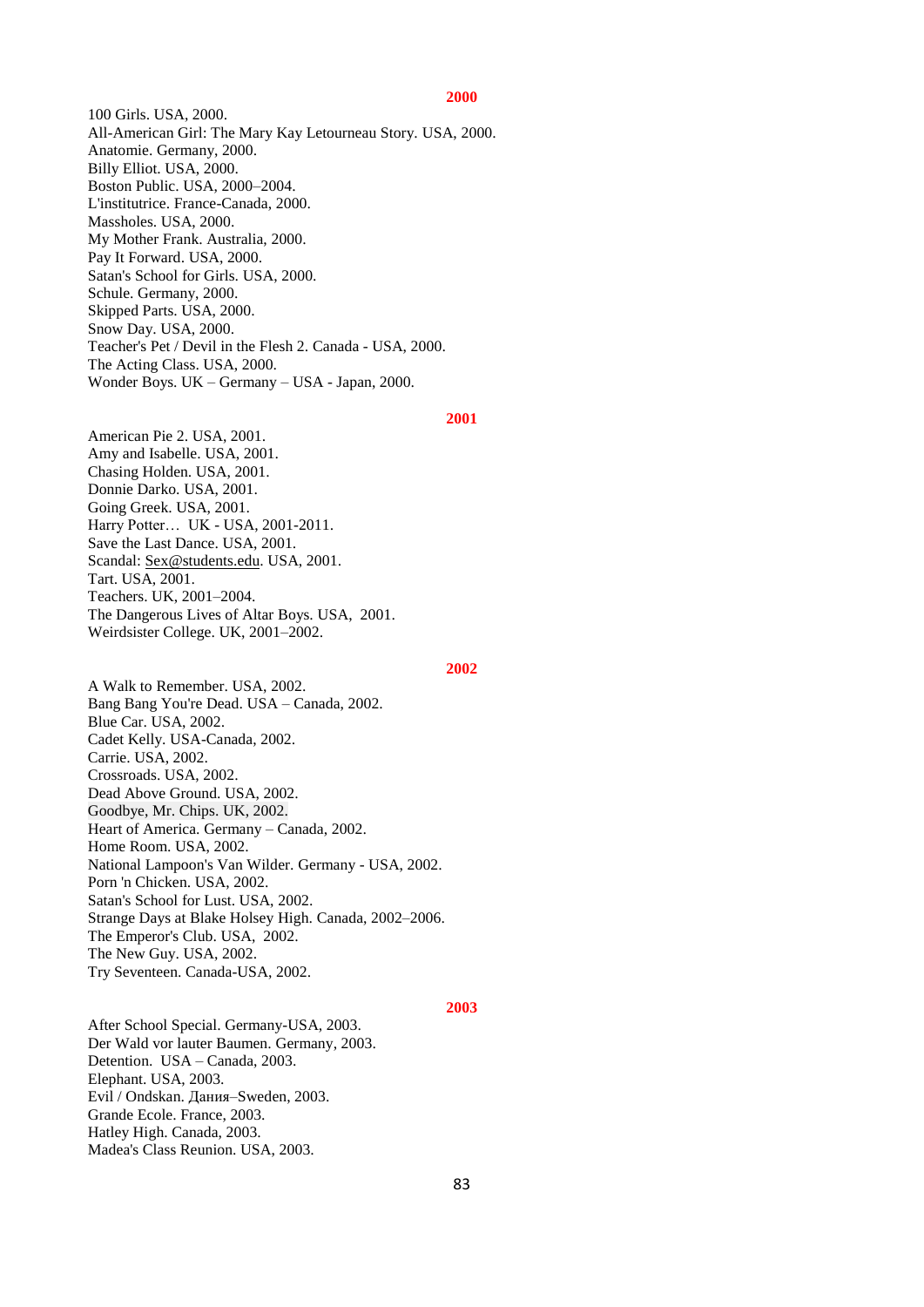Mona Lisa Smile. USA, 2003. One Tree Hill. USA, 2003–2012. School of Life. Canada-USA, 2003. Р Song for a Raggy Boy. Ireland-Denmark-UK--Spain, 2003. Student Seduction. Canada, USA, 2003. Terror at Baxter U. USA, 2003. The School of Rock. USA-Germany, 2003. Thirteen. USA, 2003. Who's Your Daddy? USA, 2003.

#### **2004**

A Cinderella Story. USA, 2004. A Separate Peace. Canada, 2004. Casey the Coed. USA, 2004. Chasing Liberty. USA, 2004. Die Konferenz. Germany, 2004. Evilenko. Italy, 2004. Grande ecole. France, 2004. Innocence. France, 2004. Les Choristes. Germany – France - Switzerland, 2004. Mean Girls. USA – Canada, 2004. Napola - Elite für den Führer. Germany, 2004. Napoleon dynamite. USA, 2004. Ned's Declassified School Survival Guide. USA-Germany, 2004 – 2007. Saved. USA, 2004. School for Seduction. UK, 2004. Schulmädchen. Germany, 2004. She's Too Young. USA, 2004. The Perfect Score. USA, 2004. University Heights. USA, 2004. Veronica Mars. USA, 2004-2007.

### **2005**

Ahead of the Class. UK, 2005. Campus Confidential. USA, 2005. Coach Carter. USA – Germany, 2005. Like Minds. Australia-UK, 2005. Little Manhattan. USA, 2005. Mom at Sixteen. USA, 2005. Provaci ancora prof! Italy, 2005. Shackles. USA, 2005. Tamara. USA – Canada, 2005. Trip Out. USA, 2005. University Place. USA, 2005.

#### **2006**

5ive Girls. Canada, 2006. Accepted. USA, 2006. Art School Confidential. USA, 2006. Bridge to Terabithia. USA, 2006. Busty Co-Eds. USA, 2006. Comrade Pedersen. Norway, 2006. French for Beginners. Germany-France, 2006. Half Nelson. USA, 2006. High School Musical. USA, 2006. John Tucker Must Die. USA, 2006. Le Grand Meaulnes. France, 2006. L'ecole pour tous. France, 2006. Les amities malefiques. France, 2006. Loving Annabelle. USA, 2006.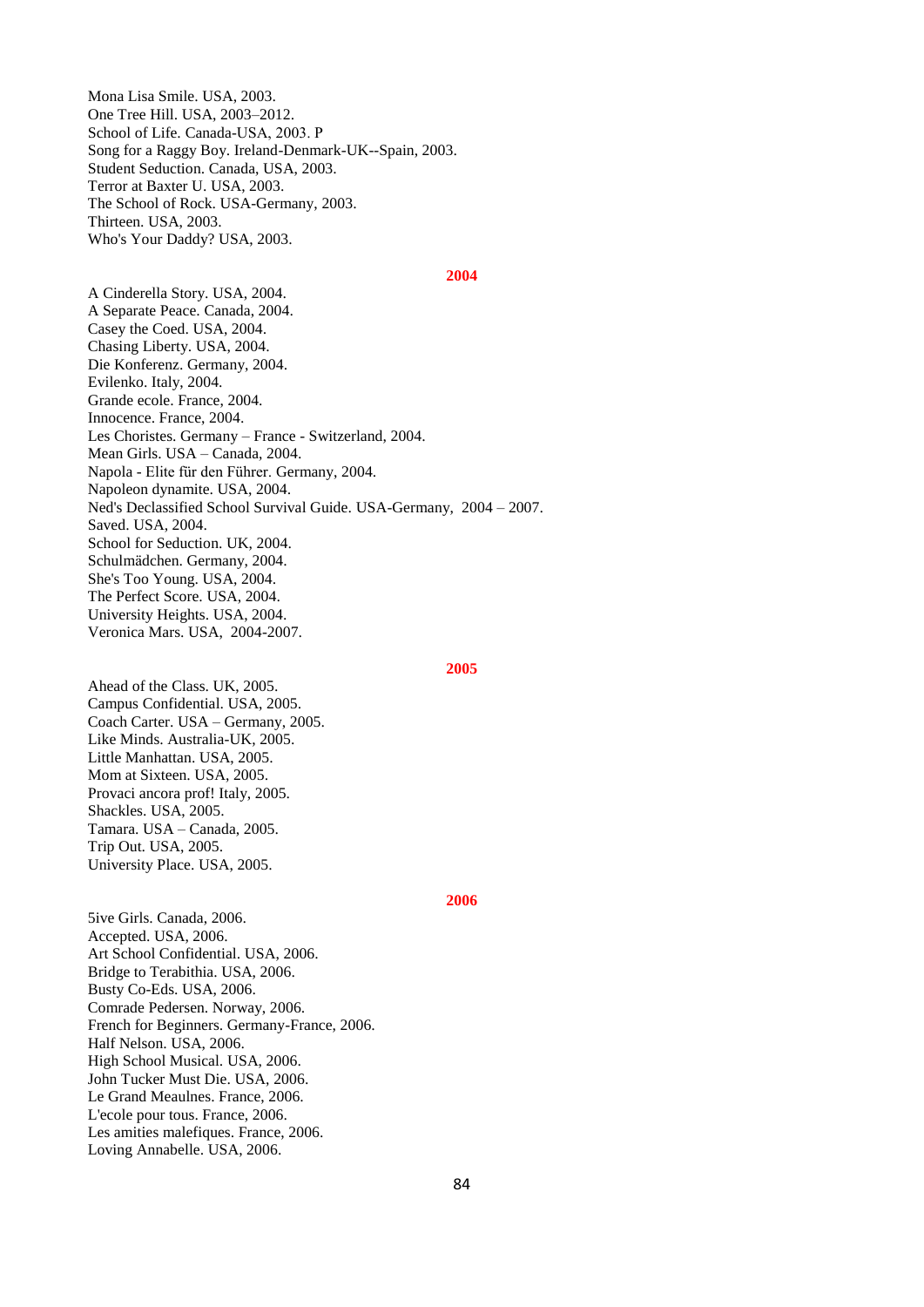Mr. Gibb. USA, 2006. Notes on a Scandal. UK, 2006. Read It and Weep. USA, 2006. Shameless Co-eds. USA, 2006. She's the Man. USA, 2006. Starter For 10. USA, 2006. Summer School. USA, 2006. Take the Lead. USA, 2006. The Class. USA, 2006–2007. The Haunting at Thompson High. Canada, 2006. The History Boys. UK, 2006. The Ron Clark Story. USA – Canada, 2006. **2007** A Different World. USA, 1987–1993. American Pie Presents Beta House. USA – Canada, 2007. City Teacher. USA, 2007. Co-Ed Confidential. USA, 2007. College. USA, 2007. El Internado. Spain, 2007-2010. Elegy. USA, 2007. Freedom Writers. USA-Germany, 2007. Girl, Positive. USA, 2007. Gossip Girl. USA, 2007-2012. Greek. USA, 2007-2011. Guten Morgen, Herr Grote. Germany, 2007. Helphone. France, 2007 How I Married My High School Crush / The Wedding Wish. Canada, 2007. Juno. USA, 2007. Kickin' It Old Skool. USA-Canada, 2007. Killer School Girls from Outer Space. USA, 2011. Murder 101: College Can Be Murder. USA, 2007. Normal. Canada, 2007. Sanaton sopimus. Finland, 2007. School of Horror. USA, 2007. St. Trinian's. UK, 2007. St. Trinian's 2. UK, 2007. Summer Heights High. Australia, 2007. Sydney White. USA, 2007. Teeth. USA, 2007. Teufelsbraten. Germany, 2007.

#### **2008**

A Country Teacher. Czech Republic – Germany – France, 2008. After School. USA, 2008. Afters School. USA, 2008. Assassination of a High School President. USA, 2008. Britannia High. UK, 2008. College Road Trip. USA, 2008. College Sex Project. USA, 2008. Die Welle. Germany, 2008. Drillbit Taylor. USA, 2008. Élève libre. Belgium – France, 2008. Entre les murs. France, 2008.

The Education of Charlie Banks. USA, 2007.

The Haunting Of Sorority Row. USA, 2007.

The Great Debaters. USA, 2007.

The Oxford Murders. USA, 2007. The Tracey Fragments. Canada, 2007.

Vikaren. Denmark, 2007.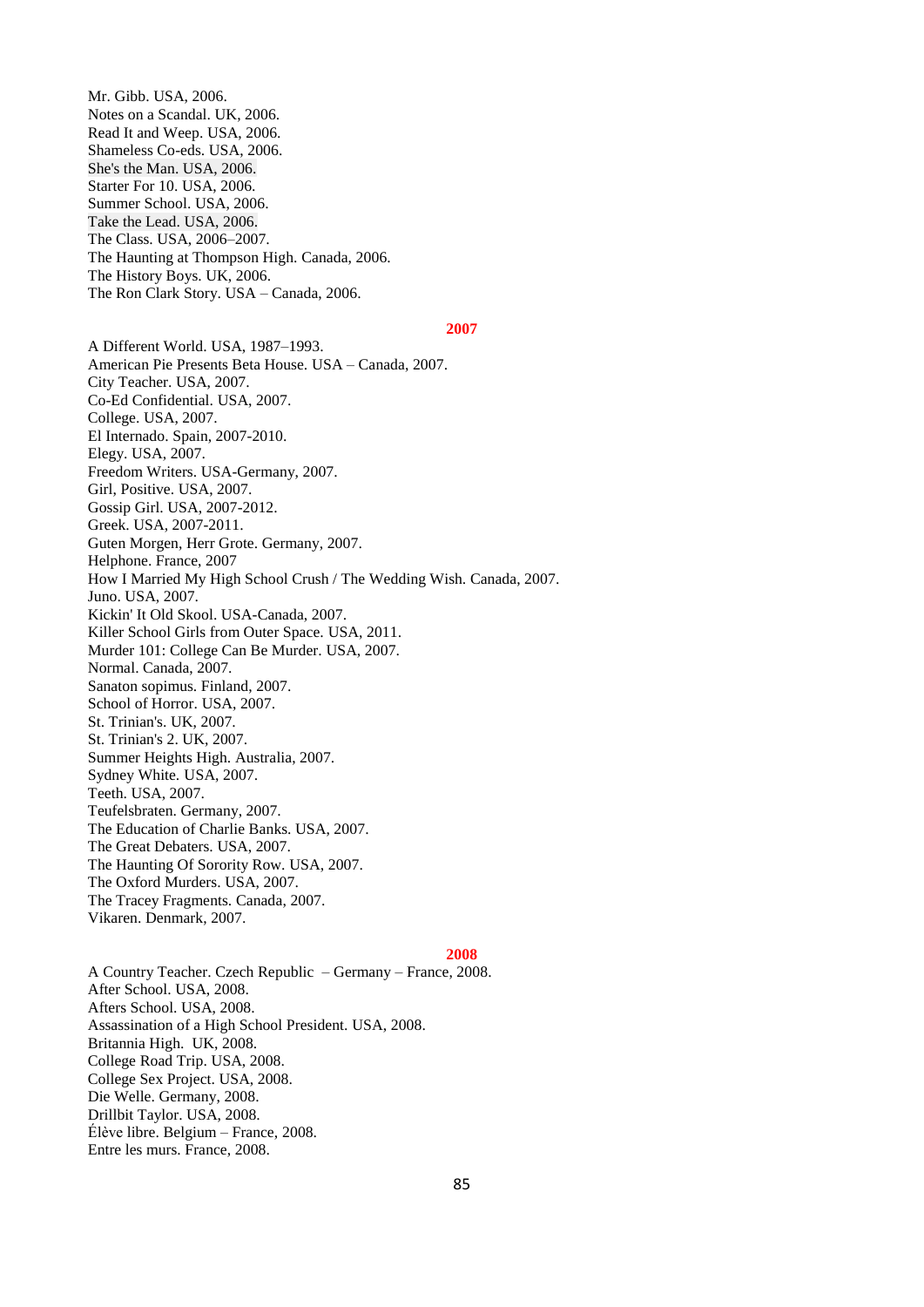Filth: The Mary Whitehouse Story. UK, 2008. Front of the Class. USA, 2008. Gym Teacher. The Movie. Canada – USA, 2008. High School Musical 3: Senior Year. USA, 2008. I liceali. Italy, 2008. Jennifer's Body. USA, 2009. Keith. USA, 2008. La journee de la jupe. France – Belgium, 2008. Lesson 21. Italy – UK, 2008. LOL. France, 2008. Lower Learning. USA, 2008. My Sassy Girl. USA, 2008. Picture This. USA, 2008. Private Lessons. France – Belgium, 2008. Senior Skip Day. USA, 2008. Spy school. USA, 2008. Stella. France, 2008. Summerhill. UK, 2008. The Clique. USA, 2008. The House Bunny. USA, 2008. Ultimi della classe. Italy, 2008. Wild Child. USA – UK - France, 2008.

#### **2009**

17 Again. USA, 2009. American High School. USA, 2009. An Education. USA, 2009. April Showers. USA, 2009. Cracks. UK, Ireland, 2009. Daddy Longlegs / Go Get Some Rosemary. USA-France, 2009. Deviant Co-Eds. USA, 2009. Fame. USA, 2009. Gentlemen Broncos. USA , 2009. I Love You, Beth Cooper. USA – Canada, 2009. Knowing. USA, 2009. La grande vie. France, 2009. Le Petit Nicolas. France, 2009. Les beaux gosses. France, 2009. Love at First Hiccup. USA – Denmark, 2009. Mrs. Washington Goes to Smith. USA, 2009. OffCampus. USA, 2009. Polytechnique. Canada, 2009. Private. USA, 2009. Professor Quixote. USA, 2009. Sorority Row. USA, 2009. Teenage Dirtbag. USA, 2009. Tenure. USA, 2009. The Trotsky. Canada, 2009. Tormented. UK, 2009. Wild Cherry. USA-Canada, 2009.

World's Greatest Dad. USA, 2009.

### **2010**

A Very School Gyrls Holla-Day. USA, 2010. Alleged. USA, 2010. Bloomington. USA, 2010. Bouquet of Barbed Wire. UK, 2010. Class of '91. USA, 2010. Class. USA, 2010. Dance Academy. Australia, 2010-2013.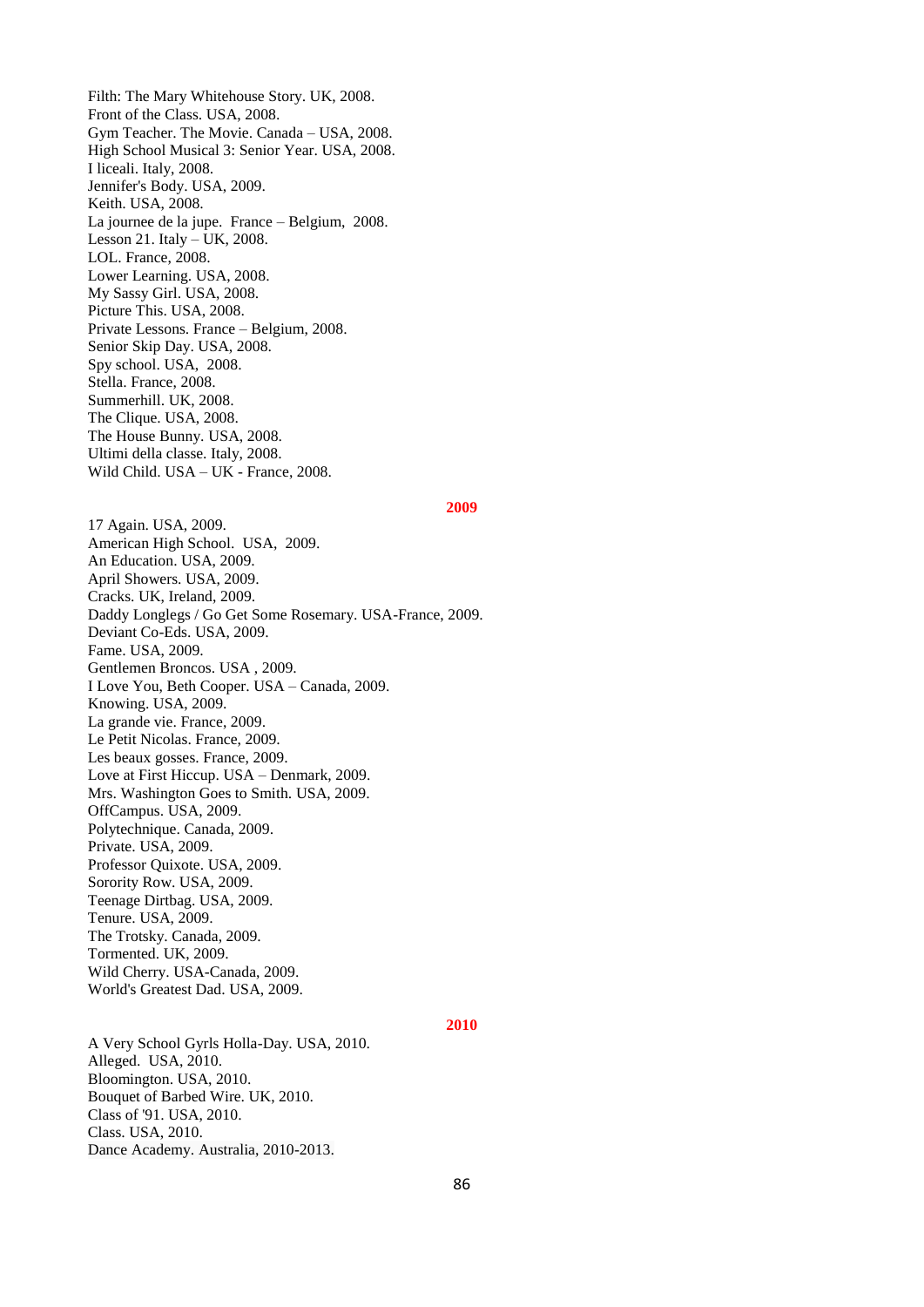Daydream Nation. Canada, 2010. Den Brother. USA, 2010. Easy A. USA, 2010. F. UK, 2010. Harriet the Spy: Blog Wars. USA-Canada, 2010. La scuola e finita. Italy–Switzerland, 2010. Le cafe du pont. France, 2010. Mes cheres etudes. France, 2010. No Limit Kids: Much Ado About Middle School. USA, 2010. Pound of Flesh. USA, 2010. Primaria! Spain, 2010. Ramona and Beezus. USA, 2010. Submarine. UK, 2010. The Cruch. Ireland, 2010. The Perfect Teacher. Canada, 2010. The School in the Woods. USA, 2010. The Seminarian. USA, 2010. The Social Network. USA, 2010. Tod einer Schülerin. Germany, 2010. Unsolved Suburbia. USA, 2010. Wasted on the Young. Australia, 2010.

## **2011**

3 Times a Charm. USA, 2011. A.N.T. Farm. USA, 2011–2014. Bad Teacher. USA, 2011. Beyond the Blackboard. USA, 2011. Deadtime Stories 2. USA, 2011. Detachment. USA, 2011. Die Lehrerin. Germany, 2011. Faculty. USA, 2011. Fairview Falls. USA, 2011. High School. USA, 2011. Horrid Henry. UK, 2011. Killer School Girls from Outer Space. USA, 2011. Larry Crowne. USA, 2011. L'élève Ducobu. France, 2011. Mean Girls 2. USA, 2011. Monsieur Lazhar. Canada, 2011. New Girl. USA, 2011. That's What I Am. USA, 2011. The Perfect Student. USA, 2011. Worst. Prom. Ever. USA, 2011.

## **2012**

21 Jump Street. USA, 2012. Abel's Field. USA, 2012. Bad Kids Go to Hell. USA, 2012. Dans la maison. France, 2012. Fabulous High. USA, 2012. General Education. USA, 2012. Haunted High. USA, 2012. Hello Herman. USA, 2012. Here Comes the Boom. USA, 2012. Il Professore. Italy, 2012. Jonas. Germany, 2012. Liberal Arts. USA, 2012. Ma premiere fois. France, 2012. Mac & Devin Go to High School. USA, 2012.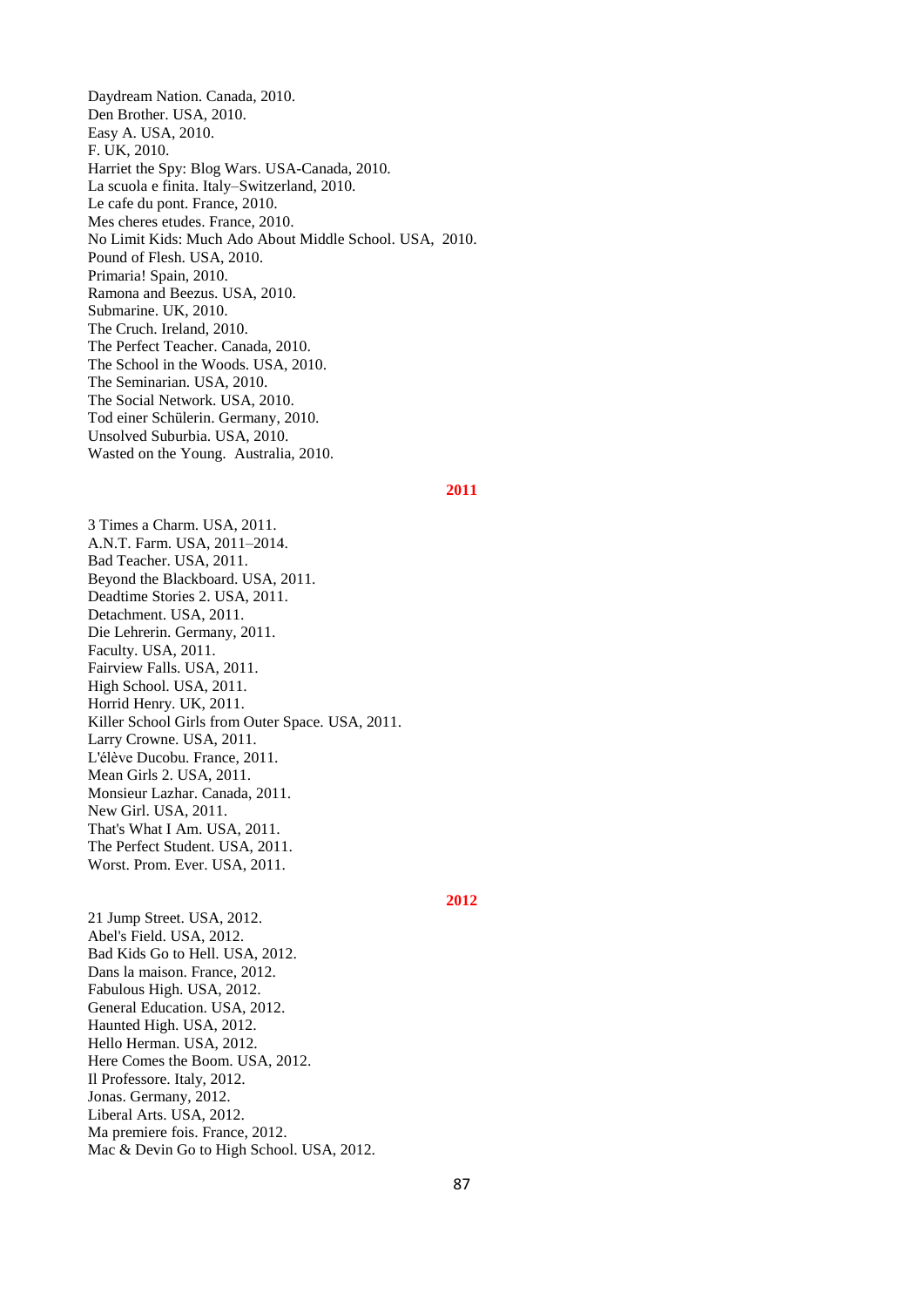Murder University. USA, 2012. Project X. USA, 2012. Promocion fantasma. Spain, 2012. Radio Rebel. USA, 2012. Struck by Lighthing. USA, 2012. Students Like Us. USA, 2012. That's My Boy. USA, 2012. The English Teacher. USA, 2012. The Perks of Being a Wallflower. USA, 2012. Won't Back Down. USA, 2012.

#### **2013**

A Teacher. USA, 2013. Ashley. USA, 2013. Big School. UK, 2013–2014. Carrie. USA, 2013. Crush. USA, 2013. Ender's Game. USA, 2013. Fack ju Göhte. Germany, 2013. Ja'mie: Private School Girl. Australia, 2013. La vraie vie des profs. France, 2013. L'amour est un crime parfait. France, 2013. Les profs. France, 2013. Les Zozos. France, 2013. Paragon School for Girls. USA, 2013. Professor. USA, 2013. Return to Nuke 'Em High Volume 1. USA, 2013. Spieltrieb. Germany, 2013. The Eugenist / Dark Medicine. USA, 2013. The Philosophers. USA-Indonesia, 2013. Universitari - Molto piu che amici. Italy, 2013. University Estate. USA, 2013. Words and Pictures. USA, 2013.

#### **2014**

100 Things to Do Before High School. USA, 2014–2016. 22 Jump Street. USA, 2014. A toute epreuve. France, 2014. After School Massacre. USA, 2014. Asian School Girls. USA, 2014. Bad Teacher. USA, 2014. Cabot College. USA, 2014. College Musical. USA, 2014. Cooties. USA, 2014. Dead on Campus. Canada, 2014. High School Possession. USA, 2014. Innocence. USA, 2014. La scuola piu bella del mondo. Italy, 2014. Rumeurs. France, 2014. Sex Ed. USA, 2014. Teacher of the Year. USA, 2014. The Coed and the Zombie Stoner. USA, 2014. The Falling. UK, 2014. The Riot Club. UK, 2014.

Bad Sister. USA, 2015. Barely Lethal. USA, 2015. Beginner's Guide to Sex. USA, 2015. Campus Code. USA, 2015.

#### **2015**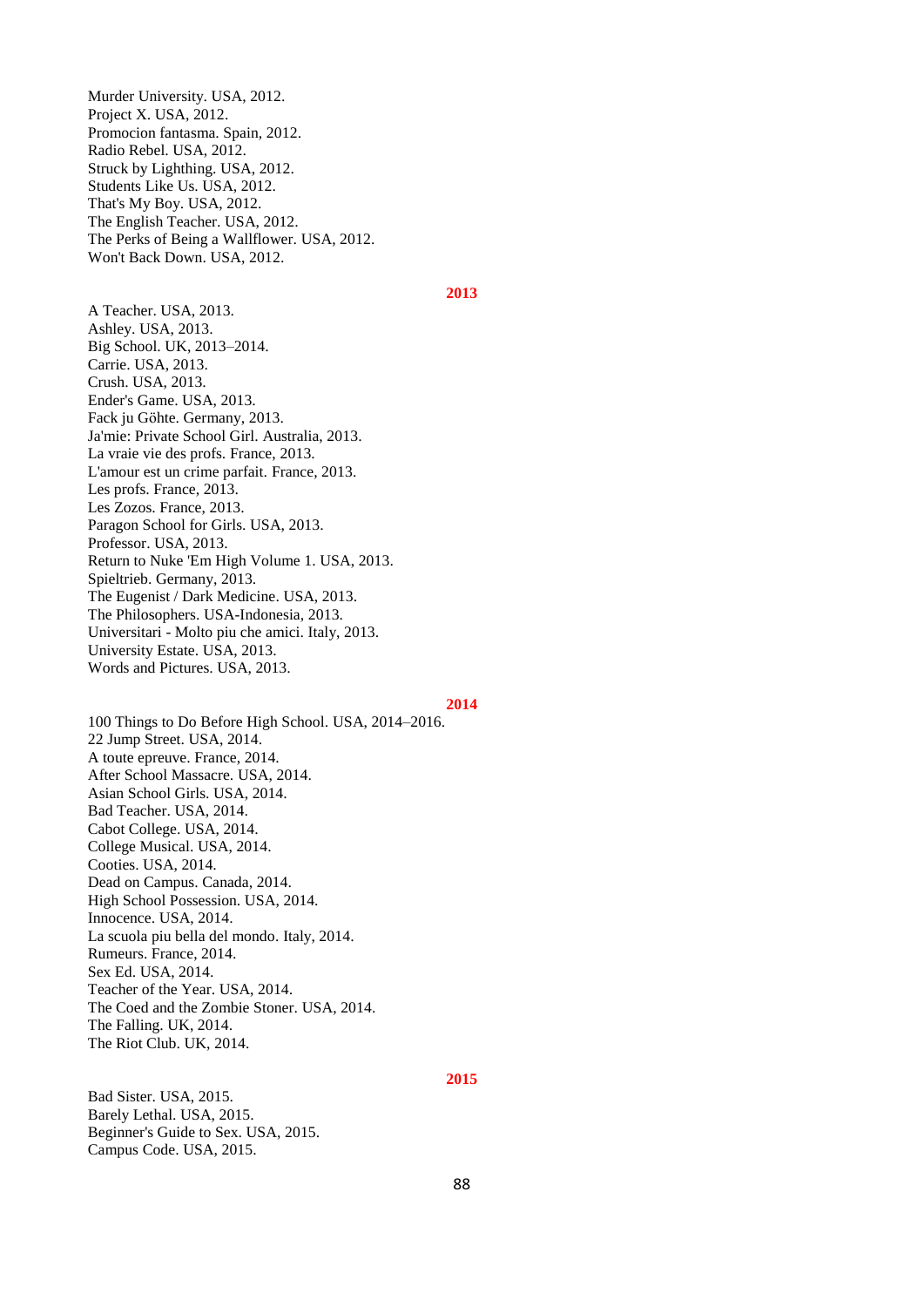Carter High. USA, 2015. Class. USA, 2015. Die Klasse - Berlin 61. West Germany, 2015. Dope. USA, 2015. Down Dog. USA, 2015. Fack ju Göhte 2. Germany, 2015. Frau Muller muss weg. Germany, 2015. Helsing University. USA, 2015. Irrational Man. USA, 2015. Les profs 2. France, 2015. L'etudiante et Monsieur Henri. France, 2015. Paper Towns. USA, 2015. Some Kind of Hate. USA, 2015. The bad education movie. UK, 2015. The Curse of Downers Grove. USA, 2015. The Duff. USA, 2015. The Film Student Movie. USA, 2015. The High Schoolers Guide to College Parties. USA, 2015. The Preppie Connection. Puerto Rico – USA, 2015.

## **2016**

Class. UK, 2016. Degrassi: Next Class. Canada, 2016. Devil's Domain. USA, 2016. Fish\_Chicks. France, 2016. Good Kids. USA, 2016. Guilt. USA, 2016. I'm Not Ashamed. USA, 2016. Killer Coach. USA, 2016. L'Allieva. Italy, 2016. Last Day of School. USA, 2016. Middle School: The Worst Years of My Life. USA-Cambodia, 2016. Polaroid. Canada-Norway-USA, 2017. Polina, danser sa vie. France-Russia, 2016. Skam. Norway, 2016. Teachers. USA, 2016. Tell Me How I Die. USA, 2016. The Edge of Seventeen. USA-China, 2016. Troppo napoletano. Italy, 2016.

#### **2017**

13 Reasons Why. USA, 2017-2018. Ana, mon amour. Румыния - Germany – France, 2017. Before I Fall. USA, 2017. Campus Caller. USA, 2017. Classe Z. Italy, 2017. College Republicans. USA, 2017. Deadly Sorority. USA, 2017. Dismissed. USA, 2017. Disorientated. Italy, 2017. Fack ju Göhte 3. Germany, 2017. Fist Fight. USA, 2017. Getting Schooled. USA, 2017. Gifted. USA, 2017. High School Lover. USA, 2017. Ich gehre ihm. Germany, 2017. Jurassic School. USA, 2017. Lady Bird. USA, 2017. Ninos Ricos,Pobres Padres. USA-Columbia, 2017. November Criminals. USA, 2017.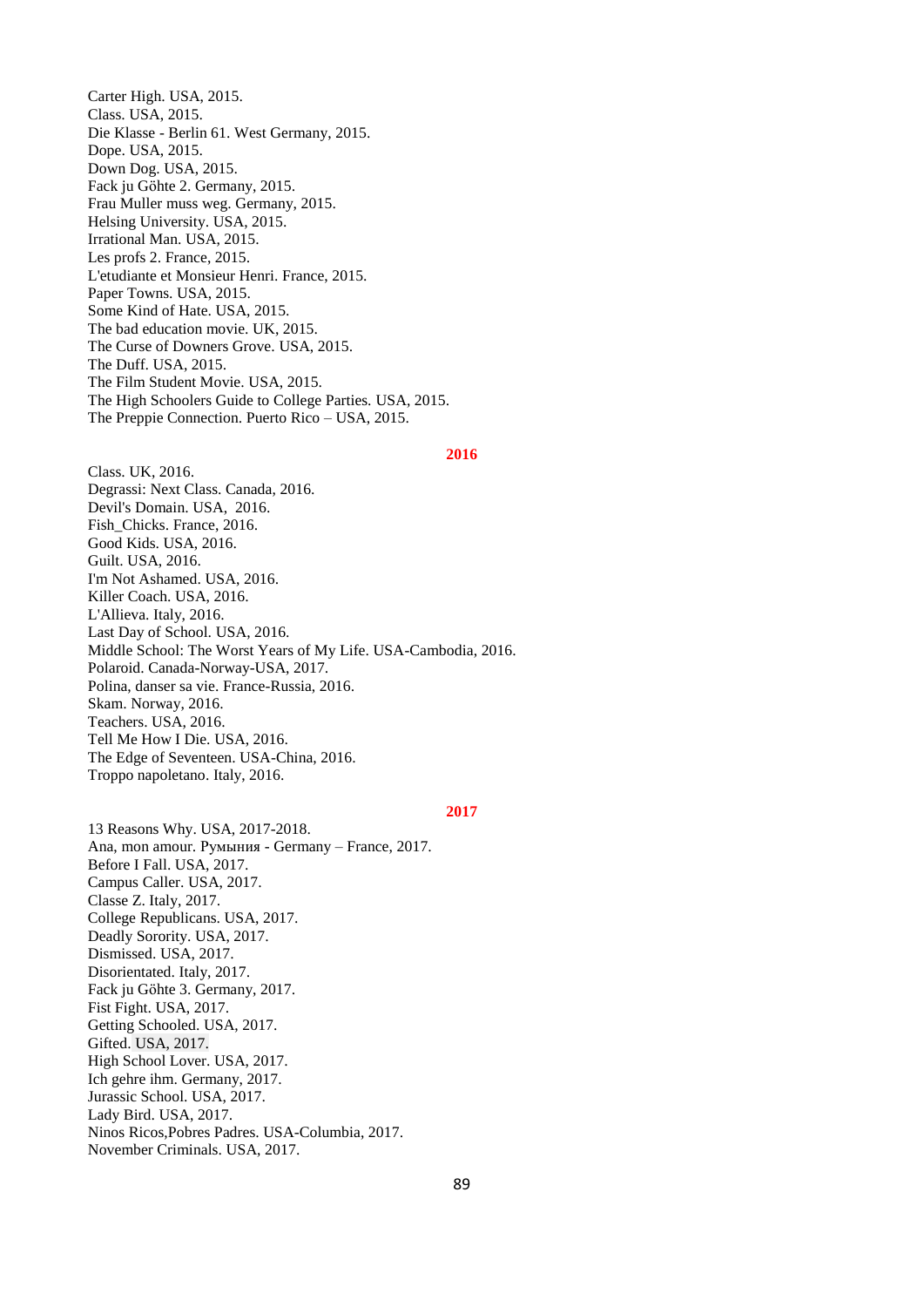Pin Cushin. UK, 2017. Public Schooled. Canada, 2017. Return to Return to Nuke 'Em High Vol. 2. USA, 2017. Riverdale. USA, 2017. Ronny Chieng International Student. Australia, 2017. The School. USA, 2017. The Student. USA, 2017. The Teacher. USA, 2017. The Wrong Student. USA, 2017. Thelma. Norway-France-Denmark-Sweden, 2017. Wish Upon. USA, 2017. Wonder. USA-China, 2017. Young Sheldon. USA, 2017.

#### **2018**

Alex Strangelove. USA, 2018 Boarding School. USA, 2018. Daphne & Velma. USA, 2018. Down a Dark Hall. Spain, 2018. Love, Simon. USA, 2018. Night School. USA, 2018. Red Sparrow. USA, 2018. Rise. USA, 2018. Sierra Burgess Is a Loser. USA, 2018. Spinning Man. Ireland – Sweden – USA, 2018. Status Update. China– Canada – USA, 2018. The Kissing Booth. UK, 2018. The Row. Canada–USA, 2018.

We can still add numerous screen versions of the novel *Jane Eyre* (1934, 1944, 1970, 1973, 1983, 1996, 1997, 2006, 2011).

## **Complier: Alexander Fedorov**

\* The creation of this filmography was funded by the grant of the Russian Science Foundation (RSF, project No. 17-18- 01001) at the Rostov State University of Economics.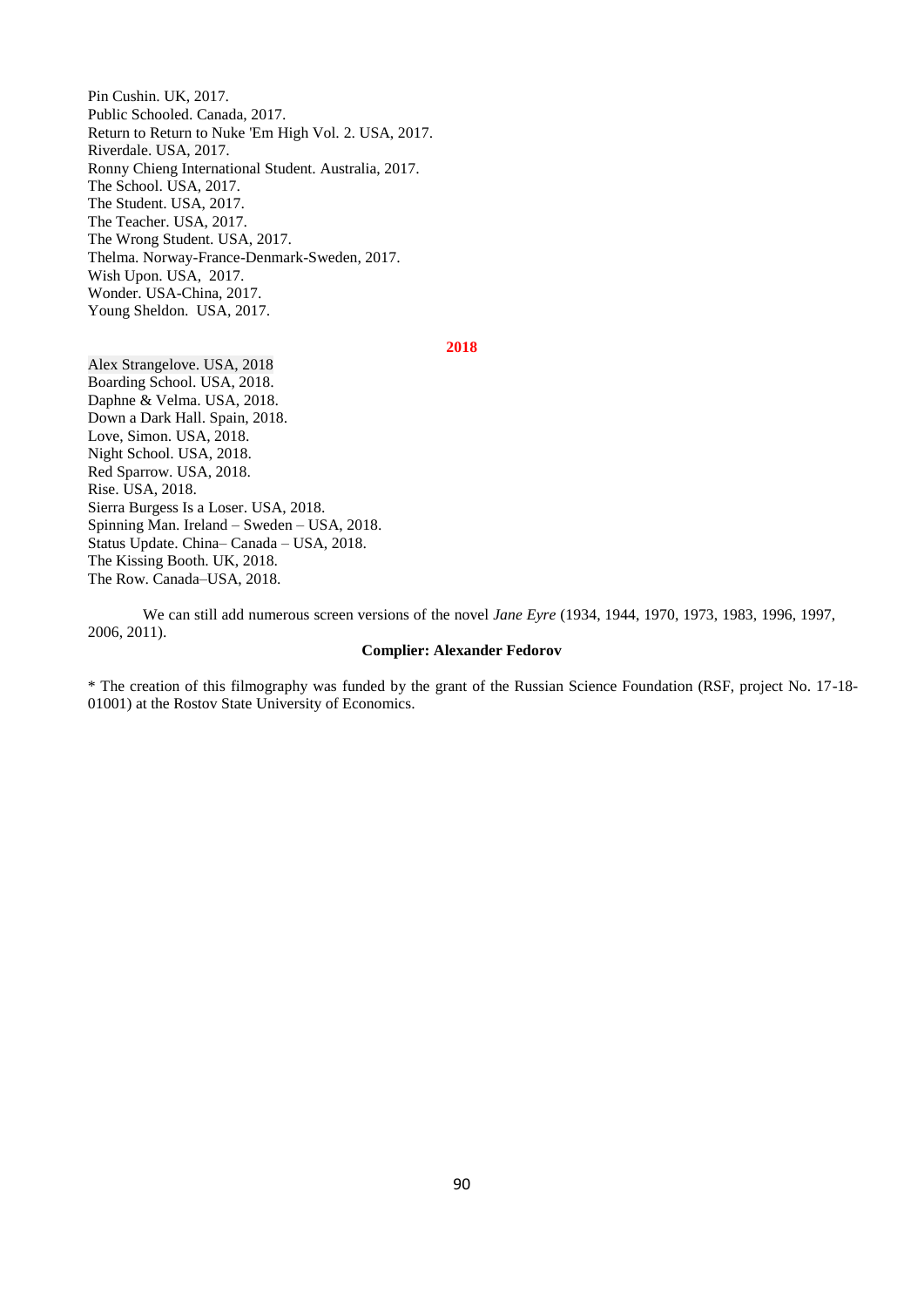## **References**

Aaronson, C., Carter, J., & Howel, M*.* (1995). Preparing Monocultural Teachers for a Multicultural World: Attitudes Toward Inner-City Schools. *Equity and Excellence in Education,* 28(1), 5-9.

Abdullayeva, Z. (2011). *Postdoc. Fiction / Non-fiction*. Moscow: New Literary Review, 480 p.

Álvarez-Hernández, C., González de Garay-Domínguez, B. & Frutos-Esteban, F.J. (2015). Gender representation in contemporary Spanish teen films (2009-2014). *Revista Latina de Comunicación Social,* n 70, pp. 934-960.

Anderson, J.M. (2010). Loose Screws. *Combustible Celluloid.* 3.09.2010. <http://www.combustiblecelluloid.com/digitalwatch/loosescrews.shtml>

Anderson, M. *(2017).* Bathroom Pickups and Domestic Life Are Explored in the Rarely Revived "Taxi to the Toilet". *[Village Voice](https://www.rottentomatoes.com/source-472)*. 5.09.2017. https://www.villagevoice.com/2017/09/05/bathroom-pickups-and-domestic-life-are-exploredin-the-rarely-revived-taxi-to-the-toilet/

Artyukh, A. (2010). *Change of the paradigm of the development of filmmaking and the film industry in the United States.* PhD Dis. St. Petersburg, 182 p.

Atkinson, A., Elliott, G., Bellis, M. and Sumnall, H. (2011). *Young people, alcohol and the media*. Joseph Rowntree Foundation, 86 p.

Ayers, W. (1994). A Teacher Ain't Nothin' But a Hero: Teachers and Teaching in Film. In: Joseph, P., and Burnaford, G. (Eds.). *Images of Schoolteachers in Twentieth-Century America.* New York: St. Martin's Press, 147-156.

Bachen, C.M. and Illouz, E. (1996). Imagining Romance: Young Peoples's Cultural Models of Romance and Love. *Critical Studies in Mass Communication,* vol. 13, n 4, pp. 279-308.

Baer, V. (1967). Der Schöne und die Bestie. *Der Tagesspiegel,* 1 Feb.

Bass, A.T*.* (1970). The teacher as portrayed in fiction. *Contemporary Education,* 42(1), 14-20.

Bauer, D.M. (1998). Indecent Proposals: Teachers in the Movies. *College English*, Vol. 60, 3, 301-317.

Bazalgette, C. (1995). *Key Aspects of Media Education.* Moscow: Association for Film Education.

Behm-Morawitz, E. & Mastro, D.E. (2008). Mean girls? The influence of gender portrayals in teen movies on emerging adults' gender – based attitudes and beliefs. *Journalism & Mass Communication Quarterly*, vol. 85, n 1, pp. 131-136.

Berardinelli, J. (2006). Notes on a Scandal. *[ReelViews](https://www.rottentomatoes.com/source-387)*. http://www.reelviews.net/reelviews/notes-on-a-scandal

Bessarabova, I.S. (2008). Multicultural Education in the USA: Approaches to Definition*. Siberian Pedagogical Journal*. №3, pp. 255-265.

Beyerbach, B. (2005). Themes in sixty years of teachers in film: Fast times, Dangerous minds, Stand on me. *Educational Studies,* 37(3), 267-285.

Beylie, C. (1994). *Les films-clés du sinéma.* Paris: Bordas.

Beylie, С. (1998). *Cinema: films that have become events.* St. Petersburg: Academic Project, 105-106.

Biancolli, A. (2006). Half Nelson. *[Houston Chronicle](https://www.rottentomatoes.com/source-219)*. 15.09.2006. http://www.chron.com/entertainment/movies/article/Half-Nelson-1646824.php

Bitel, A*.* (2010). Skirt Day. *Eye for Film*. 12.11.2010. http://www.eyeforfilm.co.uk/review/skirt-day-film-review-byanton-bitel

Blair, S., Entin, J.B. & Nudelman, F. (2018). *Remaking Reality: U.S. Documentary Culture after 1945*. Chapel Hill: The University of North Caroline Press. 260 p.

Bleakley, A., Hennessy, M., Fishbein, M. & Jordan, A. (2008). It Works Both Ways: The Relationship Between Exposure to Sexual Content in the Media and Adolescent Sexual Behavior. *Media Psychology,* 11-4, pp. 443-461, DOI: 10.1080/15213260802491986

Bokova, T.N. (2016). Charter Schools as a Form of Alternative Education in the USA. *Otechestvennaya i Zarubezhnaya Pedagogika*, №1(28), pp. 122-130.

Bosov, D.V. (2017). *Mainstream cinema as a factor in the formation of value orientations of student youth.* PhD Dis. St. Petersburg, 196 p.

*Box Office Mojo* (2018).<http://www.boxofficemojo.com/movies/?id=untitledgregberlantifilm.htm>

Boys, R.C. (1946). The American college in fiction. *College English*, 7(7), 379-387.

Bradshaw, P. (2008). The Wave. *The Guardian.* 19.09.2008. https://www.theguardian.com/film/2008/sep/19/drama.worldcinema1

Brockmann, S. (2010). *[A Critical History of German Film.](https://books.google.ru/books?id=hz1I0Ty9AUYC&printsec=frontcover&hl=ru#v=onepage&q&f=false)* Camden House, 522

Brown, T. (2011). Using film in teaching and learning about changing societies. *International Journal of Lifelong Education*, 30 (2): 233-247.

Brown, T*.* (2015). Teachers on film: changing representations of teaching in popular cinema from Mr. Chips to Jamie Fitzpatrick*.* In: Jubas, K., Taber, N., Brown, T. *Popular Culture as Pedagogy Research in the Field of Adult Education*. Rotterdam.

Brown, J.D., Halpern, C.T. and L'Engle, K.L. (2005). Mass media as a sexual super peer for early maturing girls. *Journal of Adolescent Health,* n 36, pp. 420 – 427. doi:10.1016/j.jadohealth.2004.06.003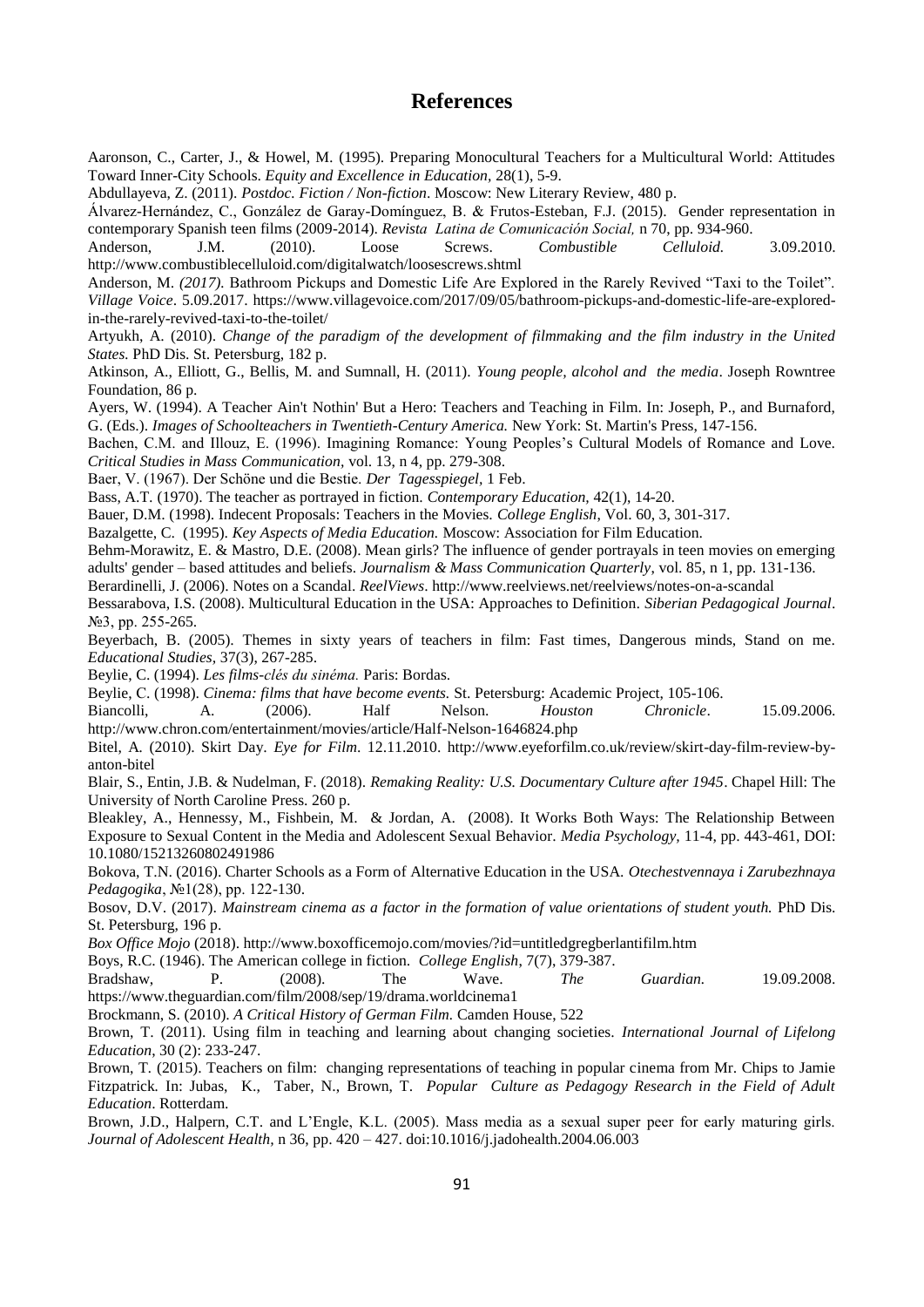Brown, T. *(2015).* Teachers on film. In: Jubas, K., Taber, N. & Brown, T. (Eds.). *Popular Culture as Pedagogy.* Boston: Sense Publishers, 160 p.

Buckle, C. (2010). Skirt Day. *The Skinny.* 10.12.2010. http://www.theskinny.co.uk/film/new-releases/skirt-day

Bulman, R.C. (2005). *Hollywood goes to high school: Cinema, schools, and American culture*. New York: Worth Publishers.

Burbach, H.J. & Figgins, M.A. (1993). A thematic profile of the images of teachers in film. *Teacher Education Quarterly*, 20(2), 65-75.

Cap, O. & Black, J. (2014) Portrayal of Teachers in Popular Media: Pushing the Frontier of Collaboration with Media Business in Pedagogy and Technology. *Open Journal of Social Sciences*, n 2, pp. 139-145. <http://dx.doi.org/10.4236/jss.2014.25028>

Carey, J.W. (Ed.). (1988). *Media, myths, and narratives: Television and the press*. Newbury Park, CA: SAGE Publications, Inc.

Cavagna, C*.* (1999). One Eight Seven. *About film.* http://www.aboutfilm.com/movies/o/187.htm

Celestin, M. (2011). *Empowering and Engaging Teen Girls through Media from the Perspective of a Practitioner and Producer.* Boston, 34 p. http://scholarworks. umb.edu/cct\_capstone/54

Chang, J. (2018). *Love, Simon* is a sweet, disarming first: a gay teen romantic comedy from a major studio. *[Los Angeles](https://www.rottentomatoes.com/source-268)  [Times](https://www.rottentomatoes.com/source-268)*. 14.03.2018[. http://www.latimes.com/entertainment/movies/la-et-mn-love-simon-review-20180315-story.html](http://www.latimes.com/entertainment/movies/la-et-mn-love-simon-review-20180315-story.html)

Chang-Kredl, S. & Colannino, D. (2017). Constructing the image of the teacher on Reddit: Best and worst Teachers. *Teaching and Teacher Education.* n 64, pp. 43-51.

Chapman, J. (2015). *A New History of British Documentary*. London: Palgrave Macmillan, 344 p.

Clotman, P.R. & Cutler, J. (1999). *Struggles for representation: African American Documentary Film and Video*. Bloomington: Indiana University Press, 483 p.

Conklin, J.E. (2008). *Campus life in the movies: A critical survey from the silent era to the present.* Jefferson, NC: McFarland and Company.

Considine, D.M. (1985). *The cinema of adolescence.* Jefferson, NC: McFarland & Company Inc., Publishers.

Crowther, B. (1955). Delinquency Shown in Powerful Film. *The New York Times*. 21.03.1955. http://www.nytimes.com/movie/review?res=9803E1DE153EE53ABC4951DFB566838E649EDE&partner=Rotten%25 20Tomatoes

Crowther, B. (1962). The Children's Hour (1961). The New York Times. 15.03.1962.

Crowther, B. (1967). Screen: Poitier Meets the Cockneys: He Plays Teacher Who Wins Pupils Over. *The New York Times*.15.06.1967.http://www.nytimes.com/movie/review?res=9E06E3DF103AE63ABC4D52DFB066838C679EDE& partner=Rotten%2520Tomatoes

Crume, M.A.T. (1988). *Images of teachers in novels and films for the adolescent, 1980-1987.* Ph.D. Dis. University of Florida.

Cushion, S., Moore, K. & Jewell, J. (2011). *Media representations of black young men and boys. Report of the REACH media monitoring project.* London. [www.communities.gov.uk/archived/general-content/corporate/researcharchive/](http://www.communities.gov.uk/archived/general-content/corporate/researcharchive/)

[D'Addario,](http://time.com/author/daniel-daddario/) D. (2018). *Love, Simon* Is a Groundbreaking Gay Movie. But Do Today's Teens Actually Need It? *Time.*  8.03.2018[. http://time.com/5190982/love-simon-groundbreaking-gay-movie/](http://time.com/5190982/love-simon-groundbreaking-gay-movie/)

Dalton, M.M. (1995). The Hollywood curriculum: Who is the 'good' teacher? *Curriculum Studies,* n 3, pp. 23- 44.http://dx.doi.org/10.1080/0965975950030102.

Dalton, M.M. (2004). *The Hollywood curriculum: Teachers in the movies.* New York: Peter Lang Publishing, Inc.

Dalton, M.M. (2005). Our Miss Brooks: Situating gender in teacher sitcoms. In: Dalton, M.M. & Linder, L.R. (Eds.). *The sitcom reader: America viewed and skewed* . Albany: State University of New York Press, 99-109.

Dalton, M.M. (2013) Bad Teacher Is Bad for Teachers. *Journal of Popular Film and Television*, 41:2, pp. 78-87, DOI: 10.1080/01956051.2013.787352

Debruge, P. (2013). A Teacher. *Variety.* 18.01.2013. http://variety.com/2013/film/markets-festivals/a-teacher-1117949010/

Delamarter, J. (2015). Avoiding Practice Shock: Using Teacher Movies to Realign Pre-Service Teachers' Expectations of Teaching. *Australian Journal of Teacher Education,* n 40 (2).<http://dx.doi.org/10.14221/ajte.2015v40n2.1>

[DeMara,](https://www.thestar.com/authors.demara_bruce.html) B. (2018). *Love, Simon* turns teen 'coming out' story into a funny, sweet journey. *The Star.* 15.03.2018. [https://www.thestar.com/entertainment/movies/review/2018/03/15/love-simon-turns-teen-coming-out-story-into-a](https://www.thestar.com/entertainment/movies/review/2018/03/15/love-simon-turns-teen-coming-out-story-into-a-funny-sweet-journey.html)[funny-sweet-journey.html](https://www.thestar.com/entertainment/movies/review/2018/03/15/love-simon-turns-teen-coming-out-story-into-a-funny-sweet-journey.html)

DfES (2003). Department for Education and Skills (DfES). *Every Child Matters green paper*. Norwich: HMSO. www.everychildmatters.gov.uk/\_files/EBE7EEAC90382663E0D5BBF24C99A7AC.pdf, 112 p.

DfES (2004a). Department for Education and Skills (DfES). *Every Child Matters: next steps*. www.everychildmatters.gov.uk/\_files/A39928055378AF27E9122D734BF10F74.pdf

DfES (2004b). Department for Education and Skills (DfES). *Every Child Matters: change for children*.www.everychildmatters.gov.uk/publications/?asset=document&id=1551

DfES (2005). Department for Education and Skills (DfES). *Youth Matters green paper*. Norwich: HMSO www.dfes.gov.uk/consultations/downloadableDocs/Youth%20mattters%20pdf.pdf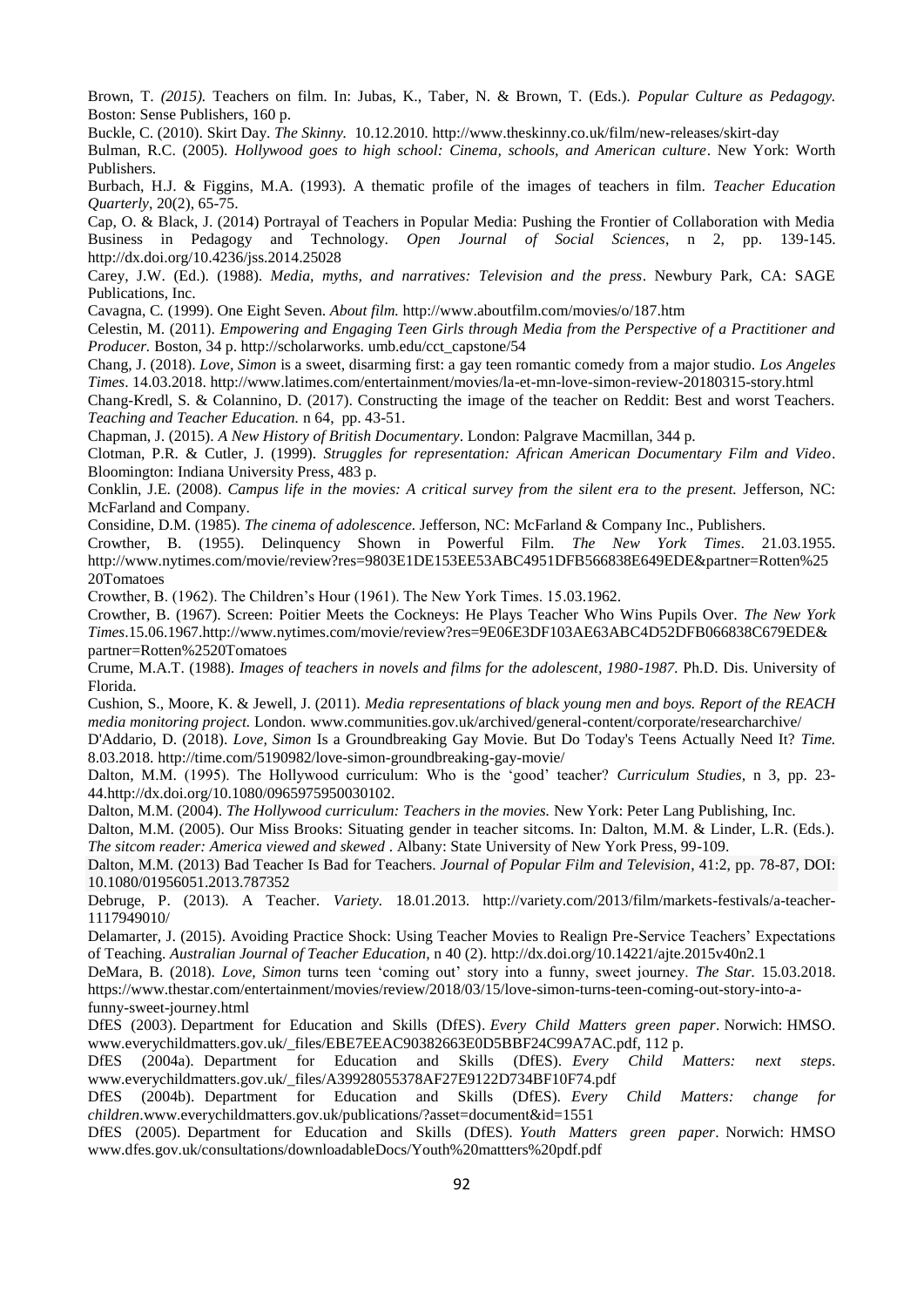Doherty, T.P. (2003). *Cold war, cool medium: Television, McCarthyism, and American culture.* New York: Columbia University Press.

Dolmatovskaya, G. & Kopalina, G.I. (1991). *Explosion: Documentary Existence and Household in the Late 1980s*. Moscow: All-Russian State Institute of Cinematography, 179 p.

Driesmans, K., Vandenbosch, L., & Eggermont, S. (2016). True love lasts forever: The influence of a popular teenage movie on Belgian girls' romantic beliefs. *Journal of Children and Media,* 10(3).

Dvorko, N.I. (2014). Interactive Documentary: The Creative Treatment of Actuality. *Humanitarian, socio-economic and social sciences*, №10(1), 24-27.

Ebert, R. (1967). Mademoiselle. *Roger Ebert.com.* 30.11.1967. https://www.rogerebert.com/reviews/mademoiselle-1967

Ebert, R. (1967). Up the Down Staircase. *Roger Ebert.com.* 25.07.1967. http://www.rogerebert.com/reviews/187-1997

Ebert, R. (1986). Children of a Lesser God. *Roger Ebert.com.* 3.10.1986. http://www.rogerebert.com/reviews/childrenof-a-lesser-god-1986

Ebert, R. (1988). Stand and Deliver. *Roger Ebert.com.* 15.04.1988. http://www.rogerebert.com/reviews/stand-anddeliver-1988

Ebert, R. (1989). Lean on Me. *Roger Ebert.com.* 3.03.1989. https://www.rogerebert.com/reviews/lean-on-me-1989

Ebert, R. (1995). Dangerous Minds. *Roger Ebert.com.* 11.08.1995. https://www.rogerebert.com/reviews/dangerousminds-1995

Ebert, R. (1997). 187. *Roger Ebert.com.* 30.08.1997. http://www.rogerebert.com/reviews/187-1997

Ebert, R. (1999). Election. *Roger Ebert.com*. 30.04.1999. http://www.rogerebert.com/reviews/election-1999

Ebert, R. (2002). The Emperor's Club. *Roger Ebert.com*. 22.11.2002. http://www.rogerebert.com/reviews/the-emperorsclub-2002

Ebert, R*.* (2006). Half Nelson. *Roger Ebert.com*. 14.09.2006. https://www.rogerebert.com/reviews/half-nelson-2006 Eco, U. (1998). *Lack of Structure. Introduction to Semiology.* St. Petersburg: Petropolis, 432 p.

Eco, U. (2005). *The role of the reader. Research on the semiotics of the text.* St. Petersburg: Symposium, 502 p.

Edelman, R. (1983). Teachers in the movies. *American Educator,* 26-31.

Ehlers, M.G. (1992). *The film depiction of America's teachers, 1968-1983*. M.A. Thesis, California State University, Fullerton.

Farber, P., & Holm, G. (1994). A brotherhood of heroes: The charismatic educator in recent American movies. In: Farber, P., Provenzo, Jr., E.F. & Holm, G. (Eds.). *Schooling in the light of popular culture.* Albany: State University of New York Press, 153-172.

Farber, P., & Holm, G. (1994). Adolescent freedom and the cinematic high school. In: Farber, P., Provenzo, Jr., E.F. & Holm, G. (Eds.). *Schooling in the light of popular culture.* Albany: State University of New York Press, 21-39.

Farber, P., Provenzo, Jr., E. & Holm, G*.* (Eds.) (1994). *Schooling in the Light of Popular Culture.* Albany: State University of New York Press.

Farber, S. (2012). Monsieur Lazhar. *The Hollywood Reporter.* 3.01.2012. http://www.hollywoodreporter.com/news/monsieur-lazhar-277441

Farhi, A. (1999). Hollywood Goes to School: Recognizing the Superteacher Myth in Film. *Clearing House,* 72.3, pp. 157-159.

Federal Law *"On the Protection of Children from Information Detrimental to Their Health and Development"* No. 436- FZ dated 29 December 2010 (as of 2 July 2013).

Fedorov, A. (2007). Hermeneutic analysis at media education classes in university. *Innovative Educational Technologies.* №3 (11), pp. 56-72.

Fedorov, A. (2013). Little school orchestra: hermeneutic film analysis in university classroom. *Media education*. № 3, pp.48-58.

Fedorov, A. (2014). *Media Education Dictionary: Media Education, Media Literacy, Media Studies, Media Competence*. Moscow: : ICO Information for All, 64 p.

Fedorov A. (2017). Quantitative and genre dynamics of film production of Soviet and Russian films related to the subject of the school and university. *European researcher.* Series A. 2017. № 8-3 (3), pp. 122-153.

Fedorov A., Huston E. (2017). The series *Physics or Chemistry*: hermeneutic analysis of media text. *Media Education*. № 4, pp. 92-96.

Fedorov A., Levitskaya A. (2017). Media education and media criticism in the educational process in Russia. *European Journal of Contemporary Education*. № 6 (1), pp. 39-47.

Fedorov A., Levitskaya A. (2018). Media literacy education mass media education in Commonwealth of Independent States (CIS). *Media Education*. № 1, pp. 7-17.

Fedorov, A., Levitskaya, A., Gorbatkova, O. (2017). Directions, objectives, and author's concepts of audiovisual media interpretations of school and university in the Soviet cinema of the "stagnation" period (1969-1985). *Media Education*, 3, 160 - 184.

Fedorov, A., Levitskaya, A., Gorbatkova, O. (2017). School and university in the mirror of audiovisual media texts: main approaches to the research problem. *Media Education*. № 2, pp. 187-206.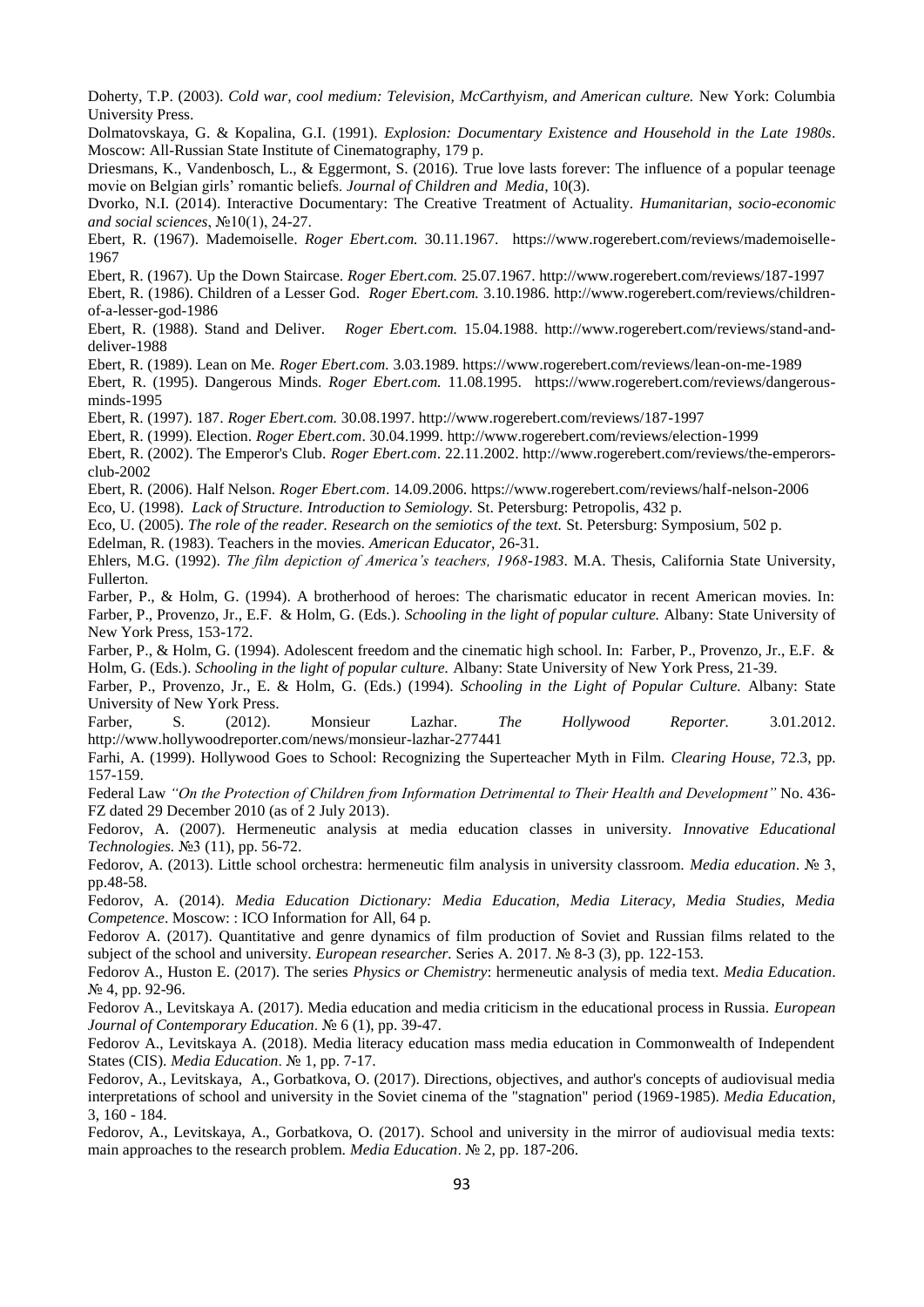Fedorov A., Levitskaya A., Gorbatkova O. (2018). The structural model of the contents of audiovisual media texts on school and university topic. *Media Education.* № 1, pp. 197-203.

Fedorov A., Levitskaya A., Gorbatkova O., Huston E. (2017). Directions, goals, tasks, author's concepts of audiovisual media interpretations of the topic of the school and university in the Russian cinema (1992-2017). *Media Education.* № 4, pp. 206-235.

Fedorov A., Levitskaya A., Gorbatkova O., Mamadaliev A. (2017). Directions, objectives, and author's concepts of audiovisual media interpretations of school and university theme in the Soviet cinema of the "thaw" period (1956- 1968). *European Journal of Contemporary Education.* № 6-3 (3), pp. 516-529.

Fedorov A., Levitskaya A., Gorbatkova O., Mamadaliev A. (2018). School and university in Soviet cinema of "perestroika" (1986-1991). *European Journal of Contemporary Education*. № 7 (1), pp. 82-96.

Fedorov, A., Levitskaya, A., Gorbatkova O., Mikhaleva, G. (2018). Professional risk: sex, lies, and violence in the films about teachers. *European Journal of Contemporary Education, 7(2): 291-331.* URL: http://ejournal1.com/journals\_n/1528369537.pdf

Fedorov, A., Levitskaya, A., Gorbatkova, O. , Chelysheva, I., Muryukina, E., Mikhaleva, G., Salny, R., Shahanskaya, A. (2018). *School and university in the mirror of Soviet and Russian cinema*. Moscow: MOO "Information for All".

Ferber, L. (2008). Pardon Our French: French Stereotypes in American Media. *The Osprey Journal of Ideas and Inquiry.* Vol. 7. http://digitalcommons. unf.edu/ojii\_volumes/7

Festenberg, N. (2011). Heilige mit Schmollmund. *Spiegel.* 26.08.2011. http://www.spiegel.de/kultur/tv/amoklauf-filmdie-lehrerin-heilige-mit-schmollmund-a-781931.html

Frosch, J. (2018). Love, Simon. *Hollywood Reporter.* 26.02.2018. [https://www.hollywoodreporter.com/review/love](https://www.hollywoodreporter.com/review/love-simon-1088293)[simon-1088293](https://www.hollywoodreporter.com/review/love-simon-1088293)

Frunk, G. (2011). *Ptolemy's Map. Documentary Filmmaker's Notes*. Moscow: Artem Lebedev's studio, 392 p.

Galbraith, J. (1989). Lean on Me. *Variety.* 31.01.1989. https://variety.com/1989/film/reviews/lean-on-me-1200428084/ [Gallo,](https://www.rottentomatoes.com/critic/hank-gallo/) H. (2016). Dead Poets Society seize the day: 1989 review. *[New York Daily News](https://www.rottentomatoes.com/source-586)*. 1 June, 2016. http://www.nydailynews.com/entertainment/movies/dead-poets-society-seize-day-1989-review-article-1.2655911. Accessed 1 May 2018.

Gauthier, G. (1996). La representation des enseignants dans le cinéma français (1964 1994). *Recherche et formation,* 21, 43-57.

Geiger, J. (2011). *American documentary film: Projecting the nation*. Edinburgh: Edinburgh University Press, 275 p. Gerbner, G. (1966). Images across Cultures: Teachers in Mass Media Fiction and Drama. *The School Review,* 74, 2, 212-230.

Giroux, H. (1993). Reclaiming the Social: Pedagogy, Resistance, and Politics in Celluloid Culture. In: Collins, J., Radner, H. and Preacher Collins, A. (Eds.). *Film Theory Goes to the Movies.* New York: Routledge, 37-55.

Giroux, H. (1997). Race, pedagogy and whiteness in Dangerous Minds. *Cineaste*, 22: 4.

*Gleiberman, O.* (1995). Dangerous Minds. 11.08.1995. *[Entertainment Weekly](https://www.rottentomatoes.com/source-150)*. http://ew.com/article/1995/08/11/dangerous-minds/

[Goldstein,](https://www.bostonglobe.com/staff/goldstein) M. (2018). *Love, Simon* says a lot, and it's all good. *Boston Globe.* 15.03.2018. <https://www.bostonglobe.com/arts/movies/2018/03/15/love-simon-says-lot-and-all-good/Lik1dJ2JTJL4OeV5TWQBtI/story.html> Goyette, L. (1996). Grandeur et décadence du Code Hays: The Children's Hour. *Séquences*, 183, 49 p.

Gregory, M. (2007). Real teaching and real learning vs narrative myths about education. *Arts and Humanities in Higher Education*, 6, pp. 7-27. http://dx.doi.org/10.1177/1474022207072197

Grobman, D.J. (2002). *Teachers in film: A narrative study of schoolteachers in cinema*. Ed.D. Dis. Harvard University. Guthmann, E. (1995). Teacher Role Hokey, But It Works for Pfeiffer. *[San Francisco Chronicle](https://www.rottentomatoes.com/source-402)*. 11.08.1995. http://www.sfgate.com/entertainment/article/Teacher-Role-Hokey-But-It-Works-for-Pfeiffer-3026732.php

Guthmann, E. (1997). *Comedy Takes the Easy Way `Out' / Pleasant film about outing plays it safe.* 19.09.1997. http://www.sfgate.com/movies/article/Comedy-Takes-the-Easy-Way-Out-Pleasant-film-2805933.php

Halffield, C. (2017). *She brought it on herself: A Discourse Analysis of Sexual Assault in Teen Comedy Film.* DePauw University, 66 p. http://scholarship.depauw.edu/studentresearch/65

[Hassenger,](https://kinja.com/rockmarooned#_ga=2.175052514.1312168030.1527777983-153571219.1527777983) J. (2018). *Love, Simon* [often plays like sweetly progressive, second-rate TV.](https://www.avclub.com/love-simon-often-plays-like-sweetly-progressive-secon-1823299509) *[AV Club](https://www.rottentomatoes.com/source-833)*. 27.02.2018. <https://www.avclub.com/love-simon-often-plays-like-sweetly-progressive-secon-1823299509>

Hill, D. (1995). Tinseltown Teachers. *Teacher Magazine,* 40-45.

Hinton, D.B. (1994). *Celluloid ivy: Higher education in the movies 1960-1990*. Metuchen, NJ: The Scarecrow Press.

Hochhalter, J.M. (2013). *Latina/o Representation on Teen-Oriented Television: Marketing to a New Kind of Family.* The University of Texas at Austin, 114 p.

Hooks, B. (1996). *'Making movie magic', Reel to real: race, sex and class at the movies*. New York, Routledge.

Howe, D. (1997). 'In & Out's' Half-Empty Closet. *Washington Post.* 19.09.1997. http://www.washingtonpost.com/wpsrv/style/longterm/movies/review97/inandouthowe.htm

Howe, D. (1999). Flunking 'Mrs. Tingle'. *Washington Post.* 20.08.1999. http://www.washingtonpost.com/wpsrv/style/movies/reviews/teachingmrstinglehowe.htm

<http://www.revistalatinacs.org/070/paper/1079/49en.html> DOI: 10.4185/RLCS-2015-1079en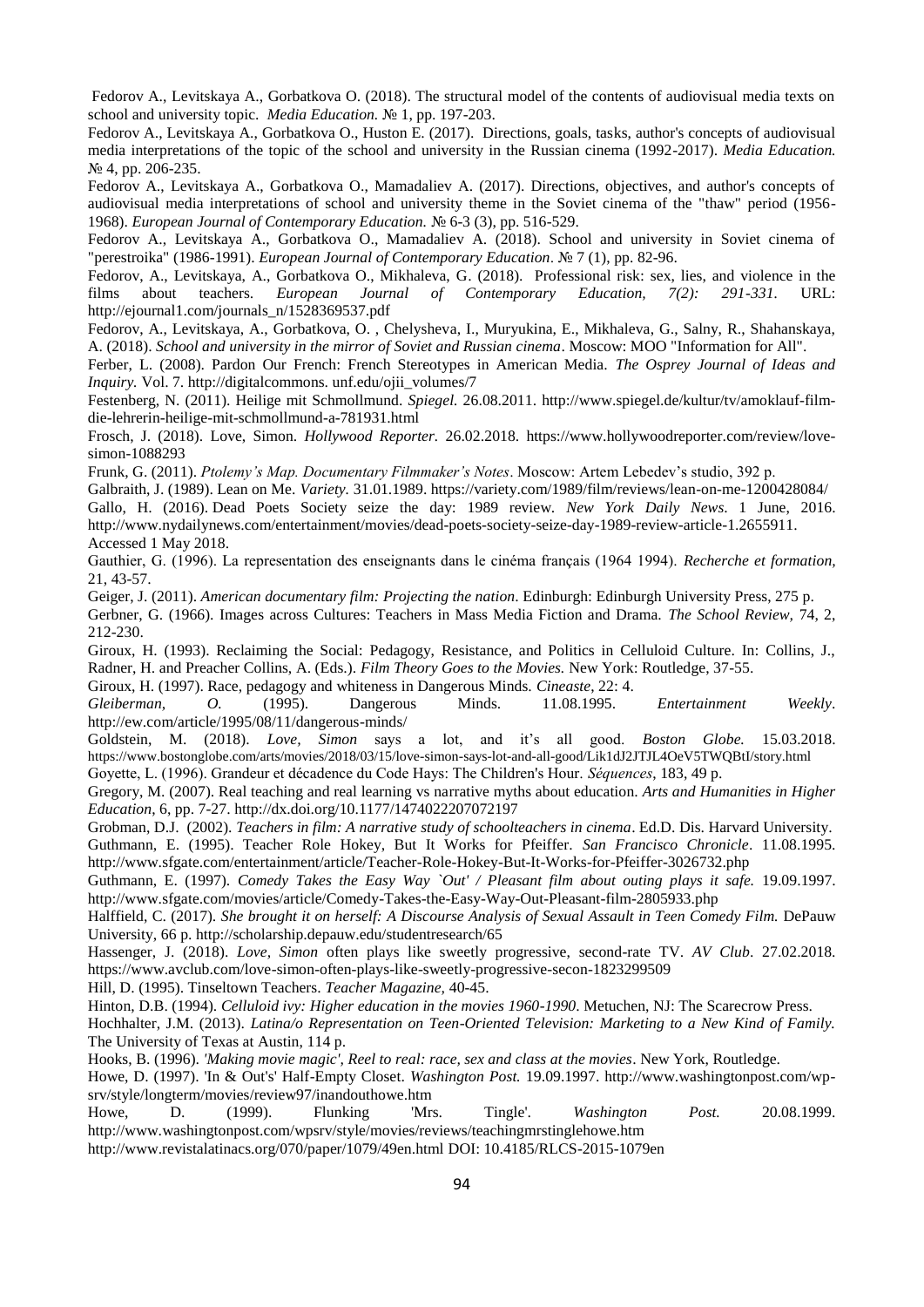*James, D.* (2002). Allegories of Cinema: American Film in the Sixties. *Kinovedcheskie zapiski.* N. 60. URL: http://www.kinozapiski.ru/en/article/sendvalues/197/

Jenkins, M. (2018). For having a 'first' for rom-coms, *Love, Simon* is both groundbreaking and too safe. *Washington Post*. 15.03.2018. [https://www.washingtonpost.com/goingoutguide/movies/for-having-a-first-for-rom-coms-love](https://www.washingtonpost.com/goingoutguide/movies/for-having-a-first-for-rom-coms-love-simon-is-both-groundbreaking-and-too-safe/2018/03/14/b7beb470-2253-11e8-badd-7c9f29a55815_story.html?utm_term=.7acdc5516bd7)[simon-is-both-groundbreaking-and-too-safe/2018/03/14/b7beb470-2253-11e8-badd-](https://www.washingtonpost.com/goingoutguide/movies/for-having-a-first-for-rom-coms-love-simon-is-both-groundbreaking-and-too-safe/2018/03/14/b7beb470-2253-11e8-badd-7c9f29a55815_story.html?utm_term=.7acdc5516bd7)

[7c9f29a55815\\_story.html?utm\\_term=.7acdc5516bd7](https://www.washingtonpost.com/goingoutguide/movies/for-having-a-first-for-rom-coms-love-simon-is-both-groundbreaking-and-too-safe/2018/03/14/b7beb470-2253-11e8-badd-7c9f29a55815_story.html?utm_term=.7acdc5516bd7)

Joseph, P. & Burnaford, G. (Eds.) (1994). *Images of Schoolteachers in Twentieth-Century America.* New York: St. Martin's Press.

Julai, L.N. (2005). *Documentary Illusion: Russian Documentary Filmmaking – Experiences of Social Creation*. Moscow: Materik, 240 p.

Jupp, E., Gaitskell, J. et al. (2011). Unbalanced negative media portrayal of youth. *Hertsmere Young Researchers,* 29 p. Kalbus, O. (1935). *Vom Werden deutscher Filmkunst.* 2. Teil: Der Tonfilm. Altona-Bahrenfeld.

Karaganov, A.V. (1977). *Soviet Cinema: Problems and Searches*. Moscow: Politizdat, 215 p.

Kehr, D. (2012). The Prime of Miss Jean Brodie. *Chicago Reader.* https://www.chicagoreader.com/chicago/the-primeof-miss-jean-brodie/Film?oid=1064172

Kenny, G. (2018). In *Love, Simon*, a Glossy Teen Romance, the Hero Has a Secret. *The New York Times.*15.03.2018. <https://www.nytimes.com/2018/03/15/movies/love-simon-review.html>

[Keyes,](https://www.rottentomatoes.com/critic/david-keyes/) D. (1999). Dead Poets Society. *[New York Daily News](https://www.rottentomatoes.com/source-586)*. 8.04.1999. [http://www.cinemaphile.org/reviews/1999/deadpoetssociety.](http://www.cinemaphile.org/reviews/1999/deadpoetssociety) Accessed 18 April 2018.

Khudyakova, L. (2000). *Peculiarities of cinema art and the evolution of its artistic and philosophical interpretations*. (Doctoral dissertation). St.Petersburg, 142 p.

Kipp, J. (2005). The Blackboard Jungle. *Slant.* 23.05.2005. https://www.slantmagazine.com/film/review/theblackboard-jungle

Kirby, D. (2015). *The Influence of Teacher Media Images on Professional Teacher Identities,* 297 p.

Koch, F. (1987). *Schule im Kino: Autorität und Erziehung.* Vom "Blauen Engel" bis zur "Feuerzangenbowle". Weinheim; –Basel: Beltz.

Kolodyazhnaya, V.S. (1975). William Wyler. Moscow: Art, 143 p.

Korosteleva, D. Culture of youth protest and the American cinema. 1960s-1970s. *Kinovedcheskie zapiski,* 2002, N. 60. URL: http://www.kinozapiski.ru/en/print/sendvalues/199/

Kracauer, S. (1984). *Von Caligari zu Hitler – Eine psychologische Geschichte des deutschen Films.* Suhrkamp,

Frankfurt/M. Retrieved from http://www.universalinternetlibrary.ru/book/22420/ogl.shtml.

Kudryavtsev, S. (2008). Aesthetical retro drama. *3500 film reviews*. Moscow: Printing house. https://www.kinopoisk.ru/review/898945/.

Kudryavtsev, S. (2008). Input and output. *3500 film reviews.* Moscow: The Printing House. https://www.kinopoisk.ru/review/854664/

Kuipers, R. (2011). To Sir, with Love. *Urban Cinefile.* http://www.urbancinefile.com.au/home/view.asp?a=3351&s=Reviews

Lafferty, H.M. (1945). Hollywood versus the school teacher. *School and Society,* 62(1598), 92-94.

Laforest, K.L*.* (2002). In & Out. *Montreal Film Journal.* 1.05.2002. http://montrealfilmjournal.com/in-out/

Larken McCord, M. (2008). *"So Very," "So Fetch": Constructing Girls on Film in the Era of Girl Power and Girls in Crisis.* Georgia State University, 98 p. http://scholarworks.gsu.edu/wsi\_theses/13

LaSalle, M. (1999). `Mrs. Tingle' Flunks Out / Helen Mirren can't save sophomoric morality play. *[San Francisco](https://www.rottentomatoes.com/source-402)  [Chronicle](https://www.rottentomatoes.com/source-402)*. 20.08.1999. http://www.sfgate.com/movies/article/Mrs-Tingle-Flunks-Out-Helen-Mirren-can-t-2912057.php LaSalle, M. (2002). A class with life lessons. *San Francisco Chronicle.* 22.11.2002. http://www.sfgate.com/movies/article/A-class-with-life-lessons-Fiendish-student-2715485.php

Lasley, T.J. (1998). Paradigm shifts in the classroom. (movies about teachers and teaching). *Phi Delta Kappan,* 80(1), 84.

Leopard, D*.* (2007). Blackboard jungle: The ethnographic narratives of education on film. *Cinema Journal*, 46(4), 24- 44.

Levy, E. (2011). These Three. *Emanuel Levy.Com*. 27.07.2011. http://emanuellevy.com/review/these-three-1936/

Linden, S. (2013). Hannah Fidell's 'A Teacher' doesn't make the grade. *[Los Angeles Times](https://www.rottentomatoes.com/source-268)*. 5.09.2013. http://www.latimes.com/entertainment/movies/moviesnow/la-et-mn-a-teacher-review-20130906-story.html?barc=0 Long, C.D. (1996). It came from Hollywood: Popular culture casts professors in a negative light. *Academe,* 82(4), 32-

36.

Macdonald, M. (2007). Quickly and shallowly skimming the surface. *The Seattle Times.* 5.01.2007.http://community.seattletimes.nwsource.com/archive/?slug=freedom05&date=20070105

MacKay, E. (1999). Stand and Deliver. *Common Sense Media*. 18.05.1999. https://www.commonsensemedia.org/movie-reviews/stand-and-deliver#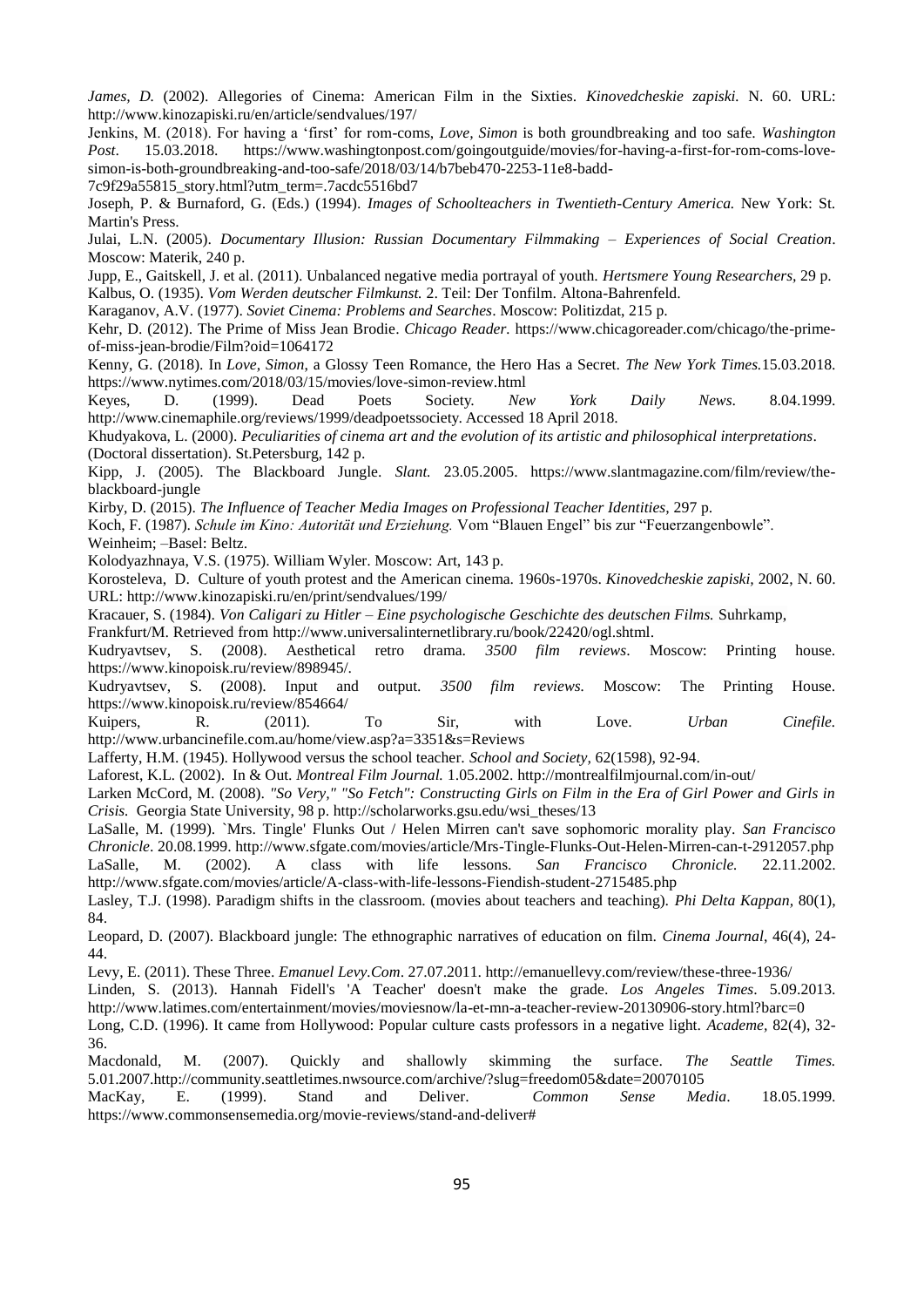Mai, M., Winter, R. (2006). Kino, Gesellschaft und soziale Wirklichkeit: Zum Verhältnis von Soziologie und Film. Das Kino der Gesellschaft – die Gesellschaft des Kino. Interdisziplinäre Positionen, Analysen und Zugänge / Hrsg. von M. Mai, R.Winter. – Köln, 7–23.

Malkova, L.Y. (2001). *Modernity as History. The Realization of the Myth Documentary*. Moscow: Materik, 188 p.

Marcus, A., & Stoddard, J . (2007). Tinsel town as teacher: Hollywood film in the high school history classroom. *The History Teacher*, 40(3), pp. 303-330

Martínez-Salanova, E. (2010). Educational Systems in the Heterodox History of European Cinema. *Comunicar,* 35, v. XVIII, 53-59.

Mathews, J. (2007). 'Freedom' has write stuff. *[New York Daily News](https://www.rottentomatoes.com/source-586)*. 5.03.2007. http://www.nydailynews.com/entertainment/tv-movies/freedom-write-stuff-article-1.215918

Mayerle, J. & Rarick, D. (1989). The image of education in primetime network television series 1948-1988. *Journal of Broadcasting & Electronic Media*, 33(2), 139-157.

McCullick, B., Belcher, D., Hardin, B., Hardin, M. (2003). Butches, bullies and buffoons: Images of physical education teachers in the movies. *Sport, Education and Society*, 8(1), 3-16.

McDonald, H. (2008). Representations of Teenagers in Television Teen Dramas. *Media Studies,* n 35. www.curriculumpress.co.uk

McManus, K. (1995). Dangerous Minds. *Washington Post.* 11.08.1995. http://www.washingtonpost.com/wpsrv/style/longterm/movies/videos/dangerousmindsrmcmanus\_c027c4.htm

Mitchell, C. & Weber, S. (1999). *Reinventing Ourselves as Teachers.* Philadelphia: Falmer Press.

More (2007). *Dead Poets Society*: to try the mead of poetry. *Screener.ru*. [http://www.ekranka.ru/film/211/.](http://www.ekranka.ru/film/211/)

Morgenstern, J. (2018). To Be Young, Yearning and Gay. *The Wall Street Journal*. 15.03.2018. <https://www.wsj.com/articles/love-simon-review-to-be-young-yearning-and-gay-1521148427>

Mou, Y, & Peng, W. (2009). *Gender and Racial Stereotypes in Popular Video Games.* [https://www.igi](https://www.igi-global.com/chapter/gender-racial-stereotypes-popular-video/20128)[global.com/chapter/gender-racial-stereotypes-popular-video/20128](https://www.igi-global.com/chapter/gender-racial-stereotypes-popular-video/20128)

*MPPC* (1930): *The Motion Picture Production Code of 1930 (Hays Code*). http://www.artsreformation.com/a001/hayscode.html

Muratov, S.A. (2004). *Biased camera*. Moscow: Aspect Press, 160 p.

Muryukina, E.V. (2017). Hermeneutic Analysis of Soviet Documentary Films and Television Programs on School and Student Theme. *Media Education*, №3, pp. 118-133.

Nefedov, E. (2009). Dead Poets Society. *World-art.* April 6. [http://www.world-art.ru/cinema/cinema.php?id=5061.](http://www.world-art.ru/cinema/cinema.php?id=5061)

Nefedov, E. (2012). Director. *World Art.* 12.06.2012. http://www.world-art.ru/cinema/cinema.php?id=13969

Newman, K. (2006). The Blackboard Jungle. *Empire.* 28.04.2006. [https://www.empireonline.com/movies/blackboard](https://www.empireonline.com/movies/blackboard-jungle/review/)[jungle/review/](https://www.empireonline.com/movies/blackboard-jungle/review/)

Newman, V. (2001). Cinema, women teachers, and the 1950s and 1960s. *Educational Studies*, 32(4), 416-438.

Nour, S. (2017). 5 Older Films With All-Female Casts. *Reel Rundown.* 07.09.2017. https://reelrundown.com/filmindustry/5-Older-Films-With-All-Female-Casts

Obzorkin, F. (2009). They are here: The last lesson. *Review of the cinema.* 2009. 18.11.2009. http://www.obzorkino.tv/2009/11/18/la-journee-de-la-jupe/

O'Neill, P. (2016). *Adolescence, Character, Space Investigating the 1980s Hollywood Teen Genre: Adolescence, Character, Space.* Kingston University, 223 p.

Osgerby, B. (2005). "The good, bad and ugly": representation of young people in the post-war media. In: Briggs, A. & Cobley, P. (eds). *Media*. Moscow: Unity-Dana: 421-434.

Overstreet, J. (2014). How I misunderstood «Society of the dead poets». *[Christianity Today.](http://www.christianitytoday.com/)* 16.09.*2*014. http://www.christianitytoday.com/ct/2014/september-web-only/how-i-got-dead-poets-society-wrong.html

Pai, S. & Schryver, K. (2011). *Children, Teens, Media, and Body Image. A Common Sense Media Research Brief*. NY: Common Sense Media Common Sense Media, 47 p.

Paul, D.G. (2001). The blackboard jungle: Critically interrogating Hollywood's vision of the urban classroom. *MultiCultural Review*, 10(1), 20-27, 58-60.

Paynter, D. (1983). *Must Our Schools Die?* Portland.

Penzin, S.N. (2009). *The world of cinema.* Voronezh: Voronezh state university, 535 p.

Peterson, M.W. (2007). The Study of Colleges and Universities as Organizations. In: Gumport P. (ed.). *Sociology of Higher Education: Contributions and Their Contexts*. Baltimore: Johns Hopkins Press, pp. 147–184.

Podelnikov, A. (2018). Praise madmen! *Afisha.* 23.02.2018. https://www.kinoafisha.info/reviews/83265

Potter, W.J. (2001). *Media Literacy.* Thousand Oaks – London: Sage Publication, 423 p.

Prince, S. (2007). *American cinema of the 1980s : themes and variations*. Rutgers University Press, 276 p.

Pronin, A.A. (2016). *Documentary Film as Publicist Narrative: Structure, Functions, Essence*. PhD thesis. St. Petersburg, 51 p.

Prozhiko, G.S. (2004). *Conception of Reality in a Screen Document*. Moscow: VGIK, 454 p.

[Puccio,](https://www.rottentomatoes.com/critic/john-j-puccio/) J. (2006). Dead Poets Society. *[Movie Metropolis.](https://www.rottentomatoes.com/source-745) 08.01.*2006. <https://www.rottentomatoes.com/source-745>

Putman, D. (1998). Hell High. *The movie Boy.* http://www.themovieboy.com/reviews/h/86\_hellhigh.htm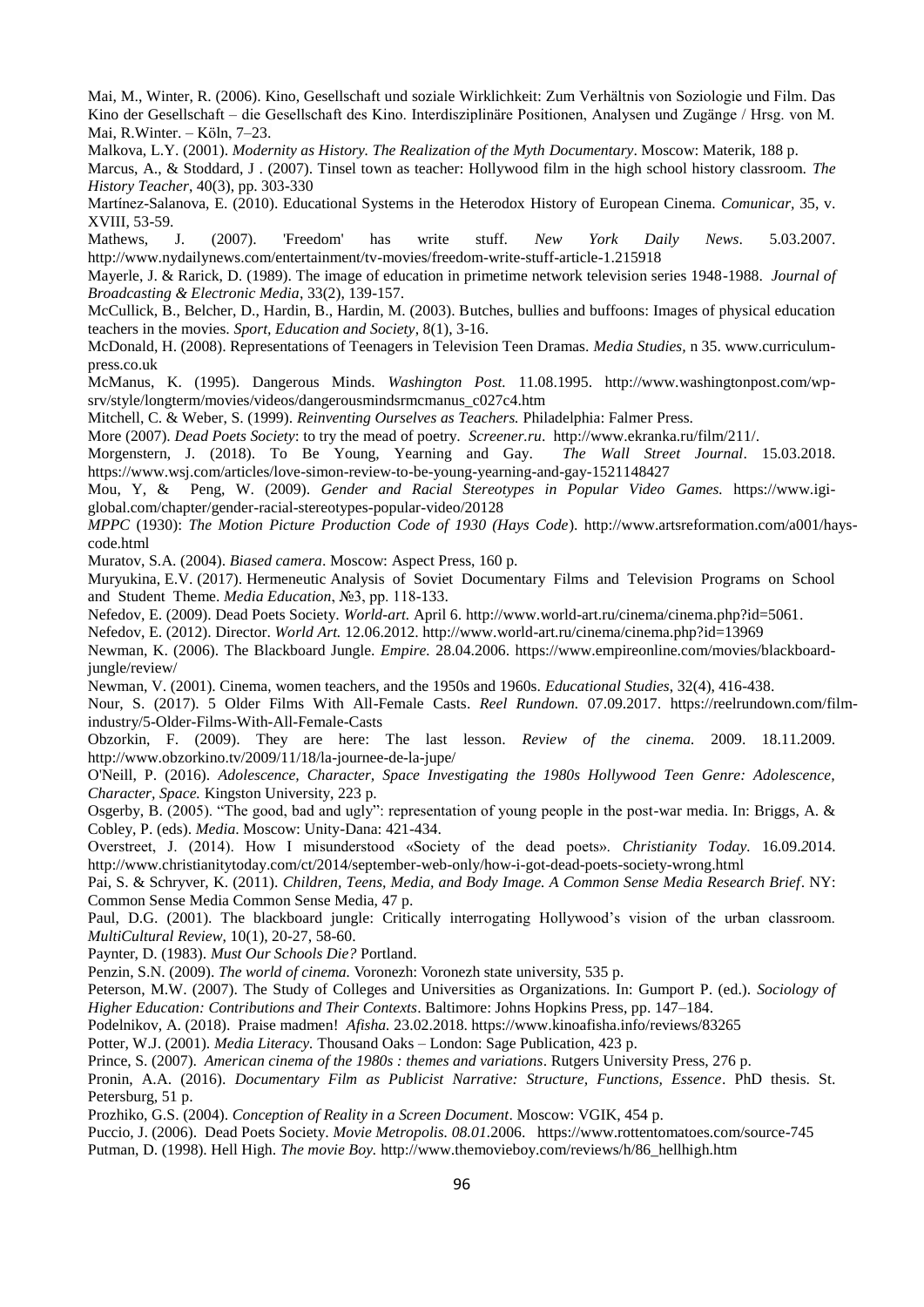Raimo, A., Devlin-Scherer, R., Zinicola, D. (2002). Learning about teachers through film. *The Educational Forum*, 66(4), 314-323.

Rea, S. (2012). 'Monsieur Lazhar': A meditation on the teacher-student relationship. *The Inquirer.* 27.04.2012. http://www.philly.com/philly/entertainment/movies/20120427\_\_Monsieur\_Lazhar\_\_\_A\_meditation\_on\_the\_teacherstudent\_relationship.html

Reed, J*.* (1989). Let's Bum the High School. In: *American Scenarios: The Uses of Film Genre.* Middleton, Conn.: Wesleyan University Press, 132-159.

Reed, R. (2015). Woody Allen's Waning Wisdom. *Observer.* http://observer.com/2015/07/woody-allens-waningwisdom/

Reed, R. (2018). Though a Little Hokey, *Love, Simon* Tackles Teenage Coming Out With Compassion. Observer. 14.03.2018[. http://observer.com/2018/03/review-love-simon-shows-a-bright-future-for-actor-nick-robinson/](http://observer.com/2018/03/review-love-simon-shows-a-bright-future-for-actor-nick-robinson/)

Reyes, X. A. & Rios, D. I*.* (2003). Imaging teachers: In fact and in the mass media. *Journal of Latinos and Education,* 2(1), 3-11.

Reynolds, P.J. (2007). *The "reel" Professoriate: The portrayal of professors in American film, 1930-1950.* ProQuest.

Reynolds, P.J. (2009). The celluloid ceiling: Women academics, social expectations, and narrative in 1940s American film. *Gender and Education*, 21(2), 209-224.

Reynolds, P.J. (2014). Representing "U": Popular culture, cedia, and higher education. *ASHE Higher Education Report,* 40(4), 1-145.

Reynolds, P.J. (2015). The (a)sexual academic: University faculty in the movies from 1927-2014. *SRHE Annual Research Conference, 9-11 December 2015***.** https://www.srhe.ac.uk/conference2015/abstracts/0174.pdf

Rhodes, S. (1997). *One Eight Seven*. rec.arts.movies.reviews

Robertson, J.P*.* (1995). Screenplay Pedagogy and the Interpretation of Unexamined Knowledge in PreService Primary Teaching. *Taboo: A Journal of Culture and Education.*

Robertson, J.P. (1997). Fantasy's Confines: Popular Culture and the Education of the Female Primary School Teacher. *Canadian Journal of Education,* 22 (2), 123-43.

Roeper, R. (2018). *Love Simon* a powerful page torn from the John Hughes filmmaking playbook. *Chicago Sun Times*. 15.03.2018. [https://chicago.suntimes.com/entertainment/love-simon-a-powerful-page-torn-from-the-john-hughes](https://chicago.suntimes.com/entertainment/love-simon-a-powerful-page-torn-from-the-john-hughes-filmmaking-playbook/)[filmmaking-playbook/](https://chicago.suntimes.com/entertainment/love-simon-a-powerful-page-torn-from-the-john-hughes-filmmaking-playbook/)

Rooney, D. (2013). A Teacher: Sundance Review. *The Hollywood Reporter.* 18.01.2013. http://www.hollywoodreporter.com/review/a-teacher-sundance-review-413567

Rosen, J. (2004). *Defiant negotiations with celluloid colleagues: Broaching pre-service teachers' aspirations for and apprehensions of teaching through a dialogue with teacher images in film.* Ph.D. Dis. The University of Western Ontario

Rufer, L.J. (2014). *Magic at the Movies: Positive Psychology for Children, Adolescents and Families*, 95 p. http://repository . upenn.edu/mapp\_capstone/68

Ryan, P.A. (2008). *Image of the teacher in the postwar United States.* Ph.D. Dis. University of Florida, 193 p.

Santiago, M. (2013). *Little women: study of female representation in teen films and how those representations have affected gender perceptions*. Orlando: University of Central Florida, 56 p.

Sayer, N. (1974). Film: 'Conrack,' Story of a Teacher. *The New York Times*. 28.03.1974. http://www.nytimes.com/movie/review?res=9802E6DA1E3AEF34BC4051DFB566838F669EDE&partner=Rotten%25 20Tomatoes

Schirach, B. (1942). *Revolution der Erziehung: Reden aus den Jahren des Aufbaus.* München: Zentralverlag der NSDAP, 202 p.

Schmid, H. (2010). *Das Dritte Reich im Selbstversuch. Telepolis*. https://www.heise.de/tp/features/Das-Dritte-Reichim-Selbstversuch-3384850.html

Schwartz, D. (2003). Its content is still provocative. *Ozus' World Movie Reviews.* 13.06.2003. http://homepages.sover.net/~ozus/maidensinuniform.htm

Schwartz, D. (2005). Tells us as much about teaching as Einstein's Theory of Relativity tells us about football. *Ozus' World Movie Reviews.* 15.09.2005. http://homepages.sover.net/~ozus/blackboardjungle.htm

Schwartz, D. (2005). The Film is intelligent, sensitive and in its own uniquely quiet way quite a delicious treat. *Ozus' World Movie Reviews.* 3.10.2005. http://homepages.sover.net/~ozus/whennightisfalling.htm

Schwartz, D. (2014). Heavy-handed and can't shake its languor. *[Ozus' World Movie Reviews](https://www.rottentomatoes.com/source-873)*. 26.08.2014. <http://homepages.sover.net/~ozus/childrenshour.html>

Schwartz, J. (1960). The portrayal of educators in motion pictures, 1950-58. *Journal of Educational Sociology,* 34(2), 82-90.

Schwartz, *J*. (1963). *The Portrayal of Education in American Motion Pictures, 1931-1961.* Ph.D. Dis. University of Illinois.

[Schwartz,](https://www.rottentomatoes.com/critic/dennis-schwartz/) D. (2011) . Falters when it goes for too much heart-tugging manipulation. *[Ozus' World Movie Reviews](https://www.rottentomatoes.com/source-873)*. 23.04.2011. http://homepages.sover.net/~ozus/deadpoetssociety.htm

Schwarzbaum, L. (1997). In and Out. *Entertainment Weekly.* 26.09.1997. http://ew.com/article/1997/09/26/out-3/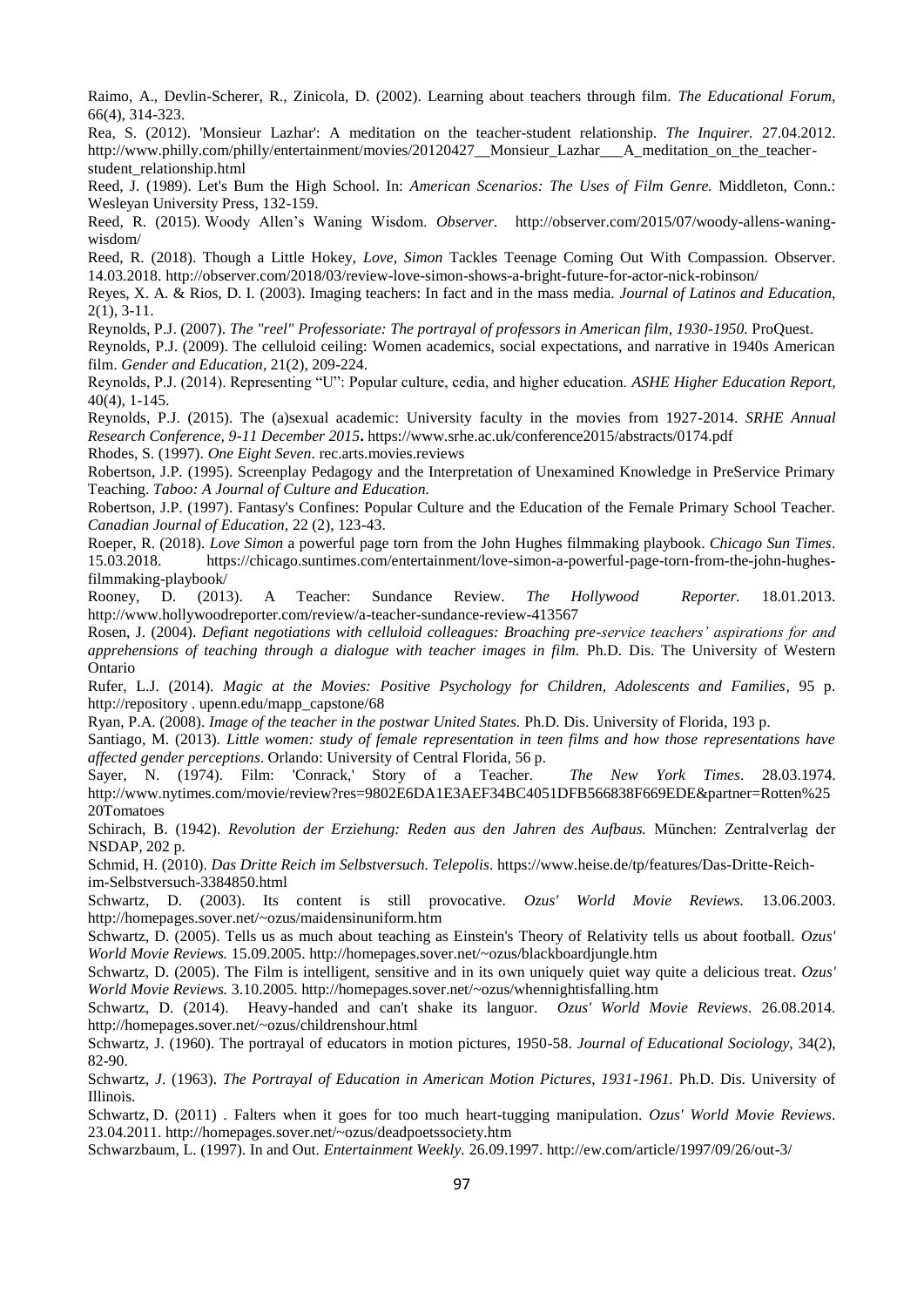Schwarzbaum, L. (1999). Election. *Entertainment Weekly*. 30.04.1999. http://ew.com/article/1999/04/30/election-3/ Seif, R. (2017). The Media Representation of Fictional Gay and Lesbian Characters on Television: A Qualitative Analysis of U.S. TV-series regarding Heteronormativity. Ph.D. Dis. Retrieved from http://urn.kb.se/resolve?urn=urn:nbn:se:hj:diva-36233.

Shagalova, O. (2005). *State polity of the Third Reich in the sphere of education and upbringing of German youth*. (Author's abstract of the doctoral dissertation). Tyumen, 29p.

Shepherd*,* D. (2008). Indian Summer. *San Diego Reader*. https://www.sandiegoreader.com/movies/indian-summer-1/# Shiyanov, M. (2008). Experiment 2. *Time Out*. http://www.timeout.ru/msk/artwork/135988/review

Signorielli, N. (1997). *Reflections of Girls in the Media: A Content Analysis. A Study of Television Shows and Commercials, Movies, Music Videos, and Teen Magazine Articles and Ads.* Menlo Park, CA.; Henry J. Kaiser Family Foundation, 8 p.

Silverblatt, A. (2001). *Media Literacy.* Westport, Connecticut – London: Praeger, 449 p.

[Slaton,](https://www.commonsensemedia.org/users/joyce-slaton) J. (2018). *Love, Simon. Common Sense Media[. https://www.commonsensemedia.org/movie-reviews/love-simon](https://www.commonsensemedia.org/movie-reviews/love-simon)* Solovyov, A.I. (2012). The image of the teacher in the cinema: West versus East. Media and modern culture / under the total. Minsk: Belarus State University.

Spring, J. (1992). *Images of American life: A history of ideological management in schools, movies, radio, and television.* Albany: State University of New York Press.

St. Félix, D. (2018). The Chaste Optimism of *Love, Simon. New Yorker.* 20.03.2018. <https://www.newyorker.com/culture/culture-desk/the-chaste-optimism-of-love-simon>

Stein, R. (2006). Note to self: Don't let co-worker know about affair with student. *[San Francisco Chronicle](https://www.rottentomatoes.com/source-402)*. 27.12.2006. http://www.sfgate.com/movies/article/REVIEW-Note-to-self-Don-t-let-co-worker-know-2464888.php

Steinke, J., Long, M, Johnson, M.J. & Ghosh, S. (2008). *Gender Stereotypes of Scientist Characters in Television Programs Popular Among Middle School-Aged Children.* Chicago, 39 p.

Stern, S.R. (2005). Self-Absorbed, Dangerous, and Disengaged: What Popular Films Tell Us About Teenagers. *Mass Communication & Society,* 8(1), pp. 23–38.

Stoddard, J. (2012). Film as a 'thoughtful' medium for teaching history. *Learning Media and Technology*. 37:3, pp. 271-288.<http://dx.doi.org/10.1080/17439884.2011.572976>

Swann, P. (1989). *The British documentary film movement, 1926-1946*. Cambridge: Cambridge University Press, 216 p. Swetnam, L.A. (1992). Media distortion of the teacher image. *Clearing House*, 66(1), 30.

Tan, A.G.A. (1999). *The image of teachers in film.* Ph.D. Dis. Boston College.

Tatulescu, P. (2011). Gender and Identity at Boarding Schools: Outcast Teachers in Maedchen in Uniform (1958) vs Loving Annabelle (2006). *CINEJ Cinema Journal,* 1, 141-147.

Ter Bogt, T.F.M., Engels, R.C.M.E., Bogers, S. & Kloosterman, M. (2010). "Shake It Baby, Shake It": Media Preferences, Sexual Attitudes and Gender Stereotypes Among Adolescents. *Sex Roles, n* 63, pp. 844–859. DOI 10.1007/s11199-010-9815-1

Ter-Minasova, S. (2000). *Language and Cross-cultural communication*. Moscow: Slovo, 624 p.

[Thompson,](https://www.rottentomatoes.com/critic/luke-y-thompson/) L. (2004). Dead Poets Society. *[New Times](https://www.rottentomatoes.com/source-497)*. 29.06.2004[. https://www.rottentomatoes.com/source-497](https://www.rottentomatoes.com/source-497)

Thomsen, S.R. (1993). A worm in the apple: Hollywood's influence on the public's perception of teachers. *The Joint Meeting of the Southern States Communication Association and the Central States Communication Association, Lexington, KY*.

Townsend, L. (2014). The real teachers inspired by *Dead Poets Society. BBC News Magazine*, 13 Aug. 2014. http://www.bbc.com/news/magazine-28756375. Accessed 4 May 2018.

Travers, J. (2002). Risky Business. *Film de France.com.* http://www.filmsdefrance.com/review/les-risques-du-metier-1967.html

Travers, P. (2018). *Love, Simon* Review: Gay Teen Romance Is 'John Hughes for Woke Audiences'. *Rolling Stone*. 13.03.2018[. https://www.rollingstone.com/movies/reviews/peter-travers-love-simon-movie-review-w517823](https://www.rollingstone.com/movies/reviews/peter-travers-love-simon-movie-review-w517823)

Trier, J.D. (2000). *Using Popular "School Films" To Engage Student Teachers in Critical Reflection.* Annual Meeting of the American Educational Research Association (New Orleans, LA, April 24-28, 2000. http://files.eric.ed.gov/fulltext/ED444993.pdf

*Trier,* J.D. (2001). The cinematic representation of the personal and professional lives of teachers. *Teacher Education Quarterly*, 28(3), 127-142.

Truitt, B. (2018). *Love, Simon* charms by giving gay teen romance the John Hughes treatment. *USA Today.*18.03.2018. [https://www.usatoday.com/story/life/movies/2018/03/15/review-love-simon-charms-giving-gay-romance-john-hughes](https://www.usatoday.com/story/life/movies/2018/03/15/review-love-simon-charms-giving-gay-romance-john-hughes-treatment/427135002/)[treatment/427135002/](https://www.usatoday.com/story/life/movies/2018/03/15/review-love-simon-charms-giving-gay-romance-john-hughes-treatment/427135002/)

Tsyrkun, N*.* (2015). Summer with Lucas. *Cinema Art*. 14.08.2015. http://kinoart.ru/blogs/leto-s-lukasom

Tucciarone, K.M*.* (2007). Community college image - By Hollywood. *Community College Enterprise*, 13(1), 37-53.

Turovskaya, M. (2015). *Dragon's Teeth. My 1930s*. Moscow: Corpus, 656 p.

U.S. Department of Education (DOE). *No Child Left Behind*. Act of 2001, Pub. L. No. 107-110 (2002).

U.S. Department of Education (DOE). *Race to the Top* (2009). Washington, D.C. 20202. https://www2.ed.gov/programs/racetothetop/executive-summary.pdf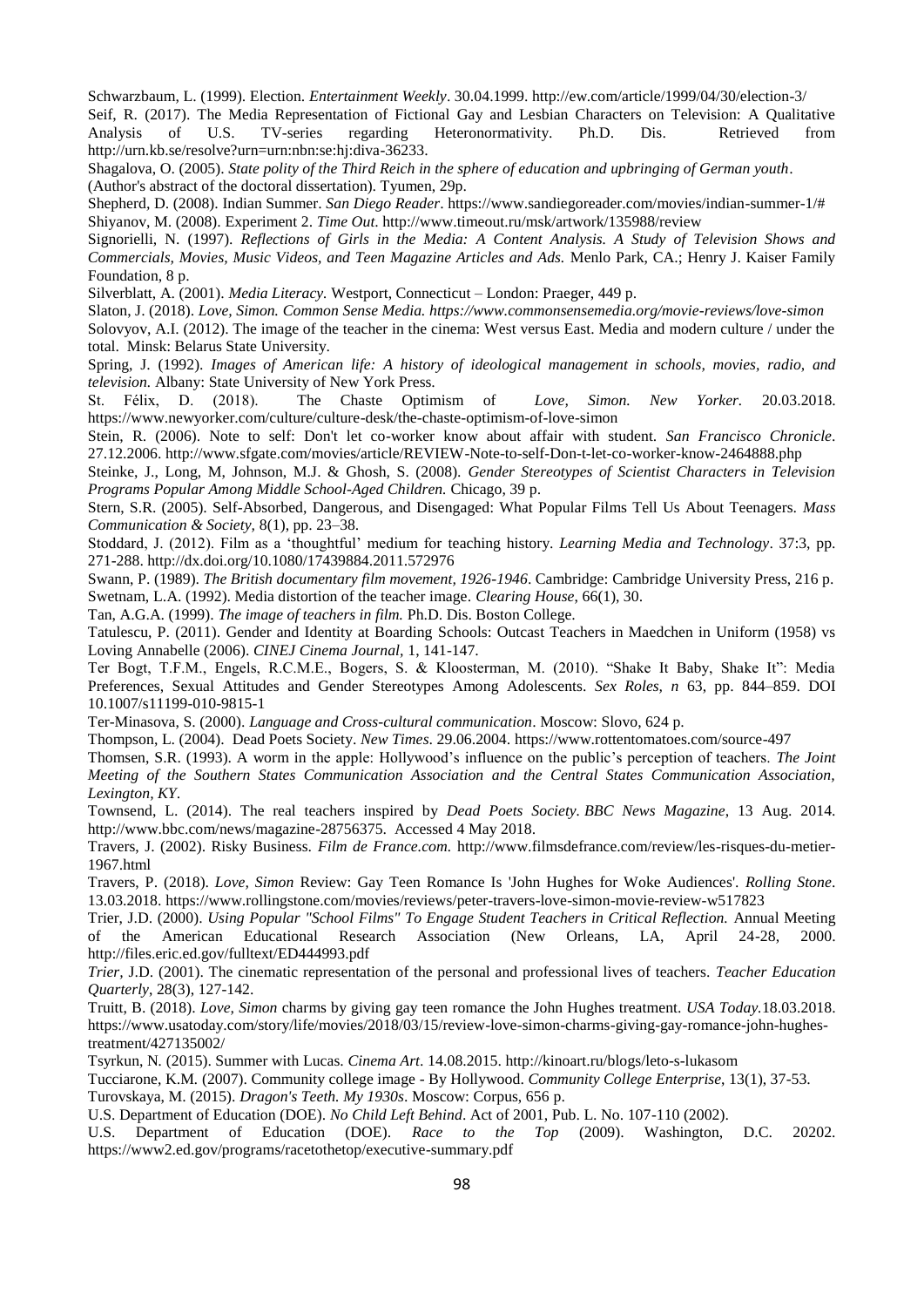Ueberhorst, H. (1969). *Elite für die Diktatur*. Düsseldorf.

Ukhov, E. (2014). Frost on the skin. *Film.ru.* 21.04.2014. https://www.film.ru/articles/moroz-po-kozhe

Umphlett, W.L. (1984). *The movies go to college: Hollywood and the world of the college-life film*. Madison, NJ: Fairleigh Dickinson University Press.

Urban, A.L. (2009). The Wave. *UrbanCinefile.* http://www.urbancinefile.com.au/home/view.asp?a=15508&s=DVD Usov, Y.N. (1995). *Background material for Peter Weir's film Dead Poets Society.* Moscow, 1995.

Vasilchenko, A. (2001). *School policy of German national-socialism*. Ph.D. Dis. http://www.dissercat.com/content/shkolnaya-politika-germanskogo-natsional-sotsializma

Vasilchenko, A. (2010). *Doctor Goebbels' Projector. Cinema of the 3rd Reich*. Moscow: Veche. [https://fictionbook.ru/author/andreyi\\_vasilchenko/projektor\\_doktora\\_gebbelsa\\_kinematograf\\_/read\\_online.html?page=2](https://fictionbook.ru/author/andreyi_vasilchenko/projektor_doktora_gebbelsa_kinematograf_/read_online.html?page=2) Vasquez, F. (2016). Class of 1984.*Cinema Crazed.* 13.01.2016. http://cinema-crazed.com/blog/2016/01/13/class-of-1984-1982/

Volobuev, R. (2009). A pamphlet about the besieged French school. *Afisha*. 30.09.2009. https://www.afisha.ru/movie/196476/review/295044/

Voronetskaya-Sokolova, Y.G*.* (2016). *The image of a "special person" in Western cinema*. PhD Dis. St. Petersburg. URL: http://www.dslib.net/teoria-kultury/obraz-osobogo-cheloveka-v-zapadnom-kinematografe.html

Wallace, L. (2009). *Lesbianism, Cinema, Space. The Sexual Life of Apartments.* New York: Routledge, 202 p.

Ward, L.M. (2003). Understanding the role of entertainment media in the sexual socialization of American youth: A review of empirical research. *Developmental Review,* n 23, pp. 347–388. doi:10.1016/S0273-2297(03)00013-3

Wasylkiw, L. & Currie, M. (2012). The "Animal House" effect: How university-themed comedy films affect students' attitudes. *Social Psychology of Education*, 15(1), 25-40.

Watson, R. (1990). *Film and television in education: An aesthetic approach to the moving image.* London/New York: The Falmer Press.

Weiler, A.H*.* (1972). French Love Story: A Boy and a Woman. *The New York Times.* 21.02.1972.http://www.nytimes.com/movie/review?res=9A05E3D6163EE63ABC4951DFB4668389669EDE?

Weinberg, S. (2004). Devil in the Flesh. *Film Critic*. 30.04.2004. http://www.efilmcritic.com/review.php?movie=9515&reviewer=128

Weinberg, S. (2006). *Evilenko*. *DVD Talk.* 18.02.2006. https://www.dvdtalk.com/reviews/20244/evilenko/

Weinstein, P.B*.* (1998). *The practice and ideals of education as portrayed in American films, 1939-1989*. Ph.D. Dis. Ohio University.

Wells, A.S. & Serman, T.W. (1998). Education against all odds: What films teach us about schools. In: Maeroff, G.I. (Ed.). *Imaging education: The media and schools in America*. New York: Teachers College Press, 181-194.

Wideen, M., Mayer-Smith, J., Moon, B*.* (1998). Critical Analysis of the Research on Learning to Teach: Making the Case for an Ecological Perspective on Inquiry. *Review of Educational Research,* 68(2), 130-178.

[Wiegand,](https://www.sfchronicle.com/author/david-wiegand/) D. (2018). Teens will kinda *Love, Simon* at least*. [San Francisco Chronicle](https://www.rottentomatoes.com/source-402)*. 13.03.2018. <https://www.sfchronicle.com/movies/article/Teens-will-kinda-Love-Simon-at-least-12750562.php>

Williams, J. (2012). French school drama has effective ending. *St.-Louis Post-Dispatchc.* 1.06.2012. http://www.stltoday.com/entertainment/movies/reviews/french-school-drama-has-effective-ending/article\_d5b71c8e-2de6-5470-b08d-4cfa04cdadcb.html

Wilson, D.A*.* (1986). What is the teacher's television image? *The Delta Kappa Gamma Bulletin*, 52(2), 6-10.

Wu, Y. (2010). *Model minority stereotypes of Asian American women in American media: perceptions and influences among women of diverse racialethnic backgrounds*. Kansas State University, 110 p.

Zabaluev, J. (2015). Dostoevsky on the beach. *Newspaper.ru.* 14.08.2015. https://www.gazeta.ru/culture/2015/08/14/a\_7687390.shtml

Zeichner, K*.* (1990). Educational and Social Commitments in Reflective Teacher Education Programs. In: *Proceedings of the National Forum of the Association of Independent Liberal Arts Colleges for Teacher Education.* 4th, Milwaukee, Nov. 9-1.

Zenina, L.V. (1999). *USA Higher Education Reform* (1960s-1970s). PhD. dissertation. Moscow, 126 p.

Zhabsky, M. (Ed.) (2010). *Cinema −a mirror or a hammer?: Film communication as social and cultural practice.* Moscow: Kanon+, 535p.

Zhang, L. (2015). Stereotypes of Chinese by American College Students: Media Use and Perceived Realism. *International Journal of Communication,* n 9, pp. 1–20.

Zharikova, V.V. (2015). *The thematic-genre structure of the youth film (on the example of American and Russian cinema of the 1930s-1980s*). PhD. Dis. Moscow, 184 p.

Zhenin, I. (2013). *Weimar Republic*. Retrieved from https://postnauka.ru/video/19574.